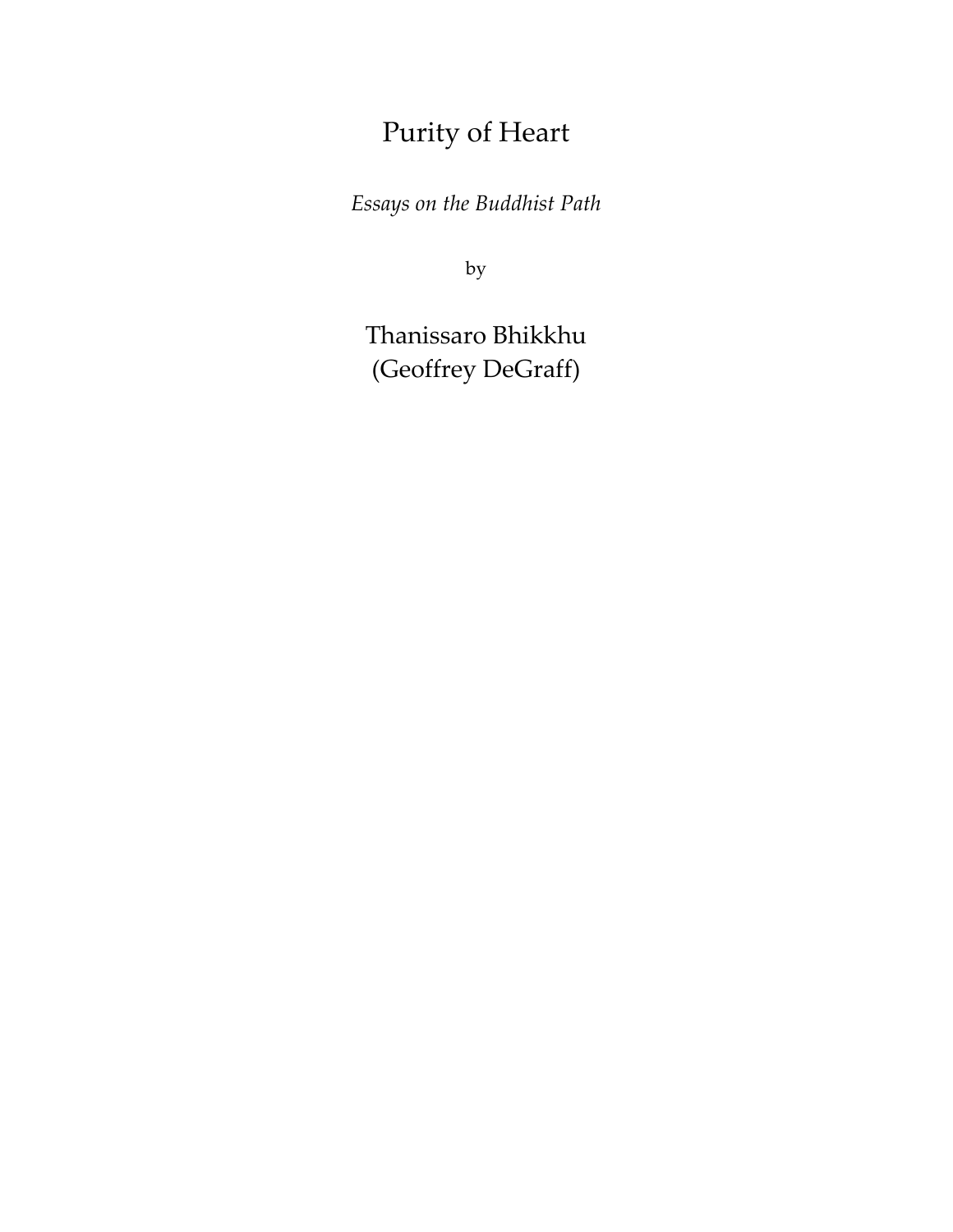# *Contents*

Purity of Heart Faith in Awakening Untangling the Present Pushing the Limits All About Change The Roots of Buddhist Romanticism Reconciliation, Right & Wrong Getting the Message Educating Compassion Jhana Not by the Numbers The Integrity of Emptiness A Verb for Nirvana The Practice in a Word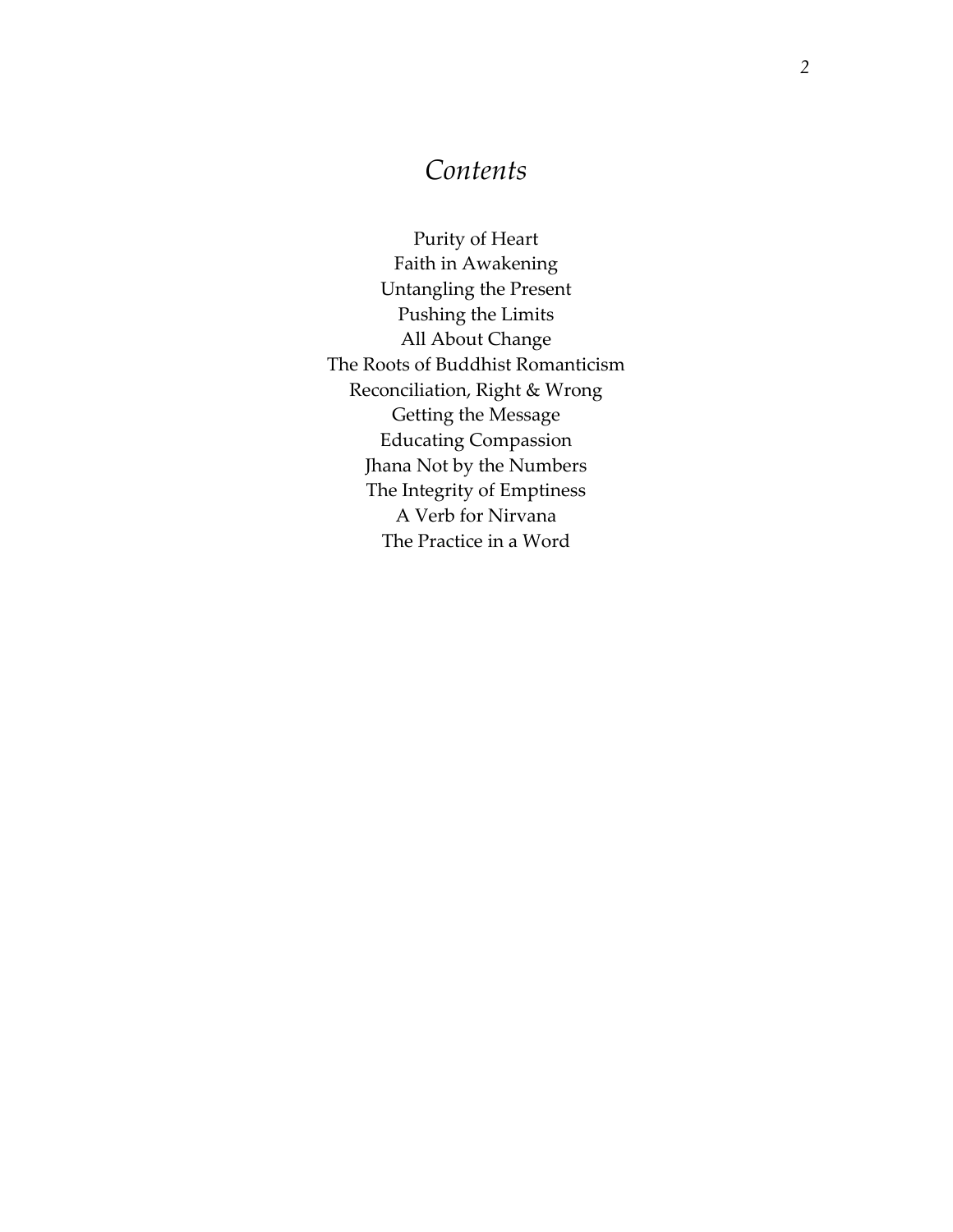# *Purity of Heart*

During my first weeks with my teacher, Ajaan Fuang, I began to realize that he had psychic powers. He never made a show of them, but I gradually sensed that he could read my mind and anticipate future events. I became intrigued: What else did he know? How did he know it? He must have detected where my thoughts were going, for one evening he gently headed me off: "You know," he said, "the whole aim of our practice is purity of heart. Everything else is just games."

That one phrase—purity of heart—more than intrigued me. It reverberated deep down inside. Although I was extremely disillusioned with Christianity, I still valued Kierkegaard's dictum: Purity of heart is to will one thing. I didn't agree with Kierkegaard as to what that "one thing" was, but I did agree that purity of heart is the most important treasure of life. And here Ajaan Fuang was offering to teach me how to develop it. That's one of the reasons why I stayed with him until he died.

His basic definition of purity of heart was simple enough: a happiness that will never harm anyone. But a happiness like that is hard to find, for ordinary happiness requires that we eat. As the first of the Novice's Questions says: "What is one? All beings subsist on food." This is how the Buddha introduced the topic of causality to young people: The primary causal relationship isn't something gentle like light reflecting off mirrors, or jewels illuminating jewels. It's feeding. Our bodies need physical food for their well‐being. Our minds need the food of pleasant sensory contacts, intentions, and consciousness itself in order to function. If you ever want proof that interconnectedness isn't always something to celebrate, just contemplate how the beings of the world feed on one another, physically and emotionally. Interbeing is inter‐eating. As Ajaan Suwat, my second teacher once said, "If there were a god who could arrange that by my eating I could make everyone in the world full, I'd bow down to that god." But that's not how eating works.

Ordinarily, even well‐intentioned people may not see eating as harmful. We're so compelled to eat that we blind ourselves to its larger impact. Our first pleasure, after the terror of being born, was getting to feed. We did it with our eyes closed, and most people keep their eyes closed to the impact of their feeding throughout life.

But when you go to a quiet, secluded place and start examining your life, you begin to see what an enormous issue it is just to keep the body and mind well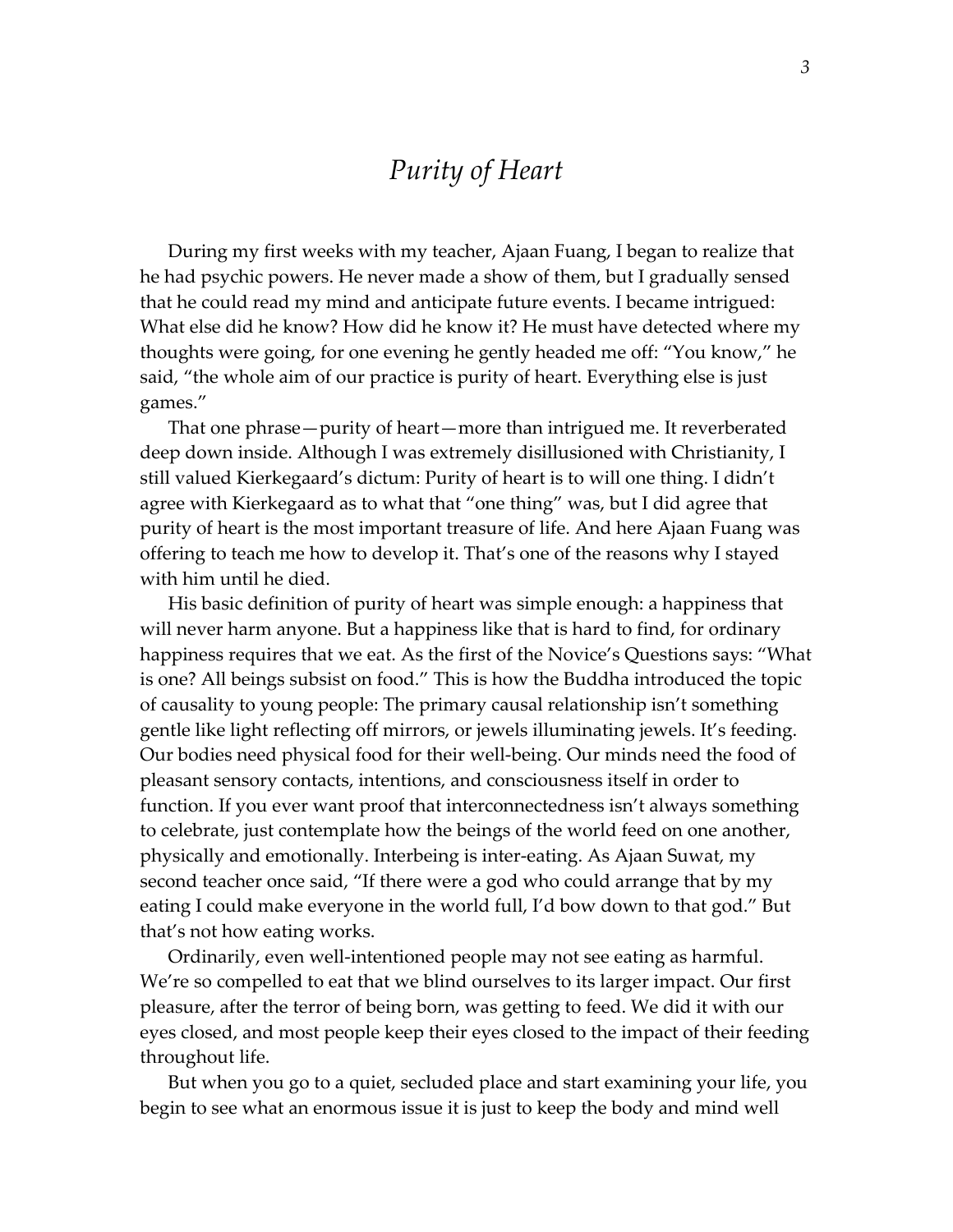fed. On the one hand, you see the suffering you create for others simply in your need to feed. On the other, you see something even more dismaying: the emotions that arise within you when you don't feel that your body and mind are getting enough to eat. You realize that as long as your source of physical or mental food is unreliable, *you're* unreliable, too. You see why even good people can reach a point where they're capable of murder, deceit, adultery, or theft. Being born with a body means that we're born with a huge bundle of needs that compels and can overwhelm our minds.

Fortunately, we human beings have the potential to civilize our eating habits by learning to wean ourselves from our passion for the junk food of sights, sounds, smells, etc., and look instead for good food within. When we learn to appreciate the joy that comes from generosity, honor, compassion, and trust, we see that it's much more fulfilling than the pleasure that comes simply from grabbing what we can for ourselves. We realize that our happiness can't be independent of the happiness of others. We can give one another our belongings, our time, our love, our selves, and see it not as a loss but as a mutual gain.

Unfortunately, these qualities of the heart are conditional, for they depend on a tender web of beliefs and feelings—belief in justice and the basic goodness of human nature, feelings of trust and affection. When that web breaks, as it so easily can, the heart can turn vicious. We see this in divorce, broken families, and society at large. When the security of our food source—the basis of our mental and material well‐being—gets threatened, the finer qualities of the mind can vanish. People who believe in kindness can suddenly seek revenge. Those who espouse non‐violence can suddenly call for war. And those who rule by divisiveness—by making a mockery of compassion, prudence, and our common humanity—find a willing following for their law‐of‐the‐jungle agenda.

This is why compassion based only on belief or feeling is not enough to guarantee our behavior—and why the practice of training the mind to reach an unconditioned happiness is not a selfish thing. If you value compassion and trust, it's an imperative, for only an unconditioned happiness can guarantee the purity of your behavior. Independent of space and time, it's beyond alteration. No one can threaten its food source, for it has no need to feed. When you've had even just a glimpse of this happiness, your belief in goodness becomes unshakable. That way other people can totally trust you, and you can genuinely trust yourself. You lack for nothing.

Purity of heart is to know this one thing.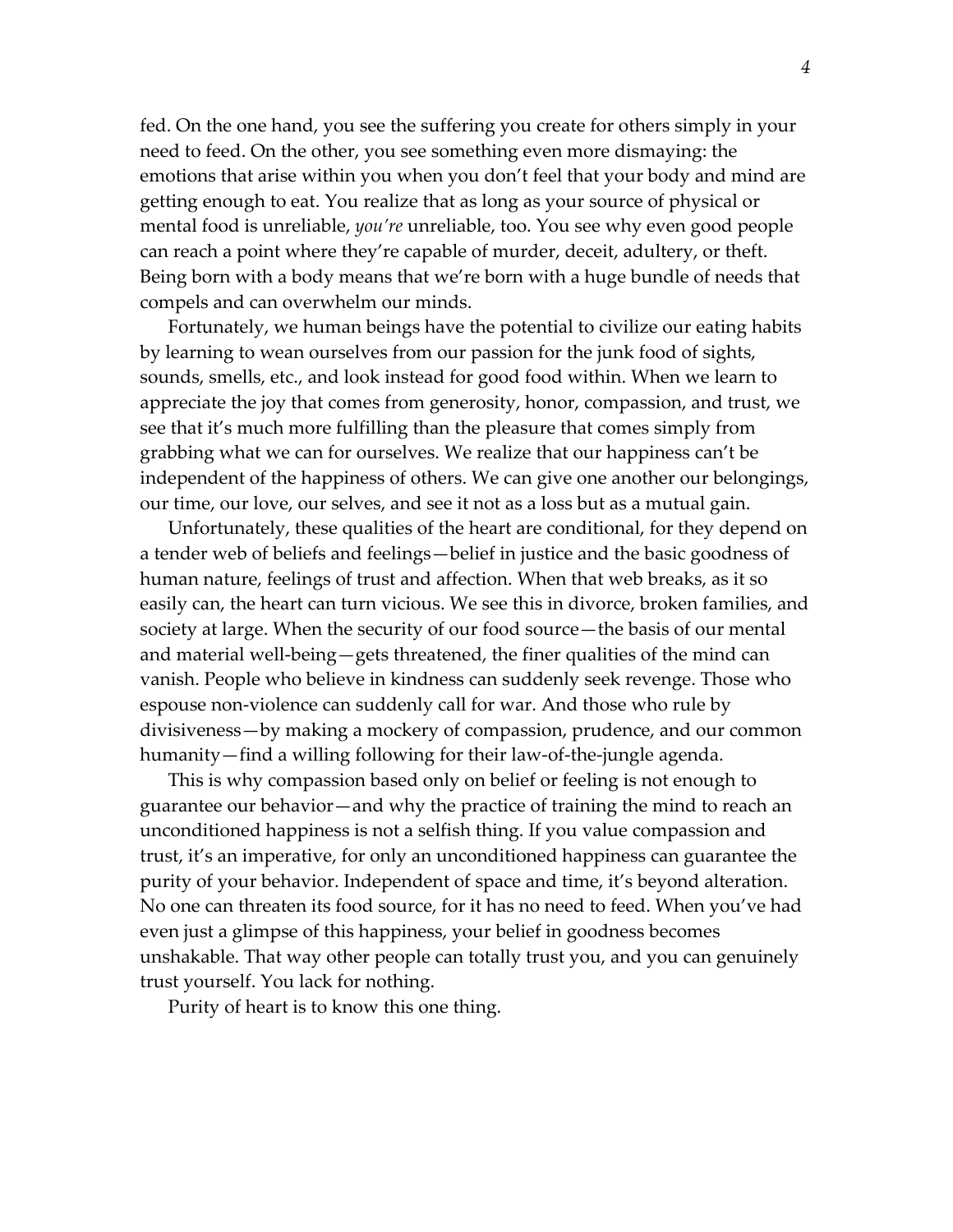### *Faith in Awakening*

The Buddha never placed unconditional demands on anyone's faith. For people from a culture where the dominant religions *do* make such demands, this is one of Buddhism's most attractive features. It's especially appealing to those who—in reaction to the demands of organized religion—embrace the view of scientific empiricism that nothing deserves our trust unless it can be measured against physical data. In this light, the Buddha's famous instructions to the Kalamas are often read as an invitation to believe, or not, whatever we like.

*Don't go by reports, by legends, by traditions, by scripture, by logical conjecture, by inference, by analogies, by agreement through pondering views, by probability, or by the thought, "This contemplative is our teacher." When you know for yourselves that, "These mental qualities are skillful; these mental qualities are blameless; these mental qualities are praised by the wise; these mental qualities, when adopted & carried out, lead to welfare and to happiness"—then you should enter and remain in them. (AN III.65)*

Pointing to this passage, many modern writers have gone so far as to say that faith has no place in the Buddhist tradition, that the proper Buddhist attitude is one of skepticism. But even though the Buddha recommends tolerance and a healthy skepticism toward matters of faith, he also notes a conditional imperative: If you sincerely want to put an end to suffering—that's the condition—you should take certain things on faith, as working hypotheses, and then test them through following his path of practice. The advice to the Kalamas, in fact, contains the crucial caveat that you must take into account what wise people value.

This caveat gives balance to the Buddha's advice: Just as you shouldn't give unreserved trust to outside authority, you can't give unreserved trust to your own logic and feelings if they go against experience and the genuine wisdom of others. As other early discourses make clear, wise people can be recognized by their words and behavior as measured against standards set by the Buddha and his awakened disciples. The proper attitude toward those who meet these standards is faith:

*For a disciple who has conviction in the Teacher's message and lives to penetrate it, what accords with the Dhamma is this: "The Blessed One is the Teacher, I am a disciple. He is the one who knows, not I" (MN 70)*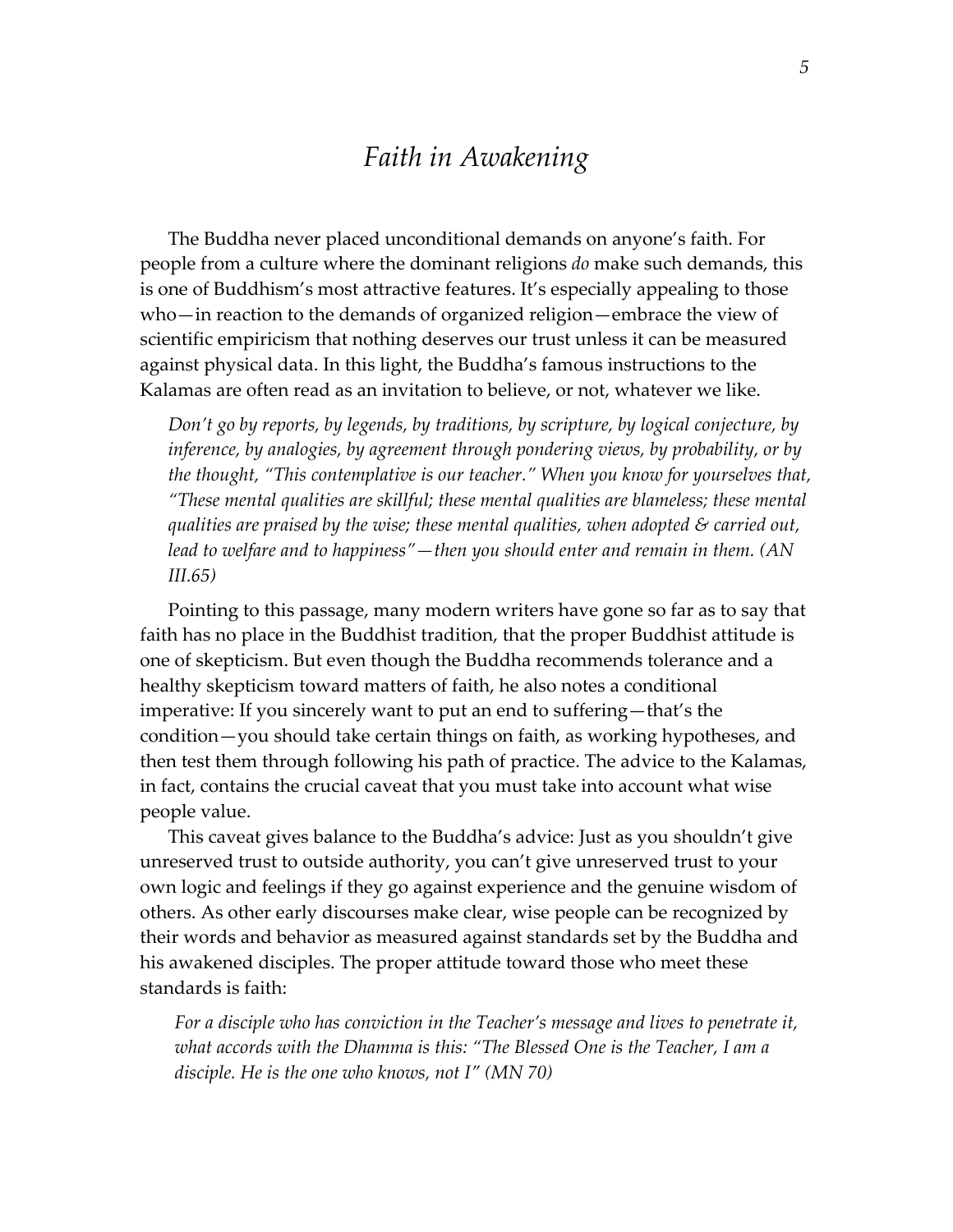Repeatedly the Buddha stated that faith in a teacher is what leads you to learn from that teacher. Faith in the Buddha's own Awakening is a requisite strength for anyone else who wants to attain Awakening. As it fosters persistence, mindfulness, concentration, and discernment, this faith can take you all the way to the deathless.

So there's a tension in the Buddha's recommendations about faith and empiricism. Few of Asian Buddhists I know find the tension uncomfortable, but Western Buddhists—raised in a culture where religion and faith have long been at war with science and empiricism—find it very disconcerting. In my discussions with them, they often try to resolve it in the same ways that, historically, the tension between Christian faith and scientific empiricism has been resolved in our own culture. Three general positions stand out because they are at the same time so common and so clearly Western. Consciously or not, they attempt to understand the Buddha's position on faith and empiricism in a way that can be easily mapped onto the modern Western battle lines between religion and science.

The first interpretation has its roots in the side of Western culture that totally rejects the legitimacy of faith. In this view, the Buddha embodies the Victorian ideal of the heroic agnostic, one who eschewed the childish consolations of faith in favor of a purely scientific method for strengthening one's own mind. Because his method focused entirely on the present moment, questions of past and future were totally irrelevant to his message. Thus any references to faith in such issues as past karma, future rebirth, or an unconditioned happiness separate from the senses are later interpolations in the texts, which Buddhist agnostics, following the Buddha's example, should do their best to reject.

The second interpretation has roots in the side of Western culture that has rejected either the specifics of Christian faith or the authority of any organized religion, but has appreciated faith as an essential requirement for mental health. This view presents the Buddha as a hero from the Romantic era, appreciating the subjective value of faith in establishing a sense of wholeness within and interconnectedness without, regardless of what the object of that faith might be. In other words, it doesn't matter where faith is directed, as long as it's deeply felt and personally nourishing. Faith in the Buddha's Awakening, in this view, means simply believing that he found what worked for himself, which carries no implications for what will work for you. If you find the teaching on karma and rebirth comforting, fine: Believe it. If not, don't. What's important is that you relate to your faith in a way that's emotionally healing, nourishing, and empowering.

A third interpretation encompasses the first two, but—instead of presenting the Buddha as a hero—depicts him as a victim trapped in his historical situation.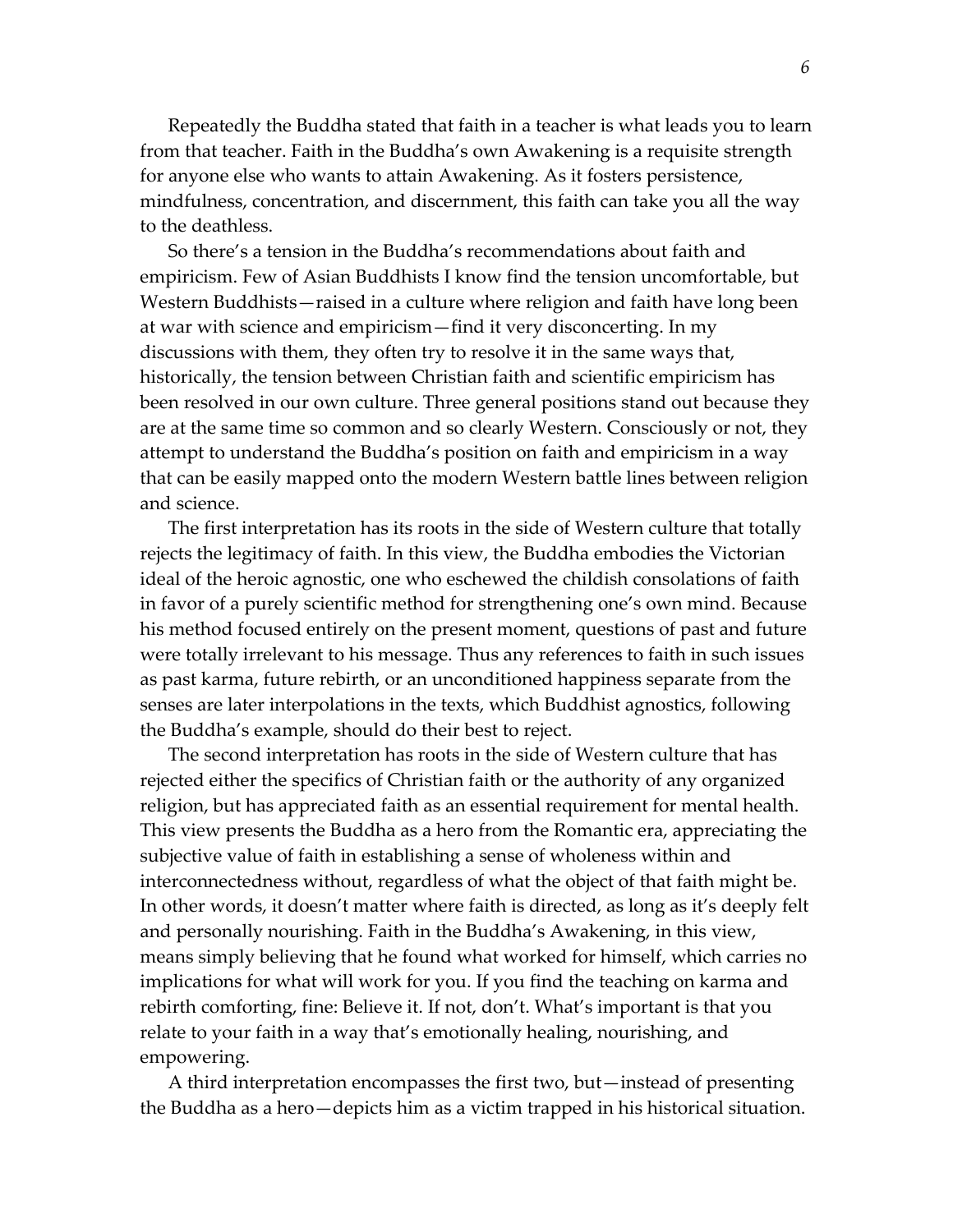Much like us, he was faced with finding a meaningful life in light of the worldview of his day. His views on karma and rebirth were simply assumptions picked up from the primitive science of ancient India, while his path of practice was an attempt to negotiate a satisfying life within those assumptions. If he were alive today, he would try to reconcile his values with the discoveries of modern science, in the same way that some Westerners have done with their faith in monotheism.

The underlying assumption of this position is that science is concerned with facts, religion with values. Science provides the hard data to which religion should provide meaning. Thus each Buddhist would be performing the work of a Buddha by accepting the hard facts that have been scientifically proven for our generation and then searching the Buddhist tradition—as well as other traditions, where appropriate—for myths and values to give meaning to those facts, and in the process forging a new Buddhism for our times.

Each of these three interpretations may make eminent sense from a Western point of view, but none of them do justice to what we know of the Buddha or of his teaching on the role of faith and empiricism on the path. All three are correct in emphasizing the Buddha's unwillingness to force his teachings on other people, but—by forcing our own assumptions onto his teachings and actions they misread what that unwillingness means. He wasn't an agnostic; he had strong reasons for declaring some ideas as worthy of faith and others as not; and his teachings on karma, rebirth, and nirvana broke radically with the dominant worldview of his time. He was neither a Victorian nor a Romantic hero, nor was he a victim of circumstances. He was a hero who, among other things, mastered the issue of faith and empiricism in a radical way. But to appreciate that way, we first have to step back from the Western cultural battlefield and look at faith and empiricism in a more basic context, simply as processes within the individual mind.

Although we like to think that we base our decisions on hard facts, we actually use both faith and empiricism in every decision we make. Even in our most empirically based decisions, our vision is hampered by our position in time. As Kierkegaard noted, we live forwards but understand backwards. Any hard‐ headed business entrepreneur will tell you that the future has to be taken on faith, no matter how much we know of the past. What's more, we're often forced into momentous decisions where there's no time or opportunity to gather enough past facts for an informed choice. At other times we have too many facts—as when a doctor is faced with many conflicting tests on a patient's condition—and we have to go on faith in deciding which facts to focus on and which ones to ignore**.**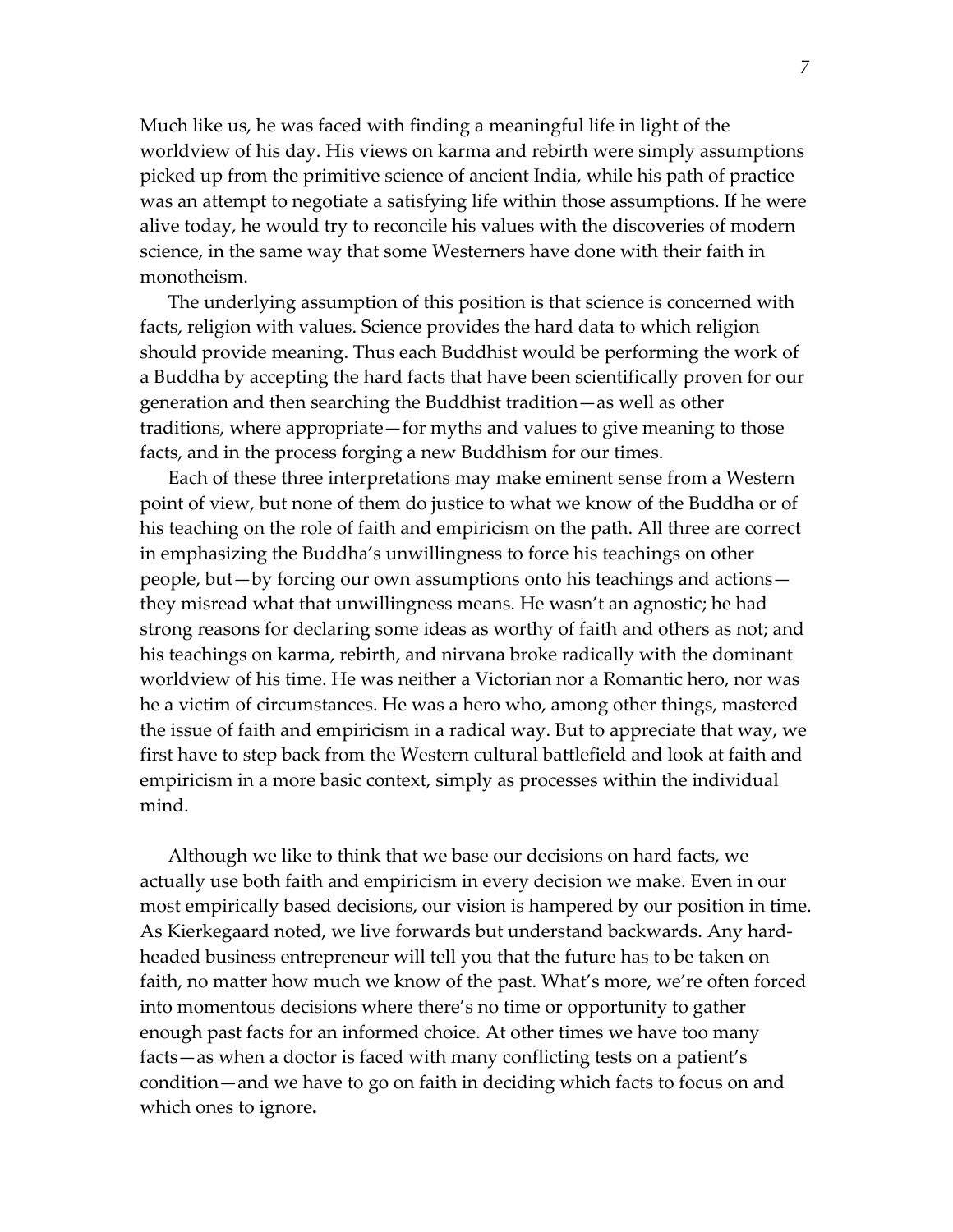However, faith also plays a deeper role in many of our decisions. As William James once observed, there are two kinds of truths in life: those whose validity has nothing to do with our actions, and those whose reality depends on what we do. Truths of the first sort—truths of the observer—include facts about the behavior of the physical world: how atoms form molecules, how stars explode. Truths of the second sort—truths of the will—include skills, relationships, business ventures, anything that requires your effort to make it real. With truths of the observer, it's best to stay skeptical until reasonable evidence is in. With truths of the will, though, the truth won't happen without your faith in it, often in the face of unpromising odds. For example, if you don't believe that becoming a pianist is worthwhile, or that you have the makings of a good pianist, it won't happen. Truths of the will are the ones most relevant to our pursuit of true happiness. Many of the most inspiring stories in life are of people who create truths of this sort when a mountain of empirical evidence—racism, poverty, physical disability—is against them. In cases like this, the truth requires that faith actively discount the immediate facts.

If we dig even deeper into the psychology of decision‐making, we run into an area for which no scientific evidence can offer proof: Do we actually act, or are actions an illusion? Are our acts already predetermined by physical laws or an external intelligence, or do we have free will? Are causal relationships real, or only a fiction? Even the most carefully planned scientific experiment could never settle any of these issues, and yet once we become aware of them we have to take a stand on them if we want to put energy into our thoughts, words, and deeds.

These were the areas where the Buddha focused his teachings on empiricism and faith. Although the first noble truth requires that we observe suffering until we comprehend it, we have to take on faith his assertion that the facts we observe about suffering are the most important guide for making decisions, moment by moment, throughout life. Because the third noble truth, the cessation of suffering, is a truth of the will, we have to take it on faith that it's a worthwhile and attainable goal. And because the fourth noble truth—the path to the cessation of suffering—is a path of action and skill, we have to take it on faith that our actions are real, that we have free will, and yet that there's a causal pattern to the workings of the mind from which we can learn in mastering that skill. As the Buddha said, the path will lead to a direct experience of these truths, but only if you bring faith to the practice will you know this for yourself. In other words, "faith" in the Buddhist context means faith in the ability of your actions to lead to a direct experience of the end of suffering.

The Buddha offered these teachings to people seeking advice on how to find true happiness. That's why he was able to avoid any coercion of others: His teachings assumed that his listeners were already involved in a search. When we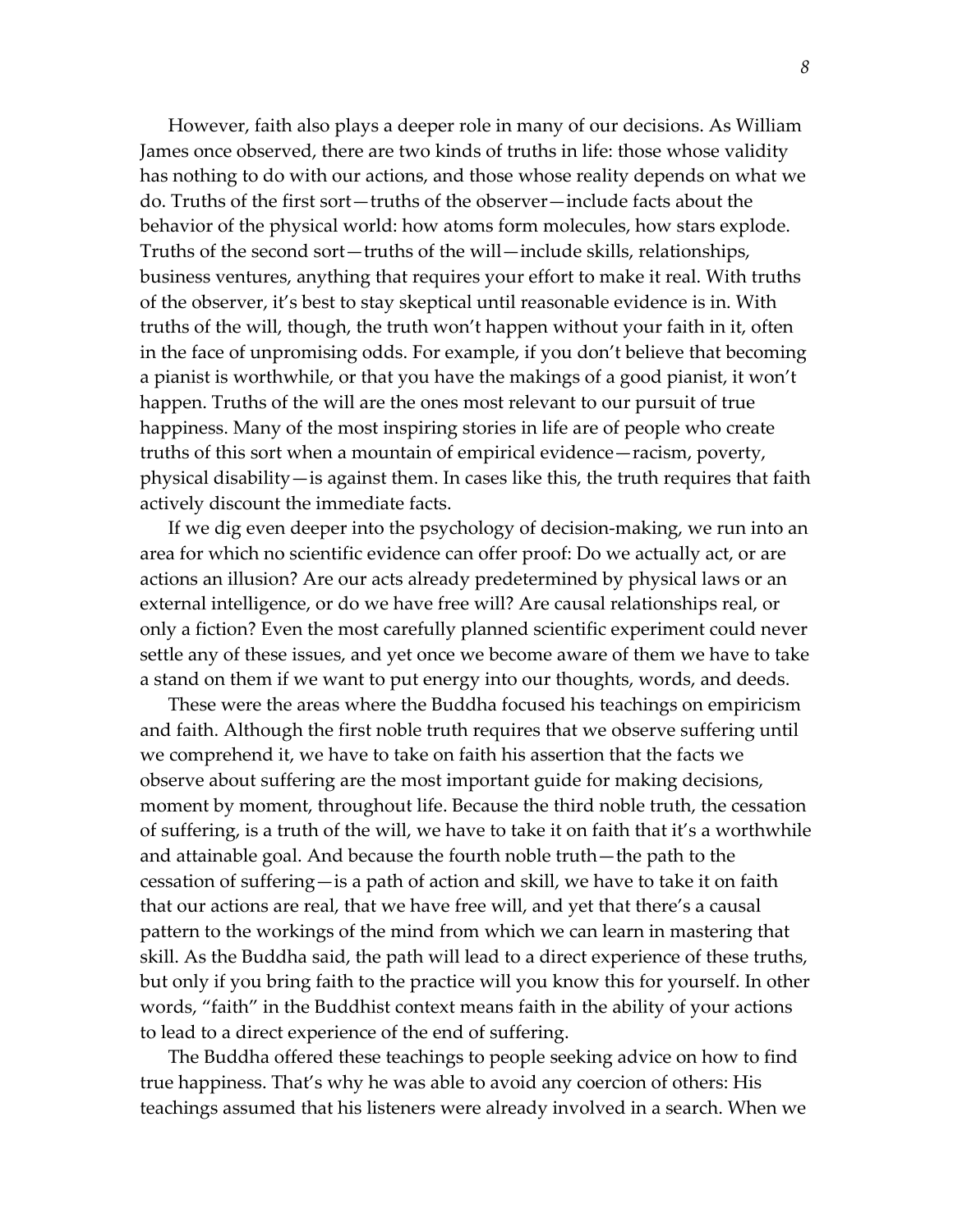understand his views on what it means to search—why people search, and what they're searching for—we can understand his advice on how to use faith and empiricism in a successful search. The best way to do this is to examine five of his similes illustrating how a search should be conducted.

The first simile illustrates search in its most raw and unfocused form:

*Two strong men have grabbed another man by the arms and are dragging him to a pit of burning embers. The Buddha notes, "Wouldn't the man twist his body this way and that?"*

The twisting of his body stands for the way we react to suffering. We don't bother to ask if our suffering is predetermined or our actions have any hope of success. We simply put up a struggle and do what we can to escape. It's our natural reaction.

The Buddha taught that this reaction is twofold: We're bewildered—"Why is this happening to me?"—and we search for a way to put an end to the suffering. When he stated that he taught nothing but suffering and the end of suffering, he was responding to these two reactions, providing an explanation of suffering and its end so as to do away with our bewilderment, at the same time showing the way to the end of suffering so as to satisfy our search. He had no use for the idea that our suffering comes from our struggle to resist suffering; that the search for an end to suffering is precisely what keeps us from seeing the peace already there. In light of the above simile, simply relaxing into a total acceptance of the moment means relaxing into the prospect of being burned alive.

The second simile:

*A man searching for fruit climbs up into a tree to eat his fill and to stuff his garments with fruit to take home. While he is there, another man searching for fruit comes along.* The second man can't climb the tree but he has an axe, so he chops the tree down. If the first man doesn't quickly get out of the tree, he may break an arm or a leg, or even die.

This simile shows the perils of looking for true happiness in the wrong place: sensual pleasures. If your happiness depends on anything other people can take away from you, you're putting yourself in danger. As the Buddha notes, we hope for happiness in sensual pleasures not because they've ever really satisfied us but because we can't imagine any other escape from pain and suffering. If we allowed ourselves to believe that there *is* another alternative, we'd be more willing to question our strong faith in our cravings and attachments, more willing to look for that alternative and give it a try. And, as the third simile argues, if we look in the right way, we'll find it.

*A person searching for milk tries to get milk out of a cow by twisting its horn.* Another person searching for milk tries to get milk out of the cow by pulling at its udder.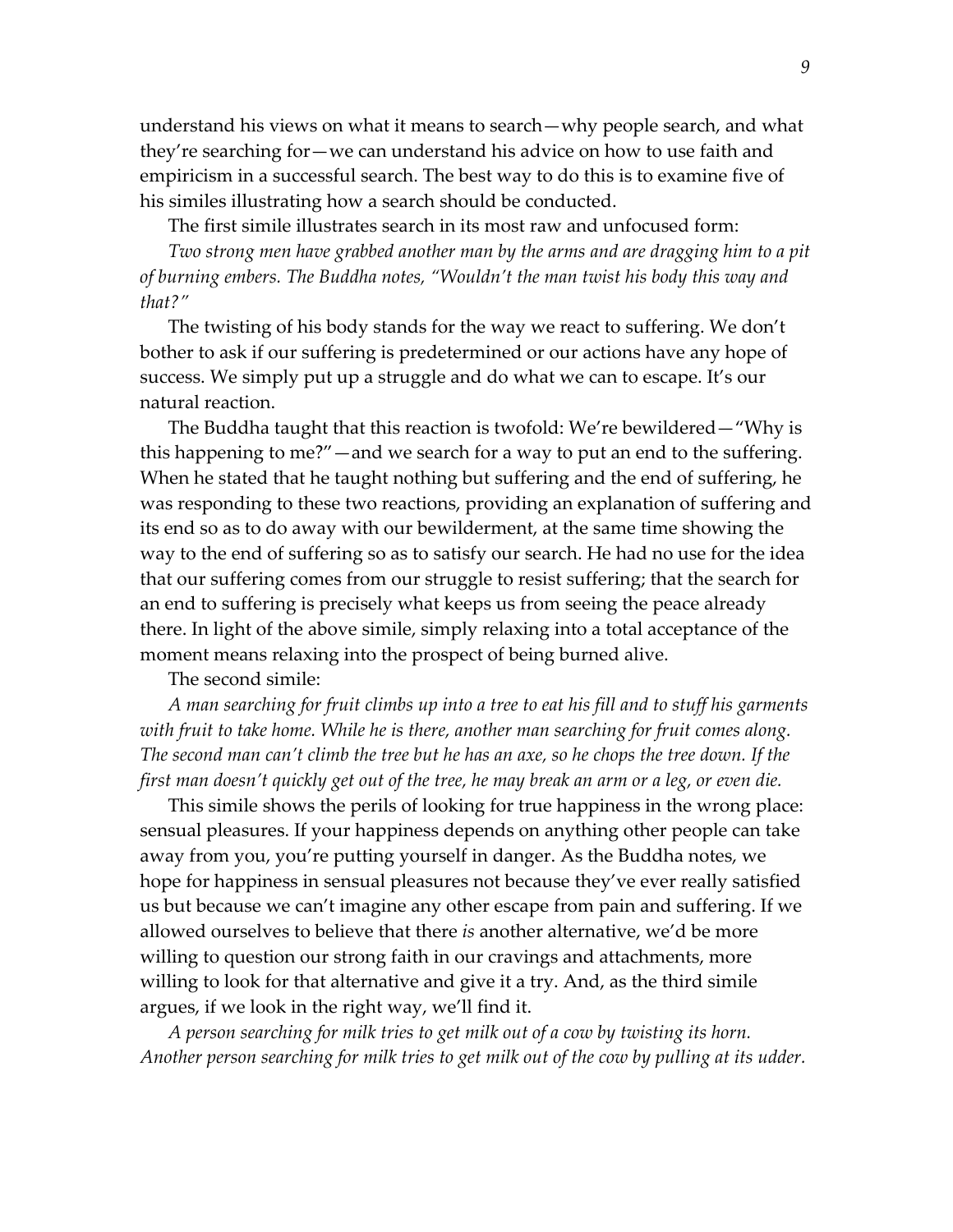This simile is a response to the assertion that no human action can bring release from suffering. We *can* attain release, the Buddha said, as long as we follow the right method, like the person pulling at the udder of the cow.

The right method starts with right understanding, and this is where faith in the Buddha's Awakening comes in. As the Buddha once stated, he didn't tell us everything he awakened to. What he told was like a handful of leaves; what he learned was like all the leaves in the forest. Still, the leaves in the handful contained all the lessons that would help others to awaken. Right understanding begins with learning what those specific lessons are.

The most important lesson, and the most important item of faith, is simply the fact of the Awakening itself. The Buddha achieved it through his own efforts, and he did so, not because he was more than human, but because he developed mental qualities we all have the potential to develop. To have faith in his Awakening thus means having faith in your own potential for Awakening.

However, the specifics of what he learned in his Awakening are important as well. It's not simply the case that he found what worked for him, while what works for you may be something else entirely. No matter how much you twist a cow's horn, it'll never produce milk. The Buddha's insights penetrated into how things work, what it means for them to work. These insights apply to everyone throughout time.

When summarizing his Awakening in the most condensed form, the Buddha focused on a principle of causality that explains how we live in a world where patterns of causality fashion events, and yet those events are not totally predetermined by the past.

The principle is actually a dual one, for there are two kinds of causality interweaving in our lives. The first is that of a cause giving results in the immediate present: *When this is, that is; when this isn't, that isn't.* When you turn on a stereo, for example, the noise comes out; when you turn it off, the noise stops. The second type of causality is that of a cause giving results over time: *From the arising of this comes the arising of that; from the cessation of this comes the cessation of that.* If you study now, you'll have knowledge long into the future. If you damage your brain, the negative effects will be long‐term as well.

Applied to karma, or intentional action, the dual principle means this: Any moment of experience consists of three things: (1) pleasures and pains resulting from past intentions, (2) present intentions, and (3) pleasures and pains immediately resulting from present intentions. Thus the present is not totally shaped by the past. In fact, the most important element shaping your present experience of pleasure or pain is how you fashion, with your present intentions, the raw material provided by past intentions. And your present intentions can be totally free.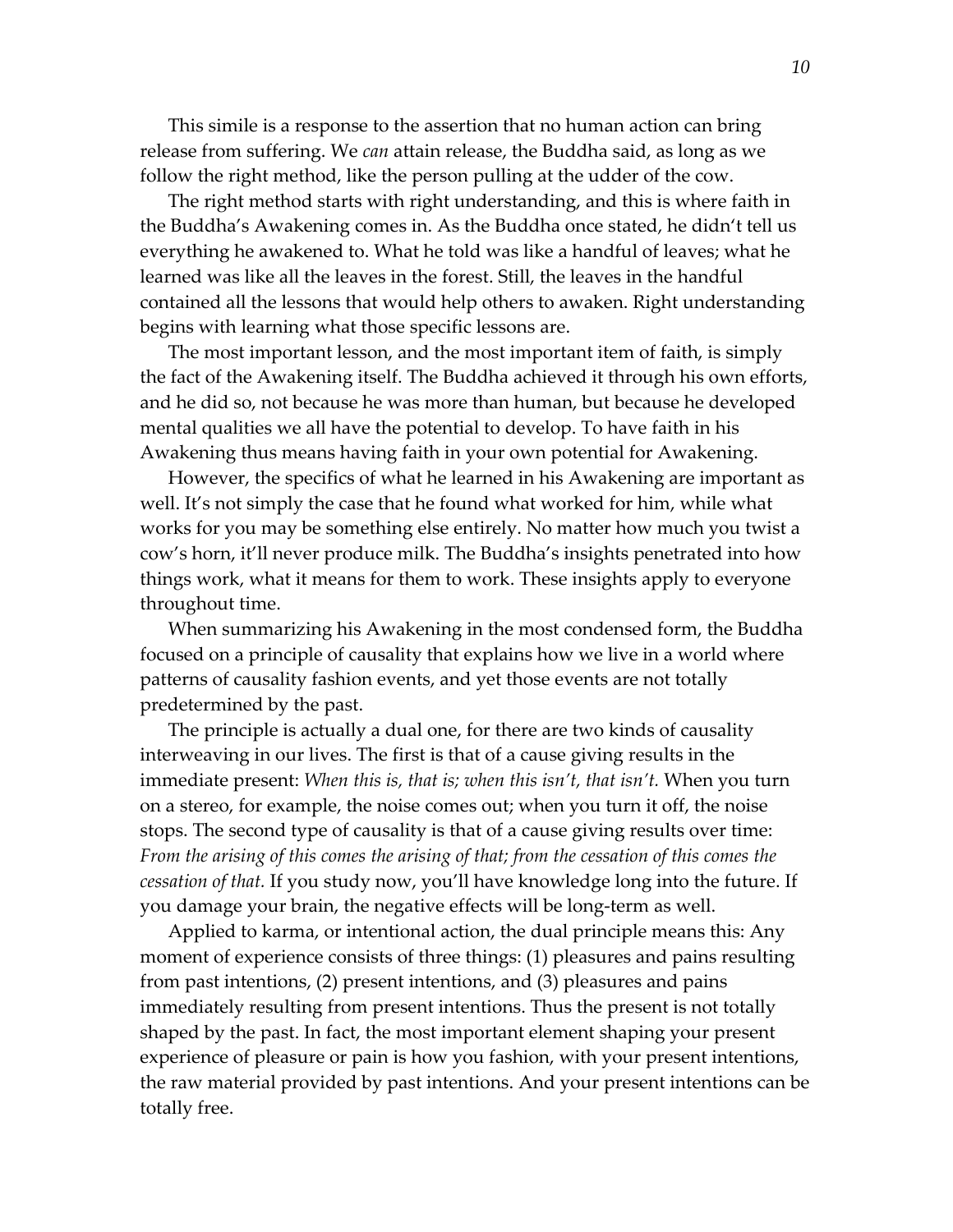This is how there is free will in the midst of causality. At the same time, the pattern in the way intentions lead to results allows us to learn from past mistakes. This freedom within a pattern opens the way to a path of mental training, mastered through experience, that can lead to the end of suffering. We practice generosity, virtue, and meditation to learn the power of our intentions and in particular to see what happens as our intentions grow more skillful. To fully test the power of intention, we work at making them so skillful that present intentions actually stop. Only when they stop can you prove for yourself how powerful they've been. And where they stop is where the unconditioned—the end of suffering—is found. From there you can return to intentions, but you're no longer their captive or slave.

In presenting his teachings on karma and suffering, the Buddha offered empirical evidence to corroborate them—noting, for instance, how your reaction to another person's misery depends on how attached you are to that person—but he never attempted a full‐scale empirical proof. In fact, he heaped ridicule on his contemporaries, the Jains, who tried to prove their more deterministic teaching on karma by claiming that all those who kill, steal, lie, or engage in illicit sex will suffer from their actions here and now. "Haven't you seen the case," the Buddha asked, "where a man is rewarded by a king for killing the king's enemy, for stealing from the king's enemy, for amusing the king with a clever lie?" Even though the basic principle of karma is simple enough—skillful intentions lead to pleasure, unskillful intentions to pain—the dual principle of causality through which karma operates is so complex, like a Mandelbrot set, that you would go crazy trying to nail the whole thing down empirically.

So instead of an empirical proof for his teaching on karma, the Buddha offered a pragmatic proof: If you sincerely believe in his teachings on causality, karma, rebirth, and the four noble truths, how will you act? What kind of life will you lead? Won't you tend to be more responsible and compassionate? If, on the other hand, you were to believe in any of the alternatives—such as a doctrine of an impersonal fate or a deity who determined the course of your pleasure and pain, or a doctrine that all things were coincidental and without cause—what would those beliefs logically lead you to do? If you acted consistently in line with them, would they allow you to put an end to suffering through your own efforts? Would they allow any purpose for effort at all? If, on the other hand, you refused to commit to a coherent idea of what human action can do, would you be likely to pursue a demanding path of practice all the way through to the end?

This was the kind of reasoning that the Buddha used to inspire faith in his Awakening and in its relevance to our own search for true happiness.

The fourth simile stresses the importance of not settling for anything less than the genuine thing: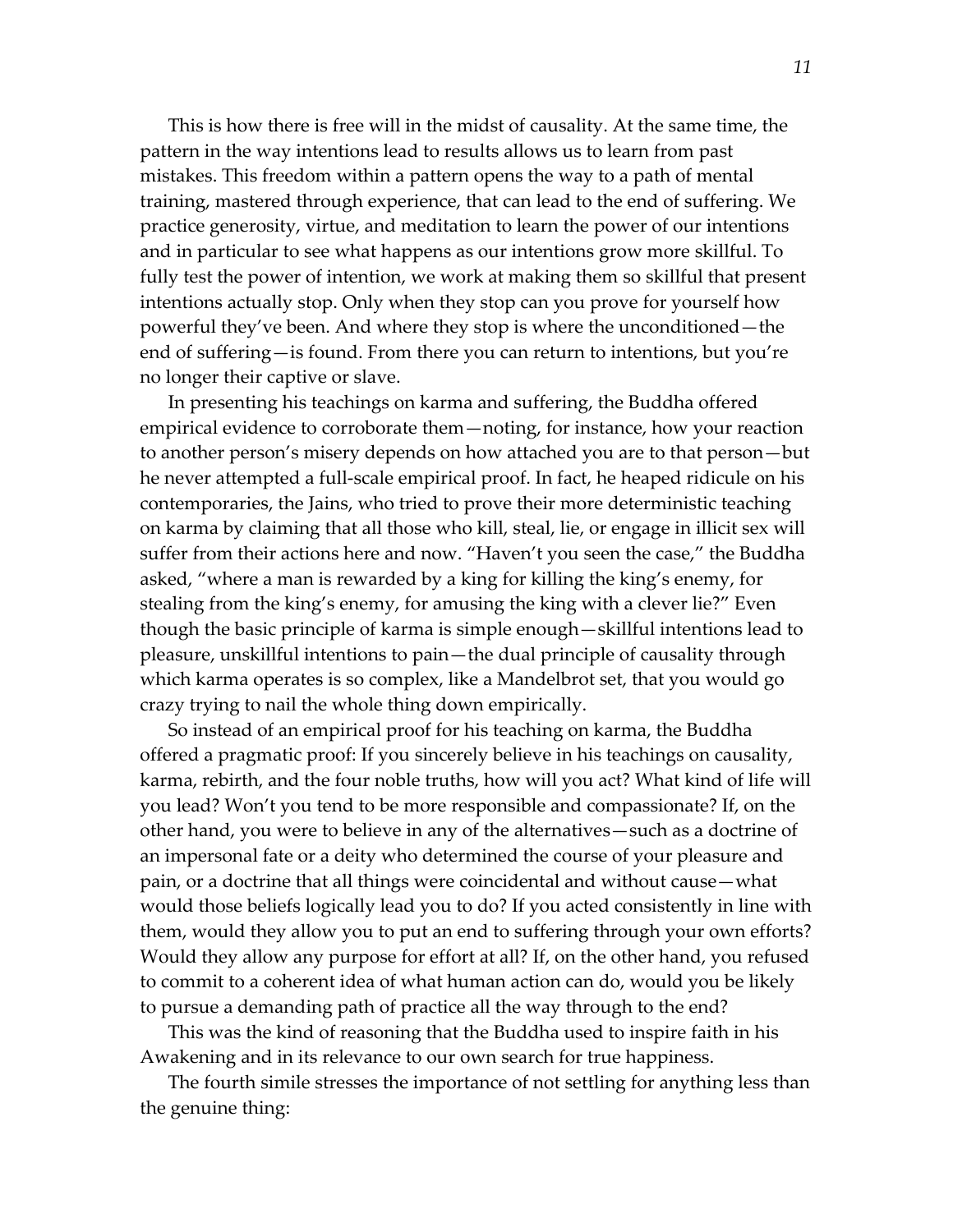*A man searching for heartwood goes into a forest and comes to a tree containing heartwood, but instead of taking the heartwood, he takes home some sapwood, branches, or bark.* 

Faith in the possibility of nirvana—the heartwood of the path—is what keeps you from getting waylaid by the pleasures of the sapwood and bark: the gratification that comes from being generous and virtuous, the sense of peace, interconnectedness, and oneness that comes with strong concentration. Yet, nirvana isn't connected to anything we've ever experienced. It's already there, but hidden by all our desires for physical and mental activity. To touch it, we have to abandon our habitual attachment to activity. To believe that such a thing is possible, and that it's the ultimate happiness, is to take a major leap.

Many in the Buddha's time many were willing to take the leap, while many others were not, preferring to content themselves with the branches and sapwood, wanting simply to learn how to live happily with their families in this life and go to heaven in the next. Nirvana, they said, could wait. Faced with this honest and gentle resistance to his teaching on nirvana, the Buddha was happy to comply.

But he was less tolerant of the stronger resistance he received from Brahmas, heavenly deities who complacently felt that their experience of limitless oneness and compassion in the midst of samsara—their sapwood—was superior to the heartwood of nirvana. In their case he used all the psychic and intellectual powers at his disposal to humble their pride, for he realized that their views totally closed the door to Awakening. If you see your sapwood as heartwood, you won't look for anything better. When your sapwood breaks, you'll decide that heartwood is a lie. But if you realize you're using bark and sapwood, you leave open the possibility that someday you'll go back and give the heartwood a try.

Of course, it's even better if you can take the Buddha's teachings on nirvana as a direct challenge in this lifetime—as if he were saying, "Here's your chance. Can you prove me wrong?"

The fifth simile:

*An experienced elephant hunter, searching for a big bull elephant, comes across a large elephant footprint in the forest. However, he doesn't jump to the conclusion that it's the footprint of a big bull elephant. Why? Because there are dwarf female elephants with big feet. It might be one of theirs. He follows along and sees some scratch marks and tusk marks high up on the trees, but still doesn't jump to the conclusion that he's on the trail of a big bull elephant. Why? Because there are tall female elephants with tusks. The marks might be theirs. He follows along and finally sees a big bull elephant under a tree or in a clearing. That's when he concludes that he's found his bull elephant.*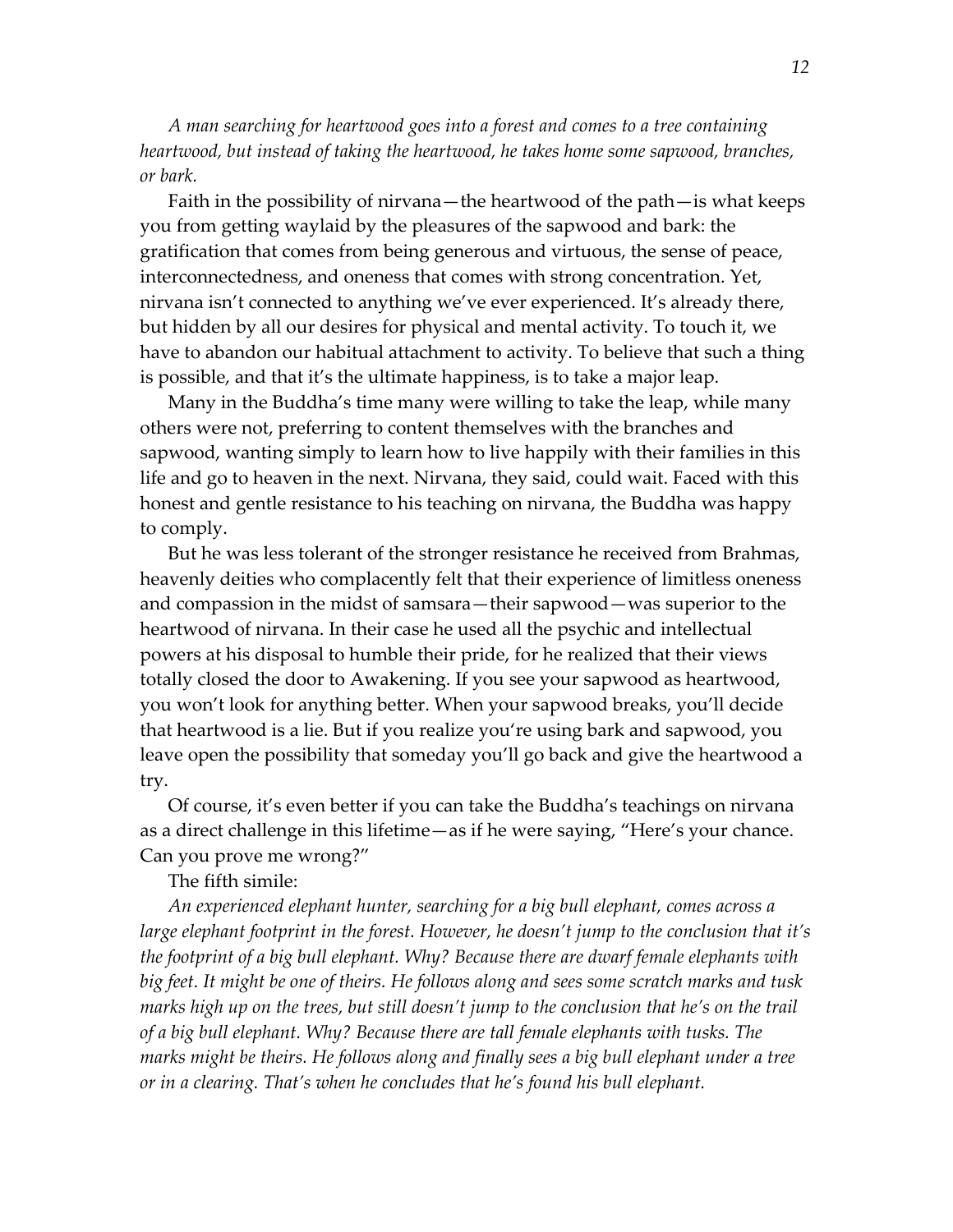In explaining this simile, the Buddha identified all the preliminary steps of the practice—going into the wilderness as a monastic; adhering to the precepts; developing restraint, contentment, and strong concentration; seeing past lives and gaining vision of the beings of the cosmos dying and being reborn in line with their karma—as simply footprints and scratch marks of the Buddha's Awakening. Only when you have your own first taste of Awakening, having followed his path, do you really know that your faith in his Awakening was well placed. Touching the dimension where suffering ends, you realize that the Buddha's teachings about it were not only true but also useful: He knew what he was talking about and was able to point you there as well.

What's interesting about this simile is the way it combines healthy faith with honest skepticism. To act on this faith is to test it, the way you'd test a working hypothesis. You need faith to keep following the footprints, but you also need the honesty to recognize where faith ends and knowledge begins. This is why, in the Buddhist context, faith and empiricism are inseparable. Unlike a monotheistic religion—where faith centers on the power of another, and skepticism implies a rejection of that power—faith in the Buddha's Awakening keeps pointing back to the power of your own actions: Do you have enough power over your intentions to make them harmless? Do harmless intentions then give you the freedom to drop intention entirely? The only way you can answer these questions is by being scrupulously honest about your intentions, to detect even the slightest traces of harm, even the slightest movement of intention itself. Only then will you know the deathless, totally unconditioned by intention, for sure. But if you claim to know things that you don't, how can you trust yourself to detect any of these things? You've got to make your inner honesty worthy of the subtle truths you're trying to prove.

This is why science will never be able to pass valid judgment on the truths of Awakening, for the path deals in matters that outside experimenters can't reach. Although others may sympathize with your suffering, the suffering itself is an experience you can share with no one else. The honesty and skillfulness of your intentions is an affair of your internal dialogue, something that is also purely your own. Scientists can measure the neurological data indicating pain or intentional activity, but there's no external measurement for how the pain feels, or how honest your intentional dialogue may be. And as for the deathless, it has no physical correlates at all. The closest that outside empirical measurement can get is to pictures of the footprints on the ground and the marks in the trees.

To get to the bull elephant, you have to do what the Buddha's disciple Sariputta did. He kept following the path, without jumping to dishonest conclusions, until he saw the elephant within. Then, when the Buddha asked him, "Do you take it on faith that these five strengths—faith, persistence,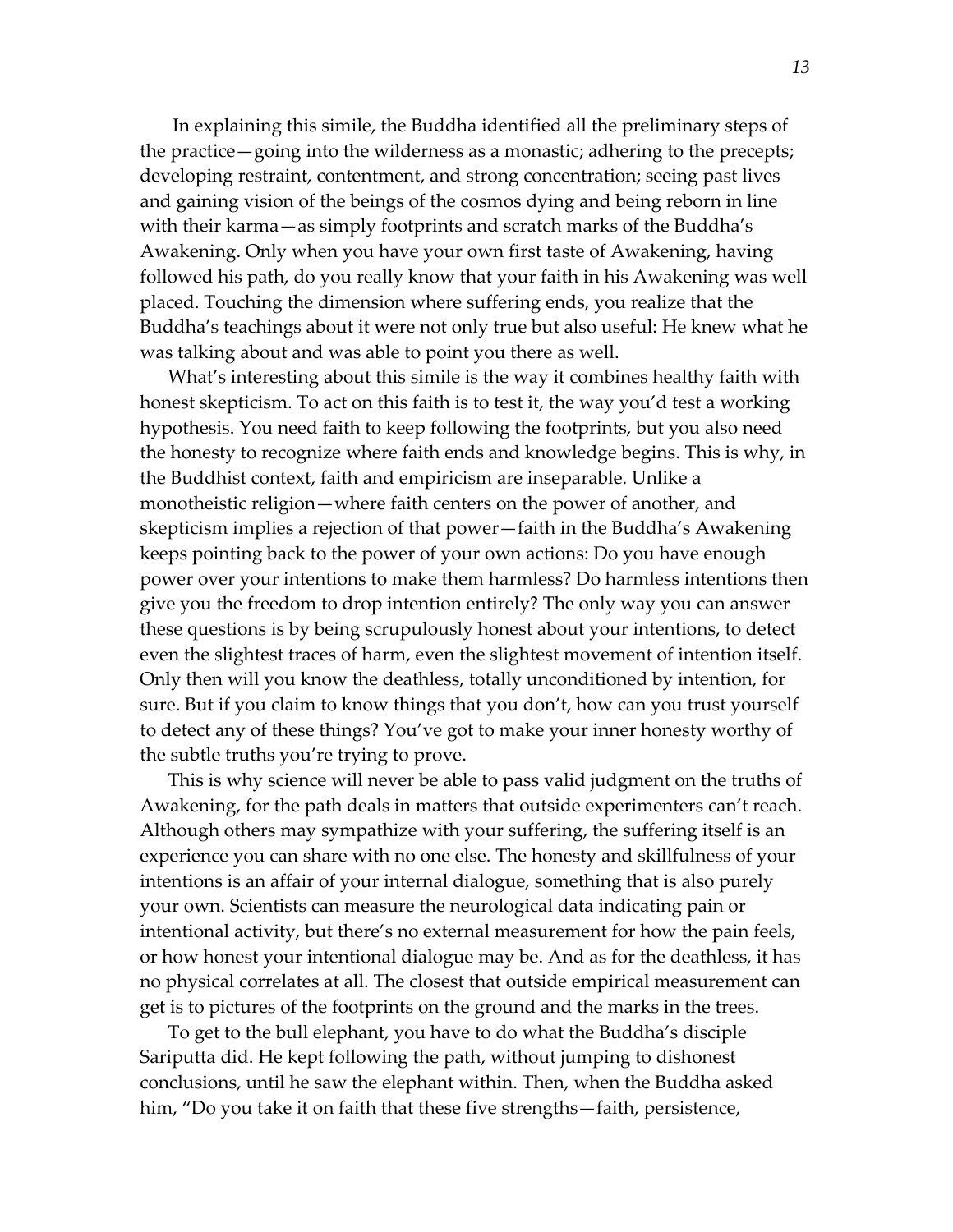mindfulness, concentration, and discernment—lead to the deathless," Sariputta could answer honestly, "No, I don't take it on faith. I know."

As Sariputta stated in another discourse, his proof was experiential but so inward that it touched a dimension where not only the external senses but even the sense of the functioning of the mind can't reach. If you want to confirm his knowledge you have to touch that dimension in the only place you can access it, inside yourself. This is one of two ways in which the Buddha's method differs from that of modern empiricism.

The other has to do with the integrity of the person attempting the proof. As in science, faith in the Buddha's Awakening acts like a working hypothesis, but the test of that hypothesis requires an honesty deeper and more radical than anything science requires. You have to commit yourself—every variation on who you feel you are—totally to the test. Only when you take apart all clinging to your inner and outer senses can you prove whether the activity of clinging is what hides the deathless. The Buddha never forced anyone to commit to this test, both because you can't coerce people to be honest with themselves, and because he saw that the pit of burning embers was coercion enough.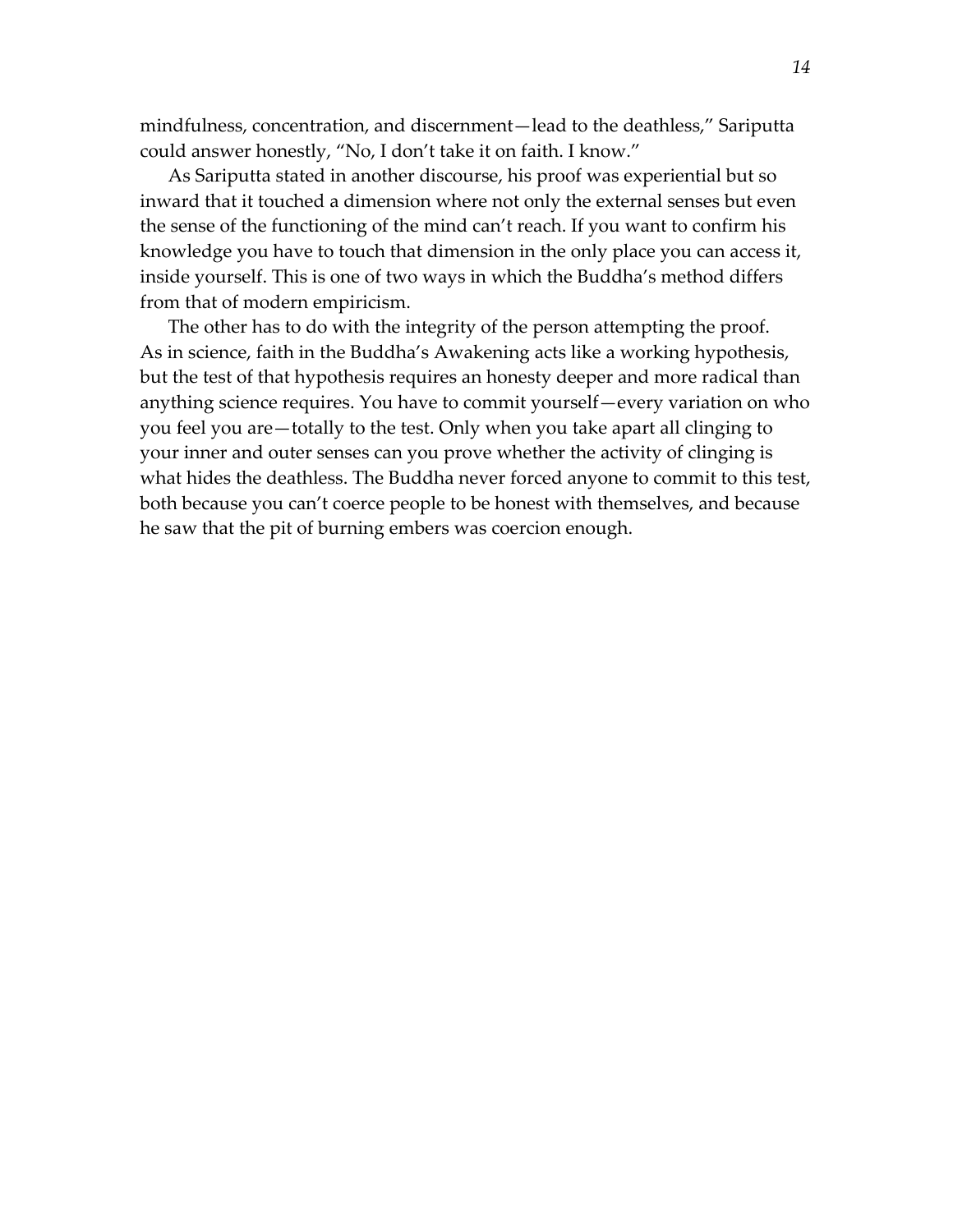# *Untangling the Present*

#### *The Role of Appropriate Attention*

If the ways of the mind were simple, its problems would be simple and easy to solve. The Buddha, in showing how to put an end to its problems, could have kept his instructions simple and short—a single blanket approach to whatever happens in the present, a noble one‐fold path: just mindfulness, just concentration, or just non‐reactivity. Or he might not have bothered to teach much at all, knowing that people could easily solve their problems on their own. "Trust," he might have said, "your innate nature, your innate understanding," and left it at that. But that's not how the mind works, and that's not how he taught.

Even just a few minutes spent observing the ways of the mind can show how complex and convoluted they are. And this means that its problems are complex as well. In particular, the problem of suffering: As the Buddha noted, the causes of suffering are knotted and tangled like a bird's nest, like the thread in a tangled skein. As anyone who has solved a complex problem knows, the trick to finding its solution lies in how you frame the issue: identifying the problem and sorting out the pattern of factors related to it. Seeing the pattern, you can decide which factors to focus on as crucial to its solution, and which ones you have to ignore so as not to get distracted and led down blind alleys. Framing the issue also means deciding how to approach each of the crucial factors so that instead of maintaining or exacerbating the problem, they aid with its solution. What this boils down to is, when faced with a problem, knowing which questions are helpful to ask about it, and which questions aren't.

To continue the Buddha's analogy, the ability to solve complex problems is like knowing how to untangle a tangled knot. You need a basic understanding of how tangles work so that you can learn through experience—testing and observing—which strands in the tangle should be pulled in which way, and which strands should be left alone.

If, for example, you're a doctor in an emergency room faced with a patient complaining of chest pains, you have many quick decisions to make. You have to decide which tests to conduct, which questions to ask the patient, and which physical symptoms to look for, before you can diagnose the pains as a sign of indigestion, an incipient heart attack, or something else entirely. You also have to decide which questions *not* to ask, so as not to get waylaid by extraneous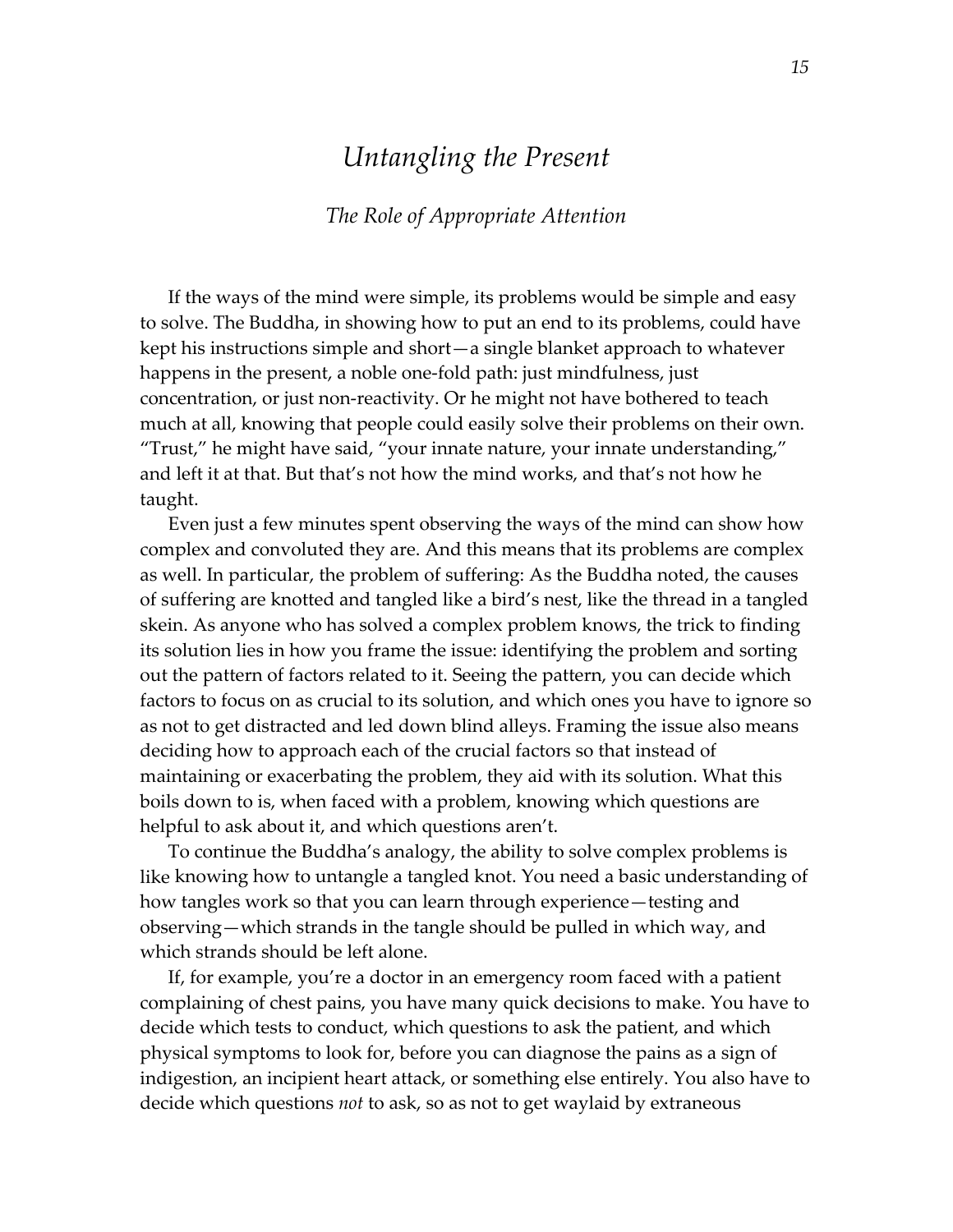information. If you focus on the wrong symptoms, the patient might die—or might spend a needless night in the intensive care unit, depriving a patient with a genuine heart attack of a bed. Once you've made your diagnosis, you have to decide which course of treatment to follow and how to keep tabs on that treatment to see if it's really working. If you frame the symptoms in the wrong light, you can do more harm than good. If you frame them in the right light, you can save lives.

The same principle applies in solving the problem of suffering, which is why the Buddha gave prime importance to the ability to frame the issue of suffering in the proper way. He called this ability *yoniso manasikara*—appropriate attention—and taught that no other inner quality was more helpful for untangling suffering and gaining release.

In giving his most detailed explanation of appropriate attention, he starts with examples of inappropriate attention, which center on questions of identity and existence: "Do I exist?" "Do I not?" "What am I?" "Did I exist in the past?" "Will I exist in the future?" These questions are inappropriate because they lead to "a wilderness of views, a thicket of views" such as "I have a self," or "I have no self," all of which lead to entanglement, and none to the end of suffering.

In contrast, the Buddha then depicts appropriate attention as the ability to identify that "This is suffering (the Pali word *dukkha* here covers stress and pain as well)," "This is the origination of suffering," "This is the cessation of suffering," and "This is the path of practice leading to the cessation of suffering." These are the four categories that the Buddha, in his first discourse, called the four noble truths. The ability to frame the issue of suffering in line with these categories is what enables you ultimately to put an end to the problem of suffering once and for all. This is why they're appropriate.

The most obvious lesson to be drawn from this way of distinguishing inappropriate from appropriate attention is that inappropriate attention frames the issues of the mind in terms of abstract categories, whereas appropriate attention frames them in terms of things that can be directly pointed to in immediate experience as "This … This … This … This." Ideas of identity and existence are basic to abstract thinking, and many philosophers have maintained that they lie at the basis of any spiritual quest. The Buddha, however, noted that the thought, "I am the thinker" lies at the root of all the categories and labels of conceptual proliferation, the type of thinking that can turn and attack the person employing it. These categories are notoriously hard to pin down, often dissolving into arbitrary semantics. "Do I exist?"—It depends on what you mean by "exist." "Do I have a self?"—It depends on what you mean by "self." Thinking driven by definitions like these often falls prey to the hidden motives or agendas behind the definitions, which means that it's unreliable.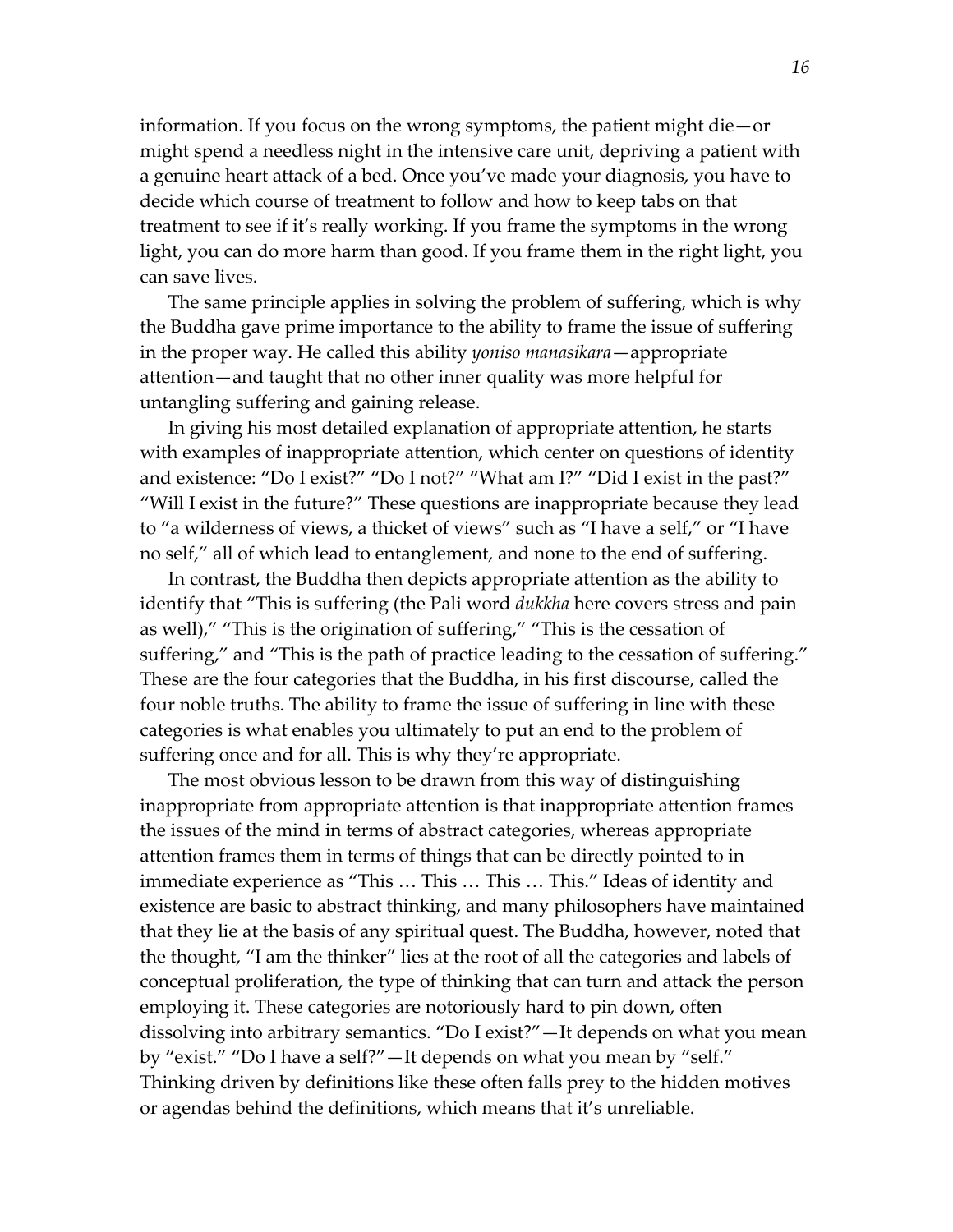However, suffering is something directly knowable: preverbal, private, but universal. In framing the issues of the mind around suffering, the Buddha bases his teachings on an intention totally trustworthy—the desire for his listeners to put an end to all their suffering—and focuses on something not dependent on definitions. In fact, he never offers a formal definition of the term "suffering" at all. Instead, he illustrates it with examples—such as the suffering of birth, aging, illness, and death—and then points out the functional element that all forms of mental suffering share: clinging to the five aggregates of form, feeling, perception, mental fabrication, and consciousness. The clinging is not the same as the pain of the suffering, but it's the aspect of suffering most useful to focus on for the purpose of bringing the suffering to an end.

Although there is a passage where the Buddha defines clinging as desire‐ passion, he never describes precisely what desire‐passion is. When devoting what is apparently the oldest part of the Canon, the Atthaka Vagga, to the topic of clinging, he fills the discussion with puns and word play, a style that discourages systematic attempts at set definitions and the conceptual proliferation they can foster. What this means is that if you want to refine your understanding of clinging, desire‐passion, and suffering, you can't cling to words or texts. You have to look deeper into your present experience.

In pointing repeatedly to direct experience, however, the Buddha doesn't discourage all thought and concepts. The ability to distinguish the four categories of appropriate attention requires thought and analysis—the type of thought that questions past understandings and misunderstandings, and ponders what's happening in the present; the type of analysis that can ferret out connections between actions and their results and can evaluate them as to whether they're helpful or not. There are desires, for instance, that act as a cause of suffering, and other desires that can form part of the path leading to its end. Although the Buddha gives a general outline to tell which kind of desire functions in which way, you have to learn how to watch your own desires carefully and honestly to tell which kind of desire they are.

As you keep analyzing the present under the framework of these four categories, you're tracing the Buddha's steps as he approached Awakening. Having focused on clinging as the functional handle on suffering, he looked for the conditions that formed its basis, and found them in three types of craving or thirst: sensual craving, craving for states of being, and craving to destroy states of being. Then he identified the cessation of suffering as total dispassion for, cessation of, and release from those forms of craving. And he identified the mental qualities and practices that would lead to that cessation—right view, right resolve, right speech, right action, right livelihood, right effort, right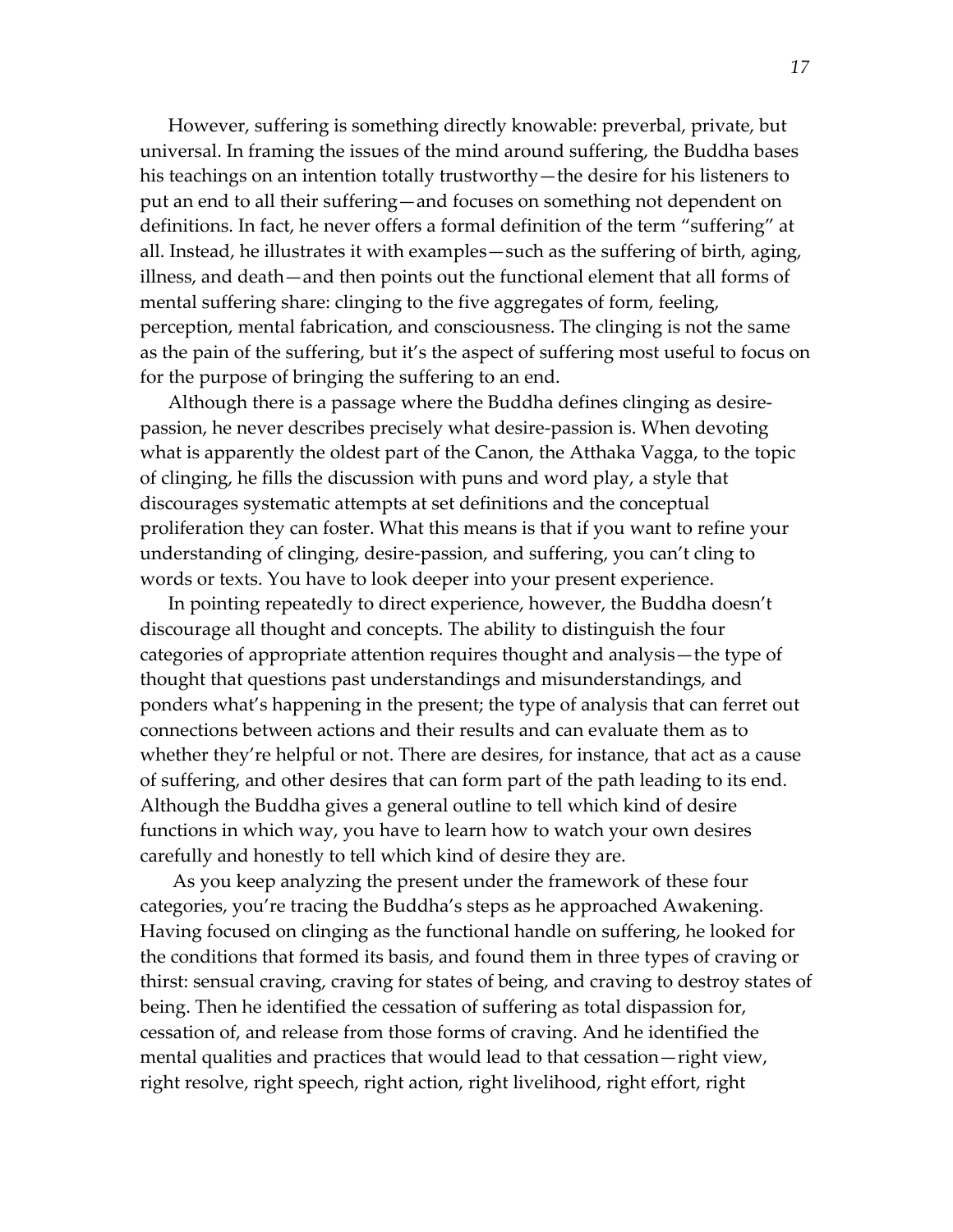mindfulness, and right concentration—all of which, in potential form, can be found in the present moment.

So instead of simply throwing the present moment at you as a monolithic whole, the Buddha points your attention to four significant things you might find there. This is because there's a pattern to the changes we experience from moment to moment. Change is never so random or radical that knowledge gained from the past is useless in the present. Concepts still serve an important purpose even though they may lack the freshness of the immediate here and now. When you stick your finger into fire, it's bound to burn. If you spit into the wind, it's bound to come back at you. Lessons like these are good to keep in mind. Although the patterns underlying suffering may be more tangled than those underlying fire and wind, still they are patterns. They can be learned and mastered, and the four categories of appropriate attention are crucial for getting a handle on those patterns and directing them to suffering's end.

In practical terms, distinguishing among categories is worthwhile only if you have to treat each of the different categories in a different way. A doctor who formulates a theory of sixteen types of headaches only to treat them all with aspirin, for example, is wasting her time. But one who, noting that different types of headaches respond to different types of medications, devises an accurate test to differentiate among the headaches, makes a genuine contribution to medical science. The same principle applies to the categories of appropriate attention. As the Buddha stated in his first account of his Awakening, once he had identified each of the four categories, he saw that each had to be treated in a different way. Suffering had to be comprehended, its cause abandoned, its cessation realized, and the path to its cessation fully developed.

What this means is that, as a meditator, you can't treat everything in the present moment in the same way. You can't simply stay non‐reactive, or simply accept everything that comes. If moments of stillness and ease arise in the mind, you can't just note them and let them pass. You should develop them to *jhana* the full‐body pleasure and rapture of right concentration that forms the heart of the path. When mental suffering arises, you can't just let it go. You should focus whatever powers of concentration and discernment you have to try to comprehend the clinging that lies at its heart.

The Buddha expands on this point in the discourses where he shows how appropriate attention should be applied to various aspects of the present. Applied to the five aggregates of form, feeling, and so forth, appropriate attention means viewing them in such a way as to induce a sense of dispassion that will help alleviate clinging. Applied to perceptions of beauty or irritation, it means viewing them in such a way as to keep them from fostering such obstacles to right concentration as sensual desire or ill will. Applied to feelings of serenity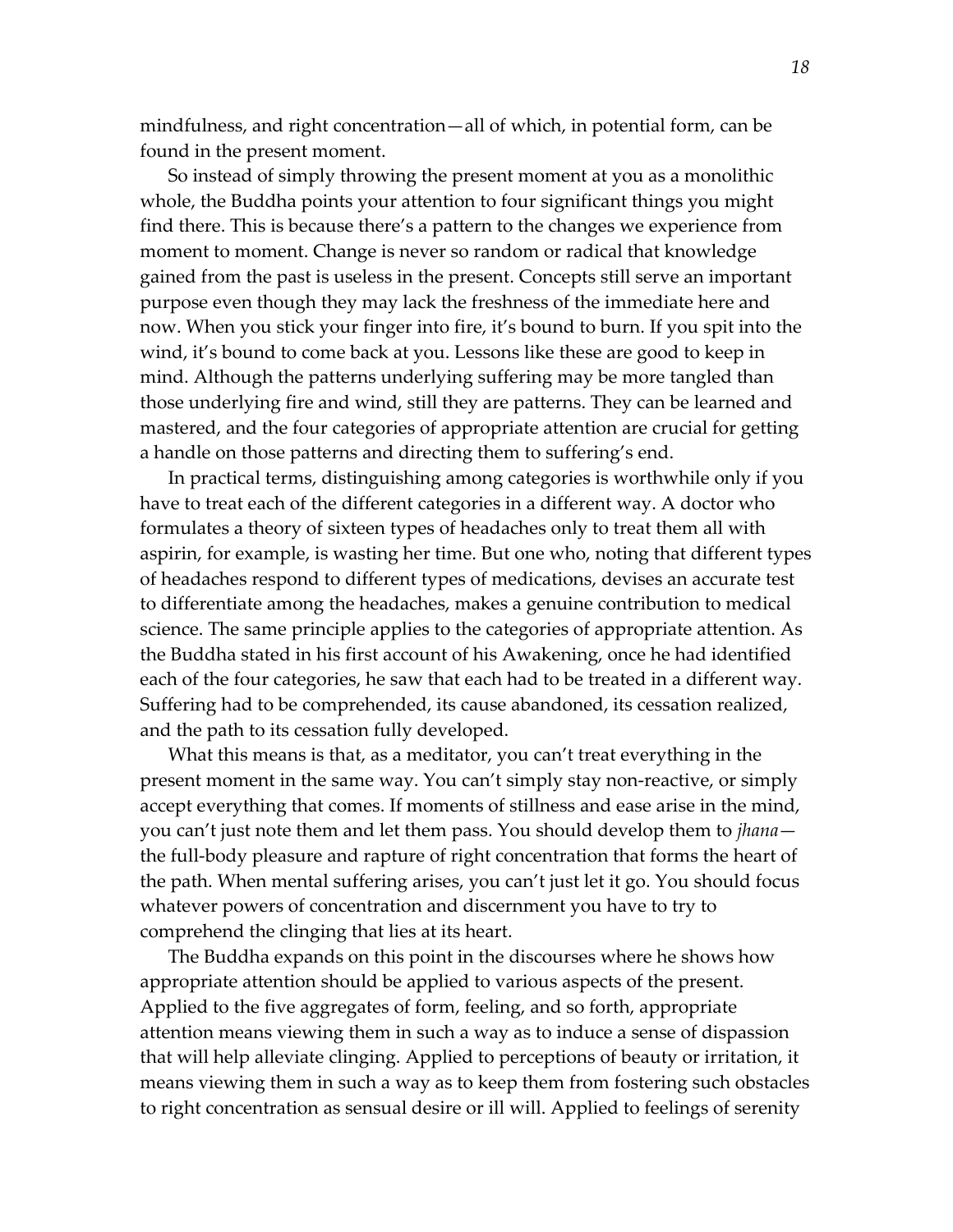or the potential for rapture, it means viewing them in such a way that helps develop them into factors for Awakening.

Even within a particular category, there's no one approach that works in all cases. In one of his discourses Buddha observes that some unskillful mental states wither away if you simply watch them with equanimity, while others require an active effort to take them apart. In another discourse he expands on this observation by recommending five ways of dealing with distracting thoughts: replacing them with more skillful thoughts, focusing on their drawbacks, consciously ignoring them, relaxing the tension that goes into maintaining them, and forcefully suppressing them. In neither discourse, though, does he give hard and fast rules for telling which type of thought will respond to which approach. You have to find out for yourself by sharpening your discernment through trial and error as to what works and what doesn't in any given situation.

The same principle applies to skillful mental states. The Buddha's final summary of his teachings, the wings to Awakening, lists seven ways of conceiving the path to the end of suffering—in terms of four establishings of mindfulness, four bases for success, four right exertions, five strengths, five faculties, seven factors for Awakening, and the noble eightfold path. And again, it's up to you to learn through trial and error which way of conceiving the path is most useful at any particular time in your practice.

This means that applying appropriate attention to skillful and unskillful mental states is not a one‐shot affair. The tasks connected with each of the four categories of appropriate attention all have to be tested through trial and error, and mastered as skills. To borrow an analogy from the Canon, full Awakening is not a matter of picking up a bow and arrow and hoping for a fluke bull's eye. The insight of Awakening comes in the course of practicing on a straw man until you're able "to shoot long distances, to fire accurate shots in rapid succession, and to pierce great masses."

As the Buddha noted in his first discourse, he didn't claim to be awakened until he had fully mastered the tasks appropriate to all four categories. In fully developing the factors of the path, he fully comprehended the five clinging aggregates to the point of abandoning all passion and craving for them. That was when he fully realized the end of suffering. With that, the categories of appropriate attention had done their work in solving the problem of suffering, but even then they still had their uses. As the Buddha noted, even a fully awakened arahant would still apply them to experience to provide a pleasant dwelling for the mind in the here and now.

In all of these cases, appropriate attention means seeing things in terms of their function—what they can do—while the act of appropriate attention is itself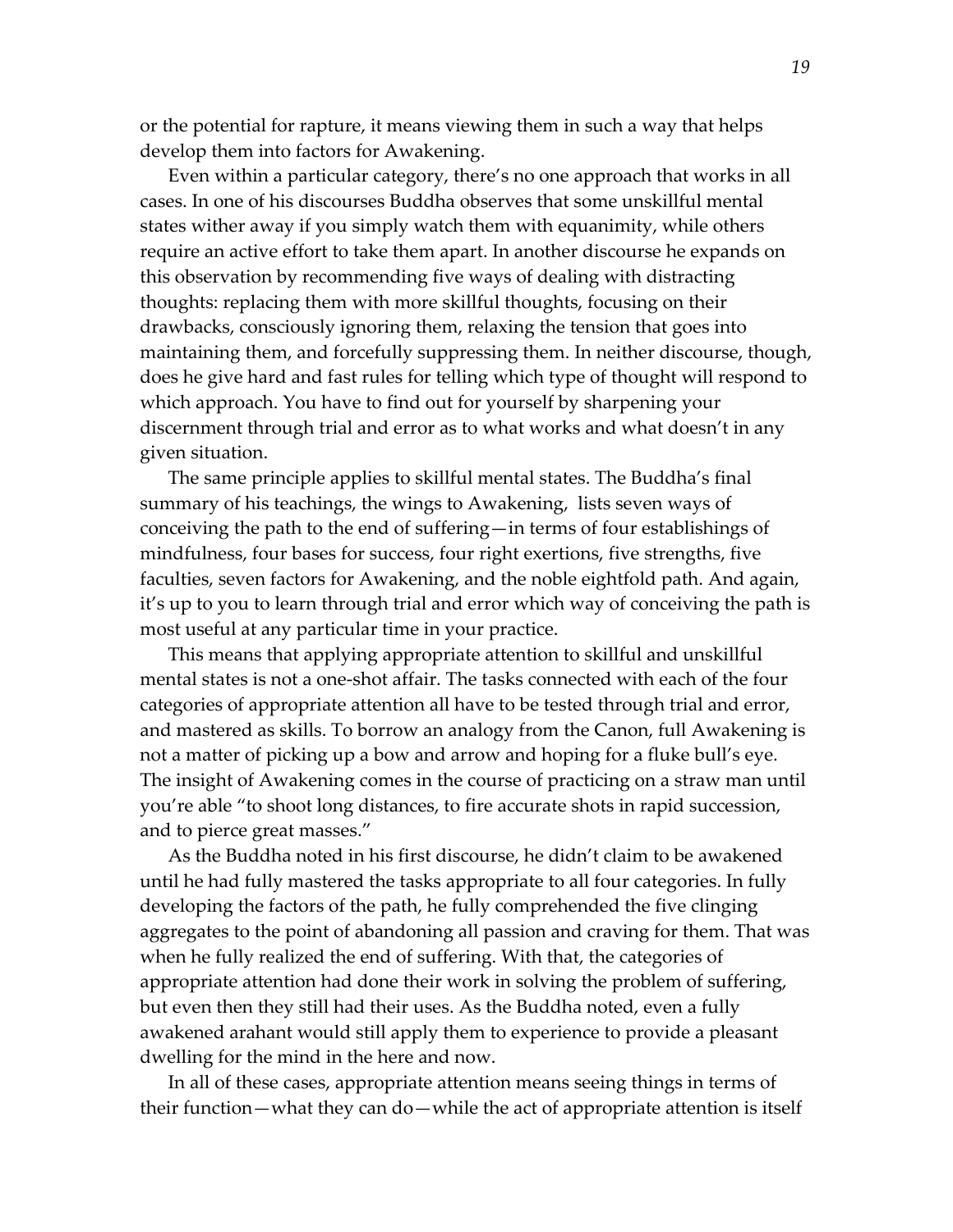a type of doing, adopted for what it can do for the mind. And the test for appropriate attention is that it actually works in helping to put an end to suffering. When we contrast this with the Buddha's examples of inappropriate attention, we see that attention is inappropriate when it frames things in terms of being and identity, and appropriate when framing them in terms of actions and their results. In fact, appropriate attention looks at being itself as an action, with each act of being or assuming an identity to be evaluated by the pleasure or pain it produces. When we look at ourselves with appropriate attention, we focus not on what we *are,* but on what we're *doing*—and in particular on whether what we're doing is unskillful—leading to suffering—or skillful, leading to its end.

This point is important to bear in mind when we reflect on the two criticisms often leveled against the four categories of appropriate attention. The first criticism is that they provide a limited view of the fullness and variety of life, that they don't encompass the virtually infinite number of skillful ways of approaching experience. When formulating a theory of being, you could argue that the more variety it can contain, the better. But when choosing a doctor, you wouldn't want one who insists on exploring an infinite variety of approaches to your disease. You want one who focuses on the approaches most likely to work. The same holds true with appropriate attention. The four categories, with their attendant tasks, are meant not to encompass reality but to focus your attention at the right factors for curing the most basic problem in experience. The Buddha limits his discussion to these four categories because he doesn't want you to get distracted from the problem at hand.

The second criticism is that the four categories are dualistic and thus inferior to a non‐dualistic view of the world. Again, when formulating a theory of being, you could argue that a non‐dualistic theory would be superior to a dualistic one, on the grounds that a non‐dual concept of being is more encompassing than a dualistic one, yielding a more unified theory. But appropriate attention is not a theory of being. It's a guide to what to do in the present moment. Because the present moment is so tangled and complex, the multiple categories offered by appropriate attention are a strength rather than a weakness. Instead of limiting you to one way of understanding and approaching events in the present, they provide you with a more discerning understanding and a wide variety of options for dealing with the tangles and complexities of suffering.

When offering options for solving a problem, no particular number of options is, on principle, superior to any other. What matters is that the options are enough to be adequate for the problem, but not so many as to obscure its solution and become a tangle themselves. In other words, the options are to be judged, not against abstract principles, but by what they enable you to do. And although the Buddha describes his path to the end of suffering as the one form of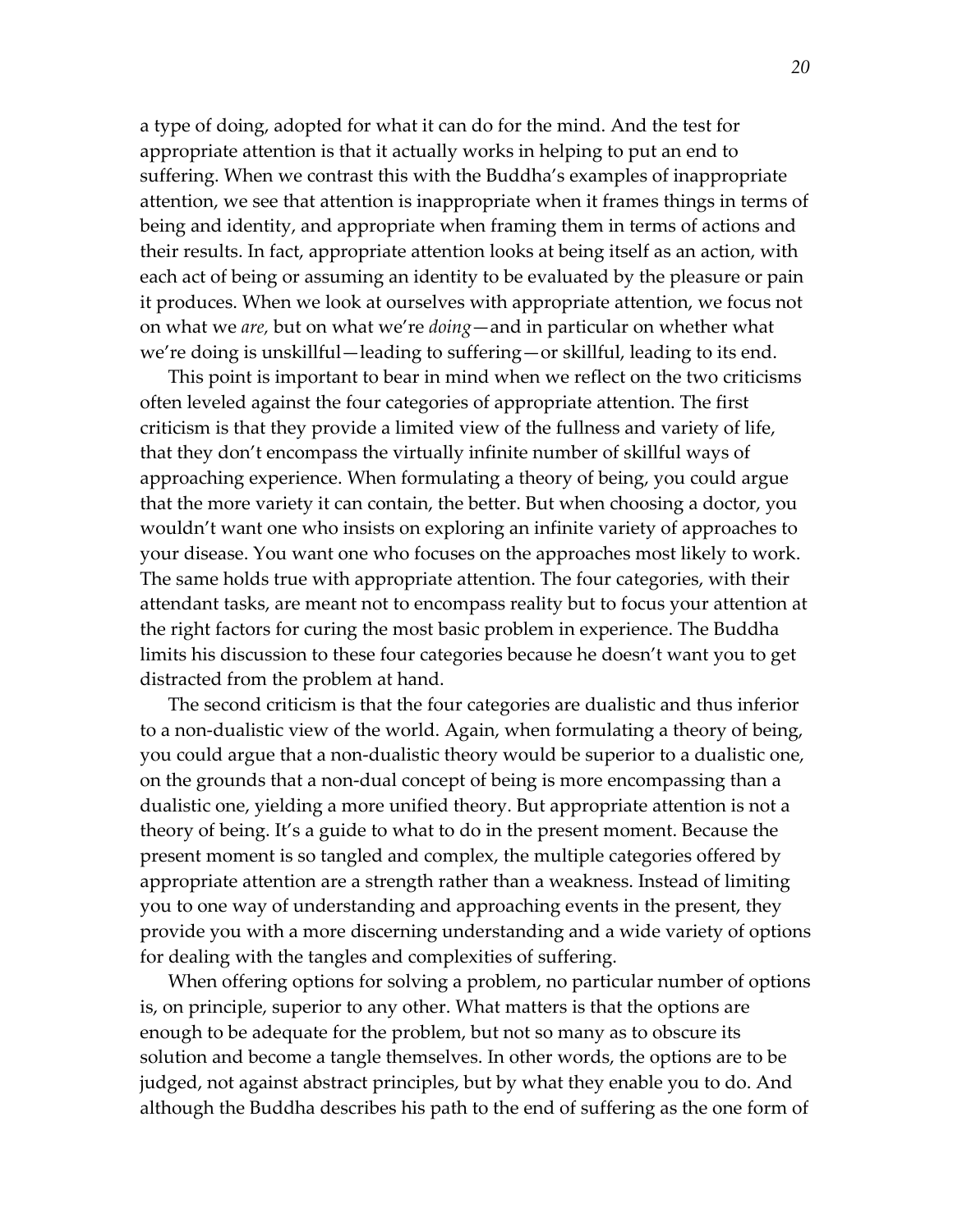doing that ultimately puts an end to doing, as long as you're still doing something in the present moment, appropriate attention ensures that what you're doing stays on the path. And once the path is developed to the point where it can untangle the problem of suffering, everything else gets untangled as well.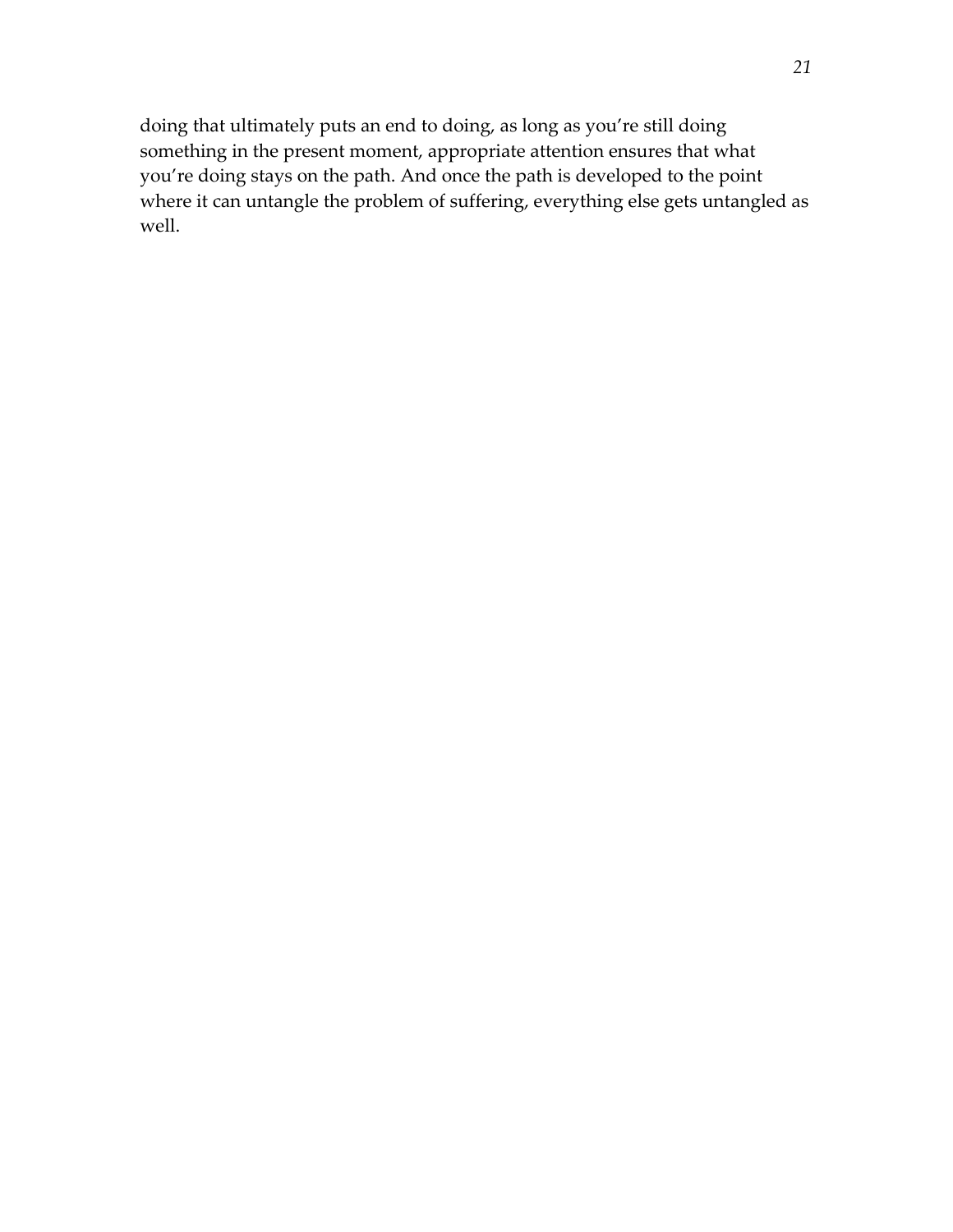# *Pushing the Limits*

#### *Desire & Imagination in the Buddhist Path*

All phenomena, the Buddha once said, are rooted in desire. Everything we think, say, or do—every experience—comes from desire. Even *we* come from desire. We were reborn into this life because of our desire to be. Consciously or not, our desires keep redefining our sense of who we are. Desire is how we take our place in the causal matrix of space and time. The only thing not rooted in desire is nirvana, for it's the end of all phenomena and lies even beyond the Buddha's use of the word "all." But the path that takes you to nirvana *is* rooted in desire—in skillful desires. The path to liberation pushes the limits of skillful desires to see how far they can go.

The notion of a skillful desire may sound strange, but a mature mind intuitively pursues the desires it sees as skillful and drops those it perceives as not. Basic in everyone is the desire for happiness. Every other desire is a strategy for attaining that happiness. You want an iPod, a sexual partner, or an experience of inner peace because you think it will make you happy. Because these secondary desires are strategies, they follow a pattern. They spring from an inchoate feeling of lack and limitation; they employ your powers of perception to identify the cause of the limitation; and they use your powers of creative imagination to conceive a solution to it.

But despite their common pattern, desires are not monolithic. Each offers a different perception of what's lacking in life, together with a different picture of what the solution should be. A desire for a sandwich comes from a perception of physical hunger and proposes to solve it with a Swiss‐on‐rye. A desire to climb a mountain focuses on a different set of hungers—for accomplishment, exhilaration, self‐mastery—and appeals to a different image of satisfaction. Whatever the desire, if the solution actually leads to happiness, the desire is skillful. If it doesn't, it's not. However, what seems to be a skillful desire may lead only to a false or transitory happiness not worth the effort entailed. So wisdom starts as a meta‐desire: to learn how to recognize skillful and unskillful desires for what they actually are.

Unskillful desires can create suffering in a variety of ways. Sometimes they aim at the impossible: not to grow old or die. Sometimes they focus on possibilities that require distasteful means—such as lying or cheating to get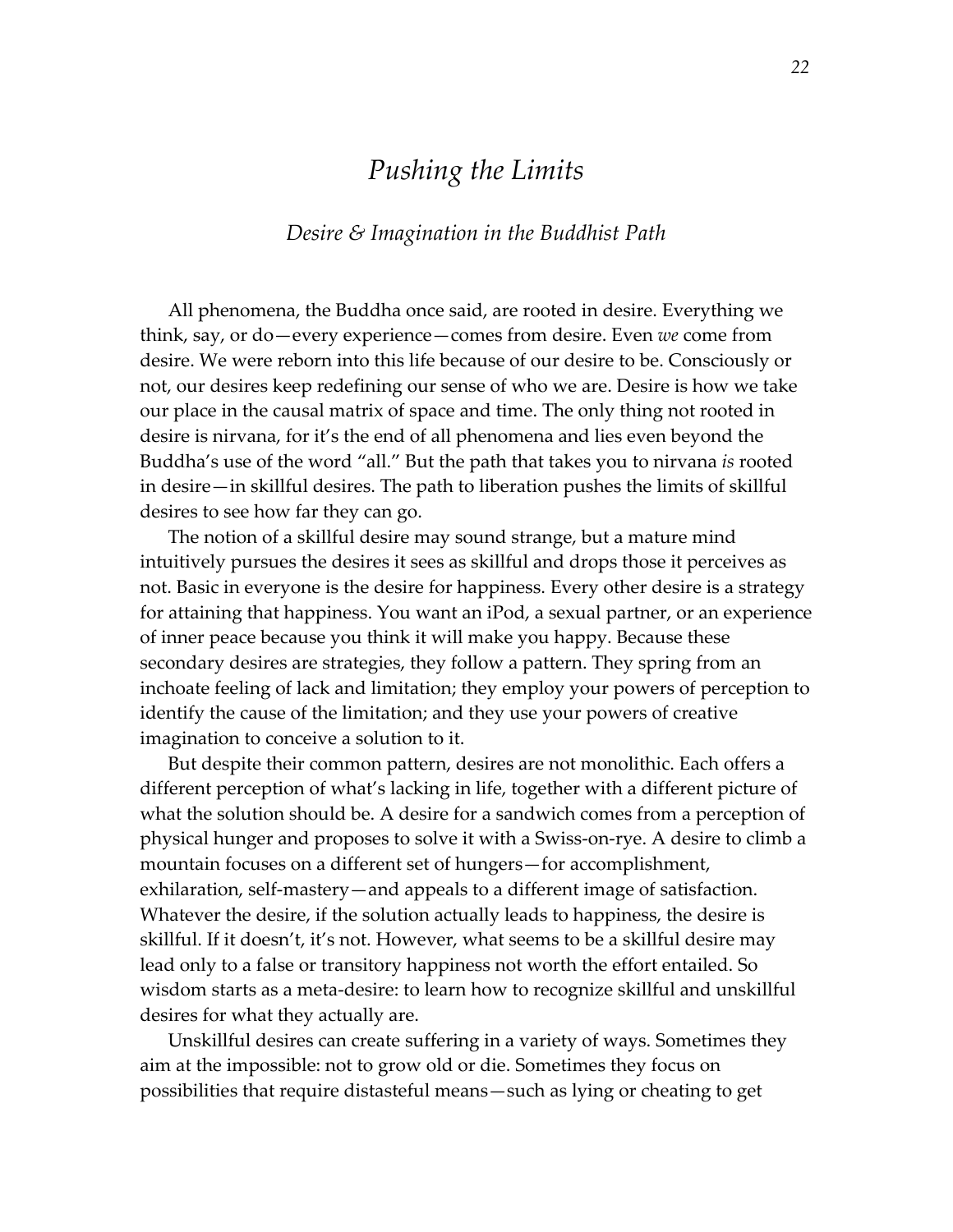ahead in your job. Or the goal, when you get it, may not really keep you happy. Even the summit of Everest can be a disappointment. Even when it's not, you can't stay there forever. When you leave, you're left with nothing but memories, which can shift and fade. If you did mean or hurtful things to get there, their memory can burn away any pleasure that memories of the summit might hold.

In addition, desires often pull in opposite directions. Your desire for sex, for instance, can get in the way of your desire for peace. In fact, conflict among desires is what alerts us to how painful desire can be. It's also what has taught each desire how to speak, to persuade, to argue or bully its way into power. And just because a desire is skillful doesn't mean it's more skillful at arguing its case than the unskillful ones, for those can often be the most intransigent, the most strident, the slickest in having their way. This means that wisdom has to learn how to strategize, too, to strengthen skillful desires so that less skillful desires will listen to them. That way desires can be trained to work together toward greater happiness. This is how a mature and healthy mind works: conducting a dialogue not so much between reason and desire as between responsible desires and irresponsible ones.

But even in a mature mind, the dialogue often yields compromises that don't really go to the heart: snatches of sensual pleasure, glimpses of spiritual peace, nothing really satisfying and whole. Some people, growing impatient with compromise, turn a deaf ear to prudent desires and tune into demands for instant gratification—all the sex, power, and money they can grab. But when the rampage of gratification wears itself out, the damage can take lifetimes to set right. Other people try their best to accept the compromise among desires, trying to find a measure of peace in not reaching for what they see as impossible. But this peace, too, depends on a deaf inner ear, denying the underlying truth of all desires: that a life of endless limitations is intolerable.

Both sorts of people share a common assumption that true, unlimited happiness lies beyond reach. Their imaginations are so stunted that they can't even conceive of what a true, unlimited happiness in this lifetime would be.

What made the Buddha special was that he never lowered his expectations. He imagined the ultimate happiness—one so free from limit and lack that it would leave no need for further desire—and then treasured his desire for that happiness as his highest priority. Bringing all his other desires into dialogue with it, he explored various strategies until finding one that actually attained that unlimited goal. This strategy became his most basic teaching: the four noble truths.

Most of us, when looking at the four noble truths, don't realize that they're all about desire. We're taught that the Buddha gave only one role to desire—as the cause of suffering. Because he says to abandon the cause of suffering, it sounds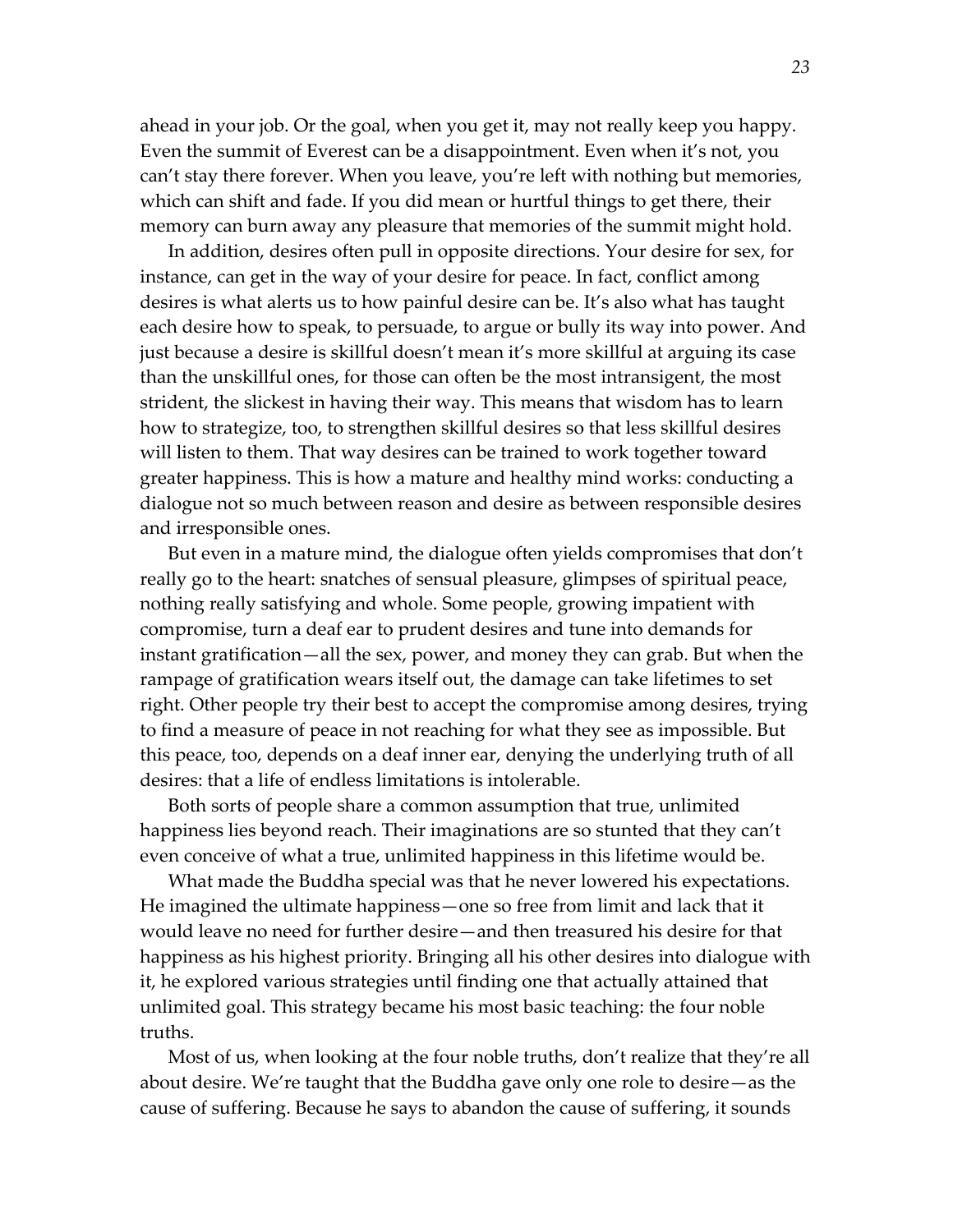like he's denying any positive role to desire and its constructive companions: creativity, imagination, and hope. This perception, though, misses two important points. The first is that all four truths speak to the basic dynamic of desire on its own terms: perception of lack and limitation, the imagination of a solution, and a strategy for attaining it. The first truth teaches the basic lack and limitation in our lives—the clinging that constitutes suffering—while the second truth points to the types of desires that lead to clinging: desires for sensuality, becoming, and annihilation. The third truth expands our imagination to encompass the possibility that clinging can be totally overcome. The fourth truth, the path to the end of suffering, shows how to strategize so as to overcome clinging by abandoning its cause.

The second point that's often missed is that the noble truths give two roles to desire, depending on whether it's skillful or not. Unskillful desire is the cause of suffering; skillful desire forms part of the path to its cessation. Skillful desire undercuts unskillful desire, not by repressing it, but by producing greater and greater levels of satisfaction and well‐being so that unskillful desire has no place to stand. This strategy of skillful desire is explicit in the path factor of right effort:

*"What is right effort? There is the case where a monk (here meaning any meditator) generates desire, endeavors, arouses persistence, upholds and exerts his intent for the sake of the non‐arising of evil, unskillful mental qualities that have not yet arisen … for the sake of the abandoning of evil, unskillful qualities that have arisen … for the sake of the arising of skillful qualities that have not yet arisen … for the maintenance, non‐confusion, increase, plenitude, development, and culmination of skillful qualities that have arisen. This is called right effort." (DN 22)*

As this formula shows, the crucial elements for replacing unskillful mental qualities with skillful ones are desire, persistence, and intent. Desire gives the initial impetus and focus for right effort, while persistence provides staying power. Intent is the most complex factor of the three. The Pali word here, *citta,* also means "mind," and in this context it means giving your whole mind to the work at hand: all your powers of sensitivity, intelligence, discernment, and ingenuity. You don't want your mind to be split on this issue; you want all of its powers working together on the same side.

These three qualities—desire, persistence, and intent—underlie every attempt to master a skill. So it's useful, in undertaking the path, to reflect on how you've used these qualities to master skills in the past. The Buddha made this point in his many similes comparing the person on the path to a master craftsman—a musician, carpenter, surgeon, acrobat, cook. As with any skill, there are many steps to developing the path, but four stand out.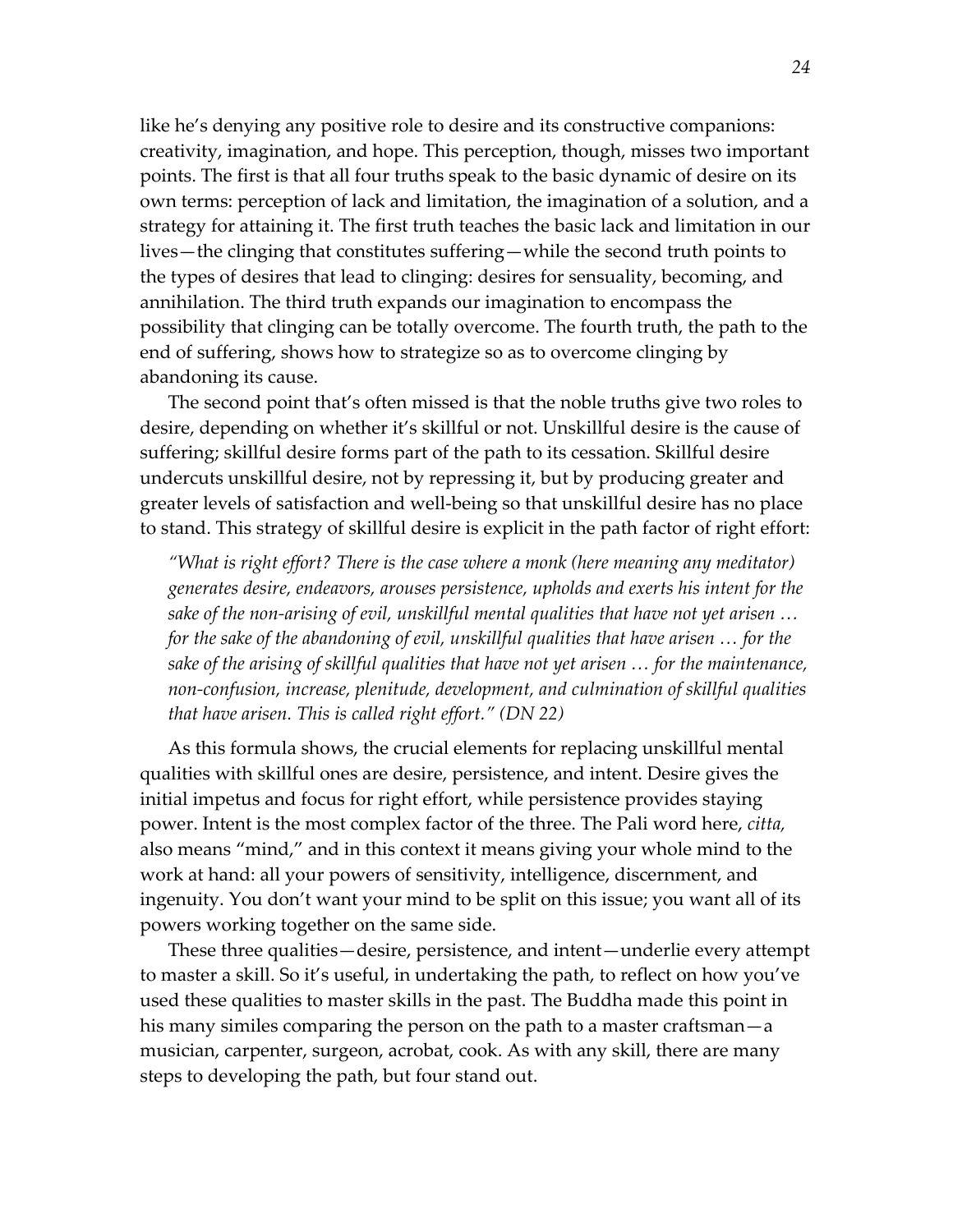The first is to use your ingenuity to fight off the chorus of inner voices trying to dissuade you from making the effort to be skillful in the first place. These voices are like devious lawyers representing strongly entrenched interests: all your threatened unskillful desires. You have to be quick and alert in countering their arguments, for they can come from all sides, sounding honest and wise even though they're not. Here are some of the arguments these voices may propose, along with a few effective responses:

*Trying to manipulate your desires like this is unnatural.* Actually, you're already manipulating your desires all the time, when you choose one desire over another, so you might as well learn to do it skillfully. And there are plenty of people out there only too happy to manipulate your desires for you—think of all the advertisements clamoring for your attention—so it's better to put the manipulation in more trustworthy hands: your own.

*Trying to change your desires is an attack on your very self.* This argument works only if you give your sense of self—which is really just a grab bag of desires more solidity than it deserves. You can turn the argument on its head by noting that since your "self" is a perpetually changing line‐up of strategies for happiness, you might as well try changing it in a direction more likely to achieve true happiness.

*To think of "skillful" and "unskillful" desires is dualistic and judgmental.* You don't want non-dualistic mechanics working on your car, or non-dualistic surgeons operating on your brain. You want people who can tell what's skillful from what's not. If you really value your happiness, you'll demand the same discernment in the person most responsible for it: yourself.

*It's too goal‐oriented. Just accept things as they are in the present.* Every desire tells you that things in the present are limited and lacking. You either accept the desire or accept the lack. To accept both at once is to deny that either has any real truth. To try to dwell peacefully in the tension between the two—in a "path of no craving" to be rid of either—is what the Buddha called limited equanimity, and what one Thai forest master called the equanimity of a cow.

*It's a futile attempt to resist such a divine and mysterious power.* Desire seems overwhelming and mysterious simply because we don't know our minds. And where would we be if we kept slapping the term "divine" or "cosmic" on forces we didn't understand?

*Arguing with unskillful desires is too much work.* Consider the alternative: an endless wandering from one set of limitations to another, continually seeking happiness and yet finding it always slipping from your grasp, repeatedly taking a stance for one desire one moment and shifting to another desire the next. Right effort at least gives you one steady place to stand. It's not adding a more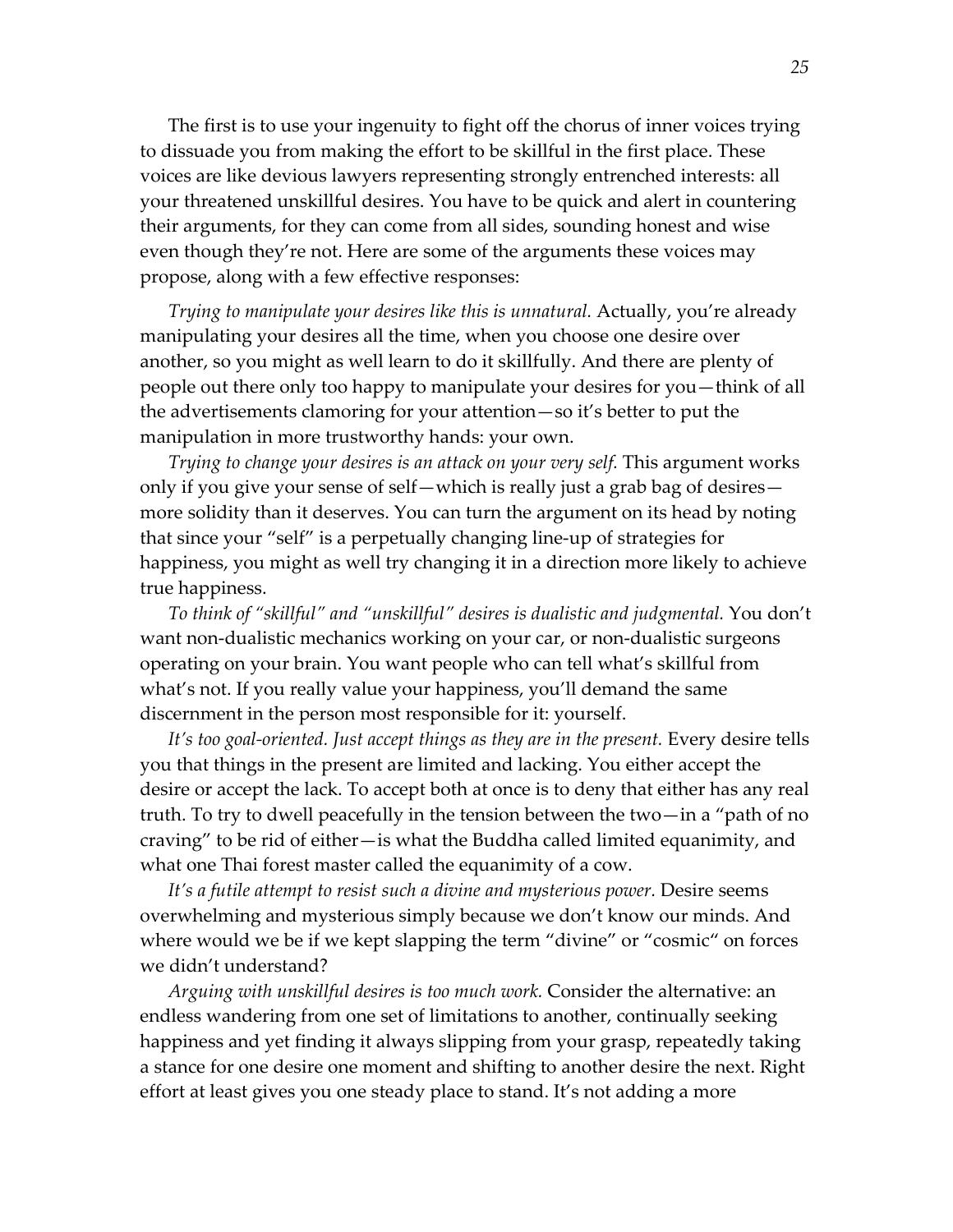demanding desire to the chaotic mix; it's offering a way to sort out the mess. And the Buddha's path holds open the hope of an unlimited happiness, preceded by increasingly refined and reliable levels of happiness all along the path. In short, his alternative is actually the one that's more enjoyable and involves less work.

Once you've silenced these voices, the next step is to take responsibility for your actions and their consequences. This requires being willing to learn from your mistakes. Several years ago, a sociologist studied students in a neurosurgery program to see what qualities separated those who succeeded from those who failed. He found ultimately that two questions in his interviews pointed to the crucial difference. He would ask the students, "Do you ever make mistakes? If so, what is the worst mistake you've ever made?" Those who failed the program would inevitably answer that they rarely made mistakes or else would blame their mistakes on factors beyond their control. Those who succeeded in the program not only admitted to many mistakes but also volunteered information on what they would do not to repeat those mistakes in the future.

The Buddha encouraged this same mature attitude in his first instructions to his son, Rahula. He told Rahula to focus on his intentions before acting, and on the results of his actions both while he was doing them and after they were done. If Rahula saw that his intentions would lead to harm for himself or others, he shouldn't act on them. If he saw that his thoughts, words, or deeds actually produced harm, he should stop them and resolve never to repeat them, without at the same time falling into remorse. If, on the other hand, he saw no harmful consequences from his actions, he should take joy in his progress on the path, and use that joy to nourish his continued practice.

Although the Buddha aimed these instructions at a seven‐year‐old child, the pattern they outline informs every level of the practice. The whole path to awakening consists of sticking to the desire always to do the most skillful thing; it develops as your sense of "skillful" gets more refined. If you act on an unskillful desire, take responsibility for the consequences, using them to educate that desire as to where it went wrong. Although desires can be remarkably stubborn, they share a common goal—happiness—and this can form the common ground for an effective dialogue: If a desire doesn't really produce happiness, it contradicts its reason for being.

The best way to make this point is to keep tracing the thread from the desire to its resulting actions, and from the actions to their consequences. If the desire aimed at a happiness that caused suffering to others, notice how their corresponding desire for happiness leads them to undermine the happiness you sought. If the desire aimed at a happiness based on things that can age, grow ill,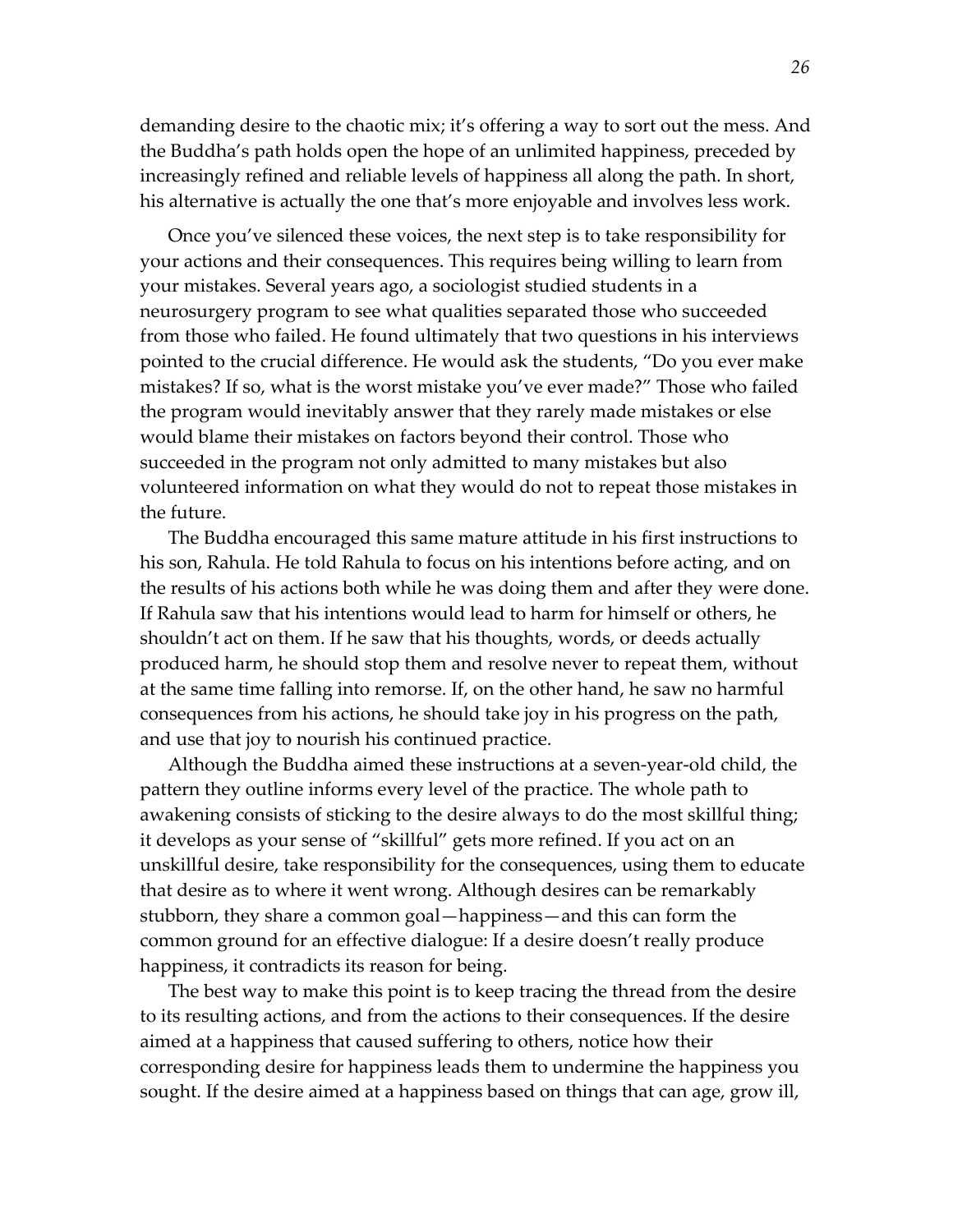die, or leave you, notice how that fact sets you up for a fall. Then notice how the distress that comes from acting on this sort of desire is universal. It's not just you. Everyone who has acted, is acting, or will act on that desire has suffered in the past, is suffering right now, and will suffer in the future. There's no way around it.

Reflecting this way helps to weaken the "why me?" tendency that aggravates suffering and makes you cling fiercely to the desire causing it. It also helps develop two important attitudes that strengthen skillful desires: a sense of dismay *(samvega)* over the universality of suffering, and an attitude of heedfulness *(appamada)* to avoid being duped by that particular type of desire again.

Unskillful desires don't really give way, though, until you can show that other, less troublesome desires actually can produce greater happiness. This is why the Buddha emphasizes learning how to appreciate the rewards of a virtuous, generous life: the joy in fostering the happiness of others, the solid dignity and self‐worth in doing the hard but the right thing. It's also why his path centers on states of blissful, refreshing concentration. Accessing this refreshment in your meditation gives you immediate, visceral proof that the Buddha was no killjoy. The desires he recommends really do produce a happiness that can give you the strength to keep on choosing the skillful path.

That's the next step: patiently and persistently sticking with the desire to do the skillful thing in all situations. This isn't a matter of sheer effort. As any good sports coach will tell you, hours of practice don't necessarily guarantee results. You have to combine your persistence with intent: sensitivity, discernment, ingenuity. Keep an eye out for how to do things more efficiently. Try to see patterns in what you do. At the same time, introduce play and variety into your practice so that the plateaus don't get boring, and the downs don't get you down.

The Buddha makes similar points in his meditation instructions. Once you've mastered a state of concentration, see where it still contains elements of stress. Then look for patterns to that stress: what are you doing to cause it? Find ways to gladden the mind when it's down, to liberate it from its confinements, to steady it when it gets restless. In this way, as you learn to enjoy rising to the challenges of meditation, you also gain familiarity with subtle patterns of cause and effect in the mind.

The fourth step, once you've mastered those patterns, is to push their limits. Again, this isn't simply a matter of increased effort. It's more a rekindling of your imagination to explore the unexpected side‐alleys of cause and effect. A famous cellist once said that his most exhilarating concert was one in which he broke a string on his cello and decided to finish the piece he was playing on the remaining strings, refingering it on the spot. The most obvious strings in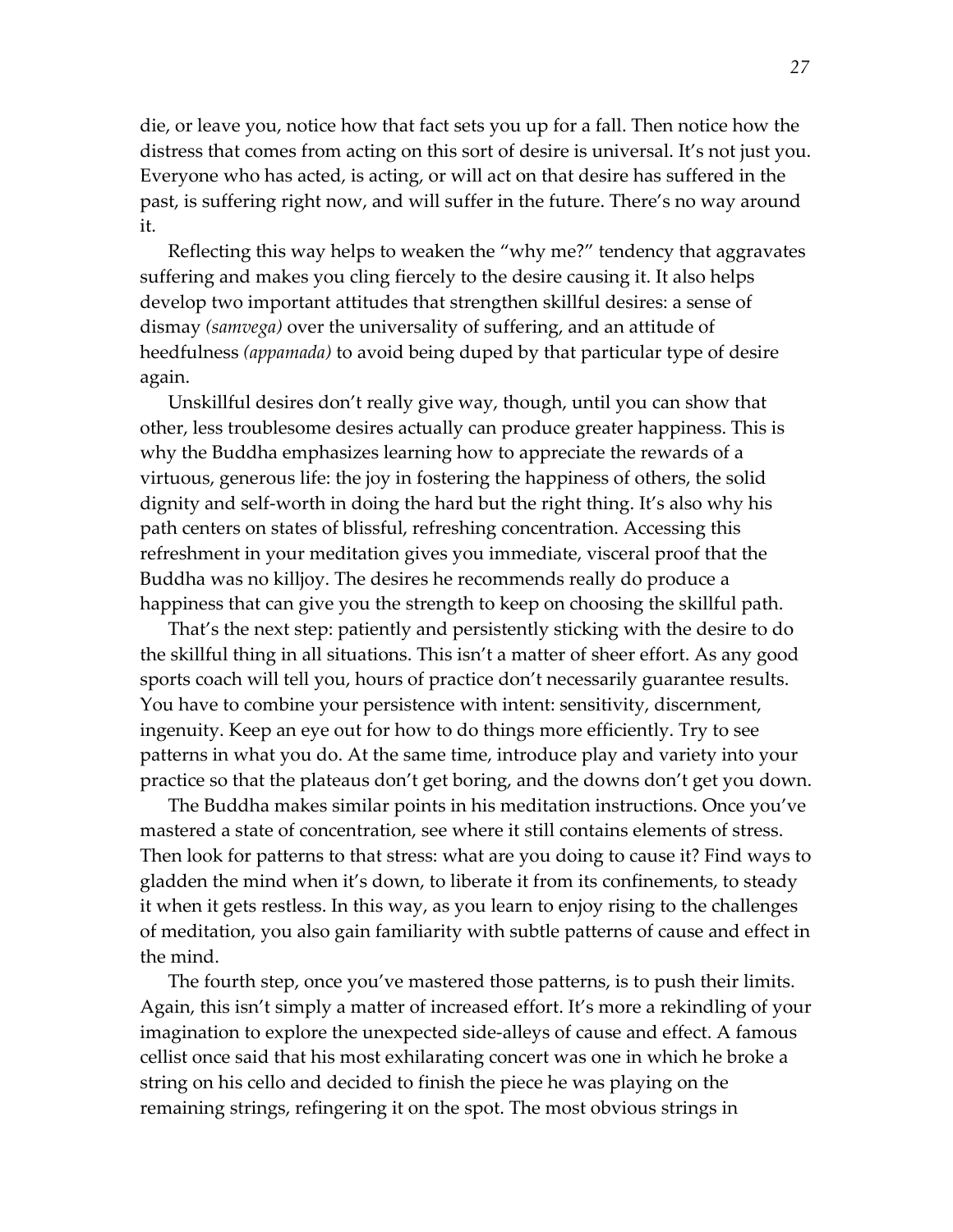meditation are the specific techniques for fostering stillness and insight, but the more interesting ones are the assumptions that underlie the quest for skill: lack, strategy, dialogue, your sense of self. Can you learn to do without them? There comes a point in your meditation when the only way for greater happiness is to begin questioning these assumptions. And this leads to some intriguing paradoxes: If desire springs from a sense of lack or limitation, what happens to desire when it produces a happiness with no lack or limitation at all? What's it like not to need desire? What would happen to your inner dialogue, your sense of self? And if desire is how you take your place in space and time, what happens to space and time when desire is absent?

The Buddha encouraged these queries by describing the awakened person as so undefined and unlimited that he or she couldn't be located in the present life or be described after this life as existing, not existing, neither, or both. This may sound like an abstract and unreachable goal, but the Buddha demonstrated its human face in the example of his person. Having pushed past the limits of cause and effect, he was still able to function admirably within them, in this life, happy in even the most difficult circumstances, compassionately teaching people of every sort. And there's his testimony that not only monks and nuns, but also lay people—even children—had developed their skillful desires to the point where they gained a taste of awakening as well.

So imagine that. And listen to any desire that would take you in that direction, for that's your path to true happiness.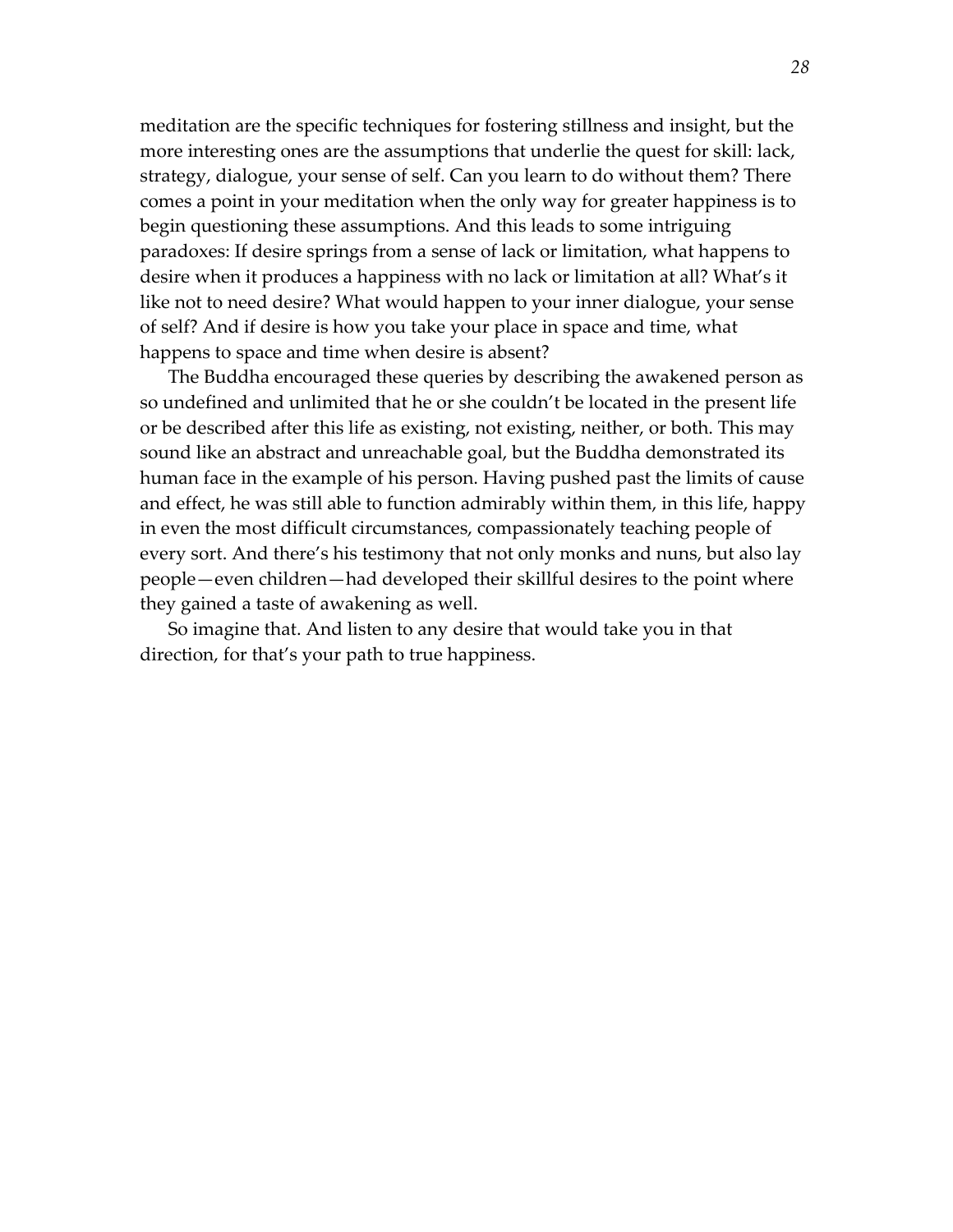### *All About Change*

Change is the focal point for Buddhist insight—a fact so well known that it has spawned a familiar sound bite: "Isn't change what Buddhism is all about?" What's less well known is that this focus has a frame, that change is neither where insight begins nor where it ends. Insight begins with a question that evaluates change in light of the desire for true happiness. It ends with a happiness that lies beyond change. When this frame is forgotten, people create their own contexts for the teaching and often assume that the Buddha was operating within those same contexts. Two of the contexts commonly attributed to the Buddha at present are these:

*Insight into change teaches us to embrace our experiences without clinging to them—to get the most out of them in the present moment by fully appreciating their intensity, in full knowledge that we will soon have to let them go to embrace whatever comes next.*

*Insight into change teaches us hope. Because change is built into the nature of things, nothing is inherently fixed, not even our own identity. No matter how bad the situation, anything is possible. We can do whatever we want to do, create whatever world we want to live in, and become whatever we want to be.*

The first of these interpretations offers wisdom on how to consume the pleasures of immediate, personal experience when you'd rather they not change; the second, on how to produce change when you want it. Although sometimes presented as complementary insights, these interpretations contain a practical conflict: If experiences are so fleeting and changeable, are they worth the effort needed to produce them? How can we find genuine hope in the prospect of positive change if we can't fully rest in the results when they arrive? Aren't we just setting ourselves up for disappointment?

Or is this just one of the unavoidable paradoxes of life? Ancient folk wisdom from many cultures would suggest so, advising us that we should approach change with cautious joy and stoic equanimity: training ourselves to not to get attached to the results of our actions, and accepting without question the need to keep on producing fleeting pleasures as best we can, for the only alternative would be inaction and despair. This viewpoint, too, is often attributed to the Buddha.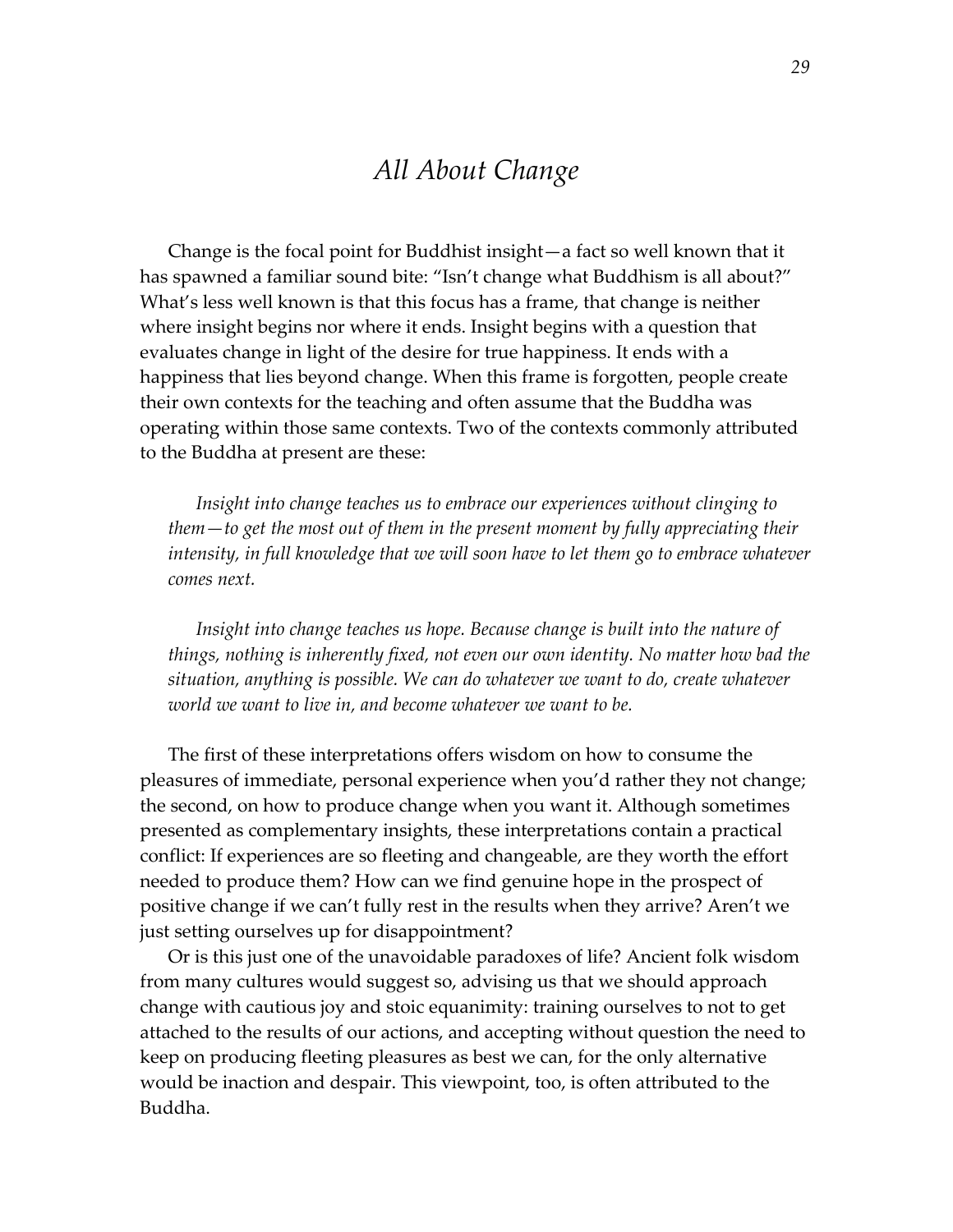But the Buddha was not the sort of person to accept things without question. His wisdom lay in realizing that the effort that goes into the production of happiness is worthwhile only if the processes of change can be skillfully managed to arrive at a happiness resistant to change. Otherwise, we're life‐long prisoners in a forced‐labor camp, compelled to keep on producing pleasurable experiences to assuage our hunger, and yet finding them so empty of any real essence that they can never leave us full.

These realizations are implicit in the question that, according to the Buddha, lies at the beginning of insight:

"What, when I do it, will lead to my long‐term well‐being and happiness?"

This is a heartfelt question, motivated by the desire behind all action: to attain levels of pleasure worthy of the effort that goes into them. It springs from the realization that life requires effort, and that if we aren't careful whole lifetimes can be lived in vain. This question, together with the realizations and desires behind it, provides the context for the Buddha's perspective on change. If we examine it closely, we find the seeds for all his insights into the production and consumption of change.

The first phrase in the question—"What, when I do it, will lead to …." focuses on the issues of production, on the potential effects of human action. Prior to his Awakening, the Buddha had left home and gone into the wilderness to explore precisely this issue: to see how far human action could go, and whether it could lead to a dimension beyond the reach of change. His Awakening was confirmation that it could—if developed to the appropriate level of skillfulness. He thus taught that there are four types of action, corresponding to four levels of skill: three that produce pleasant, unpleasant, and mixed experiences within the cycles of space and time; and a fourth that leads beyond action to a level of happiness transcending the dimensions of space and time, thus eliminating the need to produce any further happiness.

Because the activities of producing and consuming require space and time, a happiness transcending space and time, by its very nature, is neither produced nor consumed. Thus, when the Buddha reached that happiness and stepped outside the modes of producing and consuming, he was able to turn back and see exactly how pervasive a role these activities play in ordinary experience, and how imprisoning they normally are. He saw that our experience of the present is an activity—something fabricated or produced, moment to moment, from the raw material provided by past actions. We even fabricate our identity, our sense of who we are. At the same time, we try to consume any pleasure that can be found in what we've produced—although in our desire to consume pleasure, we often gobble down pain. With every moment, production and consumption are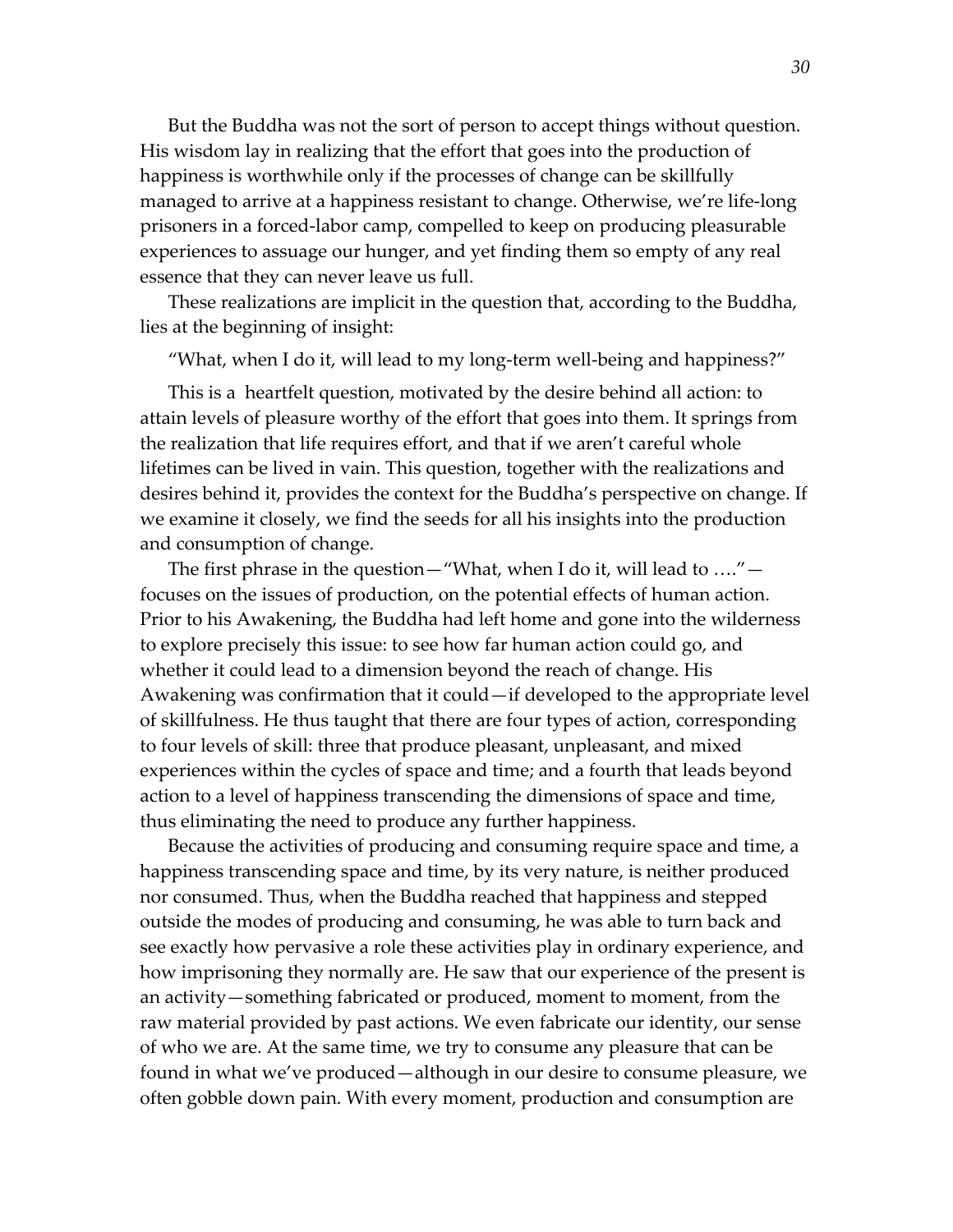intertwined: We consume experiences as we produce them, and produce them as we consume. The way we consume our pleasures or pains can produce further pleasures or pains, now and into the future, depending on how skillful we are.

The three parts of the latter phrase in the Buddha's question—"my / long‐ term / well‐being and happiness"—provide standards for gauging the level of our skill in approaching true pleasure or happiness. (The Pali word, here *sukha*—can be translated as pleasure, happiness, ease, or bliss.) We apply these standards to the experiences we consume: if they aren't long‐term, then no matter how pleasant they might be, they aren't true happiness. If they're not true happiness, there's no reason to claim them as "mine."

This insight forms the basis for the Three Characteristics that the Buddha taught for inducing a sense of dispassion for normal time‐ and space‐bound experience. *Anicca,* the first of the three, is pivotal. *Anicca* applies to everything that changes. Often translated as "impermanent," it's actually the negative of *nicca,* which means constant or dependable. Everything that changes is inconstant. Now, the difference between "impermanent" and "inconstant" may seem semantic, but it's crucial to the way *anicca* functions in the Buddha's teachings. As the early texts state repeatedly, if something is *anicca* then the other two characteristics automatically follow: it's *dukkha* (stressful) and *anatta* (not‐ self), i.e., not worthy to be claimed as me or mine.

If we translate *anicca* as impermanent, the connection among these Three Characteristics might seem debatable. But if we translate it as inconstant, and consider the Three Characteristics in light of the Buddha's original question, the connection is clear. If you're seeking a dependable basis for long‐term happiness and ease, anything inconstant is obviously a stressful place to pin your hopes like trying to relax in an unstable chair whose legs are liable to break at any time. If you understand that your sense of self is something willed and fabricated that you *choose* to create it—there's no compelling reason to keep creating a "me" or "mine" around any experience that's inconstant and stressful. You want something better. You don't want to make that experience the goal of your practice.

So what do you do with experiences that are inconstant and stressful? You could treat them as worthless and throw them away, but that would be wasteful. After all, you went to the trouble to fabricate them in the first place; and, as it turns out, the only way you can reach the goal is by utilizing experiences of just this sort. So you can learn how to use them as means to the goal; and the role they can play in serving that purpose is determined by the type of activity that went into producing them: the type that produces a pleasure conducive to the goal, or the type that doesn't. Those that do, the Buddha labeled the "path." These activities include acts of generosity, acts of virtue, and the practice of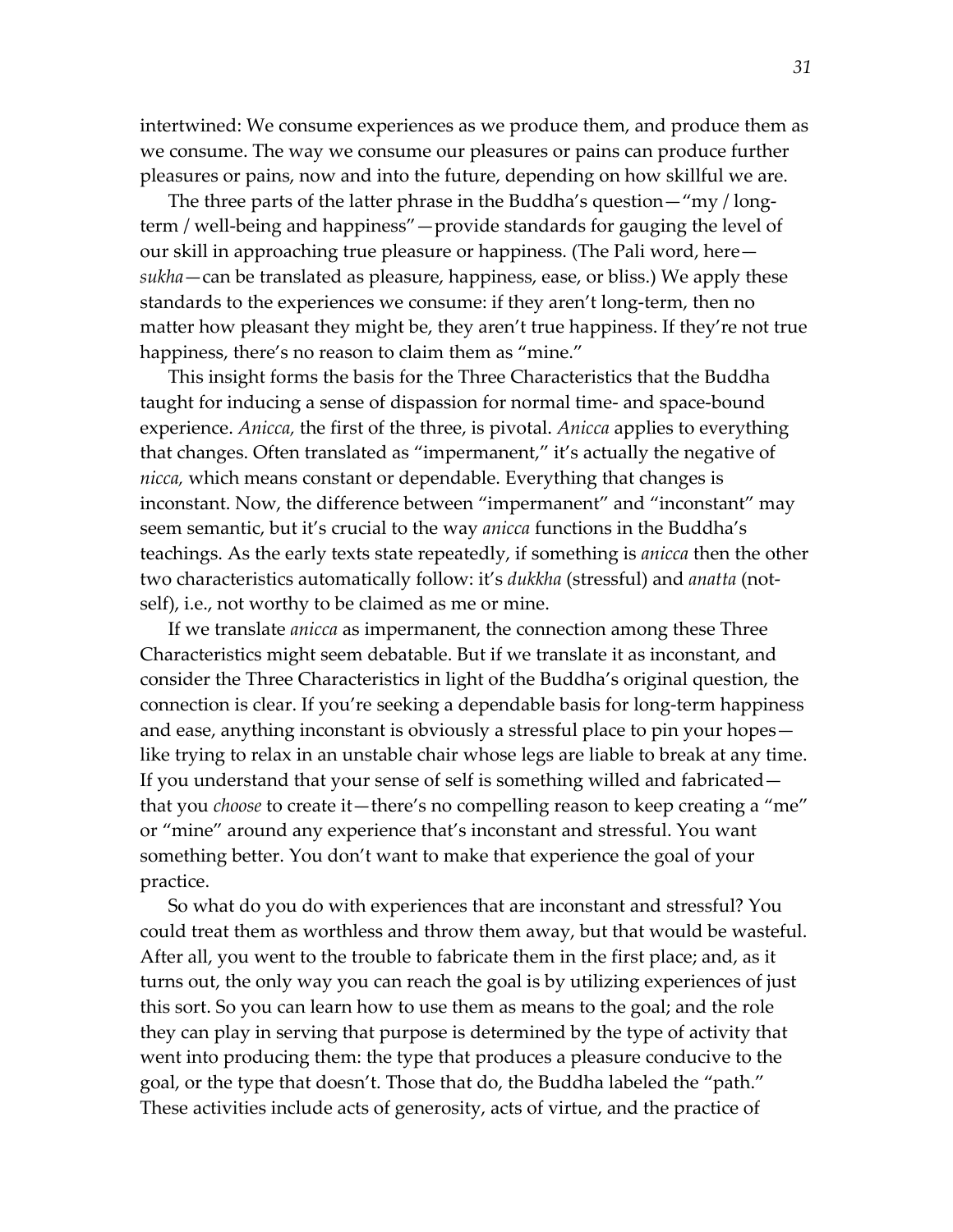mental absorption, or concentration. Even though they fall under the Three Characteristics, these activities produce a sense of pleasure relatively stable and secure, more deeply gratifying and nourishing than the act of producing and consuming ordinary sensual pleasures. So if you're aiming at happiness within the cycles of change, you should look to generosity, virtue, and mental absorption to produce that happiness. But if you'd rather aim for a happiness going beyond change, these same activities can still help you by fostering the clarity of mind needed for Awakening. Either way, they're worth mastering as skills. They're your basic set of tools, so you want to keep them in good shape and ready to hand.

As for other pleasures and pains—such as those involved in sensual pursuits and in simply having a body and mind—these can serve as the objects you fashion with your tools, as raw materials for the discernment leading to Awakening. By carefully examining them in light of their Three Characteristics to see exactly *how* they're inconstant, stressful, and not‐self—you become less inclined to keep on producing and consuming them. You see that your addictive compulsion to fabricate them comes entirely from the hunger and ignorance embodied in states of passion, aversion, and delusion. When these realizations give rise to dispassion both for fabricated experiences and for the processes of fabrication, you enter the path of the fourth kind of kamma, leading to the Deathless.

This path contains two important turns. The first comes when all passion and aversion for sensual pleasures and pains has been abandoned, and your only remaining attachment is to the pleasure of concentration. At this point, you turn and examine the pleasure of concentration in terms of the same Three Characteristics you used to contemplate sensual experiences. The difficulty here is that you've come to rely so strongly on the solidity of your concentration that you'd rather not look for its drawbacks. At the same time, the inconstancy of a concentrated mind is much more subtle than that of sensual experiences. But once you overcome your unwillingness to look for that inconstancy, the day is sure to come when you detect it. And then the mind can be inclined to the Deathless.

That's where the second turn occurs. As the texts point out, when the mind encounters the Deathless it can treat it as a mind‐object—a *dhamma*—and then produce a feeling of passion and delight for it. The fabricated sense of the self that's producing and consuming this passion and delight thus gets in the way of full Awakening. So at this point the logic of the Three Characteristics has to take a new turn. Their original logic—"Whatever is inconstant is stressful; whatever is stressful is not‐self"—leaves open the possibility that whatever is constant could be (1) easeful and (2) self. The first possibility is in fact the case: whatever is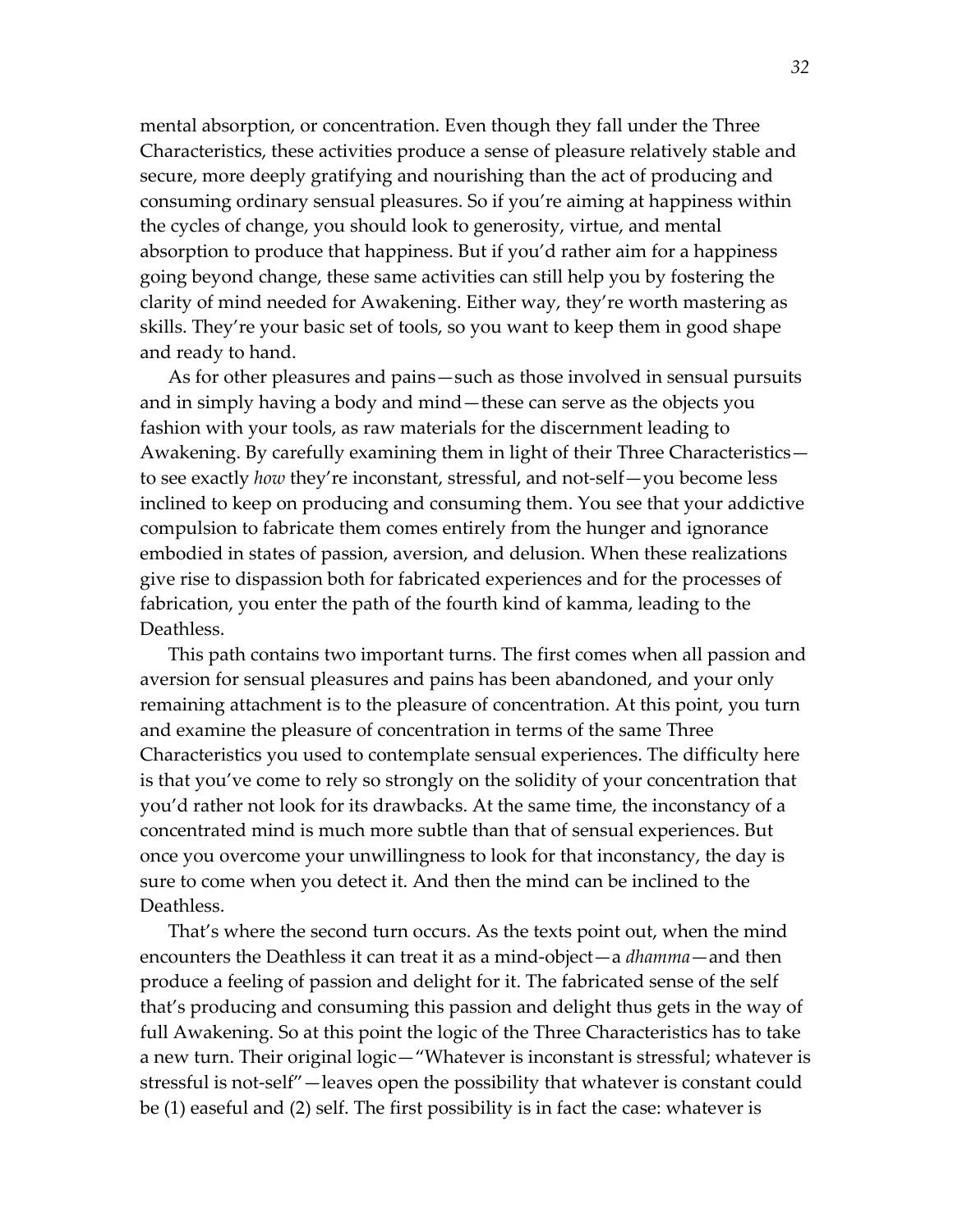constant *is* easeful; the Deathless is actually the ultimate ease. But the second possibility isn't a skillful way of regarding what's constant: if you latch onto what's constant as self, you're stuck on your attachment. To go beyond space and time, you have to go beyond fabricating the producing and consuming self, which is why the concluding insight of the path is: "All dhammas"—constant or not—"are not‐self."

When this insight has done its work in overcoming any passion or delight for the Deathless, full Awakening occurs. And at that point, even the path is relinquished, and the Deathless remains, although no longer as an object of the mind. It's simply there, radically prior to and separate from the fabrication of space and time. All consuming and producing for the sake of your own happiness comes to an end, for a timeless wellbeing has been found. And because all mind‐objects are abandoned in this happiness, questions of constant or inconstant, stress or ease, self or not‐self are no longer an issue.

This, then, is the context of Buddhist insight into change: an approach that takes seriously both the potential effects of human effort and the basic human desire that effort not go to waste, that change have the potential to lead to a happiness beyond the reach of change. This insight is focused on developing the skills that lead to the production of genuine happiness. It employs the Three Characteristics—of inconstancy, stress, and not‐self—not as abstract statements about existence, but as inducement for mastering those skills and as guidelines for measuring your progress along the way. When used in this way, the Three Characteristics lead to a happiness transcending the Three Characteristics, the activities of producing and consuming, and space and time as a whole.

When we understand this context for the Three Characteristics, we can clearly see the half‐truths contained in the insights on the production and consumption of change that are commonly misattributed to the Buddha. With regard to production: Although it may be true that, with enough patience and persistence, we can produce just about anything from the raw material of the present moment, including an amazing array of self-identities, the question is: what's *worth* producing? We've imprisoned ourselves with our obsession for producing and consuming changeable pleasures and changeable selves, and yet there's the possibility of using change to escape from this prison to the freedom of a happiness transcending time and space. Do we want to take advantage of that possibility, or would we rather spend our spare hours blowing bubbles in the sunlight coming through our prison windows and trying to derive happiness from their swirling patterns before they burst?

This question ties in with wisdom on consumption: Getting the most out of our changing experiences doesn't mean embracing them or milking them of their intensity. Instead it means learning to approach the pleasures and pains they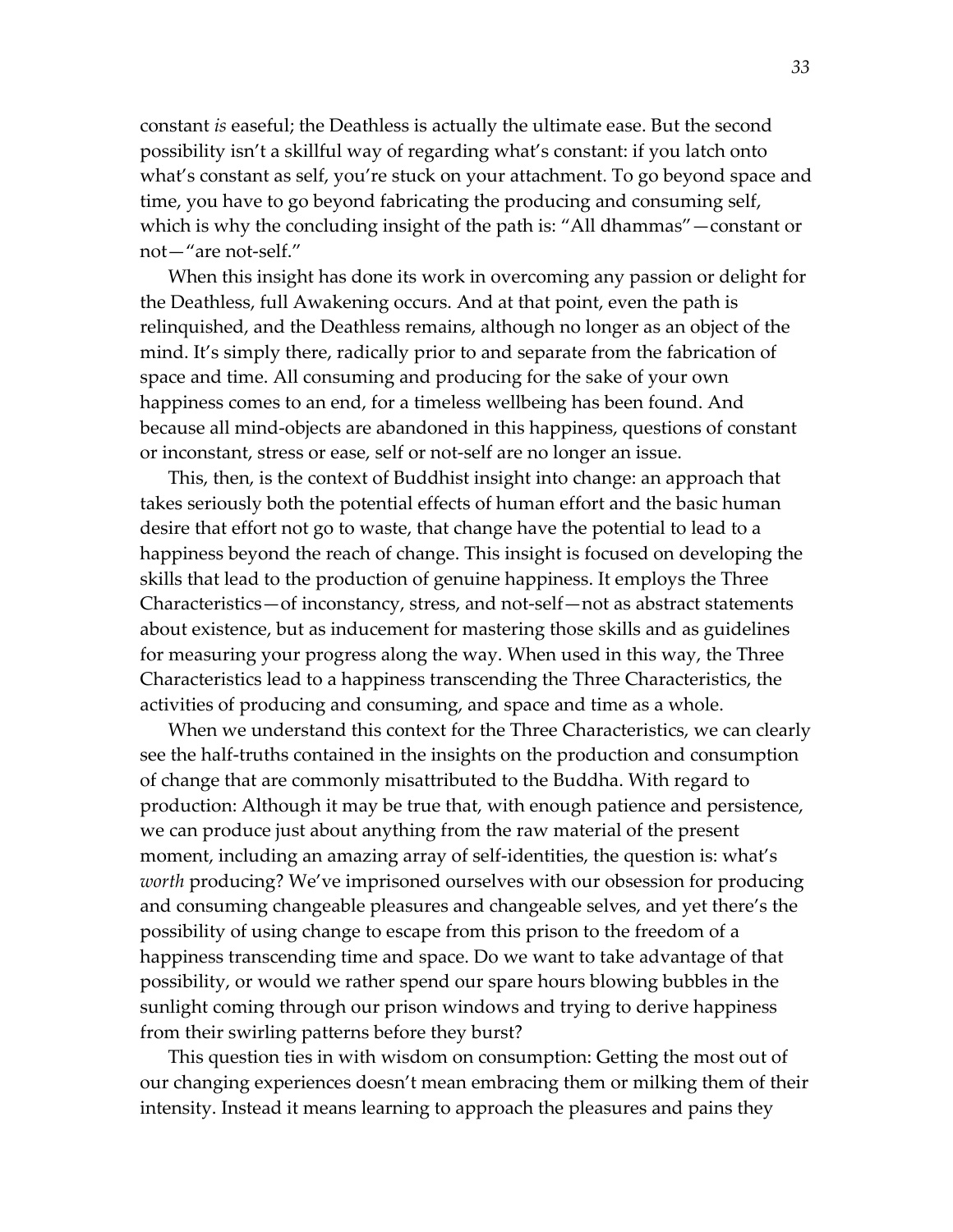offer, not as fleeting ends in themselves, but as tools for Awakening. With every moment we're supplied with raw materials—some of them attractive, some of them not. Instead of embracing them in delight or throwing them away in disgust, we can learn how to use them to produce the keys that will unlock our prison doors.

And as for the wisdom of non‐attachment to the results of our actions: in the Buddha's context, this notion can make sense only if we care deeply about the results of our actions and want to master the processes of cause and effect that lead to genuine freedom. In other words, we don't demand childishly that our actions—skillful or not—always result in immediate happiness, that everything we stick into the lock will automatically unlatch the door. If what we have done has been unskillful and led to undesirable results, we want to admit our mistakes and find out *why* they were mistakes so that we can learn how to correct them the next time around. Only when we have the patience to look objectively at the results of our actions will we be able to learn, by studying the keys that don't unlock the doors, how finally to make the right keys that do.

With this attitude we can make the most of the processes of change to develop the skill that releases us from the prison of endless producing and consuming. With release, we plunge into the freedom of a happiness so true that it transcends the terms of the original question that led us there. There's nothing further we have to do; our sense of "my" and "mine" is discarded; and even the "long‐term," which implies time, is erased by the timeless. The happiness remaining lies radically beyond the range of our time‐ and space‐bound conceptions of happiness. Totally independent of mind‐objects, it's unadulterated and unalterable, unlimited and pure. As the texts tell us, it even lies beyond the range of "totality" and "the All."

And that's what Buddhist practice is all about.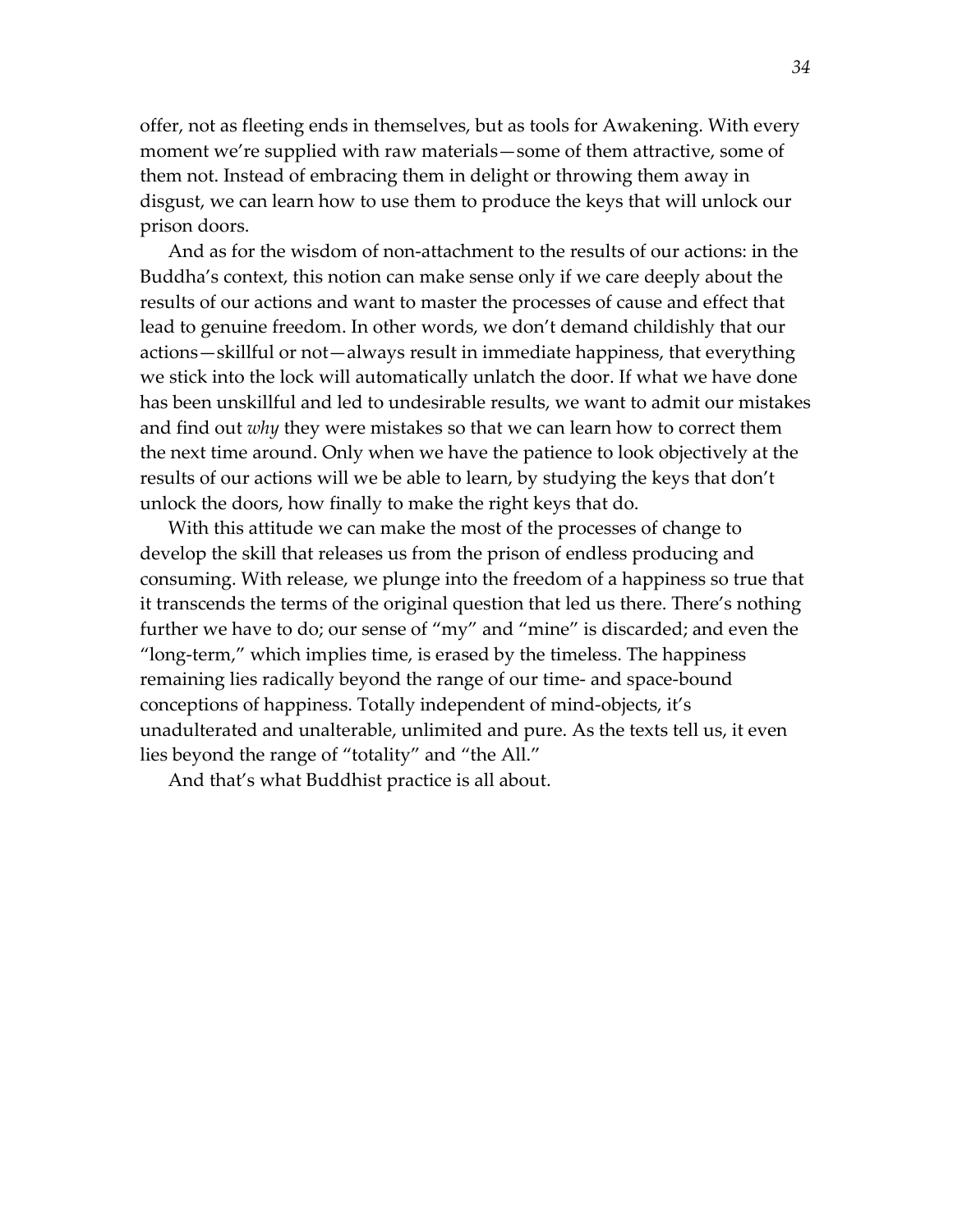### *The Roots of Buddhist Romanticism*

Many Westerners, when new to Buddhism, are struck by the uncanny familiarity of what seem to be its central concepts: interconnectedness, wholeness, ego-transcendence. But what they may not realize is that the concepts sound familiar because they *are* familiar. To a large extent, they come not from the Buddha's teachings but from the Dharma gate of Western psychology, through which the Buddha's words have been filtered. They draw less from the root sources of the Dharma than from their own hidden roots in Western culture: the thought of the German Romantics.

The German Romantics may be dead and almost forgotten, but their ideas are still very much alive. Their thought has survived because they were the first to tackle the problem of how it *feels* to grow up in a modern society. Their analysis of the problem, together with their proposed solution, still rings true.

Modern society, they saw, is dehumanizing in that it denies human beings their wholeness. The specialization of labor leads to feelings of fragmentation and isolation; the bureaucratic state, to feelings of regimentation and constriction. The only cure for these feelings, the Romantics proposed, is the creative artistic act. This act integrates the divided self and dissolves its boundaries in an enlarged sense of identity and interconnectedness with other human beings and nature at large. Human beings are most fully human when free to create spontaneously from the heart. The heart's creations are what allow people to connect. Although many Romantics regarded religious institutions and doctrines as dehumanizing, some of them turned to religious experience—a direct feeling of oneness with the whole of nature—as a primary source for re‐ humanization.

When psychology and psychotherapy developed as disciplines in the West, they absorbed many of the Romantics' ideas and broadcast them into the culture at large. As a result, concepts such as integration of the personality, self‐ fulfillment, and interconnectedness, together with the healing powers of wholeness, spontaneity, playfulness, and fluidity have long been part of the air we breathe. So has the idea that religion is primarily a quest for a feeling‐ experience, and religious doctrines are a creative response to that experience.

In addition to influencing psychology, these conceptions inspired liberal Christianity and reform Judaism, which proposed that traditional doctrines had to be creatively recast to speak to each new generation in order to keep religious experience vital and alive. So it was only natural that when the Dharma came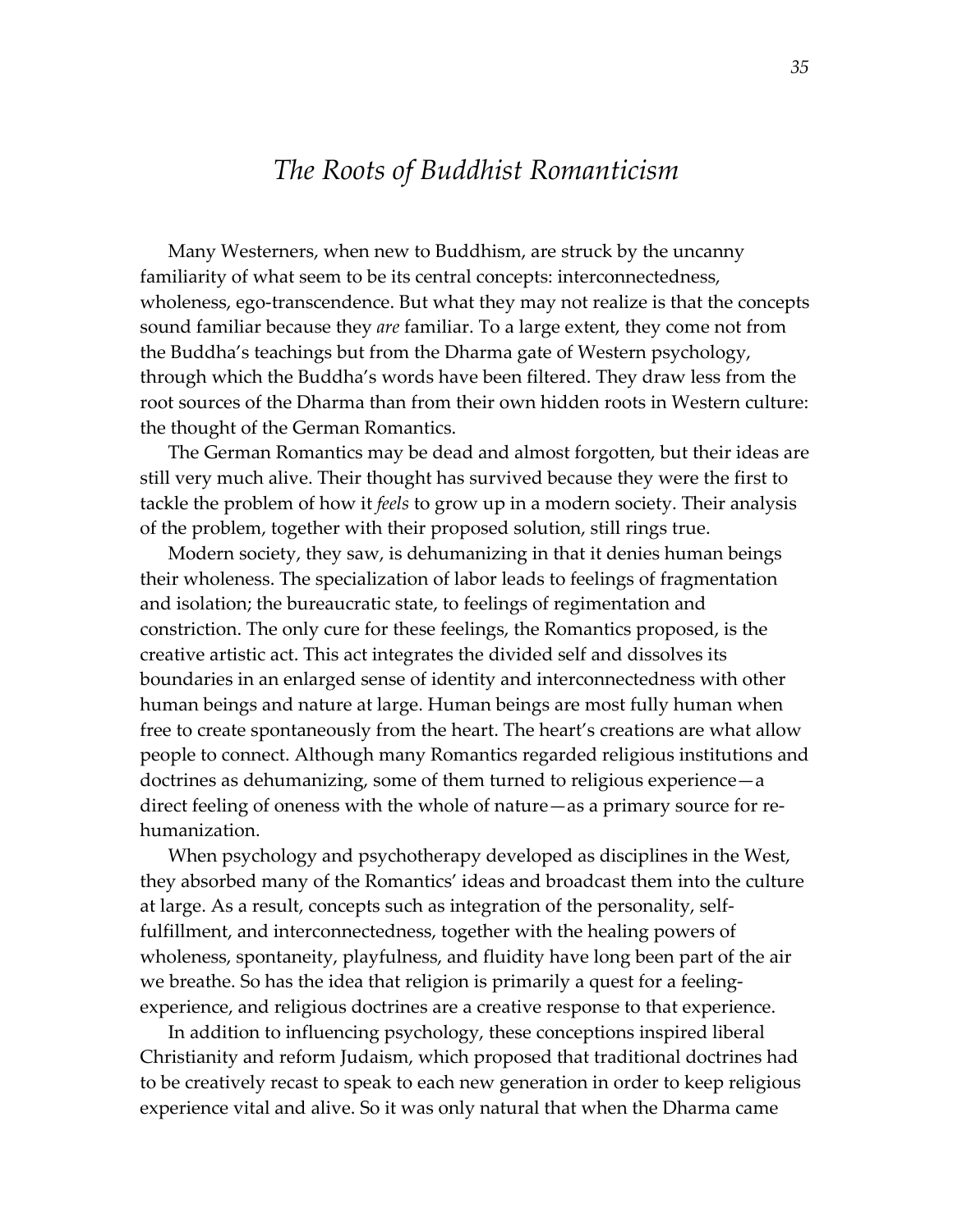west, people interpreted it in line with these conceptions as well. Asian teachers—many of whom had absorbed Romantic ideas through Westernized education before coming here—found they could connect with Western audiences by stressing themes of spontaneity and fluidity in opposition to the "bureaucracy of the ego." Western students discovered that they could relate to the doctrine of dependent co‐arising when it was interpreted as a variation on interconnectedness; and they could embrace the doctrine of not‐self as a denial of the separate self in favor of a larger, more encompassing identity with the entire cosmos.

In fact, the Romantic view of religious life has shaped more than just isolated Dharma teachings. It colors the Western view of the purpose of Dharma practice as a whole. Western teachers from all traditions maintain that the aim of Buddhist practice is to gain the creative fluidity that overcomes dualities. As one author has put it, the Buddha taught that "dissolving the barriers that we erect between ourselves and the world is the best use of our human lives ….[Egolessness] manifests as inquisitiveness, as adaptability, as humor, as playfulness… our capacity to relax with not knowing." Or as another has said, "When our identity expands to include everything, we find a peace with the dance of the world." Adds a third: "Our job for the rest of our life is to open up into that immensity and to express it."

Just as the Chinese had Taoism as their Dharma gate—the home‐grown tradition providing concepts that helped them understand the Dharma—we in the West have Romanticism as ours. The Chinese experience with Dharma gates, though, contains an important lesson that is often overlooked. After three centuries of interest in Buddhist teachings, they began to realize that Buddhism and Taoism were asking different questions. As they rooted out these differences, they started using Buddhist ideas to question their Taoist presuppositions. This was how Buddhism, instead of turning into a drop in the Taoist sea, was able to inject something genuinely new into Chinese culture. The question here in the West is whether we will learn from the Chinese example and start using Buddhist ideas to question our Dharma gate, to see exactly how far the similarities between the gate and the actual Dharma go. If we don't, we run the danger of mistaking the gate for the Dharma itself, and of never going through it to the other side.

Taken broadly, Romanticism and the Dharma view spiritual life in a similar light. Both regard religion as a product of human activity, rather than divine intervention. Both regard the essence of religion as experiential and pragmatic; and its role as therapeutic, aimed at curing the diseases of the human mind. But if you examine the historical roots of both traditions, you find that they disagree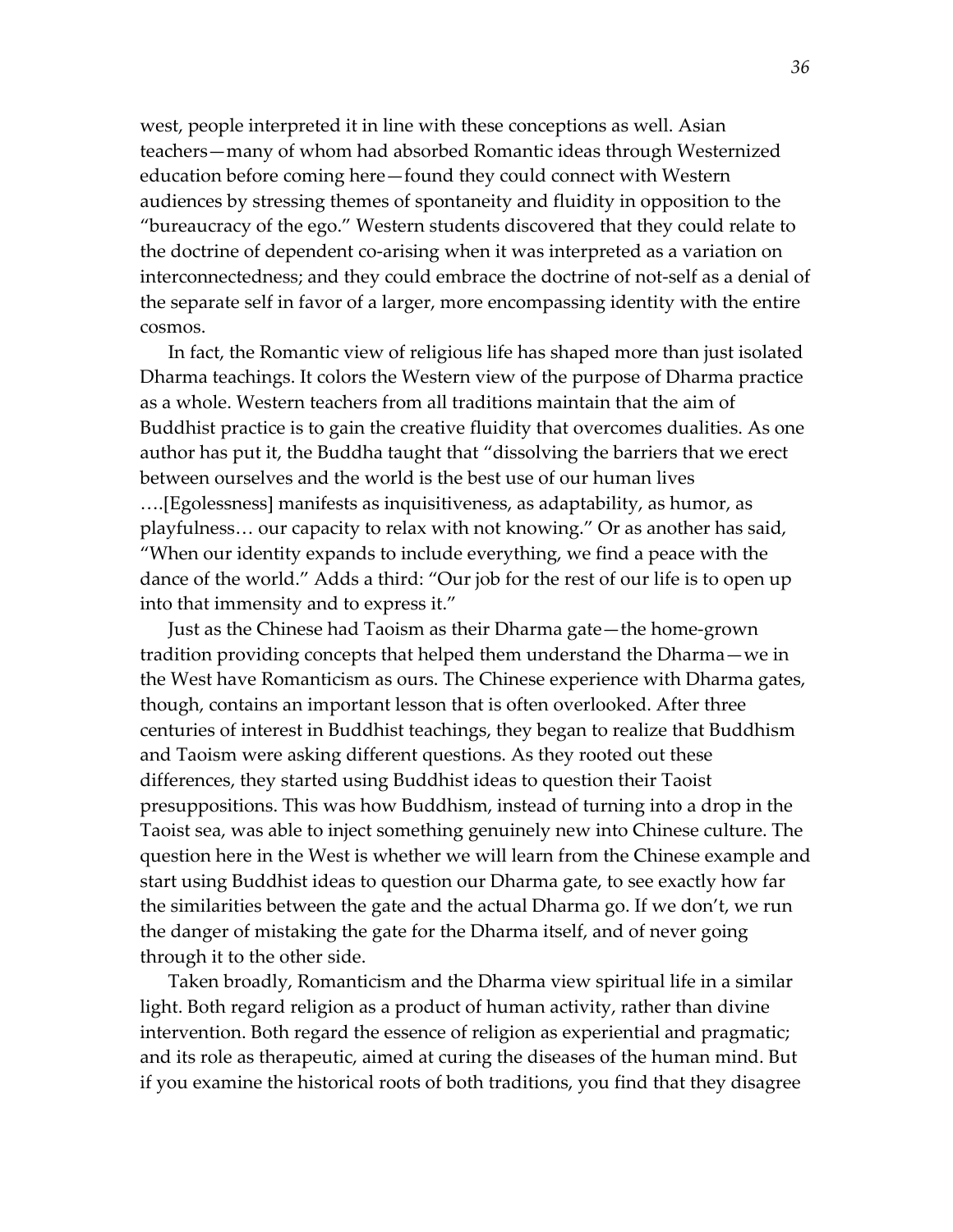sharply not only on the nature of religious experience, but also on the nature of the mental diseases it can treat and on the nature of what it means to be cured.

These differences aren't just historical curiosities. They shape the presuppositions that meditators bring to the practice. Even when fully present, the mind carries along its past presuppositions, using them to judge which experiences—if any—should be valued. This is one of the implications of the Buddhist doctrine on karma. As long as these presuppositions remain unexamined, they hold an unknown power. So to break that power, we need to examine the roots of the Buddhist Romanticism—the Dharma as seen through the Romantic gate. And for the examination to jibe with Buddhist ideas of causality, we have to look for those roots in two directions: *into the past* for the origin of Romantic ideas, and *into the present* for the conditions that keep Romantic ideas attractive in the here and now.

The Romantics took their original inspiration from an unexpected source: Kant, the wizened old professor whose daily walks were so punctual that his neighbors could set their clocks by him. In his *Critique of Judgment* he taught that aesthetic creation and feeling were the highest activities of the human mind, in that they alone could heal the dichotomies of human experience. Friedrich Schiller (1759‐1805), perhaps the most influential Romantic philosopher, elaborated on this thesis with his notion of the aesthetic "play drive" as the ultimate expression of human freedom, beyond both the compulsions of animal existence and the laws of reason, bringing both into integration. Man, he said, "is fully a human being only when he plays."

In Schiller's eyes, this play drive not only integrated the self, but also helped dissolve one's separation from other human beings and the natural environment as a whole. A person with the internal freedom needed for self‐integration would instinctively want others to experience the same freedom as well. This connection explains the Romantic political program of offering help and sympathy for the oppressed of all nations in overthrowing their oppressors. The value of internal unity, in their eyes, was proven by its ability to create bonds of unity in the world of social and political action.

Schiller saw the process of integration as unending: perfect unity could never be achieved. A meaningful life was one continually engaged in the *process* of integration. The path was the goal.

It was also totally unpatterned and unconstrained. Given the free nature of the play drive, each person's path to integration was individual and unique.

Schiller's colleague, Friedrich Schleiermacher (1768‐1834), applied these ideas to religion, concluding that it, like any other art form, was a human creation, and that its greatest function lay in healing the splits both within the human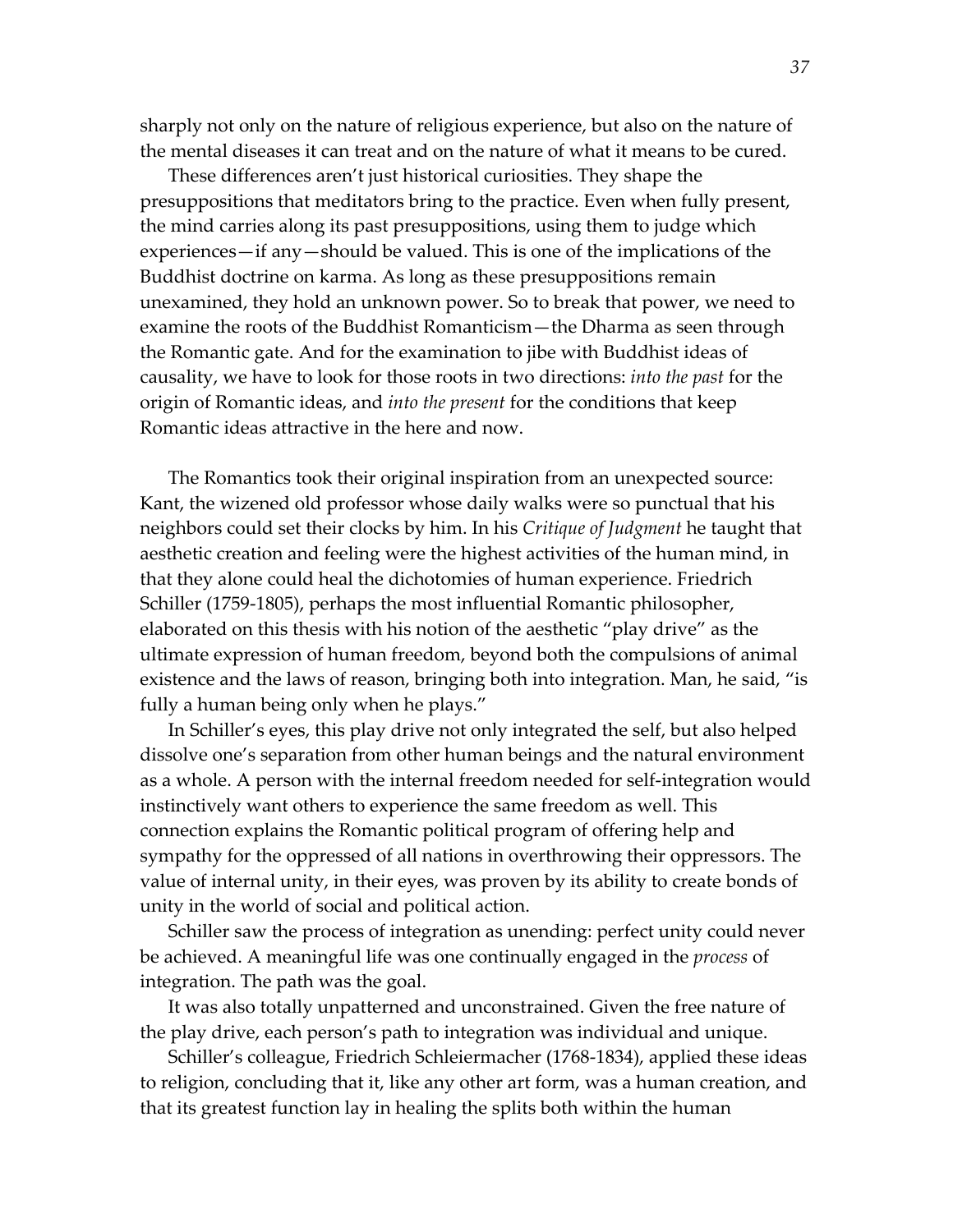personality and in human society at large. He defined the essence of religion as "the sensibility and taste for the infinite," which begins in the receptive mind state where awareness opens to the infinite. This feeling for the infinite is followed by an act of the creative imagination, which articulates that feeling to oneself and others. Because these creative acts—and thus all religious doctrines—are a step removed from the reality of the experience, they are constantly open to improvement and change.

A few quotations from his essays, *On Religion,* will give a sense of Schleiermacher's thought.

*"The individual is not just part of a whole, but an exhibition of it. The mind, like the universe is creative, not just receptive. Whoever has learned to be more than himself knows that he loses little when he loses himself. Rather than align themselves with a belief of personal immortality after death, the truly religious would prefer to strive to annihilate their personality and live in the one and in the all."*

*"Where is religion chiefly to be sought? Where the living contact of a human being with the world fashions itself as feeling. Truly religious people are tolerant of different translations of this feeling, even the hesitation of atheism. Not to have the divine immediately present in one's feelings has always seemed to them more irreligious than such a hesitation. To insist on one particular conception of the divine to be true is far from religion."* 

Schiller and Schleiermacher both had a strong influence on Ralph Waldo Emerson, which can easily be seen in the latter's writings. We're sometimes told that Emerson was influenced by Eastern religions, but actually his readings in Buddhism and Hinduism simply provided chapter and verse for the lessons he had already learned from the European Romantics.

*"Bring the past into the 1000‐eyed present and live ever in a new day. With consistency a great soul has simply nothing to do. The essence of genius, of virtue, and of life is what is called Spontaneity or Instinct. Every man knows that to his involuntary perceptions a perfect faith is due."* 

*"The reason why the world lacks unity is because man is disunited with himself…. We live in succession, in division, in parts, in particles. Meanwhile, within man is the soul of the whole, the wise silence, the universal beauty, to which every part and particle is equally related, the eternal One. And this deep power in which we exist, and whose beatitude is all accessible to us, is not only self‐sufficing and perfect in every hour, but the act of seeing and the thing seen, the seer and the spectacle, the subject and the object, are one."*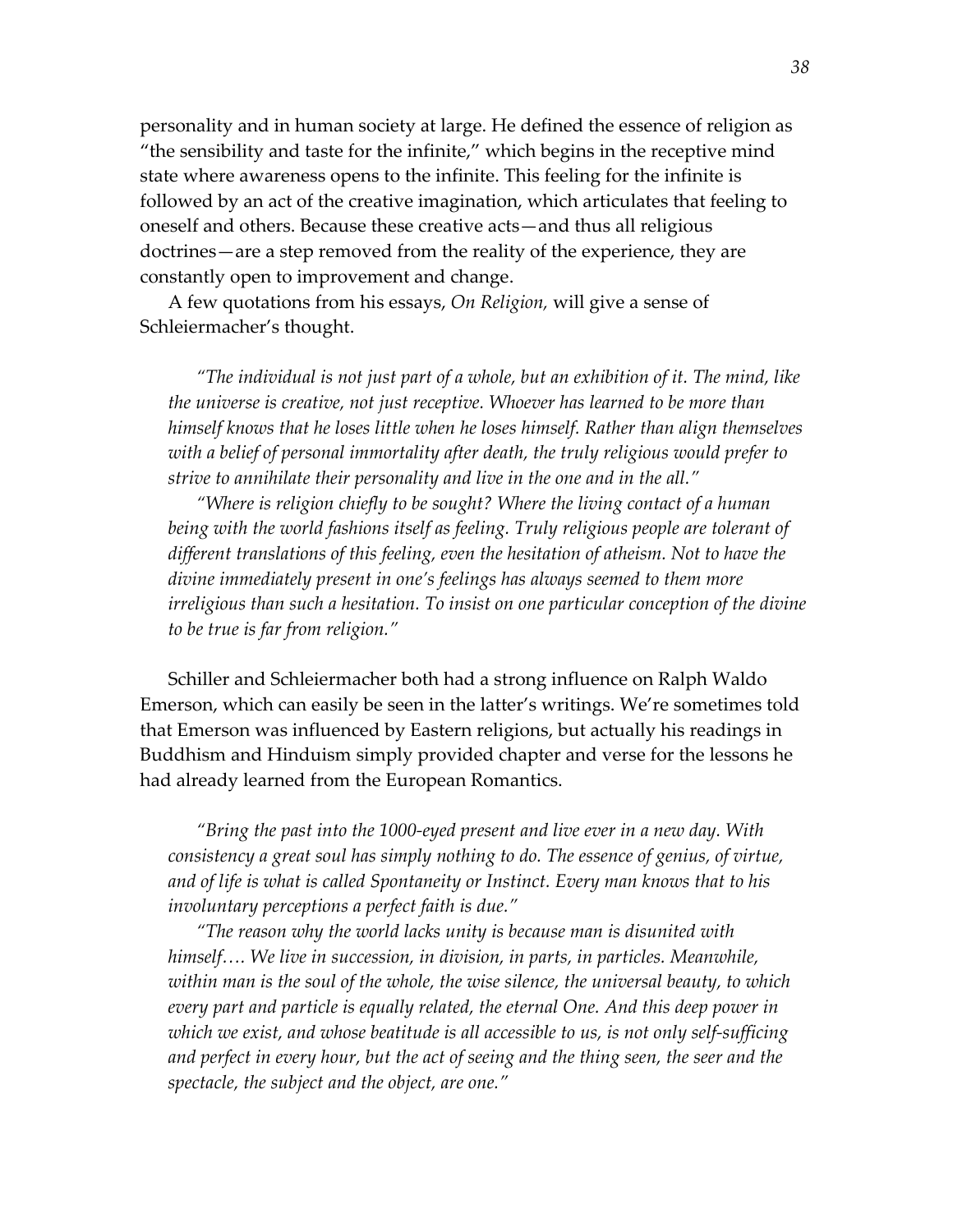At present, the Romantics and Transcendentalists are rarely read outside of literature or theology classes. Their ideas have lived on in the general culture largely because they were adopted by the discipline of psychology and translated into a vocabulary that was both more scientific and more accessible to the public at large. One of the most crucial translators was William James, who gave the psychological study of religion its modern form a century ago, in 1902, with the publication of *The Varieties of Religious Experience.* James' broad sympathies extended beyond Western culture to include Buddhism and Hinduism, and beyond the "acceptable" religions of his time to include the Mental Culture movement, the 19<sup>th</sup> century's version of the New Age. His interest in diversity makes him seem amazingly post‐modern.

Still, James was influenced by the intellectual currents alive in his time, which shaped the way he converted his large mass of data into a psychology of religion. Although he spoke as a scientist, the current with the deepest influence on his thought was Romanticism.

He followed the Romantics in saying that the function of religious experience was to heal the sense of "divided self," creating a more integrated self-identity better able to function in society. However, to be scientific, the psychology of religion must not side for or against any truth claims concerning the content of religious experiences. For instance, many religious experiences produce a strong conviction in the oneness of the cosmos as a whole. Although scientific observers should accept the *feeling* of oneness as a fact, they shouldn't take it as proof that the cosmos is indeed one. Instead, they should judge each experience by its effects on the personality. James was not disturbed by the many mutually contradictory truth‐claims that religious experiences have produced over the centuries. In his eyes, different temperaments need different truths as medicine to heal their psychological wounds.

Drawing on Methodism to provide two categories for classifying all religious experiences—conversion and sanctification—James gave a Romantic interpretation to both. For the Methodists, these categories applied specifically to the soul's relationship to God. Conversion was the turning of the soul to God's will; sanctification, the attunement of the soul to God's will in all its actions. To apply these categories to other religions, James removed the references to God, leaving a more Romantic definition: conversion unifies the personality; sanctification represents the on‐going integration of that unification into daily life.

Also, James followed the Romantics in judging the effects of both types of experiences in this‐worldly terms. Conversion experiences are healthy when they foster healthy sanctification: the ability to maintain one's integrity in the rough and tumble of daily life, acting as a moral and responsible member of human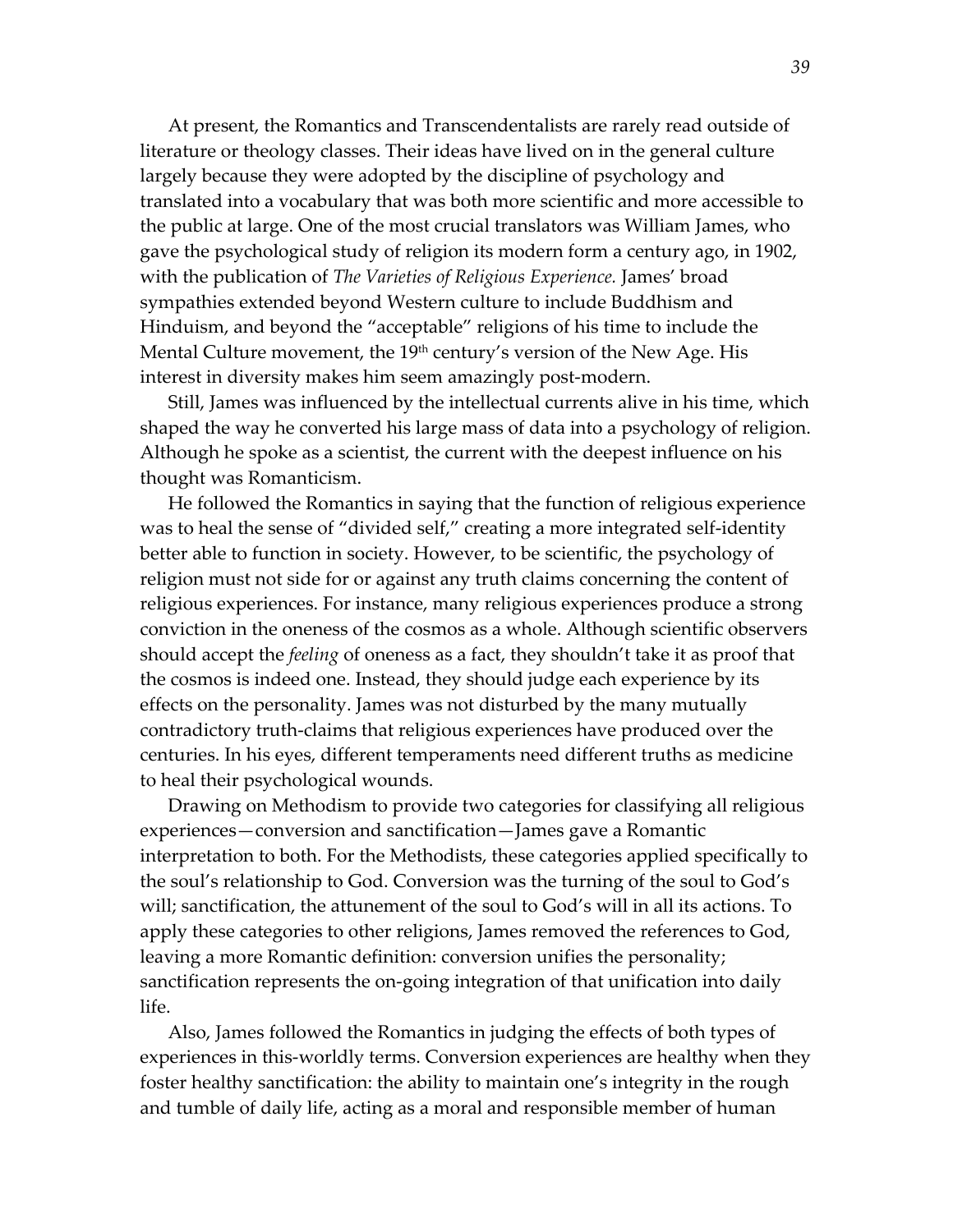society. In psychological terms, James saw conversion as simply an extreme example of the breakthroughs ordinarily encountered in adolescence. And he agreed with the Romantics that personal integration was a process to be pursued throughout life, rather than a goal to be achieved.

Other writers who took up the psychology of religion after James devised a more scientific vocabulary to analyze their data. Still, they maintained many of the Romantic notions that James had introduced into the field.

For example, in *Modern Man in Search of a Soul* (1933), Carl Jung agreed that religion's proper role lay in healing of divisions within the personality, although he saw the same basic split in everyone: the narrow, fearful ego *vs.* the wiser, more spacious unconscious. Thus he regarded religion as a primitive form of psychotherapy. In fact, he actually lay closer than James to the Romantics in his definition of psychic health. Quoting Schiller's assertion that human beings are most human when they are at play, Jung saw the cultivation of spontaneity and fluidity both as a means for integrating the divided personality and as an expression of the healthy personality engaged in the unending process of integration, internal and external, throughout life.

Unlike James, Jung saw the integrated personality as lying above the rigid confines of morality. And, although he didn't use the term, he extolled what Keats called "negative capability": the ability to deal comfortably with uncertainties and mysteries without trying to impose confining certainties on them. Thus Jung recommended borrowing from religions any teachings that assist the process of integration, while rejecting any teachings that would inhibit the spontaneity of the integrated self.

In *Religions, Values, and Peak‐Experiences* (1970), Abraham Maslow, the American "father of transpersonal psychology," divided religious experiences into the same two categories used by James. But in an attempt to divorce these categories from any particular tradition, he named them after the shape they would assume if graphed over time: peak‐experiences and plateau‐experiences. These terms have now entered the common vernacular. Peak‐experiences are short‐lived feelings of oneness and integration that can come, not only in the area of religion, but also in sport, sex, and art. Plateau‐experiences exhibit a more stable sense of integration and last much longer.

Maslow had little use for traditional interpretations of peak experiences, regarding them as cultural overlays that obscured the true nature of the experience. Assuming all peak experiences, regardless of cause or context, to be basically the same, he reduced them to their common psychological features, such as feelings of wholeness, dichotomy‐transcendence, playfulness, and effortlessness. Thus reduced, he found, they weren't of lasting value unless they could be transformed into plateau experiences. To this end he saw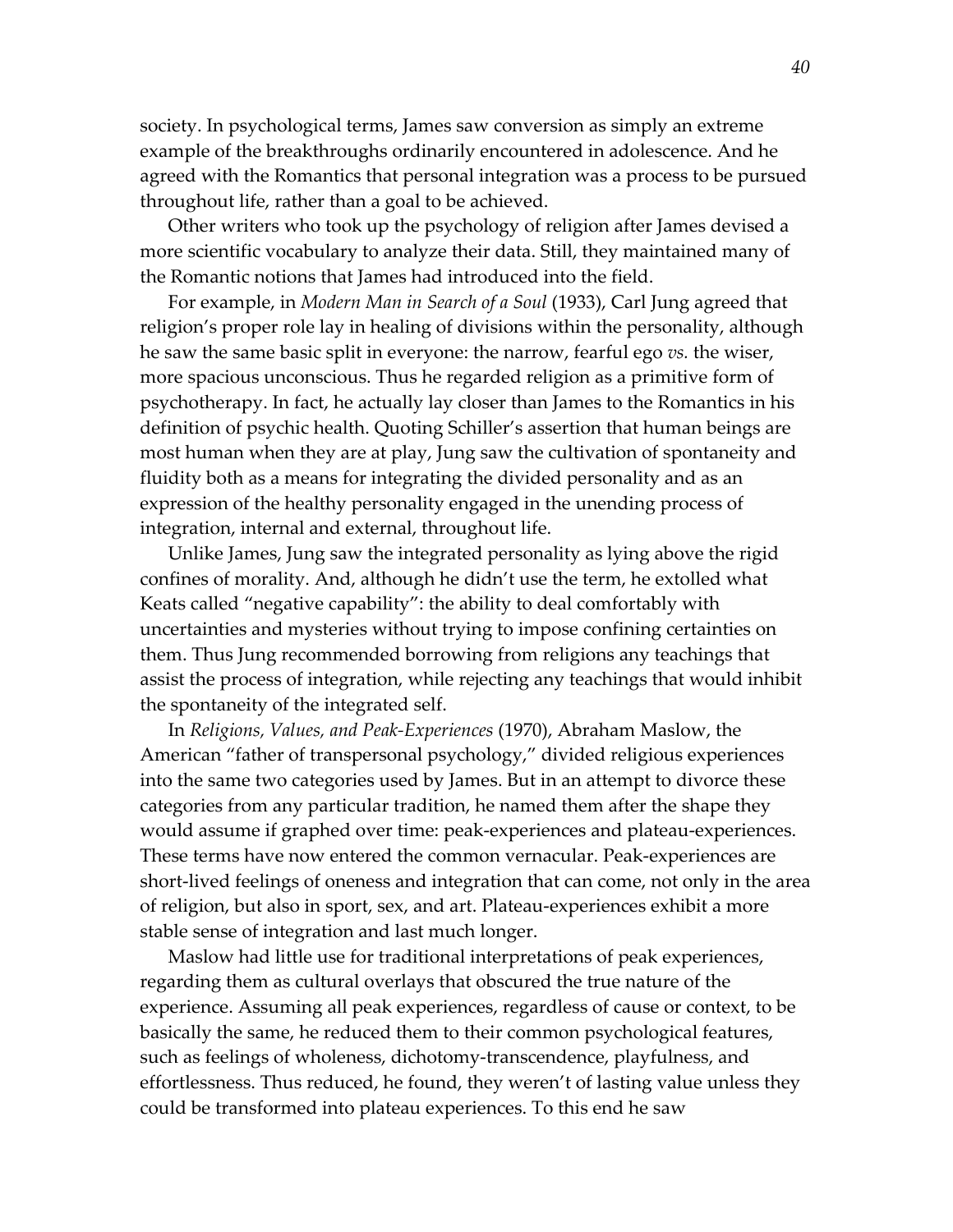psychotherapy as necessary for their perfection: integrating them into a regime of counseling and education that would actualize the full potential of the human being—intellectual, physical, social, sexual—in a society where all areas of life are sacred, and plateau‐experiences commonplace for all.

These three writers on the psychology of religion, despite their differences, kept Romantic ideas about religion alive in the West by giving them the scientific stamp of approval. Through their influence, these ideas have shaped humanistic psychology and—through humanistic psychology—the expectations many Americans bring to the Dharma.

However, when we compare these expectations with the original principles of the Dharma, we find radical differences. The contrast between them is especially strong around the three most central issues of spiritual life: What is the essence of religious experience? What is the basic illness that religious experience can cure? And what does it mean to be cured?

*The nature of religious experience.* For humanistic psychology, as for the Romantics, religious experience is a direct feeling, rather than the discovery of objective truths. The essential feeling is a oneness overcoming all inner and outer divisions. These experiences come in two sorts: peak experiences, in which the sense of oneness breaks through divisions and dualities; and plateau experiences, where—through training—the sense of oneness creates as healthy sense of self, informing all of one's activities in everyday life.

However, the Dharma as expounded in its earliest records places training in oneness and a healthy sense of self prior to the most dramatic religious experiences. A healthy sense of self is fostered through training in generosity and virtue. A sense of oneness—peak or plateau—is attained in mundane levels of concentration (jhana) that constitute the path, rather than the goal of practice. The ultimate religious experience, Awakening, is something else entirely. It is described, not in terms of feeling, but of knowledge: skillful mastery of the principles of causality underlying actions and their results, followed by direct knowledge of the dimension beyond causality where all suffering stops.

*The basic spiritual illness.* Romantic/humanistic psychology states that the root of suffering is a sense of divided self, which creates not only inner boundaries between reason and emotion, body and mind, ego and shadow—but also outer ones, separating us from other people and from nature and the cosmos as a whole. The Dharma, however, teaches that the essence of suffering is clinging, and that the most basic form of clinging is self‐identification, regardless of whether one's sense of self is finite or infinite, fluid or static, unitary or not.

*The successful spiritual cure.* Romantic/humanistic psychology maintains that a total, final cure is unattainable. Instead, the cure is an ongoing process of personal integration. The enlightened person is marked by an enlarged, fluid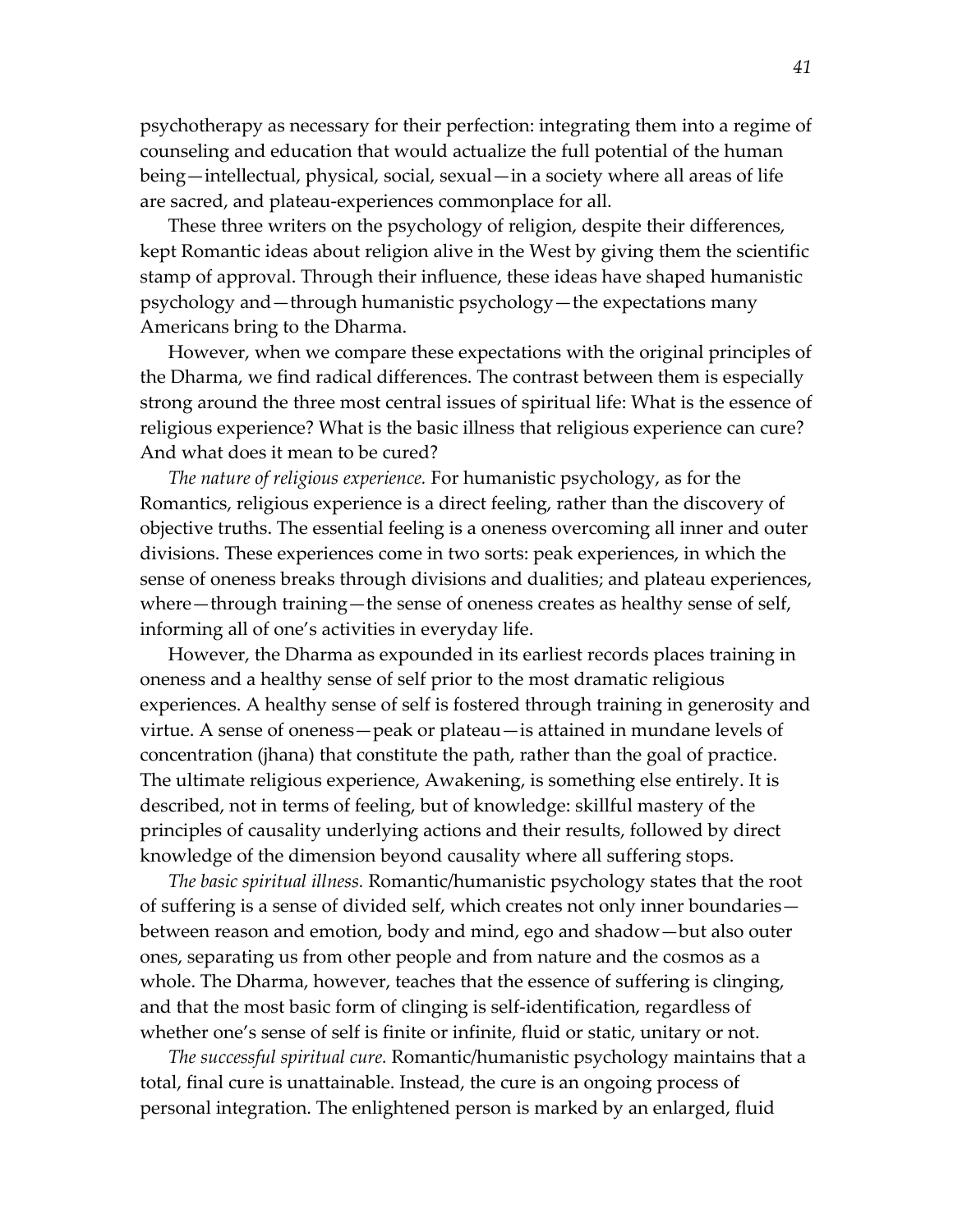sense of self, unencumbered by moral rigidity. Guided primarily by what feels right in the context of interconnectedness, one negotiates with ease—like a dancer—the roles and rhythms of life. Having learned the creative answer to the question, "What is my true identity?", one is freed from the need for certainties about any of life's other mysteries.

The Dharma, however, teaches that full Awakening achieves a total cure, opening to the unconditioned beyond time and space, at which point the task is done. The awakened person then follows a path "that can't be traced," but is incapable of transgressing the basic principles of morality. Such a person realizes that the question, "What is my true identity?" was ill‐conceived, and knows from direct experience the total release from time and space that will happen at death.

When these two traditions are compared point-by-point, it's obvious that from the perspective of early Buddhism—Romantic/humanistic psychology gives only a partial and limited view of the potentials of spiritual practice. This means that Buddhist Romanticism, in translating the Dharma into Romantic principles, gives only a partial and limited view of what Buddhism has to offer.

Now, for many people, these limitations don't matter, because they come to Buddhist Romanticism for reasons rooted more in the present than in the past. Modern society is now even more schizoid than anything the Romantics ever knew. It has made us more and more dependent on wider and wider circles of other people, yet keeps most of those dependencies hidden. Our food and clothing come from the store, but how they got there, or who is responsible for ensuring a continual supply, we don't know. When investigative reporters track down the web of connections from field to final product in our hands, the bare facts read like an exposé. Our sweatshirts, for example, come from Uzbekistani cotton woven in Iran, sewn in South Korea, and stored in Kentucky—an unstable web of interdependencies that involve not a little suffering both for the producers and for those pushed out of the production web by cheaper labor.

Whether or not we know these details, we intuitively sense the fragmentation and uncertainty created by the entire system. Thus many of us feel a need for a sense of wholeness. For those who benefit from the hidden dependencies of modern life, a corollary need is a sense of reassurance that interconnectedness is reliable and benign**—**or, if not yet benign, that feasible reforms can make it that way. They want to hear that they can safely place their trust in the principle of interconnectedness without fear that it will turn on them or let them down. When Buddhist Romanticism speaks to these needs, it opens the gate to areas of Dharma that can help many people find the solace they're looking for. In doing so, it augments the work of psychotherapy, which may explain why so many psychotherapists have embraced Dharma practice for their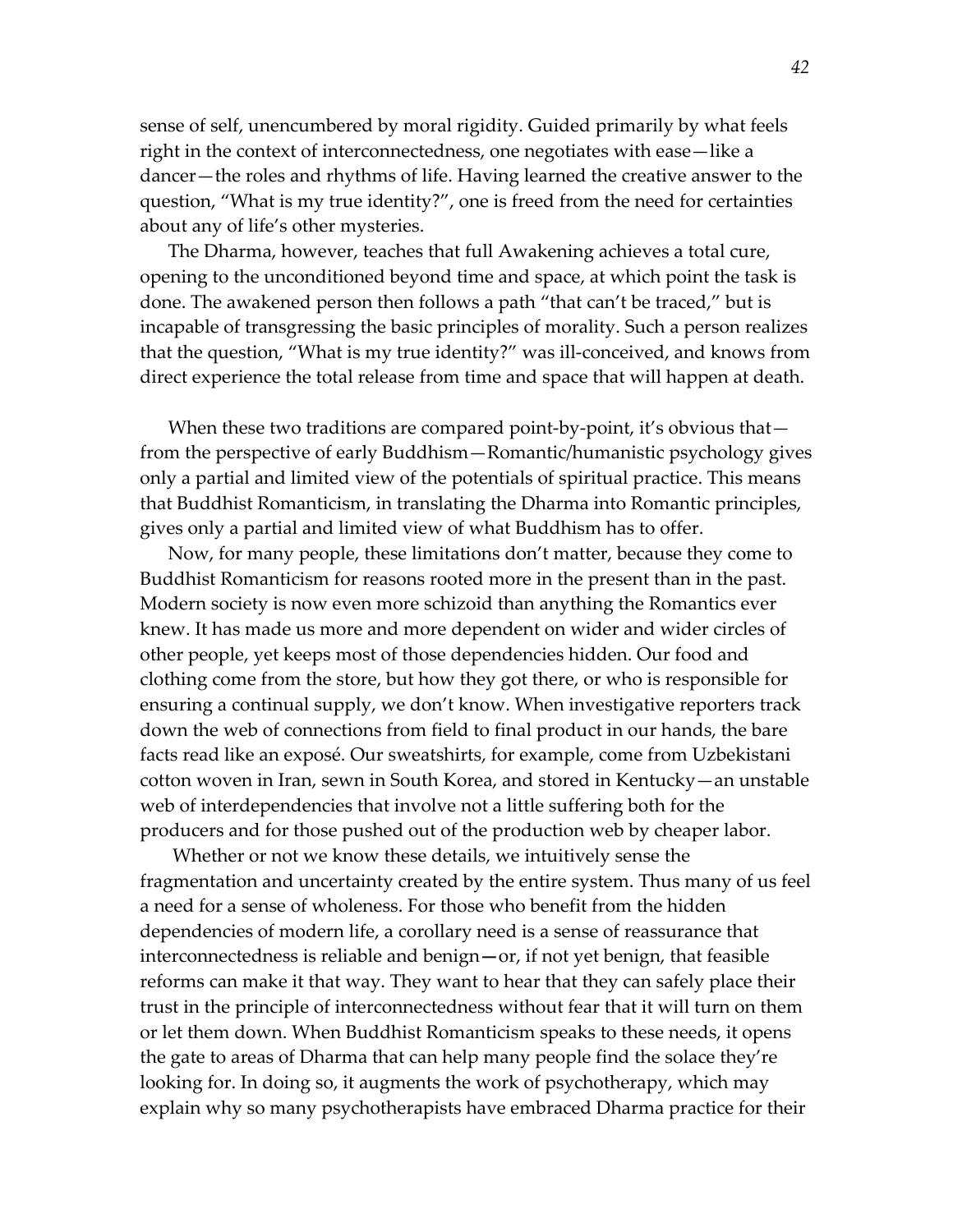own needs and for their patients, and why some have become Dharma teachers themselves.

However, Buddhist Romanticism also helps close the gate to areas of the Dharma that would challenge people in their hope for an ultimate happiness based on interconnectedness. Traditional Dharma calls for renunciation and sacrifice, on the grounds that all interconnectedness is essentially unstable, and any happiness based on this instability is an invitation to suffering. True happiness has to go beyond interdependence and interconnectedness to the unconditioned. In response, the Romantic argument brands these teachings as dualistic: either inessential to the religious experience or inadequate expressions of it. Thus, it concludes, they can safely be ignored. In this way, the gate closes off radical areas of the Dharma designed to address levels of suffering remaining even when a sense of wholeness has been mastered.

It also closes off two groups of people who would otherwise benefit greatly from Dharma practice.

1) Those who see that interconnectedness won't end the problem of suffering and are looking for a more radical cure.

2) Those from disillusioned and disadvantaged sectors of society, who have less invested in the continuation of modern interconnectedness and have abandoned hope for meaningful reform or happiness within the system.

For both of these groups, the concepts of Buddhist Romanticism seem Pollyannaish; the cure it offers, too facile. As a Dharma gate, it's more like a door shut in their faces.

Like so many other products of modern life, the root sources of Buddhist Romanticism have for too long remained hidden. This is why we haven't recognized it for what it is or realized the price we pay in mistaking the part for the whole. Barring major changes in American society, Buddhist Romanticism is sure to survive. What's needed is for more windows and doors to throw light onto the radical aspects of the Dharma that Buddhist Romanticism has so far left in the dark.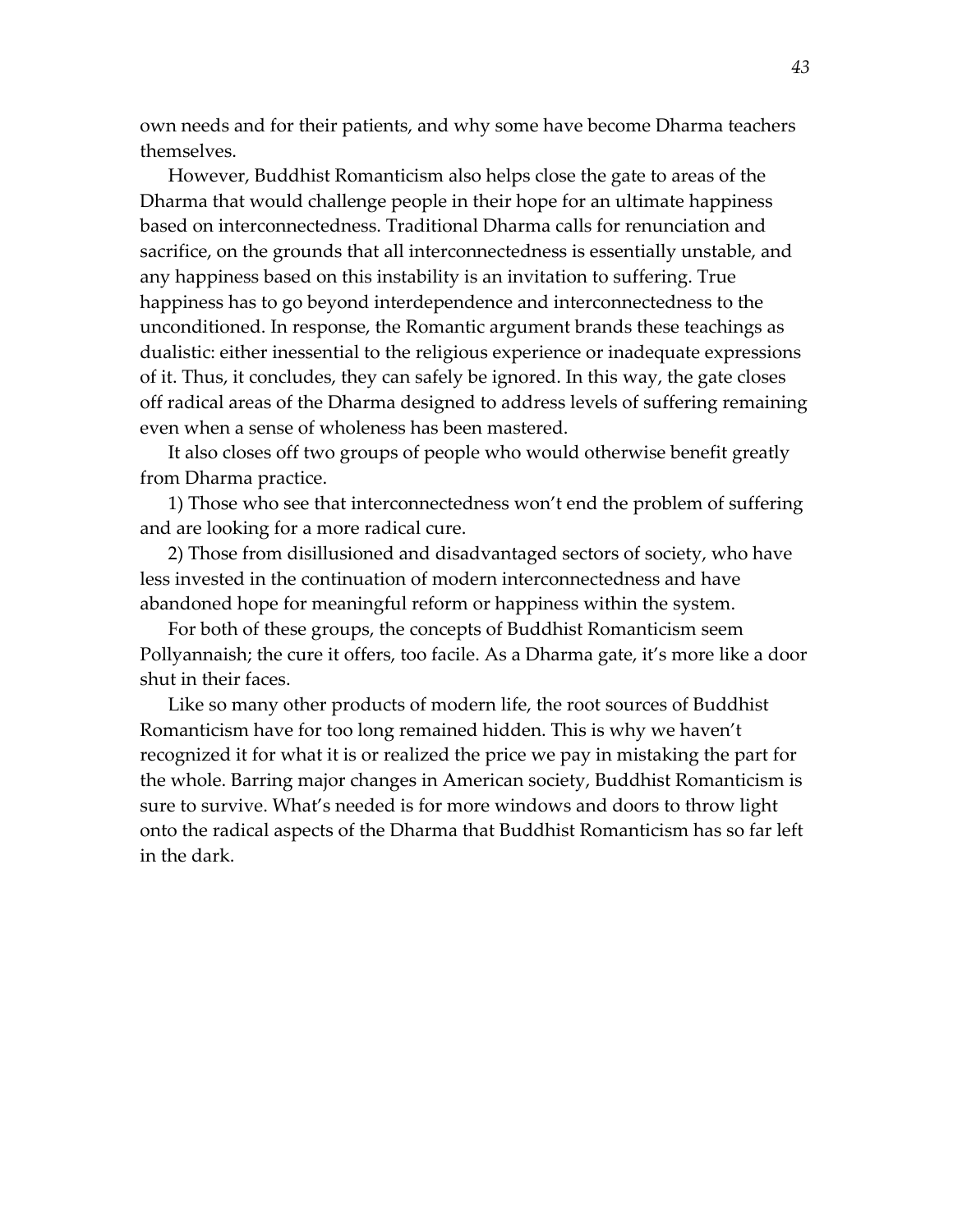# *Reconciliation, Right & Wrong*

*"These two are fools. Which two? The one who doesn't see his/her transgression as a transgression, and the one who doesn't rightfully pardon another who has confessed his/her transgression. These two are fools.*

*"These two are wise. Which two? The one who sees his/her transgression as a transgression, and the one who rightfully pardons another who has confessed his/her transgression. These two are wise."—AN II.21*

*"It's a cause of growth in the Dhamma and Vinaya of the noble ones when, seeing a transgression as such, one makes amends in accordance with the Dhamma and exercises restraint in the future."—DN 2*

The Buddha succeeded in establishing a religion that has been a genuine force for peace and harmony, not only because of the high value he placed on these qualities but also because of the precise instructions he gave on how to achieve them through forgiveness and reconciliation. Central to these instructions is his insight that forgiveness is one thing, reconciliation is something else.

In Pali, the language of early Buddhism, the word for forgiveness—*khama* also means "the earth." A mind like the earth is non‐reactive and unperturbed. When you forgive me for harming you, you decide not to retaliate, to seek no revenge. You don't have to like me. You simply unburden yourself of the weight of resentment and cut the cycle of retribution that would otherwise keep us ensnarled in an ugly samsaric wrestling match. This is a gift you can give us both, totally on your own, without my having to know or understand what you've done.

Reconciliation—*patisaraniya‐kamma*—means a return to amicability, and that requires more than forgiveness. It requires the reestablishing of trust. If I deny responsibility for my actions, or maintain that I did no wrong, there's no way we can be reconciled. Similarly, if I insist that your feelings don't matter, or that you have no right to hold me to your standards of right and wrong, you won't trust me not to hurt you again. To regain your trust, I have to show my respect for you and for our mutual standards of what is and is not acceptable behavior; to admit that I hurt you and that I was wrong to do so; and to promise to exercise restraint in the future. At the same time, you have to inspire my trust, too, in the respectful way you conduct the process of reconciliation. Only then can our friendship regain a solid footing.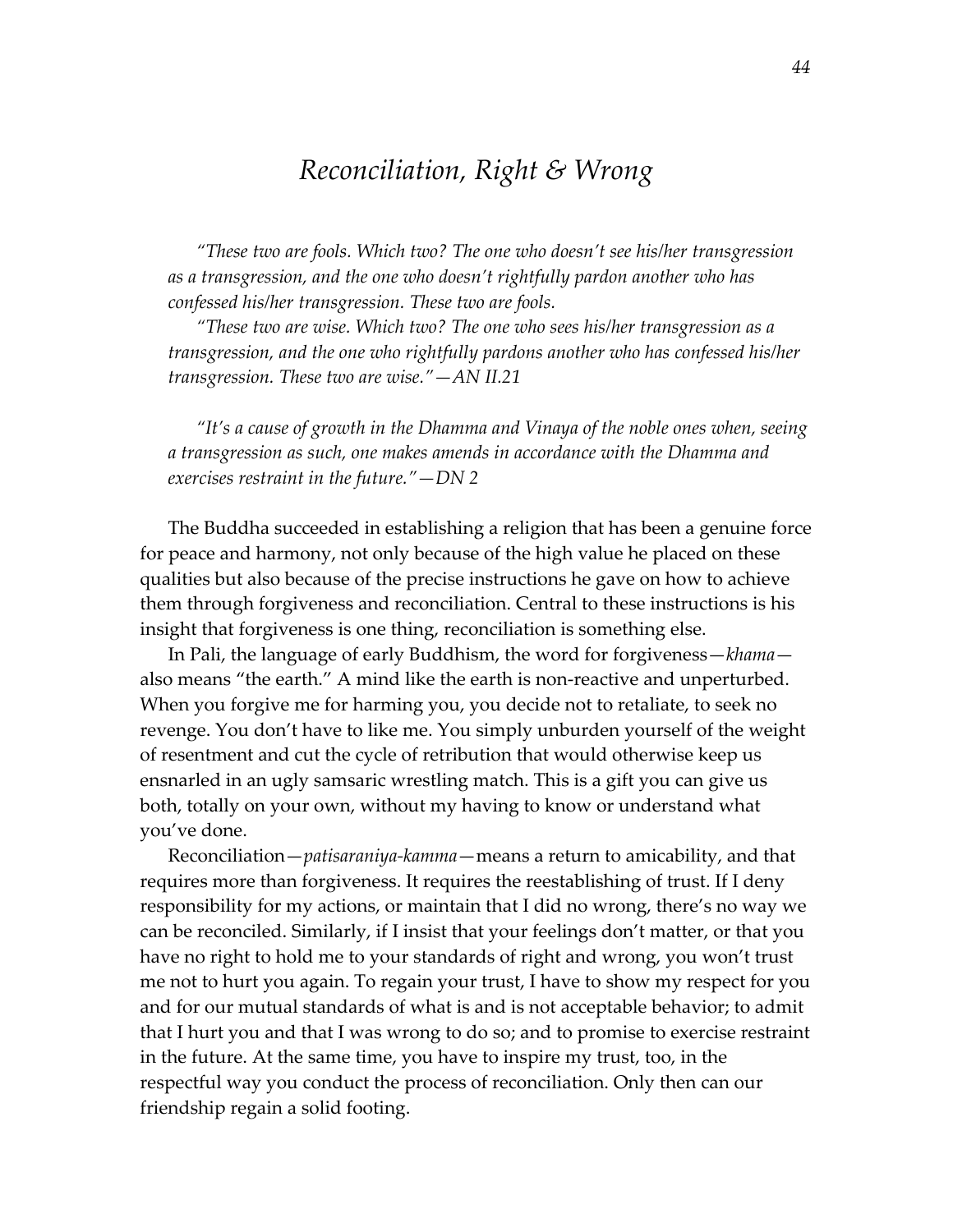Thus there are right and wrong ways of attempting reconciliation: those that skillfully meet these requirements for reestablishing trust, and those that don't. To encourage right reconciliation among his followers, the Buddha formulated detailed methods for achieving it, along with a culture of values that encourages putting those methods to use.

The methods are contained in the Vinaya, the Buddha's code of monastic discipline. Long passages in the Vinaya are devoted to instructions for how monks should confess their offenses to one another, how they should seek reconciliation with lay people they have wronged, how they should settle protracted disputes, and how a full split in the Sangha—the monastic community—should be healed. Although directed to monks, these instructions embody principles that apply to anyone seeking reconciliation of differences, whether personal or political.

The first step in every case is an acknowledgement of wrongdoing. When a monk confesses an offense, such as having insulted another monk, he first admits to having said the insult. Then he agrees that the insult really was an offense. Finally, he promises to restrain himself from repeating the offense in the future. A monk seeking reconciliation with a lay person follows a similar pattern, with another monk, on friendly terms with the lay person, acting as mediator. If a dispute has broken the Sangha into factions that have both behaved in unseemly ways, then when the factions seek reconciliation they are advised first to clear the air in a procedure called "covering over with grass." Both sides make a blanket confession of wrongdoing and a promise not to dig up each other's minor offenses. This frees them to focus on the major wrongdoings, if any, that caused or exacerbated the dispute.

To heal a full split in the Sangha, the two sides are instructed first to inquire into the root intentions on both sides that led to the split, for if those intentions were irredeemably malicious or dishonest, reconciliation is impossible. If the group tries to patch things up without getting to the root of the split, nothing has really been healed. Only when the root intentions have been shown to be reconcilable and the differences resolved can the Sangha perform the brief ceremony that reestablishes harmony.

Pervading these instructions is the realization that genuine reconciliation cannot be based simply on the desire for harmony. It requires a mutual understanding of what actions served to create disharmony, and a promise to try to avoid those actions in the future. This in turn requires a clearly articulated agreement about—and commitment to—mutual standards of right and wrong. Even if the parties to a reconciliation agree to disagree, their agreement needs to distinguish between right and wrong ways of handling their differences.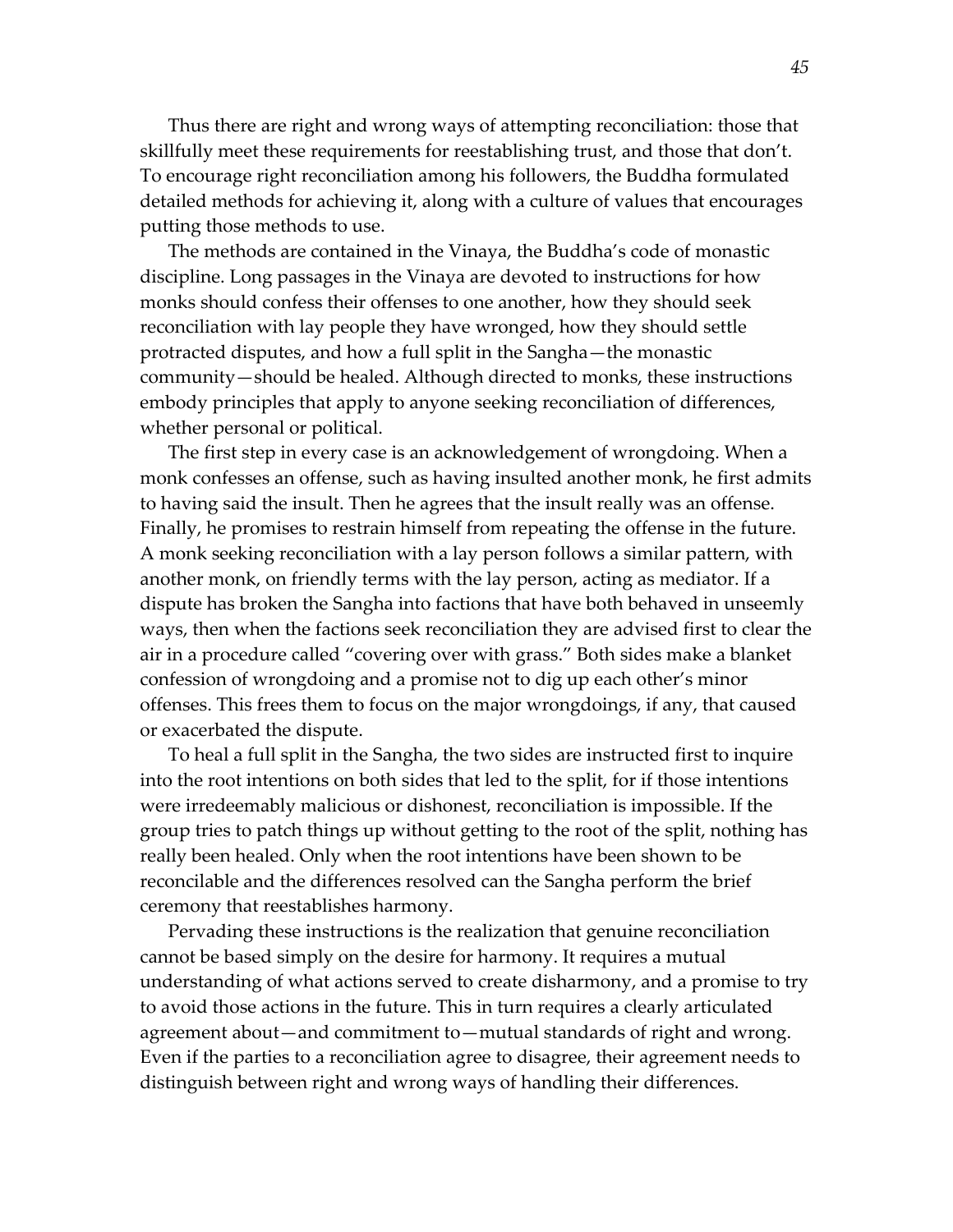This is one of the reasons why genuine reconciliation has been so hard to achieve in the modern world. The global village has made instant neighbors of deeply conflicting standards of right and wrong. In addition, many well‐funded groups find it in their interest—narrowly defined—to emphasize the points of conflict that divide us—race, religion, social class, education—and to heap ridicule on sincere efforts to establish a widely acceptable common ground. Although the weapons and media campaigns of these groups may be sophisticated, the impulse is tribal: "Only those who look, think, and act like us have the right to live in peace; everyone else should be subjugated or destroyed." But although the global reach of modern hate‐ and fear‐mongers is unprecedented, the existence of clashing value systems is nothing new. The Buddha faced a similar situation in his time, and the way he forged a method for reconciling conflicting views can be instructive for ours.

The beliefs he encountered in the India of his day fell into two extreme camps: absolutism—the belief that only one set of ideas about the world and its origin could be right—and relativism, the refusal to take a clear stand on issues of right and wrong. The Buddha noted that neither extreme was effective in putting an end to suffering, so he found a pragmatic Middle Way between them: Right and wrong were determined by what actually did and didn't work in putting an end to suffering. The public proof of this Middle Way was the Sangha that the Buddha built around it, in which people agreed to follow his teachings and were able to demonstrate the results through the inner and outer peace, harmony, and happiness they found. In other words, instead of forcing other people to follow his way, the Buddha provided the opportunity for them to join voluntary communities of monks and nuns, together with their lay supporters, whose impact on society resided in the example they set.

The obvious implication for modern Buddhist communities is that if they want to help bring peace and reconciliation to the world, they'll have to do it through the example of their own communal life. This is one area, however, where modern Western Buddhist communities have often been remiss. In their enthusiasm to strip the Buddhist tradition of what they view as its monastic baggage, they have discarded many of the principles of monastic life that were a powerful part of the Buddha's original teachings. In particular, they have been extremely allergic to the idea of right and wrong, largely because of the ways in which they have seen right and wrong abused by the absolutists in our own culture—as when one person tries to impose arbitrary standards or mean‐ spirited punishments on others, or hypocritically demands that others obey standards that he himself does not.

In an attempt to avoid the abuses so common in the absolutist approach, Western Buddhists have often run to the opposite extreme of total relativism,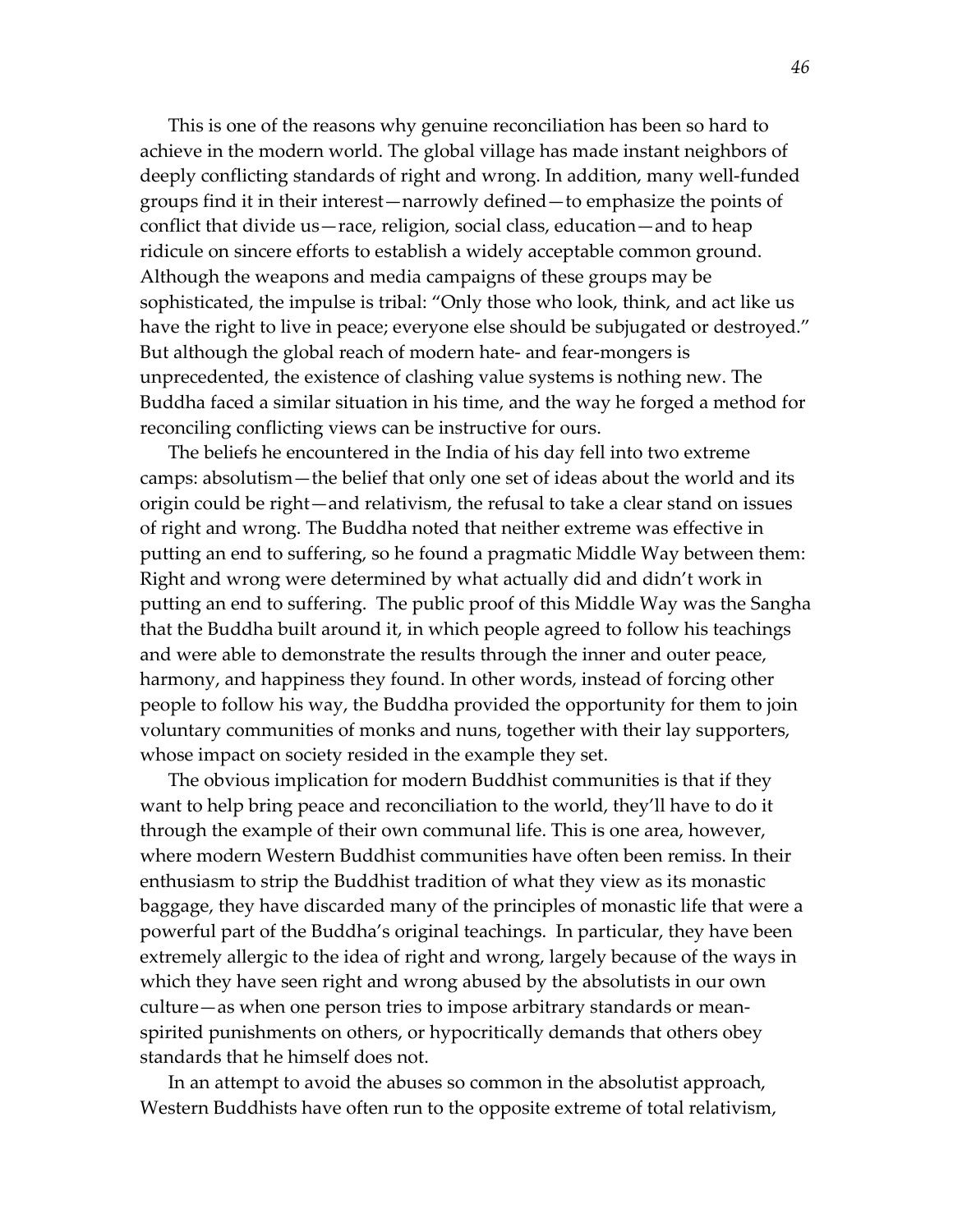advocating a non‐dual vision that transcends attachment to right and wrong. This vision, however, is open to abuse as well. In communities where it is espoused, irresponsible members can use the rhetoric of non‐duality and non‐ attachment to excuse genuinely harmful behavior; their victims are left adrift, with no commonly accepted standards on which to base their appeals for redress. Even the act of forgiveness is suspect in such a context, for what right do the victims have to judge actions as requiring forgiveness or not? All too often, the victims are the ones held at fault for imposing their standards on others and not being able to rise above dualistic views.

This means that right and wrong have not really been transcended in such a community. They've simply been realigned: If you can claim a non‐dual perspective, you're in the right no matter what you've done. If you complain about another person's behavior, you're in the wrong. And because this realignment is not openly acknowledged as such, it creates an atmosphere of hypocrisy in which genuine reconciliation is impossible.

So if Buddhist communities want to set an example for the world, they have to realize that the solution lies not in abandoning right and wrong, but in learning how to use them wisely. This is why the Buddha backed up his methods for reconciliation with a culture of values whereby right and wrong become aids rather than hindrances to reconciliation. Twice a month, he arranged for the members of the Sangha to meet for a recitation of the rules they had all agreed to obey and the procedures to be followed in case disputes over the rules arose. In this way, the sense of community was frequently reinforced by clear, detailed reminders of what tied the group together and made it a good one in which to live.

The procedures for handling disputes were especially important. To prevent those in the right from abusing their position, he counseled that they reflect on themselves before accusing another of wrongdoing. The checklist of questions he recommended boils down to this: "Am I free from unreconciled offenses of my own? Am I motivated by kindness, rather than vengeance? Am I really clear on our mutual standards?" Only if they can answer "yes" to these questions should they bring up the issue. Furthermore, the Buddha recommended that they determine to speak only words that are true, timely, gentle, to the point, and prompted by kindness. Their motivation should be compassion, solicitude for the welfare of all parties involved, and the desire to see the wrong‐doer rehabilitated, together with an overriding desire to hold to fair principles of right and wrong.

To encourage a wrongdoer to see reconciliation as a winning rather than a losing proposition, the Buddha praised the honest acceptance of blame as an honorable rather than a shameful act: not just *a* means, but *the* means for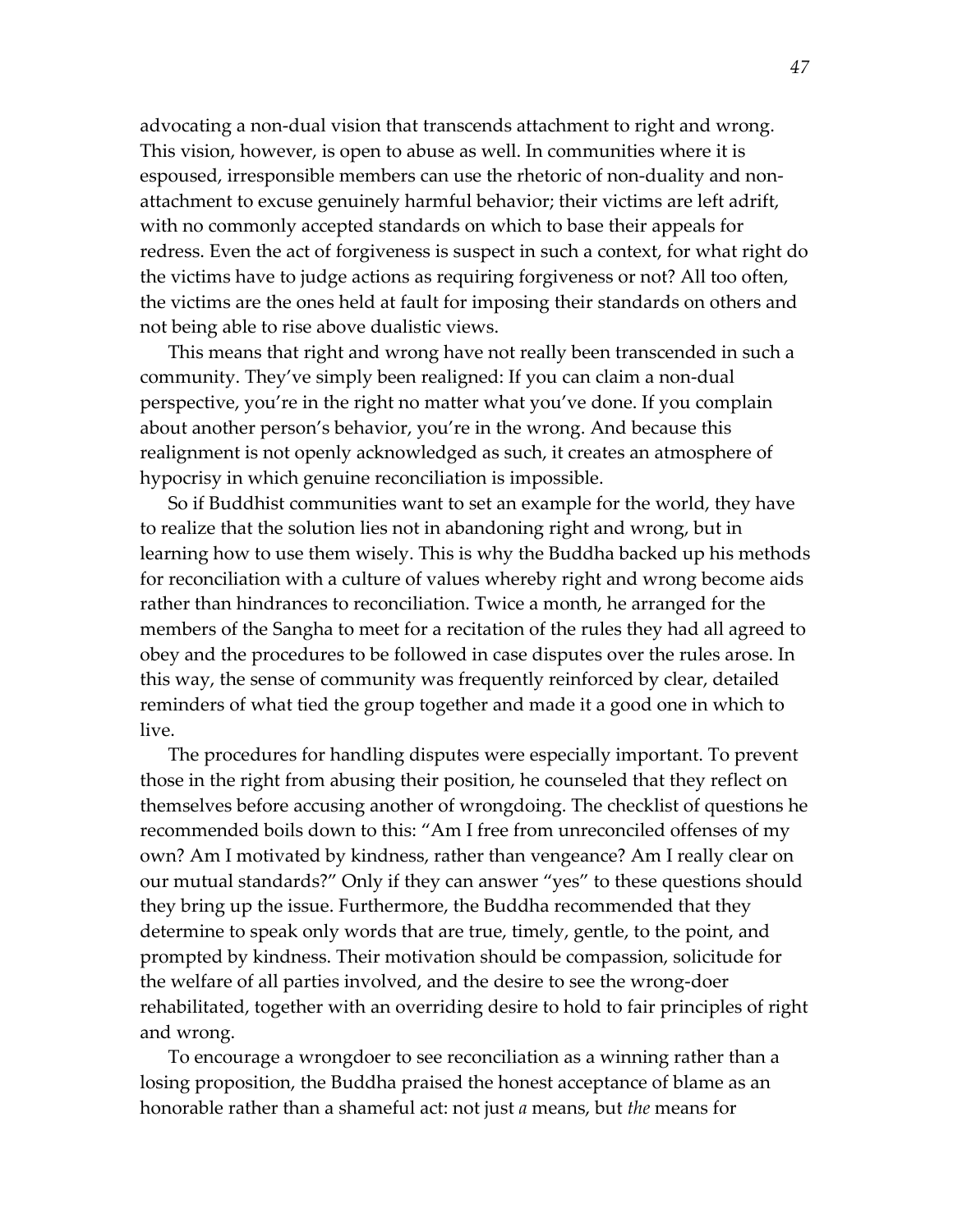progress in spiritual practice. As he told his son, Rahula, the ability to recognize one's mistakes and admit them to others is the essential factor in achieving purity in thought, word, and deed. Or as he said in the Dhammapada, people who recognize their own mistakes and change their ways "illumine the world like the moon when freed from a cloud."

In addition to providing these incentives for honestly admitting misbehavior, the Buddha blocked the paths to denial. Modern sociologists have identified five basic strategies that people use to avoid accepting blame when they've caused harm, and it's noteworthy that the early Buddhist teaching on moral responsibility serves to undercut all five. The strategies are: to deny responsibility, to deny that harm was actually done, to deny the worth of the victim, to attack the accuser, and to claim that they were acting in the service of a higher cause. The Pali responses to these strategies are: (1) We are always responsible for our conscious choices. (2) We should always put ourselves in the other person's place. (3) All beings are worthy of respect. (4) We should regard those who point out our faults as if they were pointing out treasure. (Monks, in fact, are required not to show disrespect to people who criticize them, even if they don't plan to abide by the criticism.) (5) There are no—repeat, no—higher purposes that excuse breaking the basic precepts of ethical behavior.

In setting out these standards, the Buddha created a context of values that encourages both parties entering into a reconciliation to employ right speech and to engage in the honest, responsible self‐reflection basic to all Dhamma practice. In this way, standards of right and wrong behavior, instead of being oppressive or petty, engender deep and long‐lasting trust. In addition to creating the external harmony conducive to Dhamma practice, the process of reconciliation thus also becomes an opportunity for inner growth.

Although the Buddha designed this culture of reconciliation for his monastic Sangha, its influence did not end there. Lay supporters of the Sangha adopted it for their own use—parliamentary procedure in Thailand, for instance, still uses terminology from the Vinaya—and supporters of other religions who had contact with Buddhism adopted many features of this culture as well. The Buddha never placed a patent on his teachings. He offered them freely for all who found them useful in any way. But regardless of whether anyone else followed his example, he stuck to his principles in all his actions, secure in the knowledge that true change has to begin by taking solid root within. Even if its impact isn't immediate, a solid inner change is sure to have long‐term results. If Buddhist groups are to bring reconciliation to modern society, they have to master the hard work of reconciliation among themselves. Only then will their example be an inspiration to others. And even if their impact is not enough to prevent a general descent into the madness of fascism, terror, and war, they will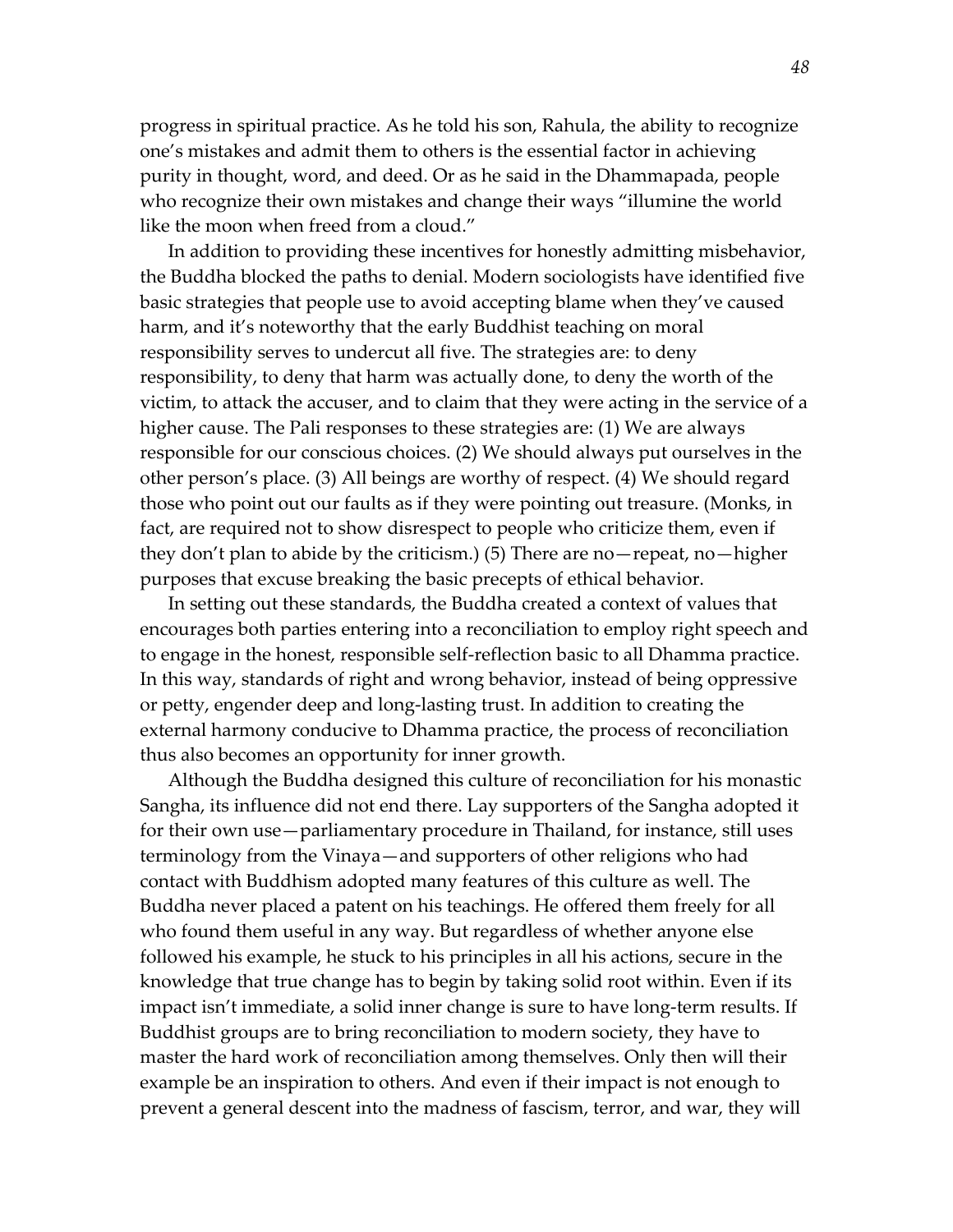be planting seeds of civilization that can sprout when the madness—like a fire across a prairie—has passed.

The Buddha admitted that not all disputes can be reconciled. There are times when one or both parties are unwilling to exercise the honesty and restraint that true reconciliation requires. Even then, though, forgiveness is still an option. This is why the distinction between reconciliation and forgiveness is so important. It encourages us not to settle for mere forgiveness when the genuine healing of right reconciliation is possible; and it allows us to be generous with our forgiveness even when it is not. And as we master the skills of both forgiveness and reconciliation, we can hold to our sense of right and wrong without using it to set the world ablaze.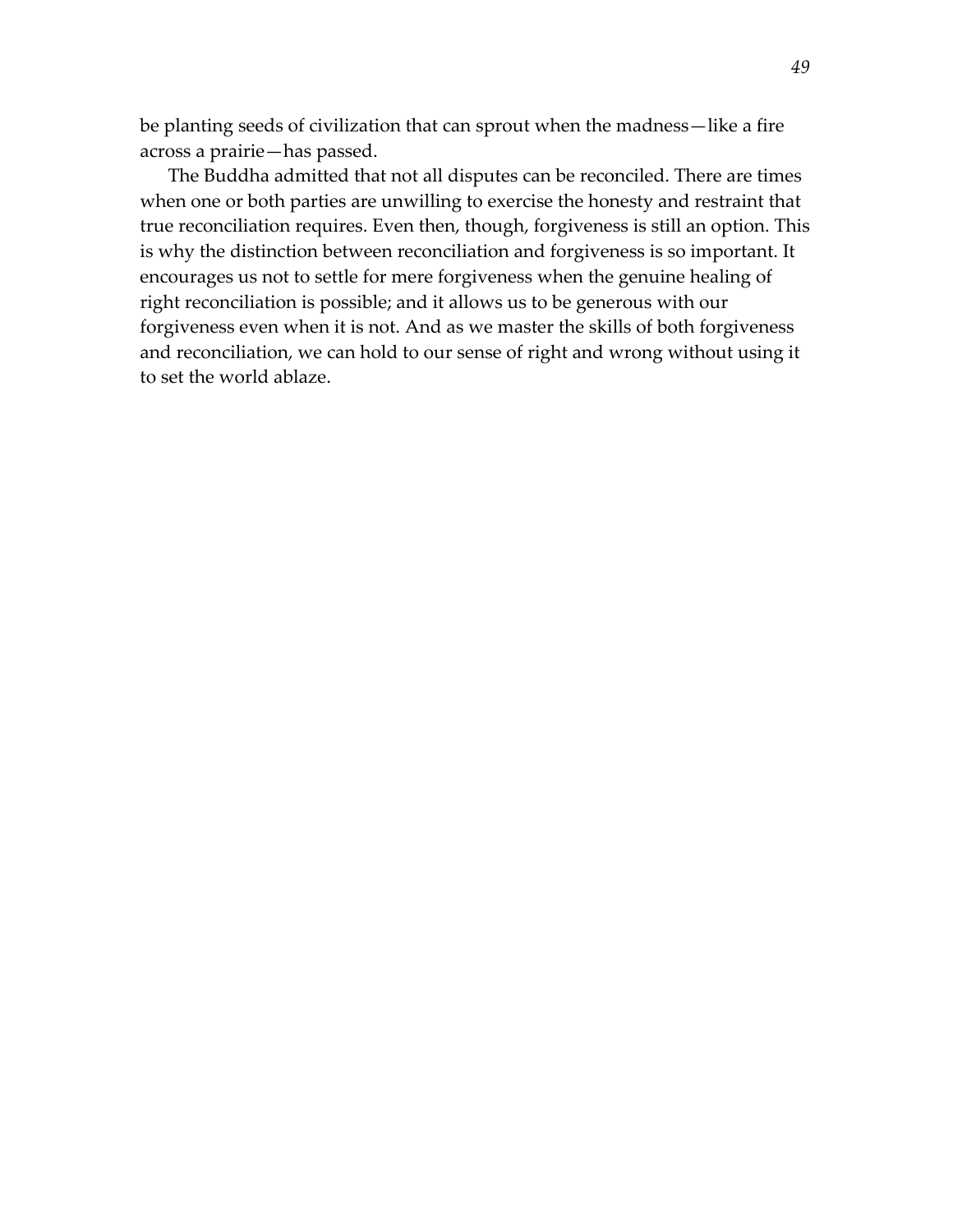# *Getting the Message*

The Buddha is famous for having refused to take a position on many of the controversial issues of his day, such as whether the cosmos is finite or infinite, eternal or not. In fact, many people—both in his time and in ours—have assumed that he didn't take a firm position on any issue at all. Based on this assumption, some people have been exasperated with the Buddha, accusing him of being wishy‐washy and indecisive, while others have been pleased, praising him for being tolerant and refreshingly free from ideas of right and wrong.

Both reactions, however, are misinformed. The early texts report that a group of wanderers, in a discussion with one of the Buddha's lay disciples, once accused the Buddha of not taking a position on any issue, and the disciple replied that they were mistaken. There was one issue on which the Buddha's position was very clear: what kind of behavior is skillful, and what kind of behavior is not. When the disciple later reported the conversation to the Buddha, the Buddha approved of what he had said. The distinction between skillful and unskillful behavior lies at the basis of everything the Buddha taught.

In making this distinction, the Buddha drew some very sharp lines:

*"What is unskillful? Taking life is unskillful, taking what is not given... sexual misconduct... lying... abusive speech... divisive tale‐bearing... idle chatter is unskillful. Covetousness... ill will... wrong views are unskillful. These things are called unskillful….* 

*"And what is skillful? Abstaining from taking life is skillful, abstaining from taking what is not given... from sexual misconduct... from lying... from abusive speech... from divisive tale‐bearing... abstaining from idle chatter is skillful. Lack of covetousness... lack of ill will... right views are skillful. These things are called skillful."—MN 9*

Killing is never skillful. Stealing, lying, and everything else in the first list are never skillful. When asked if there was anything whose killing he approved of, the Buddha answered that there was only one thing: anger. In no recorded instance did he approve of killing any living being at all. When one of his monks went to an executioner and told the man to kill his victims compassionately, with one blow, rather than torturing them, the Buddha expelled the monk from the Sangha, on the grounds that even the recommendation to kill compassionately is still a recommendation to kill—something he would never condone. If a monk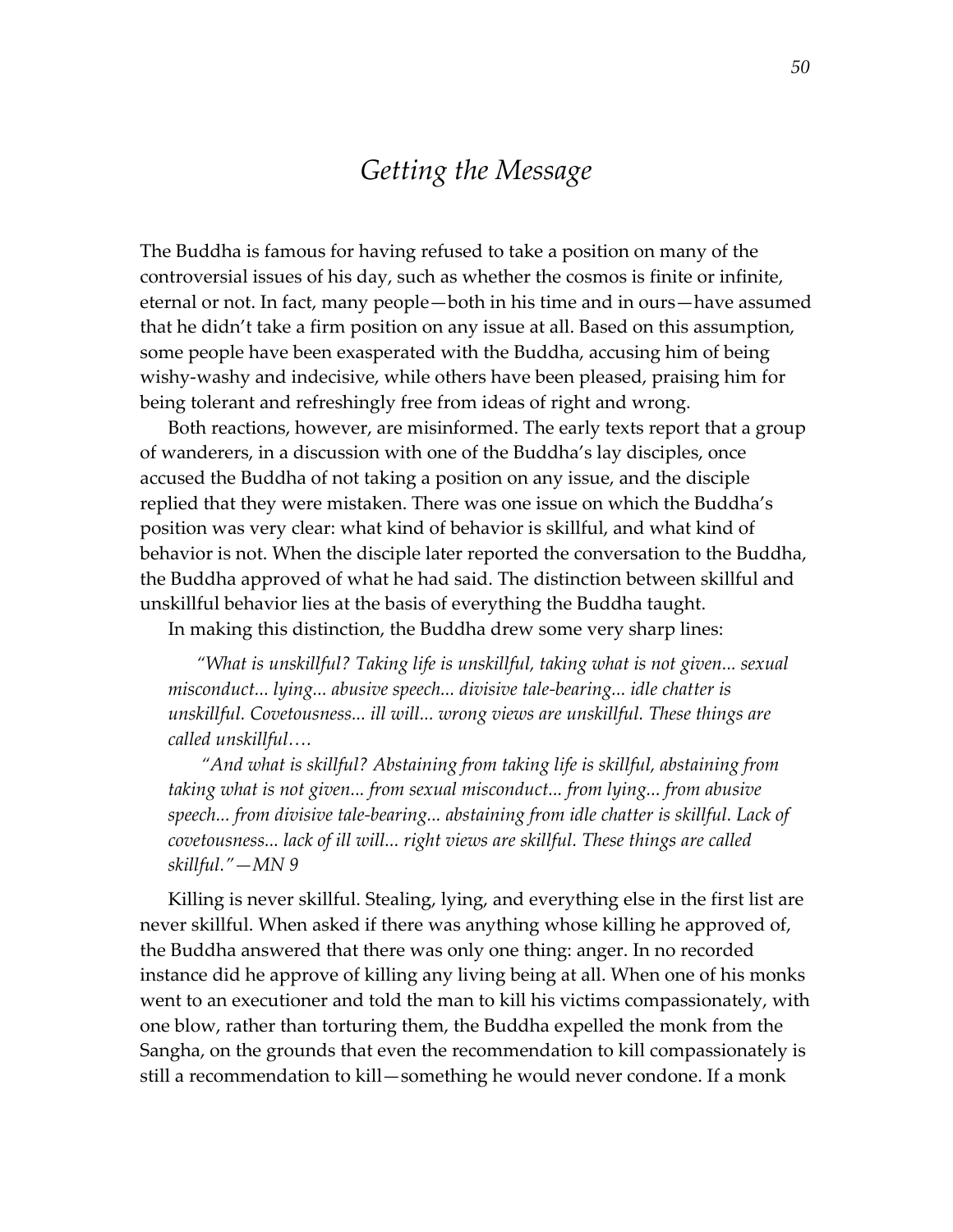was physically attacked, the Buddha allowed him to strike back in self‐defense, but never with the intention to kill. As he told the monks,

*"Even if bandits were to carve you up savagely, limb by limb, with a two‐handled saw, he among you who let his heart get angered even at that would not be doing my bidding. Even then you should train yourselves: 'Our minds will be unaffected and we will say no evil words. We will remain sympathetic, with a mind of good will, and with no inner hate. We will keep pervading these people with an awareness imbued with good will and, beginning with them, we will keep pervading the all‐ encompassing world with an awareness imbued with good will—abundant, expansive, immeasurable, free from hostility, free from ill will.' That's how you should train yourselves."—MN 21*

When formulating lay precepts based on his distinction between skillful and unskillful, the Buddha never made any allowances for ifs, ands, or buts. When you promise yourself to abstain from killing or stealing, the power of the promise lies in its universality. You won't break your promise to yourself under any conditions at all. This is because this sort of unconditional promise is a powerful gift. Take, for instance, the first precept, against killing:

*"There is the case where a disciple of the noble ones, abandoning the taking of life, abstains from taking life. In doing so, he gives freedom from danger, freedom from animosity, freedom from oppression to limitless numbers of beings. In giving freedom from danger, freedom from animosity, freedom from oppression to limitless numbers of beings, he gains a share in limitless freedom from danger, freedom from animosity, and freedom from oppression. This is the first gift, the first great gift—original, long‐ standing, traditional, ancient, unadulterated, unadulterated from the beginning that is not open to suspicion, will never be open to suspicion, and is unfaulted by knowledgeable contemplatives & brahmans."—AN VIII.39* 

If you make exceptions in your promise to yourself—trying to justify killing in cases where you feel endangered or inconvenienced by another being's existence—your gift of freedom is limited, and you lose your share in limitless freedom. Thus the gift of freedom, to be fully effective, has to be unconditional, with no room for exceptions, no matter how noble they may sound, of any kind.

The dynamic of this kind of gift, of course, depends on an important principle, the teaching of karma and rebirth: If you act on unskillful motivations, the act will result in your suffering, now or in lives to come; if you act on skillful intentions, the act will result in your pleasure now or in lives to come. If you don't kill anyone, you are not creating the circumstances where anyone or anything will cut short your life span. Your past karma may still leave an opening for your murder or accidental death—you can't go back and undo what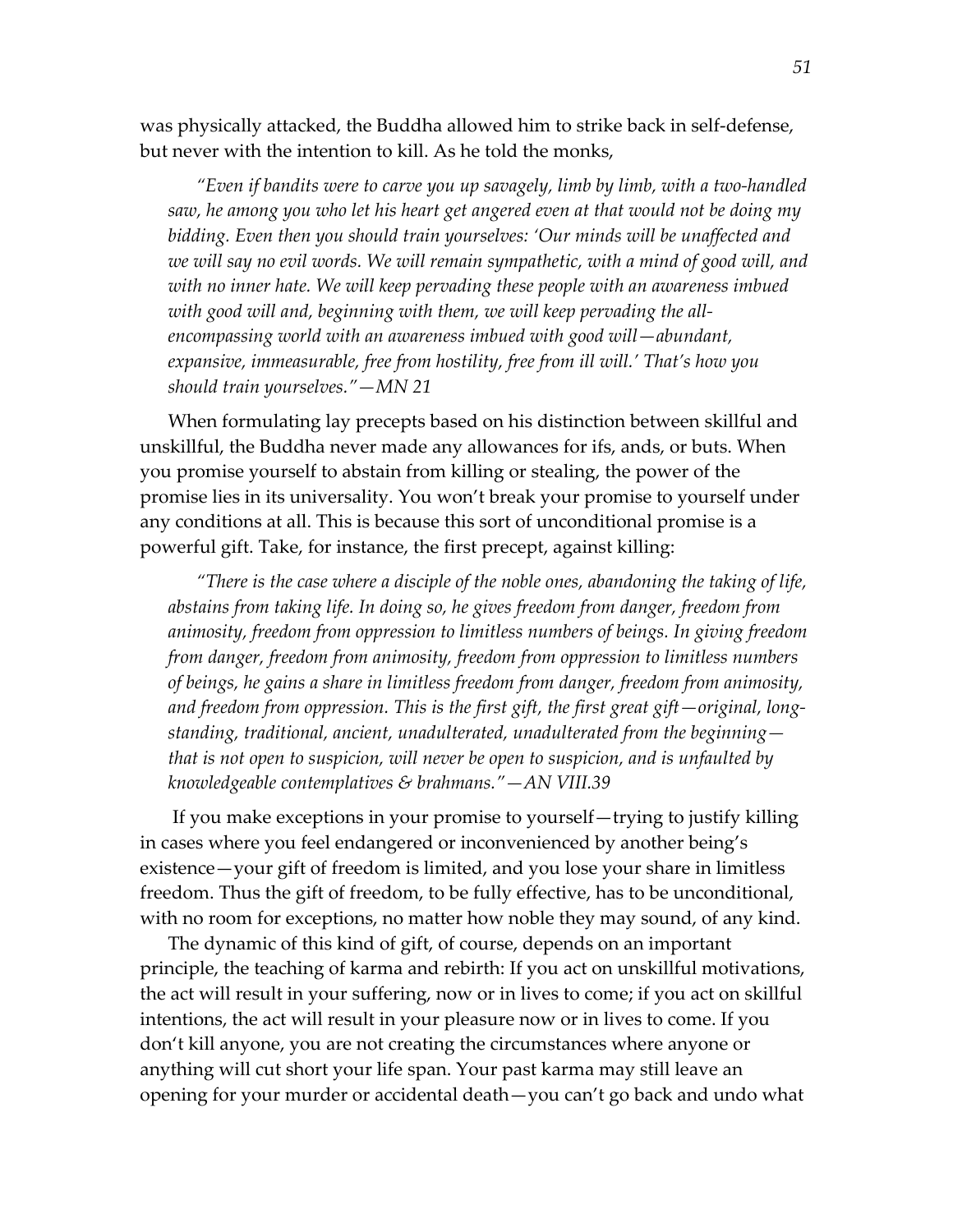you've already done—but once you make and follow through with the promise not to kill again, you are creating no new openings for having your life cut short. As the Dhammapada says,

> *If there's no wound on the hand, that hand can hold poison. Poison won't penetrate where there's no wound. There's no evil for those who don't do it.—Dhp 124*

This is why the Buddha listed virtue as one of a person's greatest treasures. Kings and thieves can steal your material belongings and even take your life, but they can't take your virtue. If it's uncompromising, your virtue protects you from any true danger from now until you reach nirvana.

Even if you're not ready to accept the teaching on karma and rebirth, the Buddha still recommended an absolute standard of virtue. As he told the Kalamas, if you decide to act skillfully at all times, harming no one, then even if it turned out that there was no life after death, you'd still come out ahead, for you would have been able to live and die with a clear conscience—something that no amount of money or political influence can buy.

So the Buddha's position on the precepts was uncompromising and clear. If you want to follow his teachings, there's absolutely no room for killing, stealing, or lying, period. However, in our current climate of terrorism and counter‐ terrorism—where governments have claimed that it's their moral duty to lie, kill, and torture in order to prevent others from lying, killing, and torturing—a number of Buddhist teachers have joined in the effort, trying to find evidence that there were some occasions, at least, where the Buddha would condone killing or offer a rationale for a just war. Exactly why they would want to do this is up to them to say, but there's a need to examine their arguments in order to set the record straight. The Buddha never taught a theory of just war; no decision to wage war can legitimately be traced to his teachings; no war veteran has ever had to agonize over memories of the people he killed because the Buddha said that war was okay. These facts are among the glories of the Buddhist tradition, and it's important for the human race that they not be muddied in an effort to recast the Buddha in our own less than glorious image.

Because the Pali Canon is such an unpromising place to look for the justification of killing, most of the arguments for a Buddhist theory of just war look elsewhere for their evidence, citing the words and behavior of people they take as surrogates for the Buddha. These arguments are obviously on shaky ground, and can be easily dismissed even by people who know nothing of the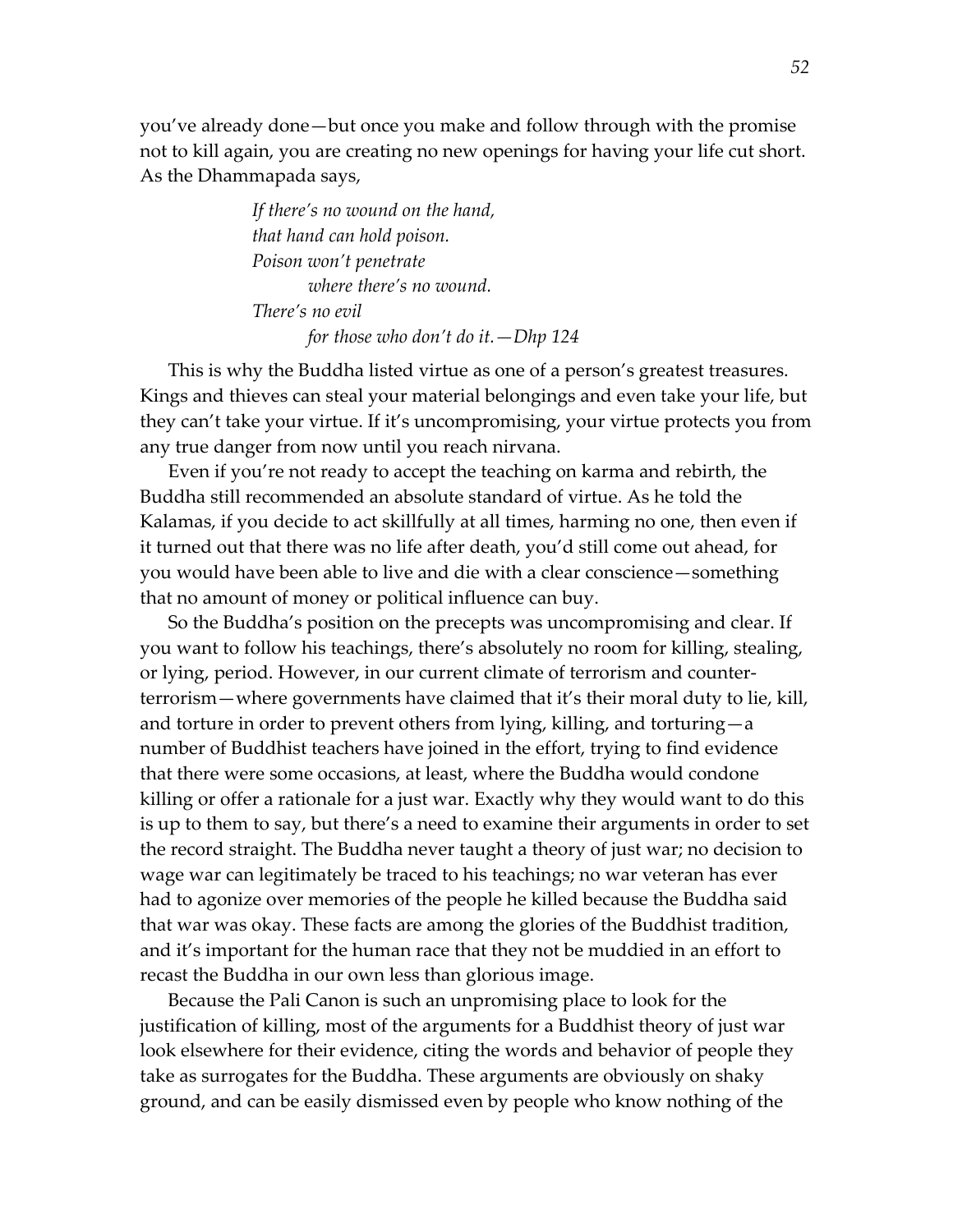Canon. For example, it has been argued that because Asian governments claiming to be Buddhist have engaged in war and torture, the Buddha's teachings must condone such behavior. However, we've had enough exposure to people claiming to be Christian whose behavior is very unchristian to realize that the same thing can probably happen in the Buddhist world as well. To take killers and torturers as your guide to the Buddha's teaching is hardly a sign of good judgment.

On a somewhat higher note, one writer has noted that his meditation teacher has told soldiers and policemen that if their duty is to kill, they must perform their duty, albeit compassionately and with mindfulness. The writer then goes on to argue that because his teacher is the direct recipient of an oral tradition dating back to the Buddha, we must take this as evidence that the Buddha would give similar advice as well. This statement, of course, tells us more about the writer's faith in his teacher than about the Buddha; and when we reflect that the Buddha expelled from the Sangha a monk who gave advice of this sort to an executioner, it casts serious doubts on his argument.

There are, however, writers who try to find evidence in the Pali Canon for a Buddhist theory of just war, not in what the Buddha said, but in what he didn't. The arguments go like this: When talking with kings, the Buddha never told them not to engage in war or capital punishment. This was his tacit admission that the king had a justifiable duty to engage in these activities, and the kings would have understood his silence as such. Because these arguments cite the Pali Canon and claim a historian's knowledge of how silence was interpreted in the Buddha's day, they seem to carry more authority than the others. But when we actually look at the Pali record of the Buddha's conversations with kings, we find that the arguments are bogus. The Buddha was able to communicate the message to kings that they shouldn't kill, but because kings in general were not the most promising students of the Dhamma, he had to bring them to this message in an indirect way.

It's true that in the Pali Canon silence is sometimes interpreted as acquiescence, but this principle holds only in response to a request. If someone invited the Buddha to his house for a meal and the Buddha remained silent, that was a sign of consent. However, there were many instances in which the Buddha's silence was a sign, not of acquiescence, but of tact. A professional soldier once went to the Buddha and said that his teachers had taught the existence of a heaven awaiting soldiers who die in battle. What did the Buddha have to say about that? At first the Buddha declined to answer, but when the soldier showed the sincerity of his question by pressing him three times for a response, he finally replied: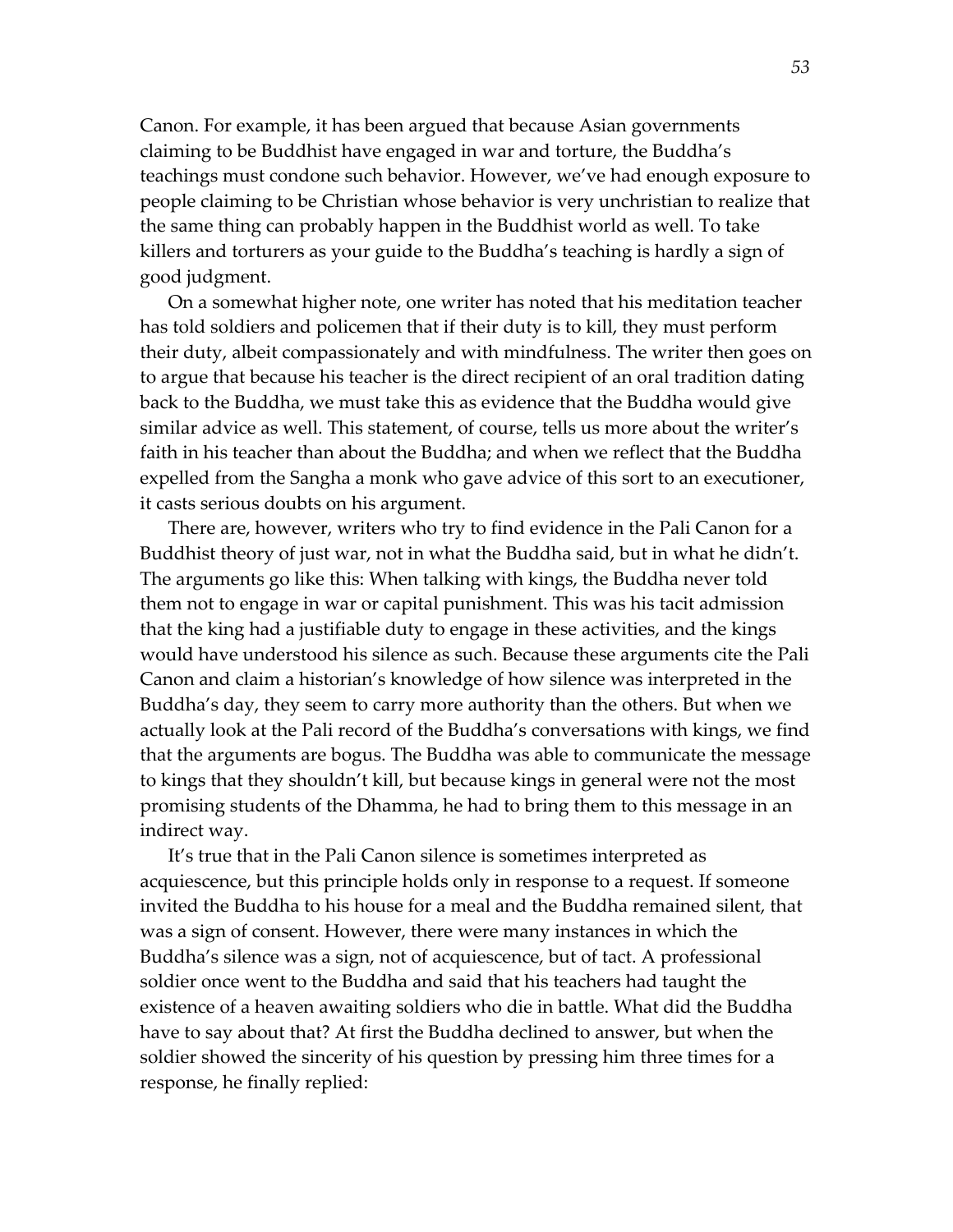*"When a warrior strives & exerts himself in battle, his mind is already seized, debased, & misdirected by the thought: 'May these beings be struck down or slaughtered or annihilated or destroyed. May they not exist': If others then strike him down & slay him while he is thus striving & exerting himself in battle, then with the breakup of the body, after death, he is reborn in the hell called the realm of those slain in battle. But if he holds such a view as this: 'When a warrior strives & exerts himself in battle, if others then strike him down & slay him while he is striving & exerting himself in battle, then with the breakup of the body, after death, he is reborn in the company of devas slain in battle,' that is his wrong view. Now, there are two destinations for a person with wrong view, I tell you: either hell or the animal womb."—SN XLII.3*

The soldier then broke down and cried—not because he felt that the Buddha's words were cruel, but because he believed their truth and was upset at his earlier teachers for having lied to him. In this case, the Buddha's reticence and tact helped to make his teaching effective. A similar set of events happened when an actor asked the Buddha if there is a special heaven reserved for actors. The Buddha's reticence and tact in informing the actor of a hell for actors who incite their audiences to greed, anger, and delusion inspired the actor to respond in the same way as the soldier.

If the pride of soldiers and actors required special handling, even more care was required in the handling of kings, for their pride was often coupled with an unrestrained sense of power. A remarkable feature of the Pali Canon is that even though the Buddha was a member of the noble warrior caste, the discourses generally show a low regard for the spiritual standing of kings. In many passages, kings are mentioned in the same breath with thieves: They confiscate property and show little regard for the rule of law. The Canon does recognize exceptions—King Bimbisara of Magadha achieves stream‐entry the first time he hears the Dhamma, and he never engages in war—but for the most part, kings are depicted as spiritually stunted. King Ajatasattu, on first seeing the Buddha sitting surrounded by monks, can't tell which person in the assembly is the Buddha, a sign of his spiritual blindness; this blindness is later proven by his asking the Buddha's advice on how to defeat his innocent neighbors in war. As one of the discourses suggests, this sort of blindness is an occupational hazard for rulers, in that the unfair exercise of power can make a person unfit for learning the truth.

*"Because of having wrongly inflicted suffering on another person through beating or imprisonment or confiscation or placing blame or banishment, [with the thought,] 'I have power. I want power,' when told what is factual, he denies it and doesn't*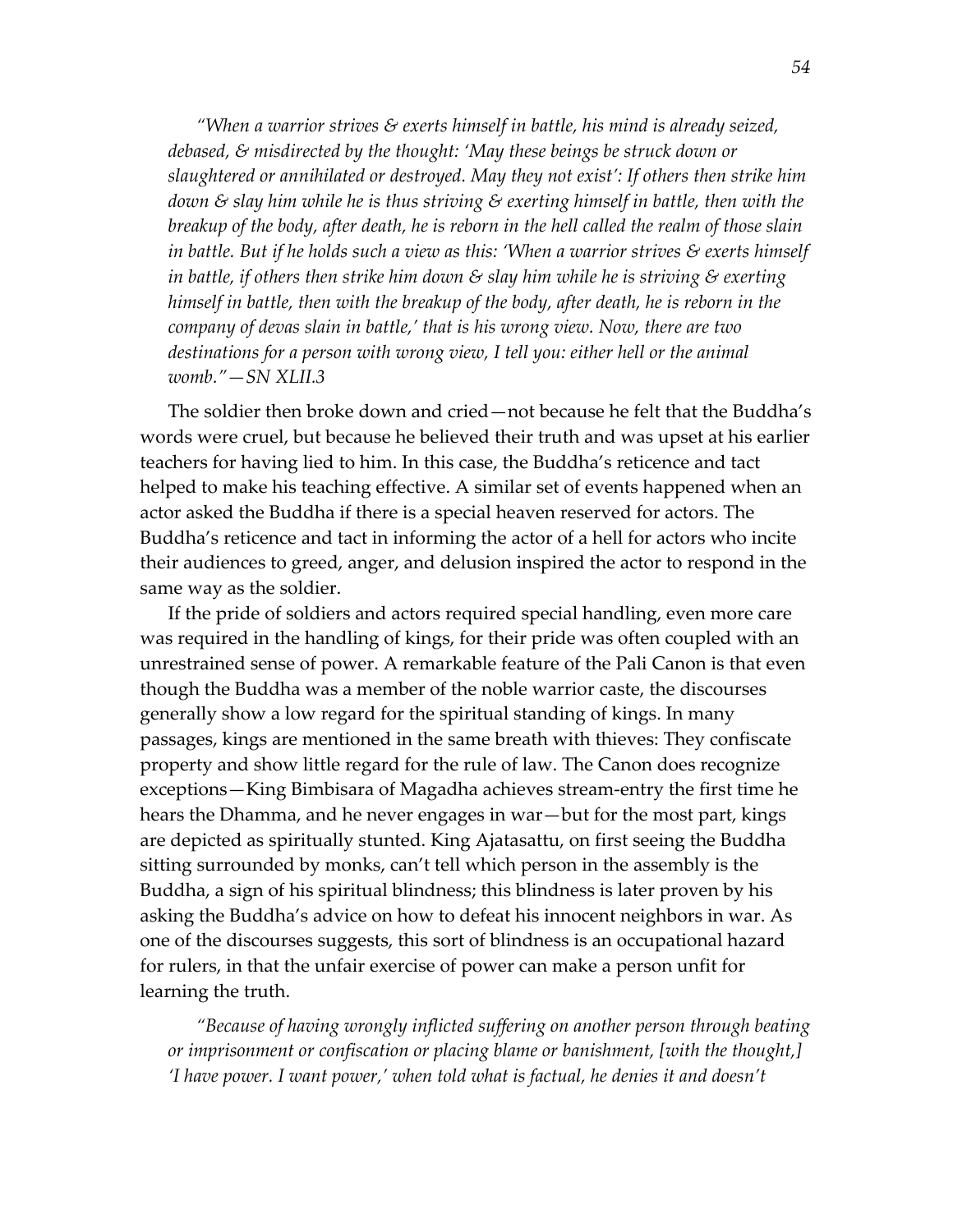### *acknowledge it. When told what is unfactual, he doesn't make an ardent effort to untangle it [to see], 'This is unfactual. This is baseless.'"—AN III.69*

Even King Pasenadi of Kosala, the king most closely associated with the Buddha, comes across as well‐meaning but somewhat dense. An entire discourse, MN 90, is a satire of how his royal position has thwarted his ability to learn the Dhamma. He can't phrase his questions properly, has trouble following a discussion for more than a few sentences, and is unable to come to any certain conclusions about the truth. Still, in other discourses he has his occasional moments of spiritual clarity, and the Buddha uses those moments as opportunities to teach the Dhamma. The Buddha's approach here is twofold: to try to expand the king's perspective on life at times when the king is willing to be frank; and to encourage the king when the latter gains insights on his own.

For example, there's the famous discourse (SN III.25) where Pasenadi comes to visit the Buddha in the middle of the day. The Buddha asks him what he's been doing, and the king replies—in a moment of rare and wonderful frankness—that he's been involved in the sort of activities typical of a king intoxicated with his power. The Buddha takes this moment of frankness as an opportunity to teach the Dhamma. Suppose, he says, that four mountains were rolling in inexorably from the four directions, crushing all life in their path. Given that the human birth is so rare and hard to achieve, what should be done? The king's reply: What else should be done but living in line with the Dhamma? The Buddha then draws the lesson: Aging and death are rolling in inexorably. Given that the human birth is so rare and hard to achieve, what should be done? The king draws the obvious conclusion that, again, the only thing to be done is to live in line with the Dhamma. He then goes on to make the observation that when aging and death are rolling in inexorably, there is no role for armies, wars, clever advisors, or great wealth to prevent their rolling in. The only thing to do is to live in line with the Dhamma.

In another discourse, Pasenadi comes to the Buddha and reports his own independent observation:

*"Those who engage in bodily misconduct, verbal misconduct, & mental misconduct leave themselves unprotected. Even though a squadron of elephant troops might protect them, a squadron of cavalry troops, a squadron of chariot troops, a squadron of infantry troops might protect them, still they leave themselves unprotected. Why is that? Because that's an external protection, not an internal one. Therefore they leave themselves unprotected. But those who engage in good bodily conduct, good verbal conduct, & good mental conduct have themselves protected. Even though neither a squadron of elephant troops, a squadron of cavalry troops, a squadron of chariot troops, nor a squadron of infantry troops might protect them, still*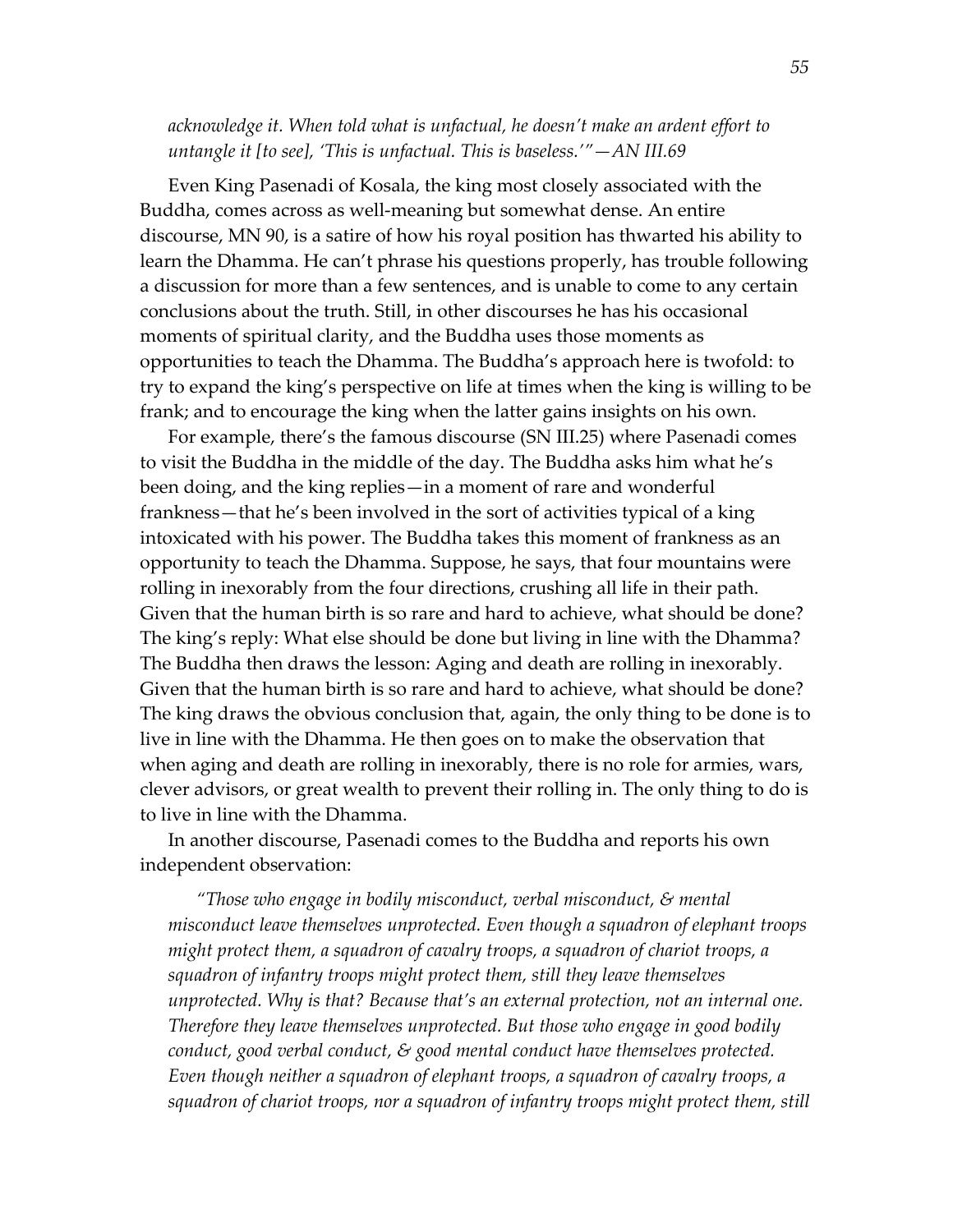### *they have themselves protected. Why is that? Because that's an internal protection, not an external one. Therefore they have themselves protected."—SN III.5*

It's highly unlikely that Pasenadi would have come to this conclusion if he hadn't spent time in conversation with the Buddha. From that conversation, he would have learned the meaning of good bodily, verbal, and mental conduct: the ten forms of skillful action. As a tactful teacher, the Buddha simply concurred with the king's insight. The discourses suggest that this strategy encouraged the king to spend time in reflection of this sort, for in other discourses the king reports many similar insights for the Buddha to confirm.

We learn that the king did not always follow through with his insights, but that's not because the Buddha encouraged him to view killing as his duty. In fact, there is one striking example where these insights had at least a partial effect. Ajatasattu once attacked Pasenadi's kingdom, and Pasenadi responded by raising an army to fight him off. After an initial setback, Pasenadi was able to capture Ajatasattu. He could have killed him in revenge, for that was allowable under the rules of engagement during his time. But he chose not to, and it's hard not to see the Buddha's impact on this decision. When told of the battle, the Buddha said:

*"A man may plunder as long as it serves his ends, but when others are plundered, he who has plundered gets plundered in turn.* 

*A fool thinks, 'Nowʹs my chance,' as long as his evil has yet to ripen. But when it ripens, the fool falls into pain.* 

*Killing, you gain your killer. Conquering, you gain one who will conquer you;*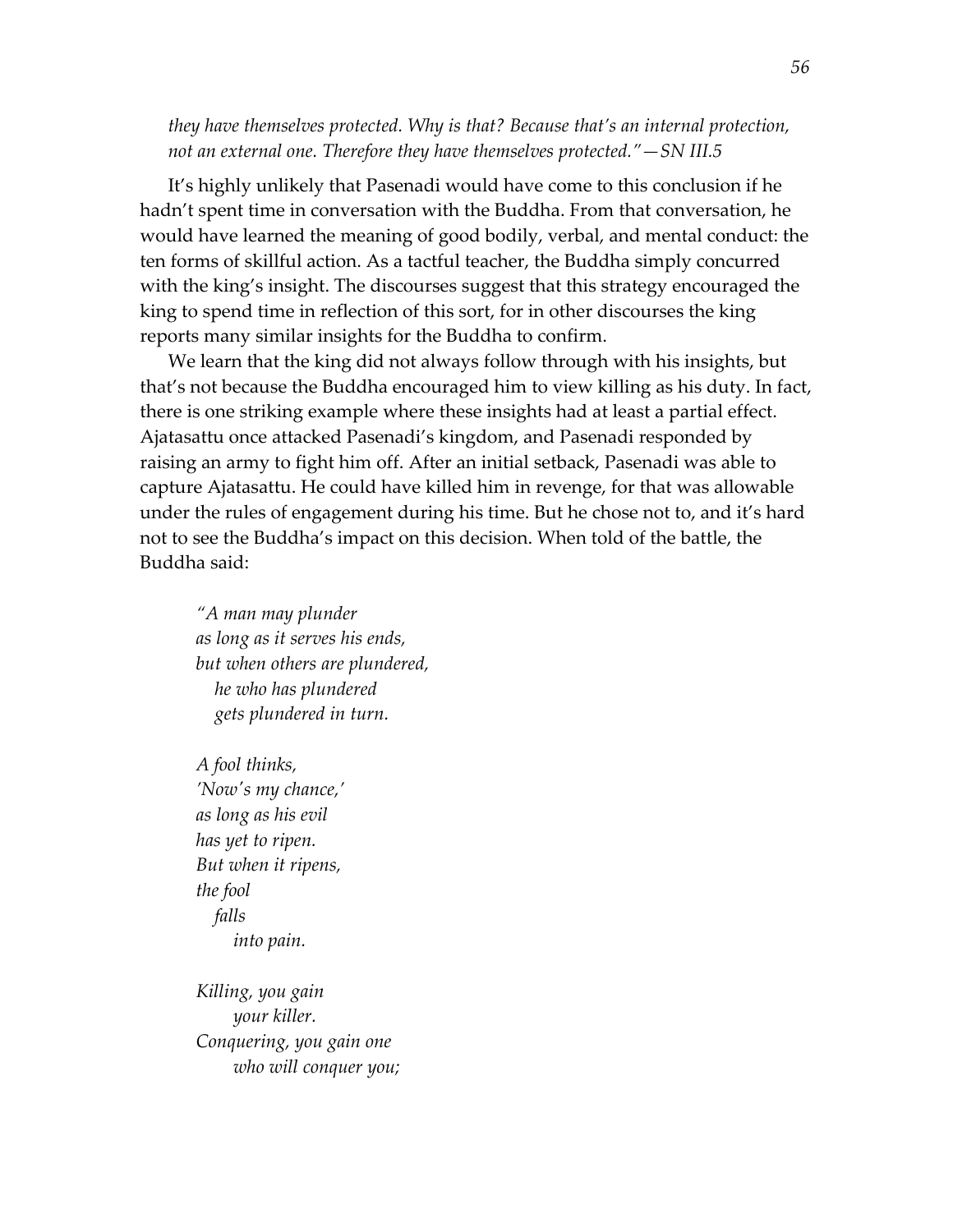*insulting, insult; harassing, harassment. And so, through the cycle of action, he who has plundered gets plundered in turn."—SN III.15*

Benighted as he was, Pasenadi still got the message. The question is, why can't we?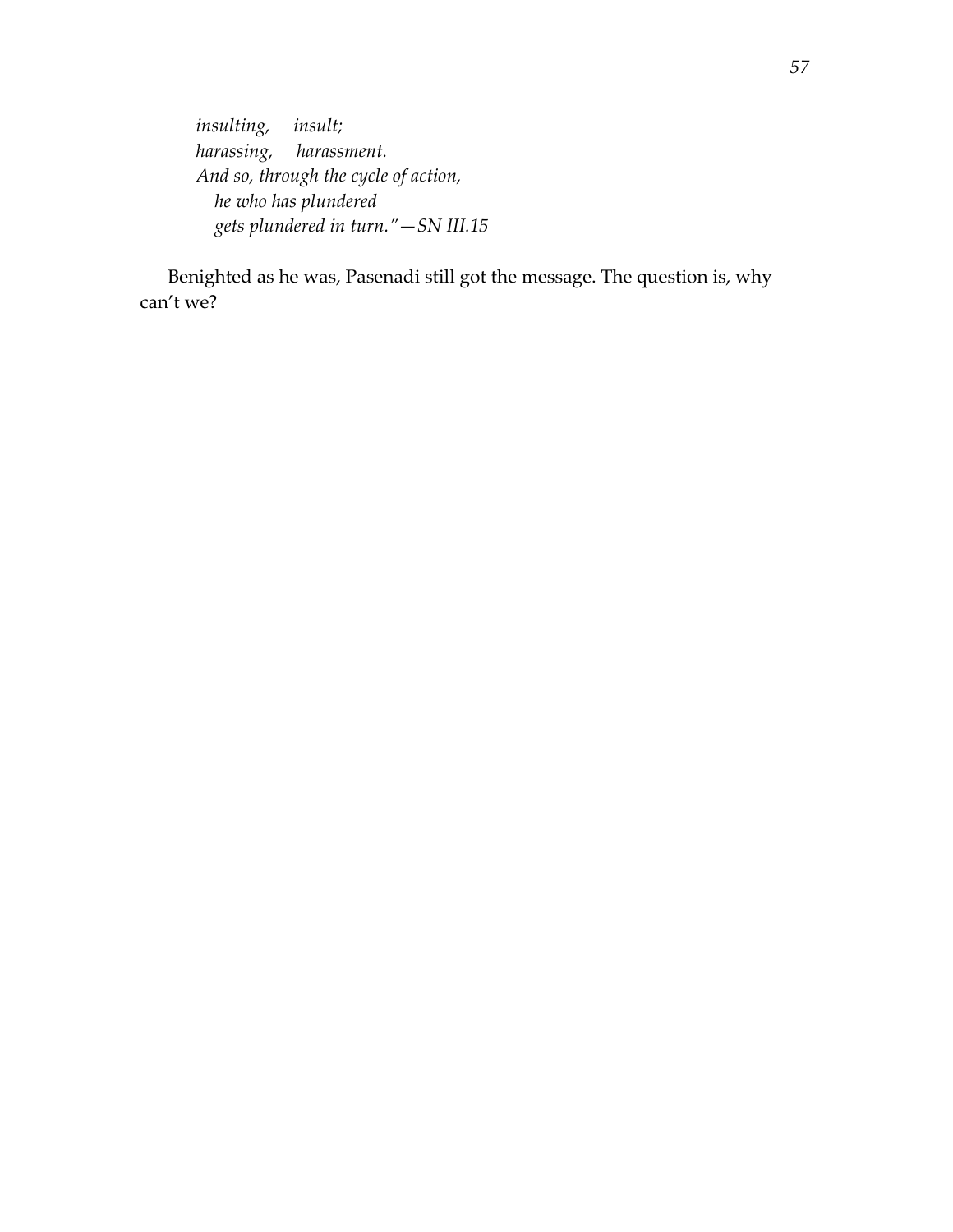# *Educating Compassion*

If you have any friends or family members who are sick or dying, I know of no one who would tell you to treat them in a hardhearted way. Everyone would agree that you should be as compassionate as you can. The problem is that there's little agreement on how compassion translates into specific actions. For some people, compassion means extending life as long as possible; for others it means terminating life—through assisted suicide or euthanasia—when quality of life falls below a certain level. And neither of these two groups sees the other as compassionate at all. The first sees the second as criminal; the second sees the first as heartless and cruel.

For those of us trying to negotiate the murky territory between these two extremes, there's not much reliable guidance. Ours is a culture that doesn't like to think about illness and death, and as a result, when faced with someone who's sick or dying, we're at a loss as to what to do. Some people will advise you simply to do what feels right, but feelings have a way of turning slippery and devious. Some things feel right simply because they make you feel good, regardless of whether they're genuinely right for the other person. A desire to extend life may mask a deeper fear of your own death; a desire to terminate a miserable illness may rationalize your distress at having to witness suffering. Even if you're told to act from a place of mindful presence, you may find that what seem to be your spontaneous inspirations are actually conditioned by hidden, unexamined assumptions about what life and death are all about.

This is why the simple injunction to be compassionate or mindful in the presence of a sick or dying person isn't enough. We need help in educating our compassion: specific advice on how to think through the implications of our actions in the face of life and death, and specific examples of how people who have contemplated these issues thoroughly have actually acted in the past.

With this thought in mind, I searched through the Pali Canon—the oldest extant record of the Buddha's teachings—to see what lessons could be drawn from the Buddha's example. After all, the Buddha often referred to himself as a doctor, and to his Dharma as medicine for the sufferings of the world. From his point of view, we're all sick and dying on a subtle level, so we all deserve continual compassion. But what sort of advice did this doctor give when face‐to‐ face with the flesh and blood suffering of illness and death? How did he treat people who were physically sick or dying?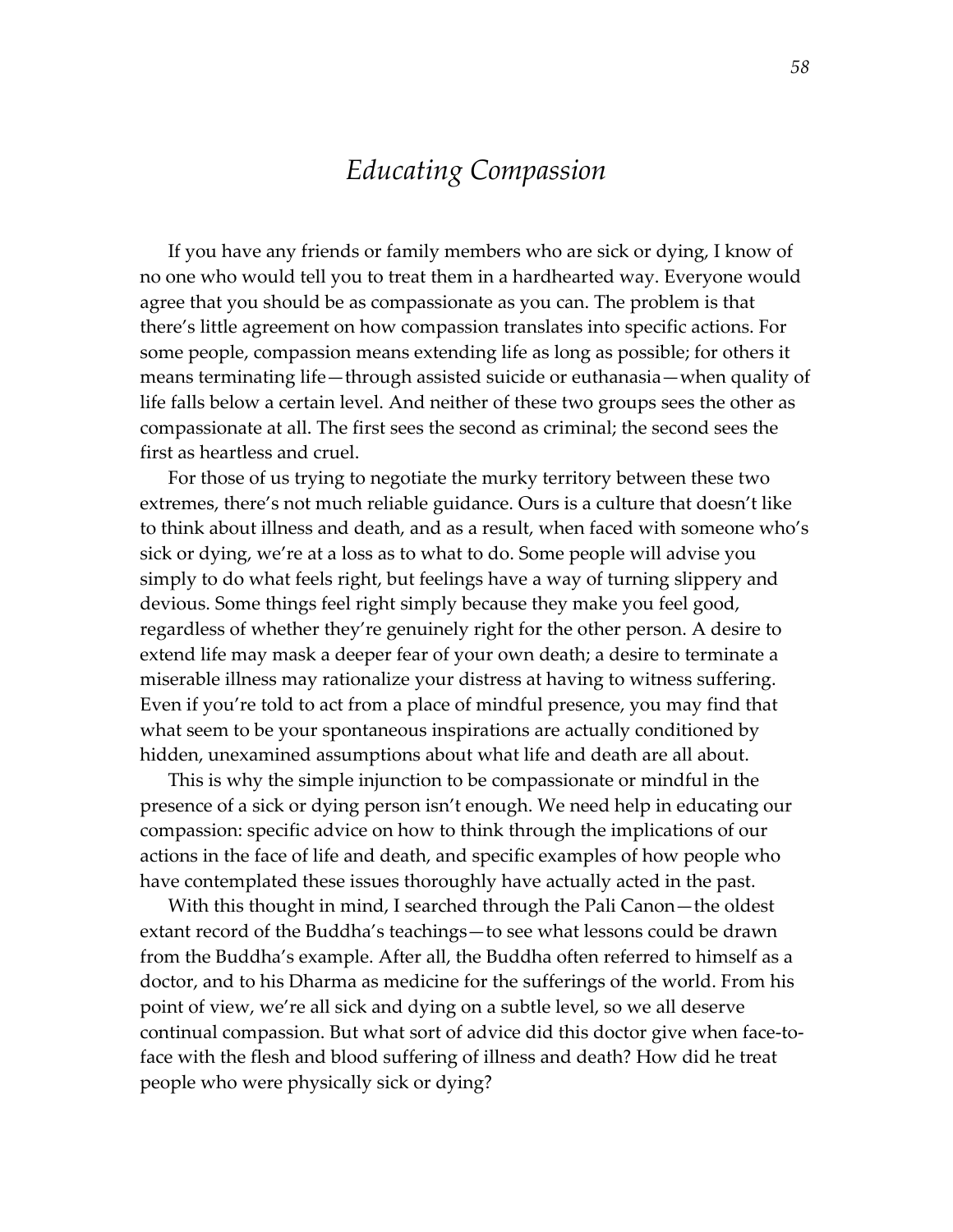You probably know the story of how, together with Ven. Ananda, he once found an unattended sick monk lying in his own filth. After washing the monk, he assembled the other monks, chided them for abandoning their brother, and gave them strong incentive to follow his example: "Whoever would tend to me," he said, "should tend to the sick." He arranged that monks nursing their fellow monks should receive special allotments of food, to encourage them in their work and help lighten their burden. But he didn't subscribe to the notion that medical treatment should try to extend life at all costs. The Vinaya, his monastic discipline, imposes only a minor penalty on a monk who refuses to care for a fellow monk who is sick or dying, or who totally abandons a sick monk before the latter recovers or dies. And there's no penalty for withholding or discontinuing a specific medical treatment. So the rules convey no message that the failure to keep life going is an offense of any kind. At the same time, though, a monk who deliberately ends the life of a patient, even from compassionate motives, is expelled from the monkhood and can never reordain in this life, so there's no room for euthanasia or assisted suicide.

This means that the middle ground is where true compassion can be exercised. The Buddha sets out some guidelines for this area in his definition of the ideal nurse. You're qualified to tend to the sick if (1) you know how to prepare medicines; (2) you know what's amenable to the patient's cure, taking away whatever's unamenable and providing things that are amenable; (3) you're motivated by compassion and not by material gain; (4) you're not squeamish about cleaning up urine, excrement, saliva, or vomit; and (5) you're competent at encouraging the patient at the proper times with talk on Dharma.

Of these five qualifications, the one most discussed in the Pali Canon is the fifth: What qualifies as a helpful and compassionate talk on Dharma to a person who is sick or dying? What doesn't?

Here again, the *don'ts* mark off the territory for the *do's.* The Vinaya cites cases where monks tell a sick person to focus his thoughts on dying, in the belief that death would be better than the miserable state of his life. The sick person does as they advise, he dies as a result, and the Buddha expels the monks from the monkhood. Thus, from the Buddha's perspective, encouraging a sick person to relax her grip on life or to give up the will to live would not count as an act of compassion. Instead of trying to ease the patient's transition to death, the Buddha focused on easing his or her insight into suffering and its end.

This is because he regarded every moment of life as an opportunity to practice and benefit from the Dharma. It's a well‐known principle in all meditation traditions that a moment's insight into the pain of the present is far more beneficial than viewing the present moment with disgust and placing one's hopes on a better future. This principle applies as much at the end of life as it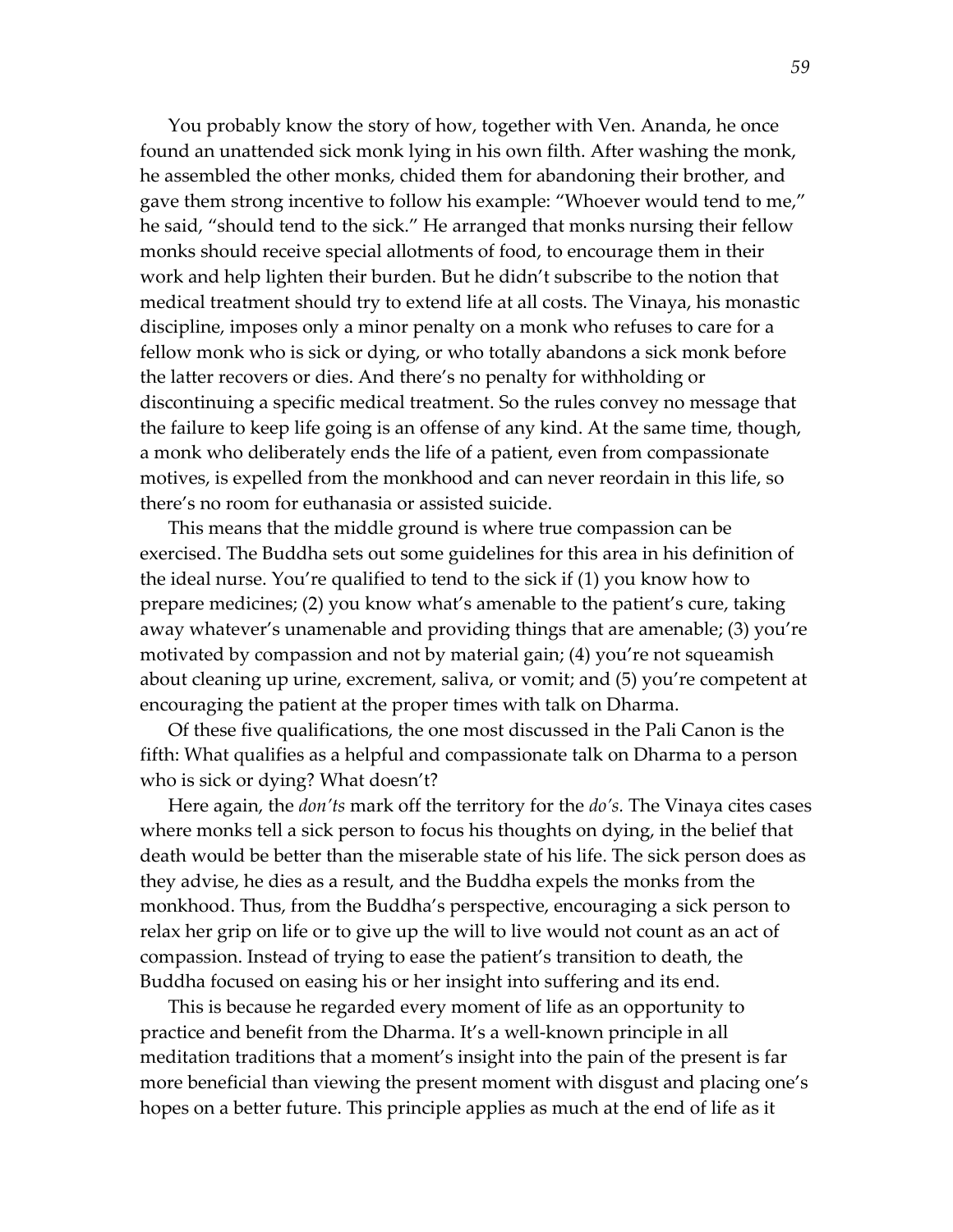does anywhere in the middle. In fact, the Buddha encouraged his monks to reflect constantly on the potential imminence of death at every moment, even when in ordinary health, so that they could bring a sense of urgency to their practice and give the present moment their full attention. If you learn to treat all moments as potentially your last, then when your last moment does come you will face it prepared.

Most often, though, a sick or dying person hasn't been living with this sort of urgent alertness, so the first step in advising such a person is to aim at clearing away any emotional obstacles to learning from the present. The Pali texts note two such obstacles: worry over the responsibilities the person is leaving behind, and fear of death. In one poignant discourse, a man appears to be dying and his wife consoles him not to worry: She'll be able to provide for herself and their children in his absence; she won't go looking for another husband; and she'll continue in her practice of the Dharma. With each reassurance she repeats the refrain, "So don't be worried as you die. Death is painful for one who is worried. The Blessed One has warned against being worried at the time of death." The man recovers unexpectedly and, while still frail, goes to visit the Buddha, telling him of his wife's reassurances. The Buddha comments on how fortunate the man is to have such a wise and sympathetic wife.

As for fear of death, the Buddha notes that one of the primary reasons for this fear is the remembrance of hurtful or cruel things you've done in the past. Thus the Vinaya shows that monks would often console a fellow monk on his deathbed by asking him to call to mind something more positive—his highest meditative attainment—and to focus his thoughts there. In a similar vein, a common practice in Asian Buddhist countries is to remind a dying person of the acts of generosity or virtue he or she has performed in this life. Even if the person is unable to muster the mindfulness and alertness needed to gain further insight into the present, any Dharma talk that helps allay worries and forestall fears is an act of true compassion.

The Buddha comments, however, that there are three additional reasons for fearing death: attachment to the body, attachment to sensual pleasures, and a lack of direct insight into the unconditioned Dharma of the Deathless. His more advanced instructions for sick and dying people thus focus on cutting these reasons for fear at the root. He once visited a sick ward and told the monks there to approach the moment of death mindful and alert. Instead of focusing on whether they would recover, they should observe the movements of the feelings they were experiencing: painful, pleasant, or neutral. Observing a sensation of pain, for instance, they should notice how inconstant it is and then focus on the repeated dissolution of all pains. They could then apply the same focused alertness to pleasant and neutral feelings as well. The steadiness of their focus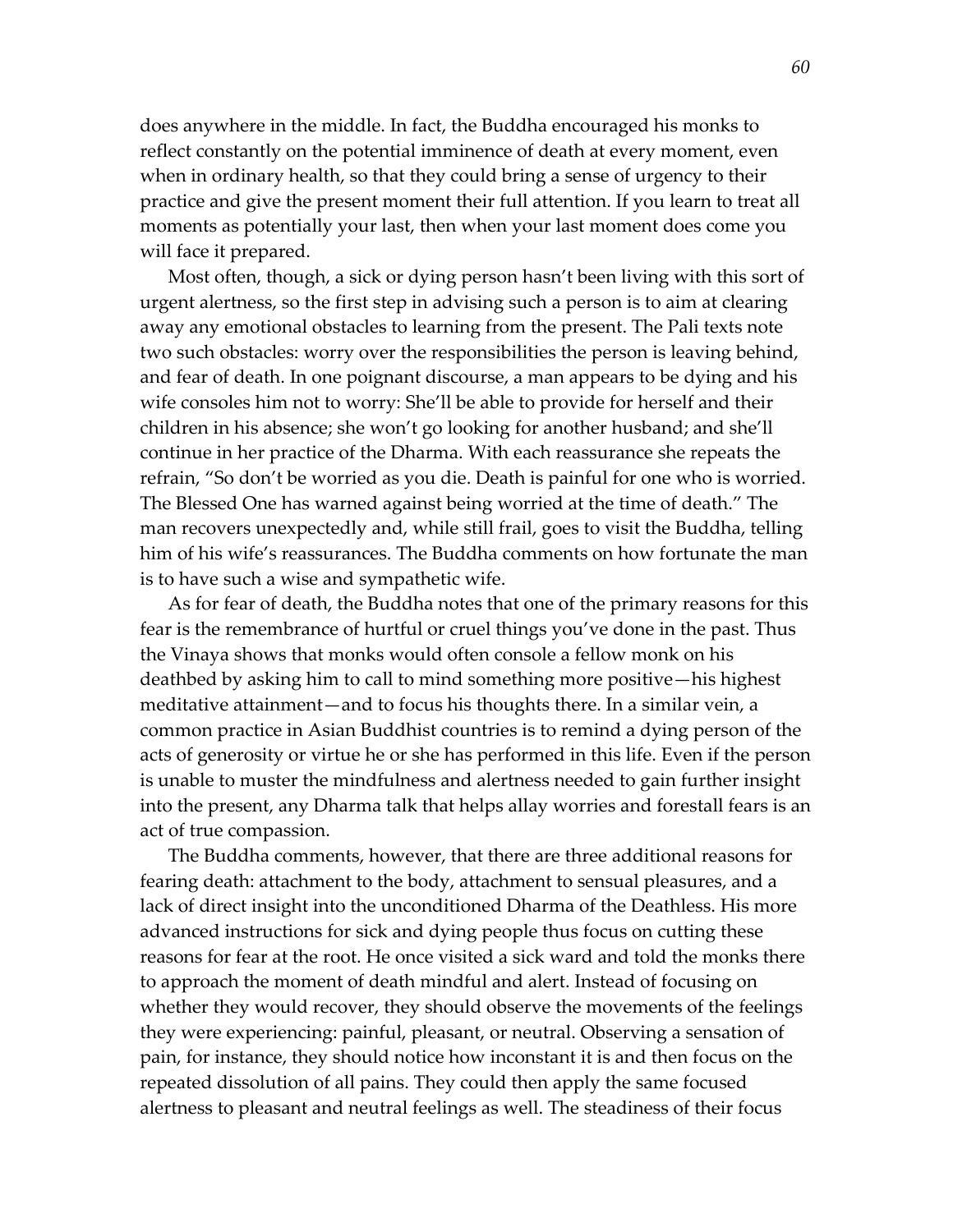would give rise to a sense of ease independent of sensory feelings, and from this point of independence they could develop dispassion and relinquishment, both for the body and for feelings of any sort. With relinquishment would come a genuine insight into the Dharma which, being Deathless, would end all fear of death.

On another occasion, Ven. Sariputta visited the famous supporter of the Buddha, Anathapindika, who was on his deathbed. After learning that Anathapindika's disease was worsening, he advised him to train himself: "I won't cling to the eye; my consciousness won't be dependent on the eye. I won't cling to the ear; my consciousness won't be dependent on the ear," and so forth through all the six senses, their objects, and any mental events dependent on them. Although Anathapindika was unable to develop this independent consciousness in line with Sariputta's instructions, he asked that these instructions be given to other lay people as well, for there would be those who would understand and benefit from them.

Obviously, these recommendations are all shaped by the Buddha's teachings on how the state of one's mind influences the process of death and rebirth, but that doesn't mean that they're appropriate only for those who would call themselves Buddhist. Regardless of your religious beliefs, when you're faced with obvious pain you're bound to see the value of any instructions that show you how to reduce suffering by investigating the pain in and of itself. If you have the strength to follow through with the instructions, you're bound to want to give them a try. And if you encounter the Deathless in the course of your efforts, you're not going to quibble about whether to call it by a Buddhist or non‐ Buddhist name.

This point is illustrated by another story involving Ven. Sariputta. Visiting an aged brahman on his deathbed, Sariputta reflected that brahmans desire union with Brahma, so he taught the man to develop the four attitudes of a Brahma infinite good will, compassion, appreciation, and equanimity. After following these instructions, the brahman was reborn as a Brahma after death. The Buddha, however, later chided Sariputta for not teaching the brahman to focus instead on investigating pain, for if he had, the brahman would have experienced nirvana and been freed from rebirth altogether.

What's striking about all these instructions is that, from the Buddha's point of view, deathbed Dharma is no different from Dharma taught to people in ordinary health. The cause of suffering is in every case the same, and the path to the end of suffering is the same as well: comprehend suffering, abandon its cause, realize its cessation, and develop the qualities of mind that lead to its cessation. The only difference is that the obvious proximity of death makes teaching the Dharma both easier and harder—easier in that the patient is freed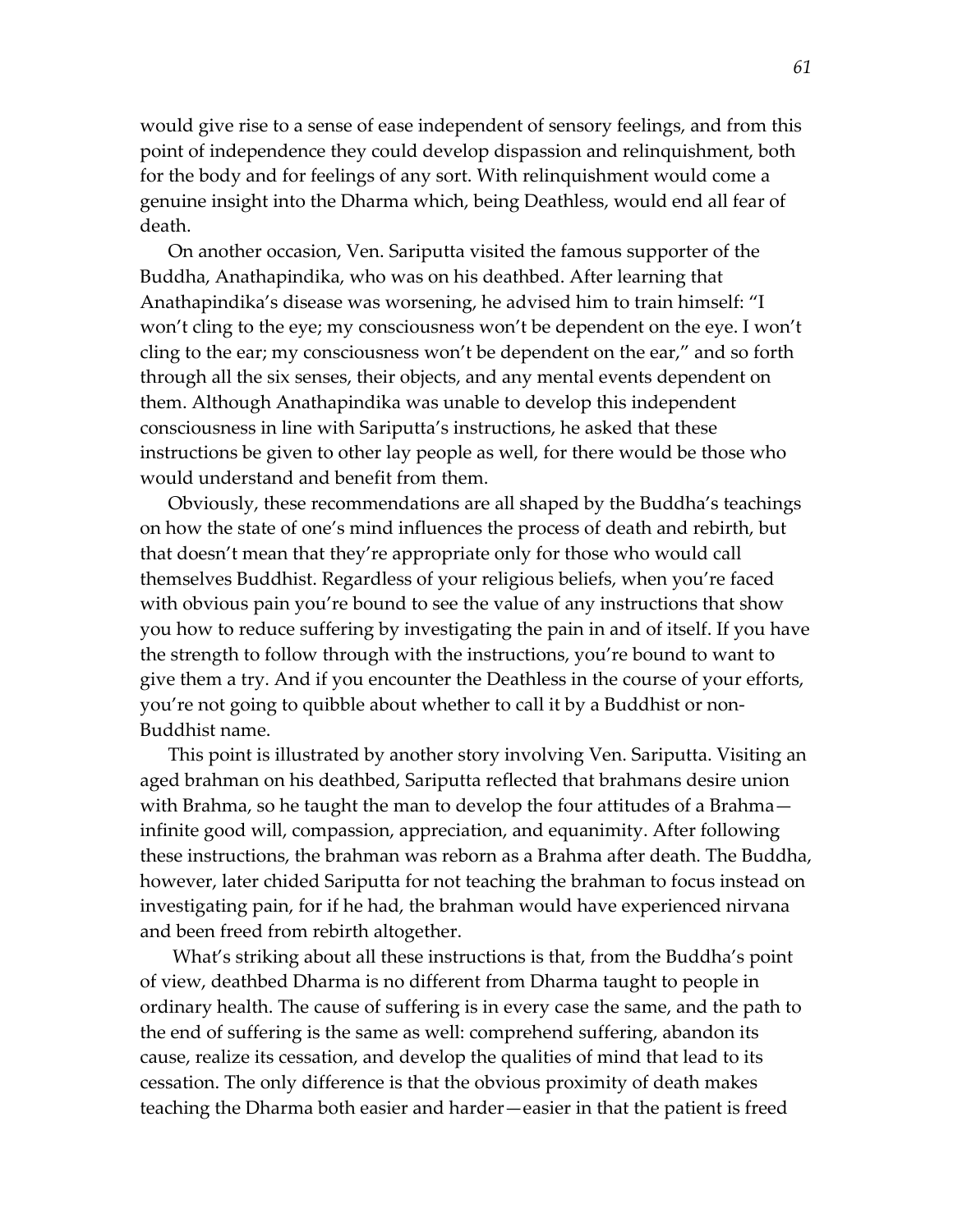from extraneous responsibilities and can see clearly the need to understand and gain release from pain; harder in that the patient may be too weakened physically or emotionally, through fear or worry, to put the instructions into practice. But whatever the case, it's worth noting that up to the moment of death the Buddha would have you focus less on the limitations of the situation than on the potential opportunities. Even one moment of insight in the midst of pain and suffering, he said, is worth more than one hundred years of good health.

From my own personal experience—both in watching my teachers implement these instructions and in trying to implement them myself—I've learned two major lessons. One is that the patients best suited for making the most of the Dharma when sick or dying are those who are not tormented with memories of cruel or hurtful things they did in the past, and who have already developed a meditative or contemplative practice prior to their illness. Even if that practice isn't Buddhist, they intuitively respond to the Buddha's message on pain and are able to use it to alleviate their own sufferings. The lesson here is that as long as you know you're going to die someday, it's a good idea to avoid cruel actions and to get started on a meditative practice of your own, so that you'll be prepared for illness and death when they come. As my teacher, Ajaan Fuang, once said, when you meditate you're gaining practice in how to die—how to be mindful and alert, how to endure pain, how to gain control over wayward thoughts and maybe even reach the Deathless—so that when the time comes to die, you'll do it with skill.

The second lesson is that if you want to help other people overcome their fear of death, you have to learn how to overcome your own fear of death as well, by abandoning attachment to the body, abandoning attachment to sensual pleasures, avoiding cruel actions, and gaining direct insight into the Deathless. With your fears overcome, you'll be much more effective in teaching the Dharma to those on their deathbed. You won't be disturbed by the physical horrors of death, you'll be able to communicate directly to the needs of the dying person, and your words will carry more weight, for they come from direct experience. Your compassion will be educated not by books or feelings, but by a clear insight into what dies and what doesn't.

Ultimately, these two lessons boil down to one: Meditate, as an act of compassion both for yourself and for others, even if death seems far away. When the time comes to die, you'll be less of a burden on those who are caring for you. In the meantime, if you're called on to comfort those who are sick or dying, your compassion will be more genuinely helpful, and you'll have a more effective message to teach.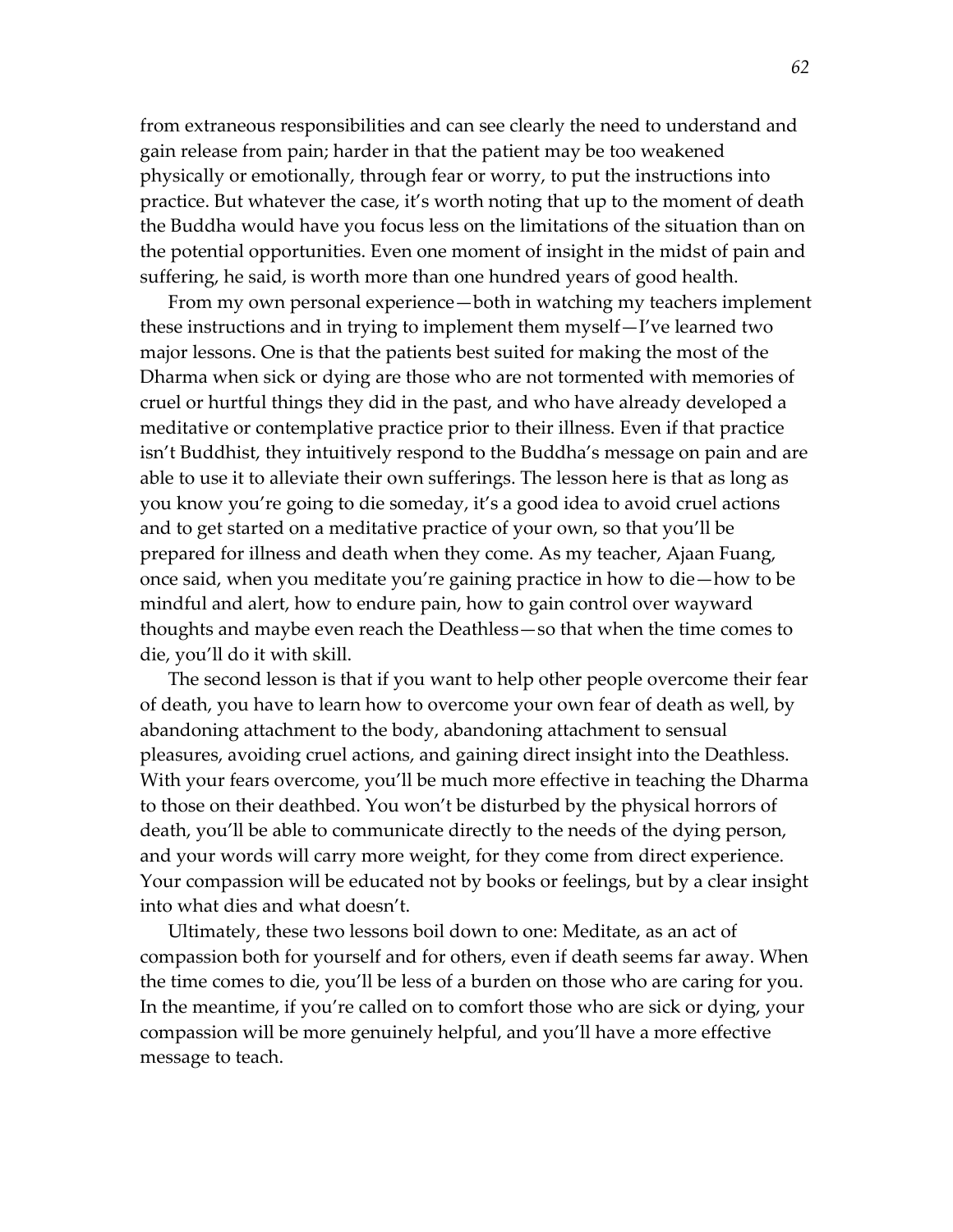## *Jhana Not by the Numbers*

When I first went to study with my teacher, Ajaan Fuang, he handed me a small booklet of meditation instructions and sent me up the hill behind the monastery to meditate. The booklet—written by his teacher, Ajaan Lee—began with a breath meditation technique and concluded with a section showing how the technique was used to induce the first four levels of jhana.

In the following years, I saw Ajaan Fuang hand the same booklet to each of his new students, lay and ordained. Yet despite the booklet's detailed descriptions of jhana, he himself rarely mentioned the word jhana in his conversations, and never indicated to any of his students that they had reached a particular level of jhana in their practice. When a student told him of a recurring meditative experience, he liked to discuss not what it was, but what to do with it: what to focus on, what to drop, what to change, what to maintain the same. Then he'd teach the student how to experiment with it—to make it even more stable and restful—and how to judge the results of the experiments. If his students wanted to measure their progress against the descriptions of jhana in the booklet, that was their business and none of his. He never said this in so many words, but given the way he taught, the implicit message was clear.

As were the implicit reasons for his attitude. He had told me once about his own experiences as a young meditator: "Back in those days you didn't have books explaining everything the way we do now. When I first studied with Ajaan Lee, he told me to bring my mind down. So I focused on getting it down, down, down, but the more I brought it down, the heavily and duller it got. I thought, 'This can't be right.' So I turned around and focused on bringing it up, up, up, until I found a balance and could figure out what he was talking about." This incident was one of many that taught him some important lessons: that you have to test things for yourself, to see where the instructions had to be taken literally and where they had to be taken figuratively; that you had to judge for yourself how well you were doing; and that you had to be ingenious, experimenting and taking risks to find to ways to deal with problems as they arose.

So as a teacher, he tried to instill in his students these qualities of self‐reliance, ingenuity, and a willingness to take risks and test things for themselves. He did that not only by talking about these qualities, but also by forcing you into situations where you'd have to develop them. Had he always been there to confirm for you that, "Yes, you've reached the third jhana," or, "No, that's only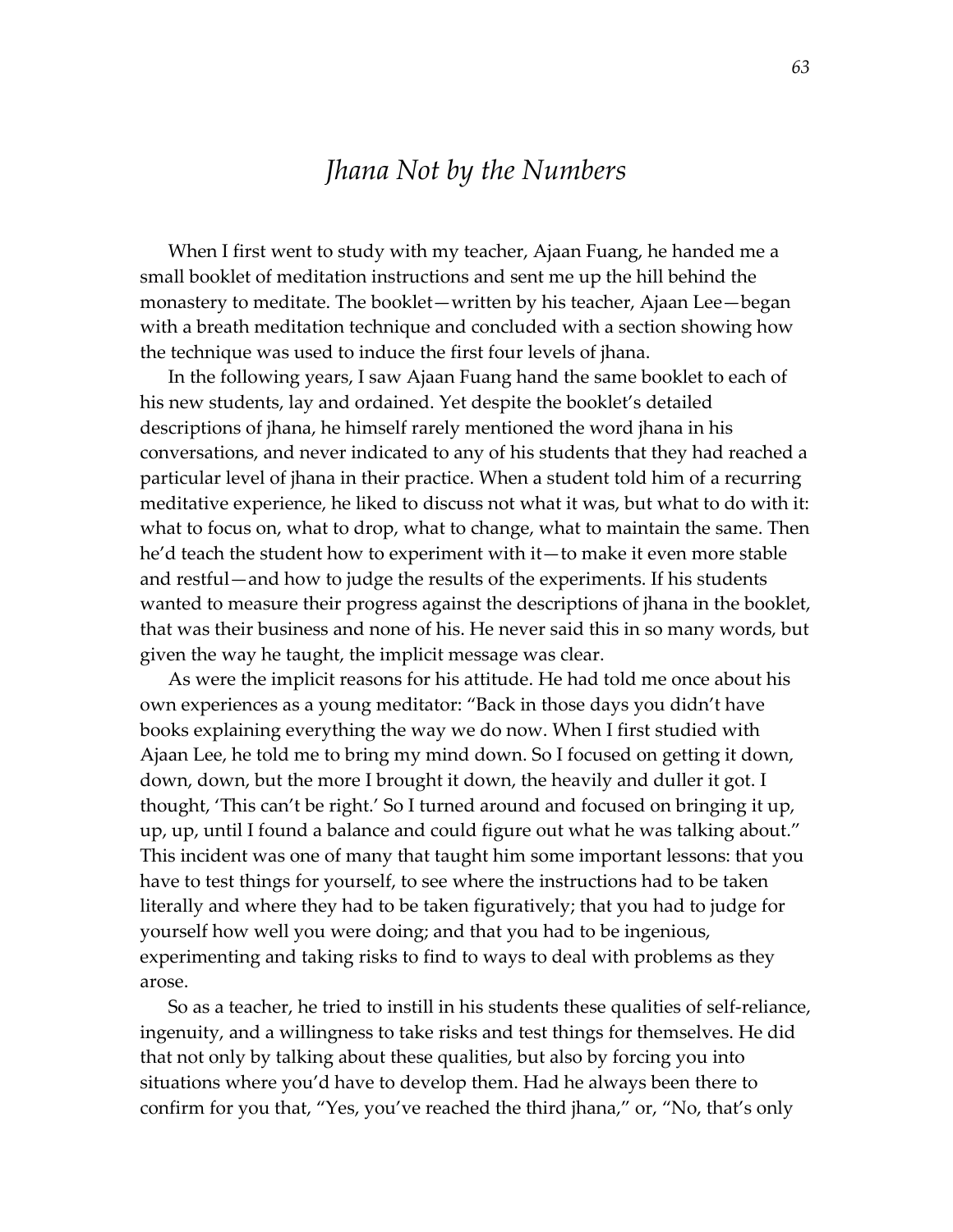the second jhana," he would have short‐circuited the qualities he was trying to instill. He, rather than your own powers of observation, would have been the authority on what was going on in your mind; and you would have been absolved of any responsibility for correctly evaluating what you had experienced. At the same time, he would have been feeding your childish desire to please or impress him, and undermining your ability to deal with the task at hand, which was how to develop your own powers of sensitivity to put an end to suffering and stress. As he once told me, "If I have to explain everything, you'll get used to having things handed to you on a platter. And then what will you do when problems come up in your meditation and you don't have any experience in figuring things out on your own?"

So, studying with him, I had to learn to take risks in the midst of uncertainties. If something interesting came up in the practice, I'd have to stick with it, observing it over time, before reaching any conclusions about it. Even then, I learned, the labels I applied to my experiences couldn't be chiseled in rock. They had to be more like post‐it notes: convenient markers for my own reference that I might have to peel off and stick elsewhere as I became more familiar with the territory of my mind. This proved to be a valuable lesson that applied to all areas of my practice.

Still, Ajaan Fuang didn't leave me to reinvent the Dharma wheel totally on my own. Experience had shown him that some approaches to concentration worked better than others for putting the mind in a position where it could exercise its ingenuity and accurately judge the results of its experiments, and he was very explicit in recommending those approaches. Among the points he emphasized were these:

*Strong concentration is absolutely necessary for liberating insight.* "Without a firm basis in concentration," he often said, "insight is just concepts." To see clearly the connections between stress and its causes, the mind has to be very steady and still. And to stay still, it requires the strong sense of well being that only strong concentration can provide.

*To gain insight into a state of concentration, you have to stick with it for a long time.* If you push impatiently from one level of concentration to the next, or if you try to analyze a new state of concentration too quickly after you've attained it, you never give it the chance to show its full potential and you don't give yourself the chance to familiarize yourself with it. So you have to keep working at it as a skill, something you can tap into in all situations. This enables you to see it from a variety of perspectives and to test it over time, to see if it really is as totally blissful, empty, and effortless as it may have seemed on first sight.

*The best state of concentration for the sake of developing all‐around insight is one that encompasses a whole‐body awareness.* There were two exceptions to Ajaan Fuang's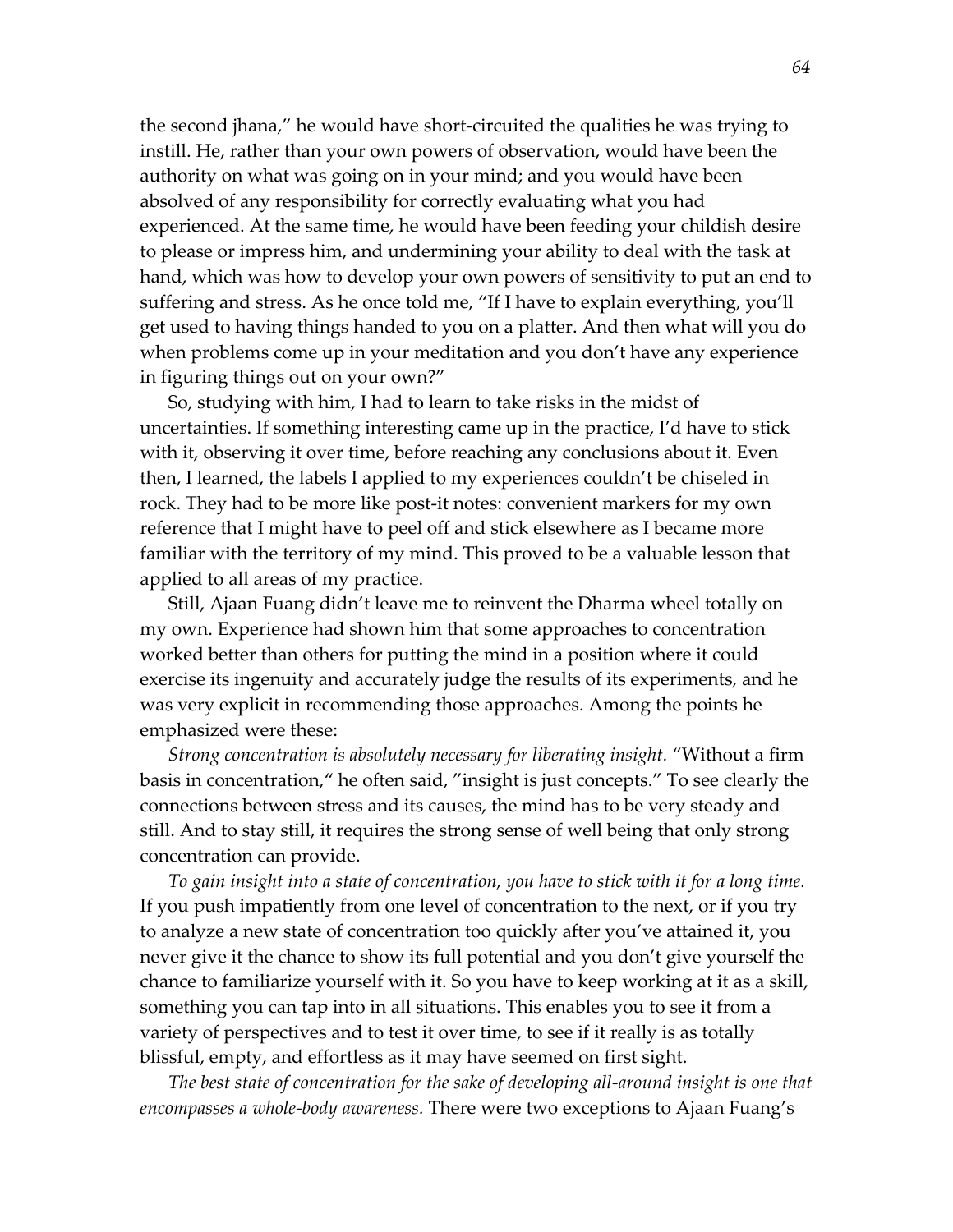usual practice of not identifying the state you had attained in your practice, and both involved states of wrong concentration. The first was the state that comes when the breath gets so comfortable that your focus drifts from the breath to the sense of comfort itself, your mindfulness begins to blur, and your sense of the body and your surroundings gets lost in a pleasant haze. When you emerge, you find it hard to identify where exactly you were focused. Ajaan Fuang called this *moha‐samadhi,* or delusion‐concentration.

The second state was one I happened to hit one night when my concentration was extremely one‐pointed, and so refined that it refused settle on or label even the most fleeting mental objects. I dropped into a state in which I lost all sense of the body, of any internal/external sounds, or of any thoughts or perceptions at all—although there was just enough tiny awareness to let me know, when I emerged, that I hadn't been asleep. I found that I could stay there for many hours, and yet time would pass very quickly. Two hours would seem like two minutes. I could also "program" myself to come out at a particular time.

After hitting this state several nights in a row, I told Ajaan Fuang about it, and his first question was, "Do you like it?" My answer was "No," because I felt a little groggy the first time I came out. "Good," he said. "As long as you don't like it, you're safe. Some people really like it and think it's nibbana or cessation. Actually, it's the state of non‐perception *(asaññi‐bhava).* It's not even right concentration, because there's no way you can investigate anything in there to gain any sort of discernment. But it does have other uses." He then told me of the time he had undergone kidney surgery and, not trusting the anesthesiologist, had put himself in that state for the duration of the operation.

In both these states of wrong concentration, the limited range of awareness was what made them wrong. If whole areas of your awareness are blocked off, how can you gain all‐around insight? And as I've noticed in years since, people adept at blotting out large areas of awareness through powerful one‐pointedness also tend to be psychologically adept at dissociation and denial. This is why Ajaan Fuang, following Ajaan Lee, taught a form of breath meditation that aimed at an all‐around awareness of the breath energy throughout the body, playing with it to gain a sense of ease, and then calming it so that it wouldn't interfere with a clear vision of the subtle movements of the mind. This all-around awareness helped to eliminate the blind spots where ignorance likes to lurk.

*An ideal state of concentration for giving rise to insight is one that you can analyze in terms of stress and the absence of stress even while you're in it.* Once your mind was firmly established in a state of concentration, Ajaan Fuang would recommend "lifting" it from its object, but not so far that the concentration was destroyed. From that perspective, you could evaluate what levels of stress were still present in the concentration and let them go. In the initial stages, this usually involved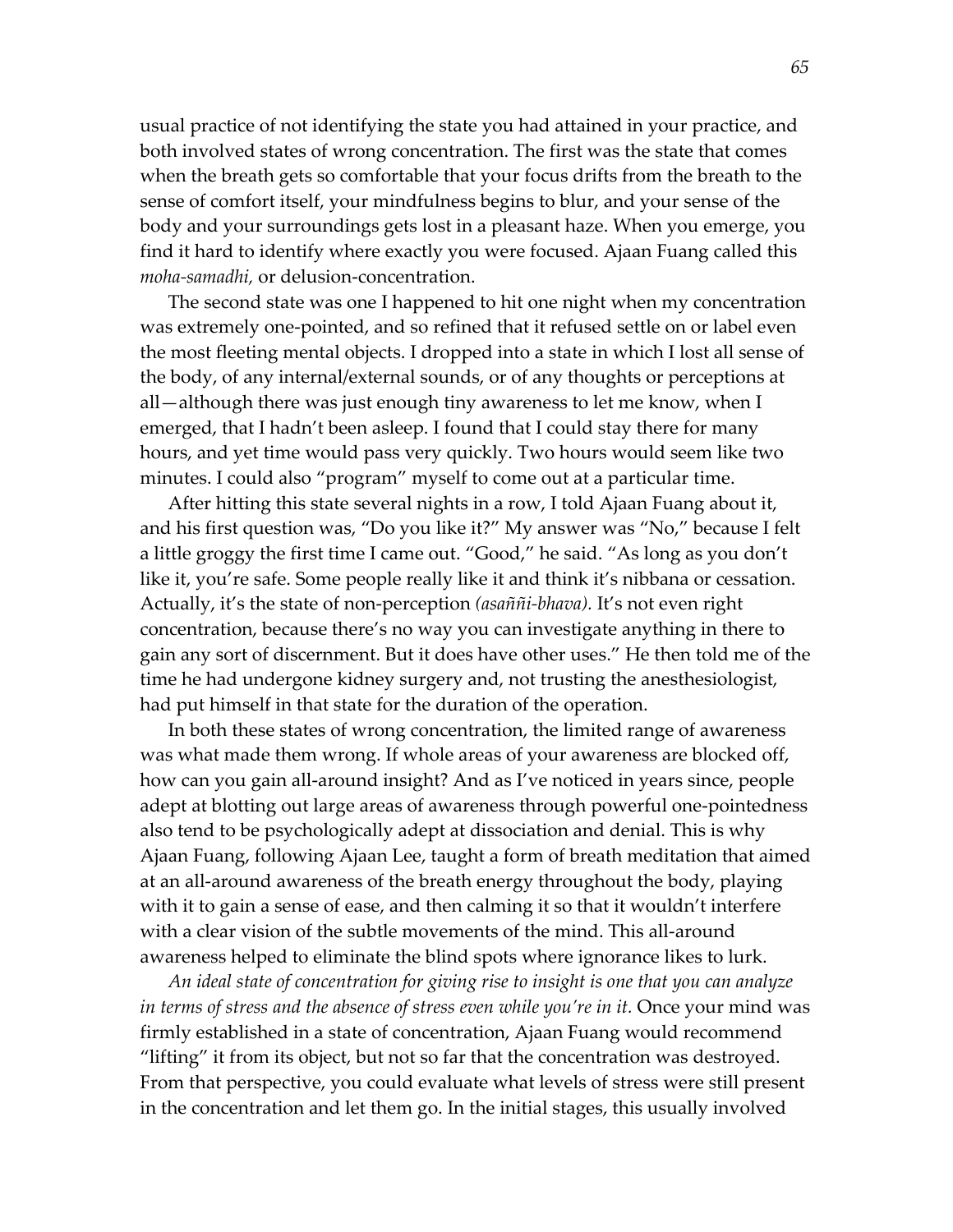evaluating how you were relating to the breath, and detecting more subtle levels of breath energy in the body that would provide a basis for deeper levels of stillness. Once the breath was perfectly still, and the sense of the body started dissolving into a formless mist, this process would involve detecting the perceptions of "space," "knowing," "oneness," etc., that would appear in place of the body and could be peeled away like the layers of an onion in the mind. In either case, the basic pattern was the same: detecting the level of perception or mental fabrication that was causing the unnecessary stress, and dropping it for a more subtle level of perception or fabrication until there was nothing left to drop.

This was why, as long as your awareness was still and alert all‐around, it didn't matter whether you were in the first or the fourteenth jhana, for the way you treated your state of concentration was always the same. By directing your attention to issues of stress and its absence, he was pointing you to terms by which to evaluate your state of mind for yourself, without having to ask any outside authority. And, as it turns out, the terms you can evaluate for yourself stress, its cause, its cessation, and the path to its cessation—are the issues that define the four noble truths: the right view that the Buddha says can lead to total liberation.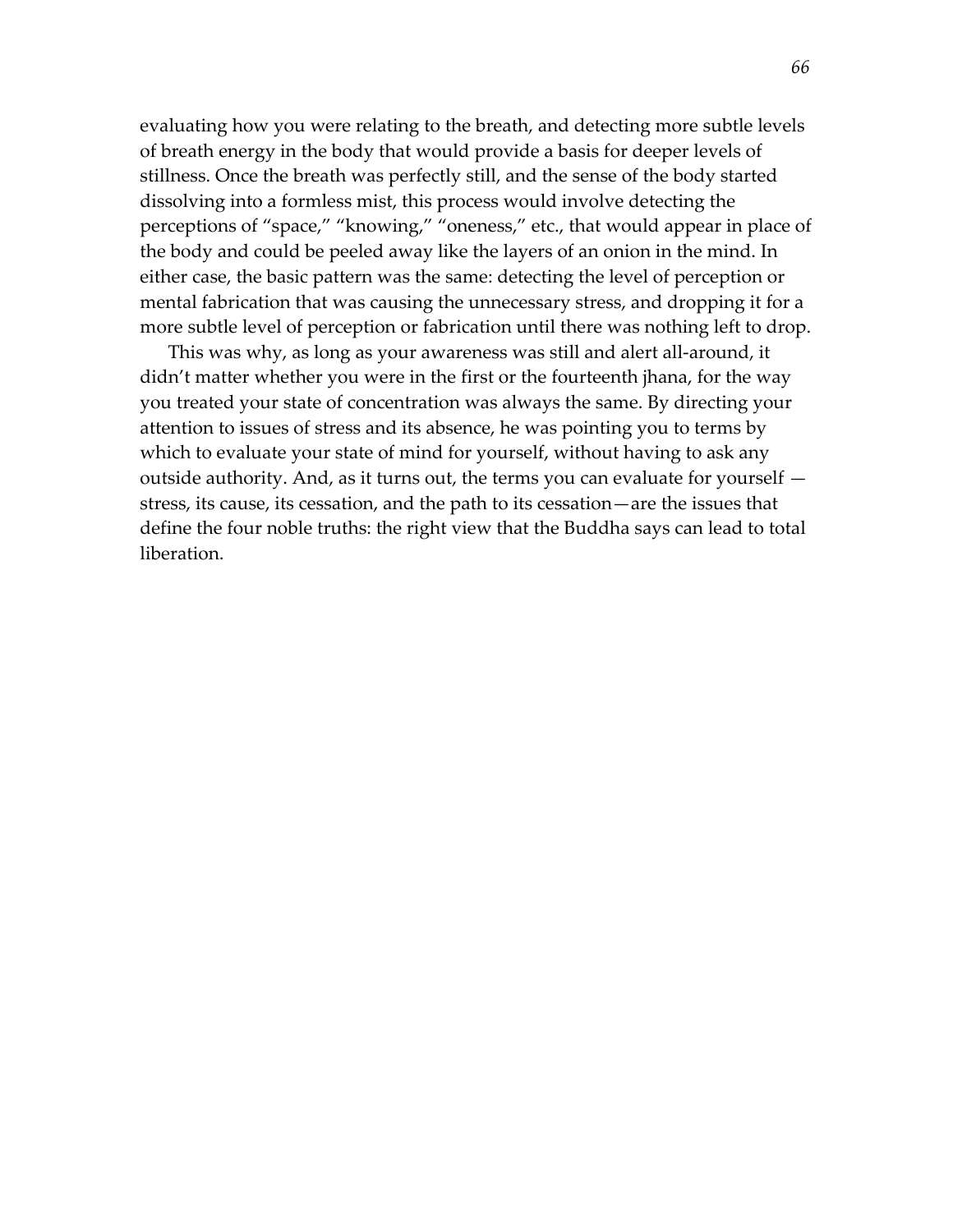# *The Integrity of Emptiness*

For all the subtlety of his teachings, the Buddha had a simple test for measuring wisdom. You're wise, he said, to the extent that you can get yourself to do things you don't like doing but know will result in happiness, and to refrain from things you like doing but know will result in pain and harm.

He derived this standard for wisdom from his insight into the radical importance of intentional action in shaping our experience of happiness and sorrow, pleasure and pain. With action so important and yet so frequently misguided, wisdom has to be tactical, strategic, in fostering actions that are truly beneficial. It has to outwit short‐sighted preferences to yield a happiness that lasts.

Because the Buddha viewed all issues of experience, from the gross to the subtle, in terms of intentional actions and their results, his tactical standard for wisdom applies to all levels as well, from the wisdom of simple generosity to the wisdom of emptiness and ultimate Awakening. Wisdom on all levels is wise because it works. It makes a difference in what you do and the happiness that results. And to work, it requires integrity: the willingness to look honestly at the results of your actions, to admit when you've caused harm, and to change your ways so that you won't make the same mistake again.

What's striking about this standard for wisdom is how direct and down to earth it is. This might come as a surprise, for most of us don't think of Buddhist wisdom as so commonsensical and straightforward. Instead, the phrase "Buddhist wisdom" conjures up teachings more abstract and paradoxical, flying in the face of common sense—emptiness being a prime example. Emptiness, we're told, means that nothing has any inherent existence. In other words, on an ultimate level, things aren't what we conventionally think of as "things." They're processes that are in no way separate from all the other processes on which they depend. This is a philosophically sophisticated idea that's fascinating to ponder, but it doesn't provide much obvious help in getting you up early on a cold morning to meditate nor in convincing you to give up a destructive addiction.

For example, if you're addicted to alcohol, it's not because you feel that the alcohol has any inherent existence. It's because, in your calculation, the immediate pleasure derived from the alcohol outweighs the long-term damage it's doing to your life. This is a general principle: attachment and addiction are not metaphysical problems. They're tactical ones. We're attached to things and actions, not because of what we think they *are,* but because of what we think they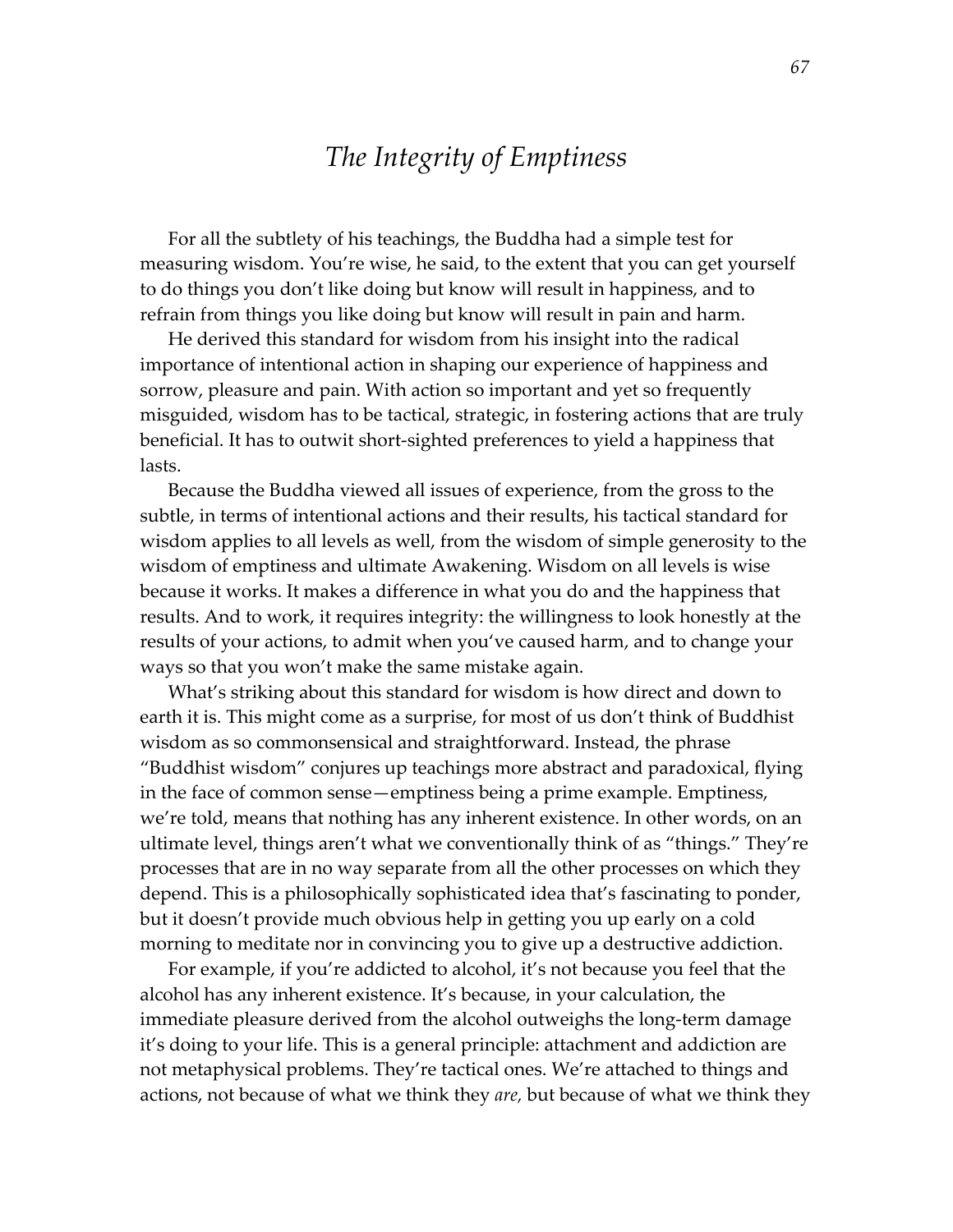can *do* for our happiness. If we keep overestimating the pleasure and underestimating the pain they bring, we stay attached to them regardless of what, in an ultimate sense, we understand them to be.

Because the problem is tactical, the solution has to be tactical as well. The cure for addiction and attachment lies in retraining your imagination and your intentions through expanding your sense of the power of your actions and the possible happiness you can achieve. This means learning to become more honest and sensitive to your actions and their consequences, at the same time allowing yourself to imagine and master alternative routes to greater happiness with fewer drawbacks. Metaphysical views may sometimes enter into the equation, but at most they're only secondary. Many times they're irrelevant. Even if you were to see the alcohol and its pleasure as lacking inherent existence, you'd still go for the pleasure as long as you saw it as outweighing the damage. Sometimes ideas of metaphysical emptiness can actually be harmful. If you start focusing on how the damage of drinking—and the people damaged by your drinking—are empty of inherent existence, you could develop a rationale for continuing to drink. So the teaching on metaphysical emptiness wouldn't seem to pass the Buddha's own test for wisdom.

The irony here is that the idea of emptiness as lack of inherent existence has very little to do with what the Buddha himself said about emptiness. His teachings on emptiness—as reported in the earliest Buddhist texts, the Pali Canon—deal directly with actions and their results, with issues of pleasure and pain. To understand and experience emptiness in line with these teachings requires not philosophical sophistication, but a personal integrity willing to admit the actual motivations behind your actions and the actual benefits and harm they cause. For these reasons, this version of emptiness is very relevant in developing the sort of wisdom that would pass the Buddha's commonsensical test for measuring how wise you are.

The Buddha's teachings on emptiness—contained in two major discourses and several smaller ones—define it in three distinct ways: as an approach to meditation, as an attribute of the senses and their objects, and as a state of concentration. Although these forms of emptiness differ in their definitions, they ultimately converge on the same route to release from suffering. To see how this happens, we will need to examine the three meanings of emptiness one by one. In doing so, we'll find that each of them applies the Buddha's commonsensical test for wisdom to subtle actions of the mind. But to understand how this test applies to this subtle level, we first have to see how it applies to actions on a more obvious level. For that, there's no better introduction than the Buddha's advice to his son, Rahula, on how to cultivate wisdom while engaging in the activities of everyday life.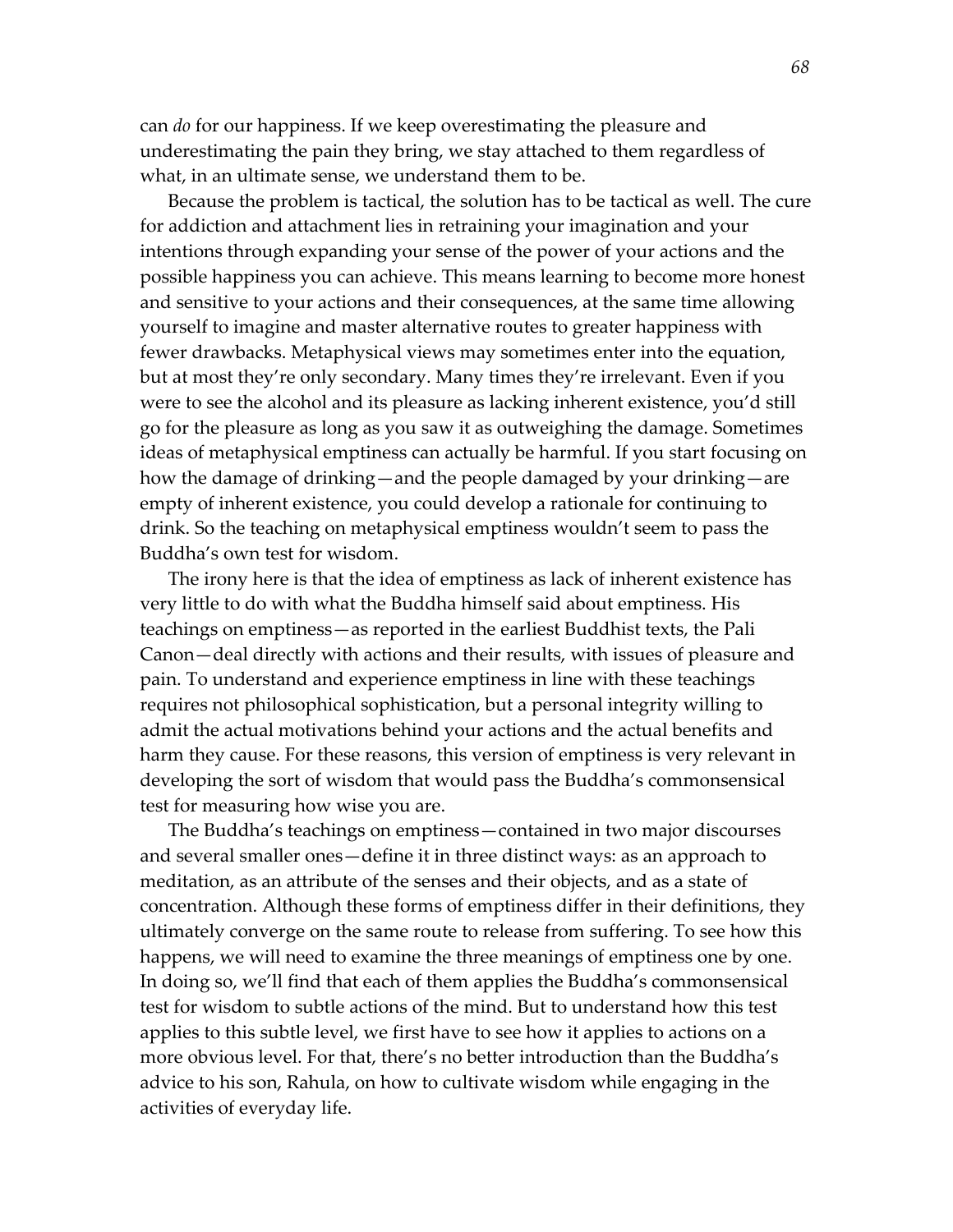#### *Everyday Wisdom*

The Buddha told Rahula—who was seven at the time—to use his thoughts, words, and deeds as a mirror. In other words, just as you would use a mirror to check for any dirt on your face, Rahula was to use his actions as a means of learning where there was still anything impure in his mind. Before he acted, he should try to anticipate the results of the action. If he saw that they'd be harmful to himself or to others, he shouldn't follow through with the action. If he foresaw no harm, he could go ahead and act. If, in the course of doing the action, he saw it causing unexpected harm, he should stop the action. If he didn't see any harm, he could continue with it.

If, after he was done, he saw any long‐term harm resulting from the action, he should consult with another person on the path to get some perspective on what he had done—and on how not to do it again—and then resolve not to repeat that mistake. In other words, he should not feel embarrassed or ashamed to reveal his mistakes to people he respected, for if he started hiding his mistakes from them, he would soon start hiding them from himself. If, on the other hand, he saw no harm resulting from the action, he should rejoice in his progress in the practice and continue with his training.

The right name for this reflection is not "self‐purification." It's "action‐ purification." You deflect judgments of good and bad away from your sense of self, where they can tie you down with conceit and guilt. Instead, you focus directly on the actions themselves, where the judgments can allow you to learn from your mistakes and to find a healthy joy in what you did right.

When you keep reflecting in this way, it serves many purposes. First and foremost, it forces you to be honest about your intentions and about the effects of your actions. Honesty here is a simple principle: you don't add any after‐the‐fact rationalizations to cover up what you actually did, nor do you try to subtract from the actual facts through denial. Because you're applying this honesty to areas where the normal reaction is to be embarrassed about or afraid of the truth, it's more than a simple registering of the facts. It also requires moral integrity. This is why the Buddha stressed morality as a precondition for wisdom, and declared the highest moral principle to be the precept against lying. If you don't make a habit of admitting uncomfortable truths, the truth as a whole will elude you.

The second purpose of this reflection is to emphasize the power of your actions. You see that your actions do make the difference between pleasure and pain. Third, you gain practice in learning from your mistakes without shame or remorse. Fourth, you realize that the more honest you are in evaluating your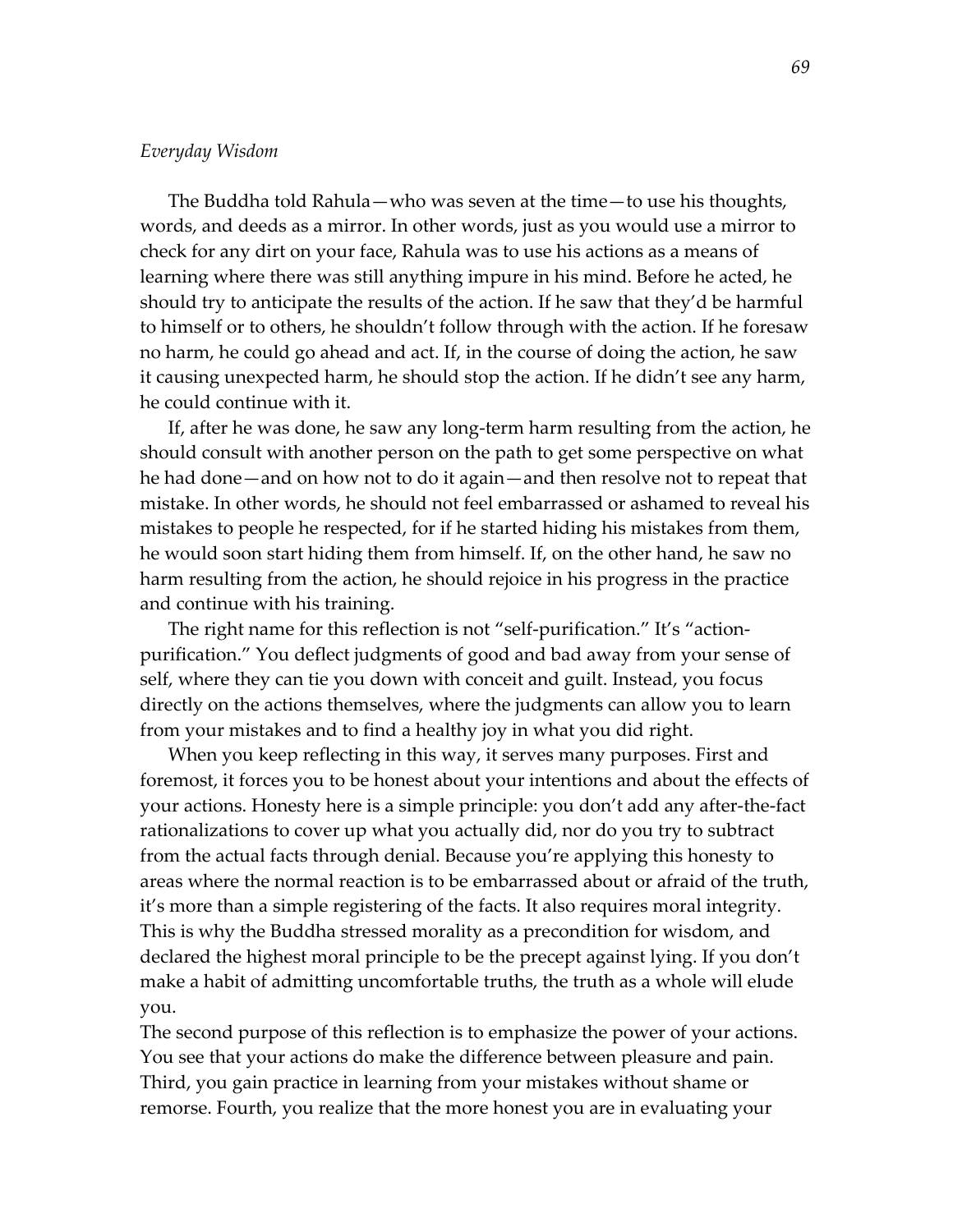actions, the more power you have to change your ways in a positive direction. And finally, you develop good will and compassion, in that you resolve to act only on intentions that mean no harm to anyone, and you continually focus on developing the skill of harmlessness as your top priority.

All of these lessons are necessary to develop the kind of wisdom measured by the Buddha's test for wisdom; and, as it turns out, they're directly related to the first meaning of emptiness, as an approach to meditation. In fact, this sort of emptiness simply takes the instructions Rahula received for observing everyday actions and extends them to the act of perception within the mind.

#### *Emptiness as an Approach to Meditation*

Emptiness as an approach to meditation is the most basic of the three kinds of emptiness. In the context of this approach, emptiness means "empty of disturbance"—or, to put it in other terms, empty of stress. You bring the mind to concentration and then examine your state of concentration in order to detect the presence or absence of subtle disturbance or stress still inherent within that state. When you find a disturbance, you follow it back to the perception—the mental label or act of recognition—on which the concentration is based. Then, you drop that perception in favor of a more refined one, one leading to a state of concentration with less inherent disturbance.

In the discourse explaining this meaning of emptiness (MN 121), the Buddha introduces his explanation with a simile. He and Ananda are dwelling in an abandoned palace that is now a quiet monastery. The Buddha tells Ananda to notice and appreciate how the monastery is empty of the disturbances it contained when it was still used as a palace—the disturbances caused by gold and silver, elephants and horses, assemblies of women and men. The only disturbance remaining is that caused by the presence of the monks meditating in unity.

Taking this observation as a simile, the Buddha launches into his description of emptiness as an approach to meditation. (The simile is reinforced by the fact that the Pali word for "monastery" or "dwelling—*vihara*—also means "attitude" or "approach.") He describes a monk meditating in the wilderness who is simply noting to himself that he is now in the wilderness. The monk allows his mind to concentrate on and enjoy the perception, "wilderness." He then steps back mentally to observe and appreciate that this mode of perception is empty of the disturbances that come with perceptions of the village life he has left behind. The only remaining disturbances are those associated with the perception, "wilderness"—for example, any emotional reactions to the dangers that wilderness might entail. As the Buddha says, the monk sees accurately which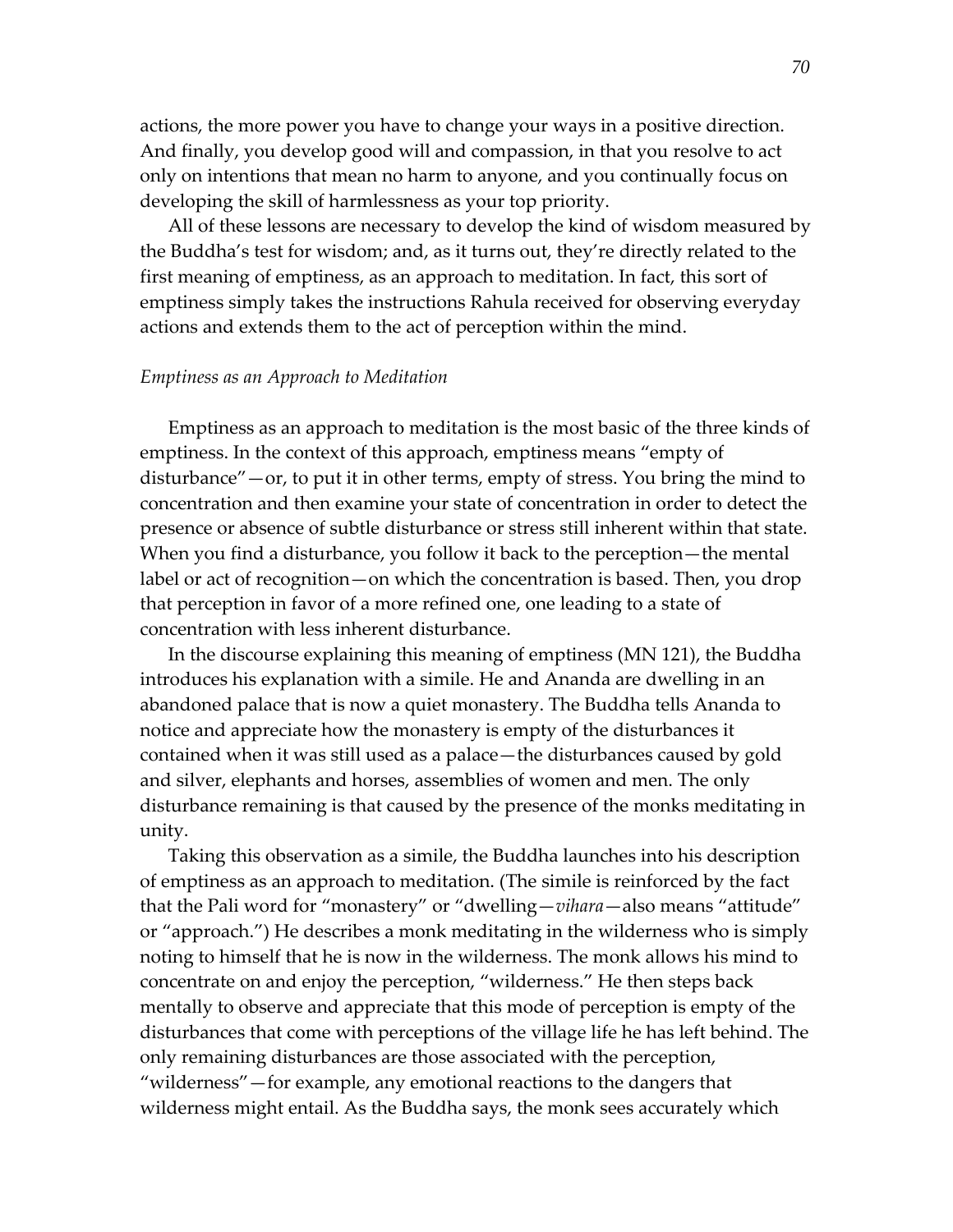disturbances are not present in that mode of perception; as for those remaining, he sees accurately, "There is this." In other words, he adds nothing to what is there and takes nothing away. This is how he enters into a meditative emptiness that is pure and undistorted.

Then, noting the disturbances inherent in the act of focusing on "wilderness," the monk drops that perception and replaces it with a more refined perception, one with less potential for arousing disturbance. He chooses the earth element, banishing from his mind any details of the hills and ravines of the earth, simply taking note of its earthness. He repeats the process he applied to the perception of wilderness—settling into the perception of "earth," fully indulging in it, and then stepping back to notice how the disturbances associated with "wilderness" are now gone, while the only remaining disturbances are those associated with the singleness of mind based on the perception of "earth."

He then repeats the same process with ever more refined perceptions, settling into the formless jhanas, or meditative absorptions: infinite space, infinite consciousness, nothingness, neither perception nor non‐perception, and the objectless concentration of awareness.

Finally, seeing that even this objectless concentration of awareness is fabricated and willed, he drops his desire to continue mentally fabricating anything at all. In this way he is released from the mental fermentations sensual desire, becoming, views, ignorance—that would "bubble up" into further becoming. He observes that this release still has the disturbances that come with the functioning of the six sense spheres, but that it's empty of all fermentation, all potential for further suffering and stress. This, concludes the Buddha, is the entry into a pure and undistorted emptiness that is superior and unsurpassed. It's the emptiness in which he himself dwells and that, throughout time, has never been nor ever will be excelled.

Throughout this description, emptiness means one thing: empty of disturbance or stress. The meditator is taught to appreciate the lack of disturbance as a positive accomplishment, and to see any remaining disturbance created by the mind, however subtle, as a problem to be solved.

When you understand disturbance as a subtle form of harm, you see the connections between this description of emptiness and the Buddha's instructions to Rahula. Instead of regarding his meditative states as a measure of self‐identity or self‐worth—in having developed a self that's purer, more expansive, more at one with the ground of being—the monk views them simply in terms of actions and their consequences. And the same principles apply here, on the meditative level, as apply in the Buddha's comments to Rahula on action in general.

Here, the action is the perception that underlies your state of meditative concentration. You settle into the state by repeating the action of perception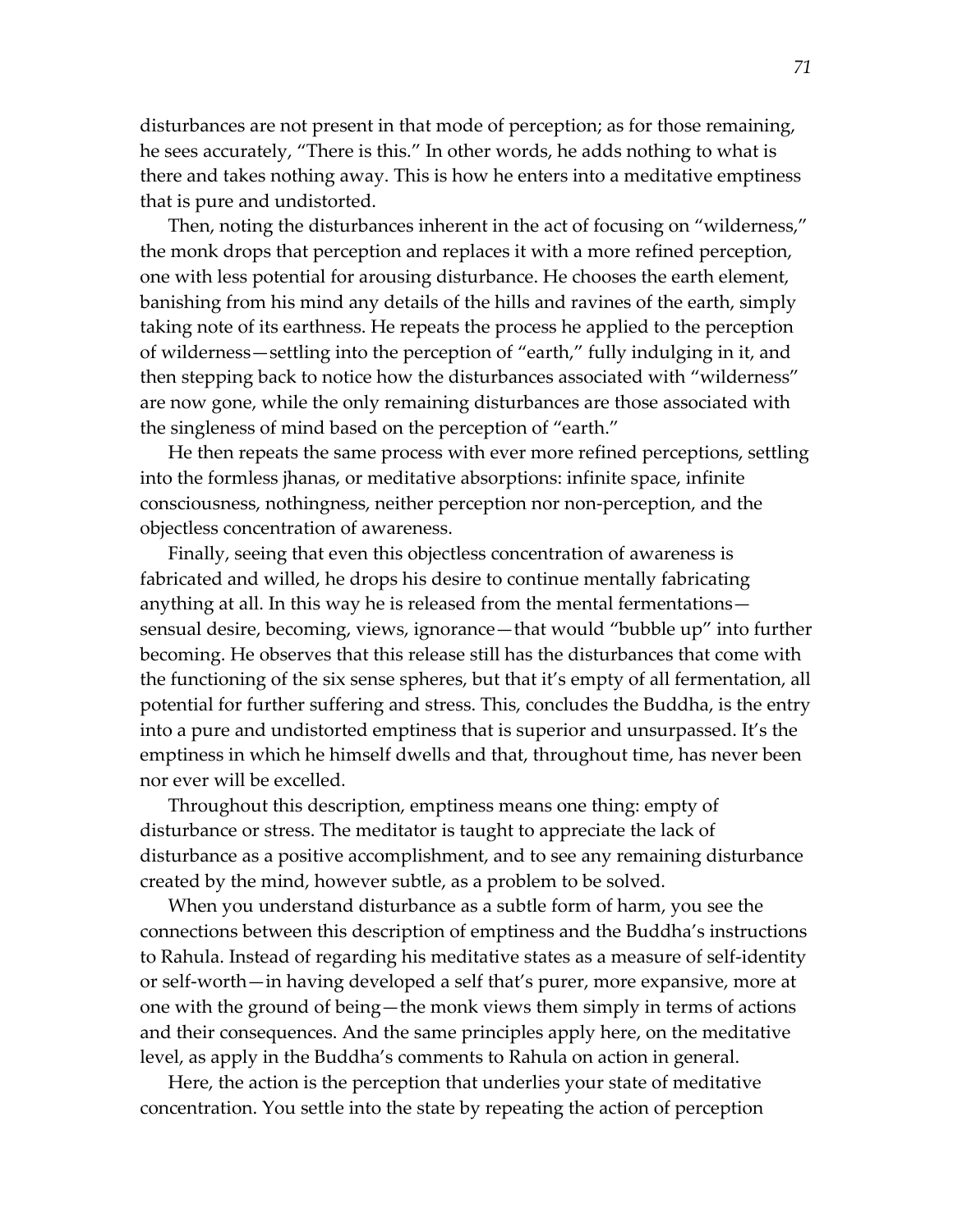continually until you are thoroughly familiar with it. Just as Rahula discovered the consequences of his actions by observing the obvious harm done to himself or to others, here you discover the consequences of concentrating on the perception by seeing how much disturbance arises from the mental action. As you sense disturbance, you can change your mental action, moving your concentration to a more refined perception, until ultimately you can stop the fabrication of mental states altogether.

At the core of this meditation practice are two important principles derived from the instructions to Rahula. The first is honesty: the ability to be free of embellishment or denial, adding no interpretation to the disturbance actually present, while at the same time not trying to deny that it's there. An integral part of this honesty is the ability to see things simply as action and result, without reading into them the conceit "I am."

The second principle is compassion—the desire to end suffering—in that you keep trying to abandon the causes of stress and disturbance wherever you find them. The effects of this compassion extend not only to yourself, but to others as well. When you don't weigh yourself down with stress, you're less likely to be a burden to others; you're also in a better position to help shoulder their burdens when need be. In this way, the principles of integrity and compassion underlie even the most subtle expressions of the wisdom leading to release.

This process of developing emptiness of disturbance is not necessarily smooth and straightforward. It keeps requiring the strength of will needed to give up any attachment. This is because an essential step in getting to know the meditative perception as an action is learning to settle into it, to indulge in it—in other words, to enjoy it thoroughly, even to the point of attachment. This is one of the roles of tranquility in meditation. If you don't learn to enjoy the meditation enough to keep at it consistently, you won't grow familiar with it. If you aren't familiar with it, insight into its consequences won't arise.

However, unless you've already had practice using the Rahula instructions to overcome grosser attachments, then even if you gain insight into the disturbances caused by your attachment to concentration, your insight will lack integrity. Because you haven't had any practice with more blatant attachments, you won't be able to pry loose your subtle attachments in a reliable way. You first need to develop the moral habit of looking at your actions and their consequences, believing firmly—through experience—in the worth of refraining from harm, however subtle. Only then will you have the skill needed to develop emptiness as an approach to meditation in a pure and undistorted way that will carry you all the way to its intended goal.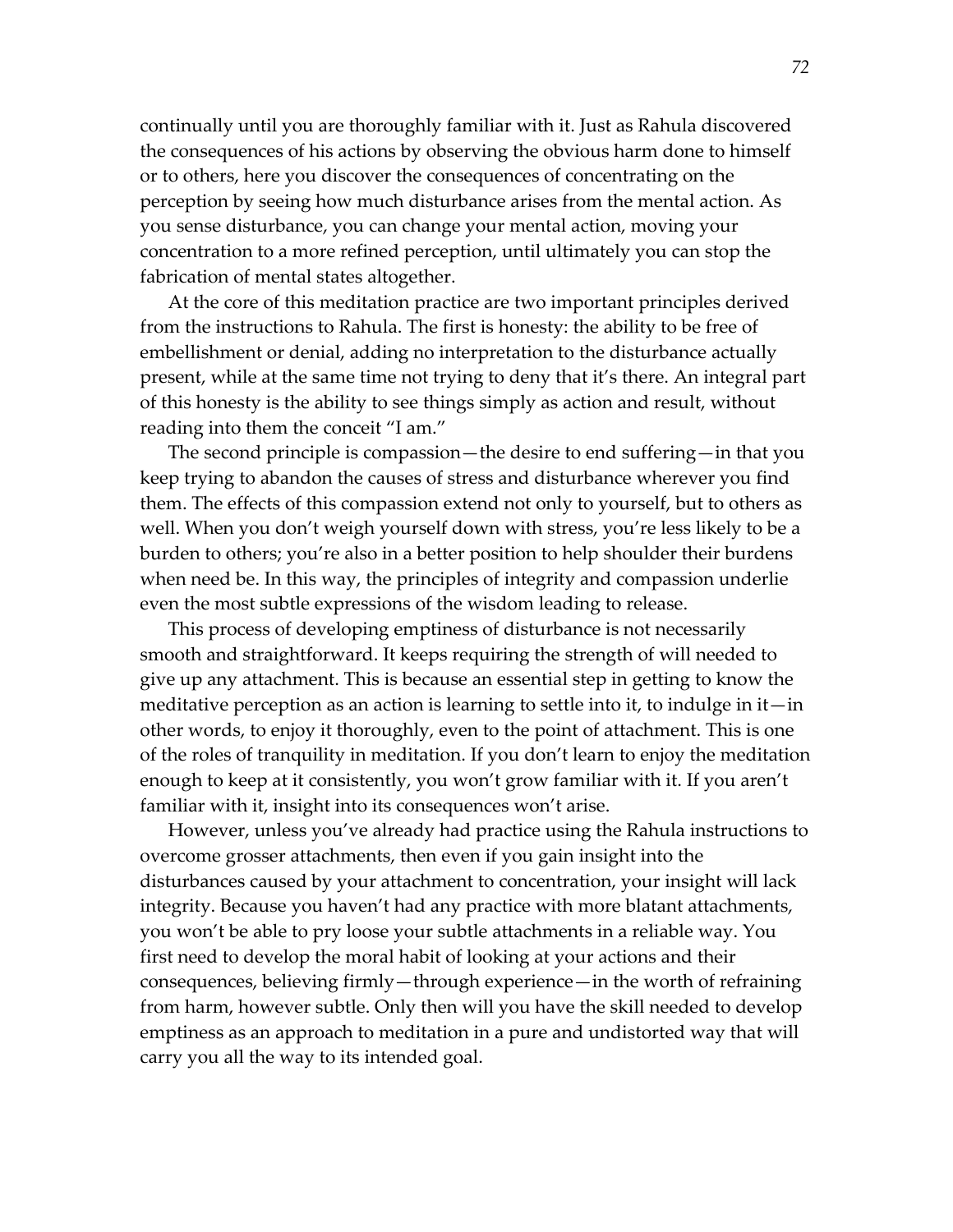#### *Emptiness as an Attribute of the Senses and their Objects*

Emptiness as an attribute, when used as a departure point for practice, leads to a similar process but by a different route. Whereas emptiness as an approach to meditation focuses on issues of disturbance and stress, emptiness as an attribute focuses on issues of self and not‐self. And whereas emptiness as an approach to meditation starts with tranquility, emptiness as an attribute starts with insight.

The Buddha describes this kind of emptiness in a short discourse (SN XXXV.85). Again, Ananda is his interlocutor, opening the discourse with a question: In what way is the world empty? The Buddha answers that each of the six senses and their objects are empty of one's self or anything pertaining to one's self.

The discourse gives no further explanation, but related discourses show that this insight can be put into practice in one of two ways. The first is to reflect on what the Buddha says about "self" and how ideas of self can be understood as forms of mental activity. The second way, which we will discuss in the next section, is to develop the perception of all things being empty of one's self as a basis for a state of refined concentration. However, as we shall see, both of these tactics ultimately lead back to using the first form of emptiness, as an approach to meditation, to complete the path to awakening.

When talking about "self," the Buddha refused to say whether it exists or not, but he gave a detailed description of how the mind develops the idea of self as a strategy based on craving. In our desire for happiness, we repeatedly engage in what the Buddha calls "I‐making" and "my‐making" as ways of trying to exercise control over pleasure and pain. Because I‐making and my‐making are actions, they fall under the purview of the Buddha's instructions to Rahula. Whenever you engage in them, you should check to see whether they lead to affliction; if they do, you should abandon them.

This is a lesson that, on a blatant level, we learn even as children. If you lay claim to a piece of candy belonging to your sister, you're going to get into a fight. If she's bigger than you, you'd do better not to claim the candy as yours. Much of our practical education as we grow up lies in discovering where it's beneficial to create a sense of self around something, and where it's not.

If you learn to approach your I‐making and my‐making in the light of the Rahula instructions, you greatly refine this aspect of your education, as you find yourself forced to be more honest, discerning, and compassionate in seeing where an "I" is a liability, and where it's a asset. On a blatant level, you discover that while there are many areas where "I" and "mine" lead only to useless conflicts, there are others where they're beneficial. The sense of "I" that leads you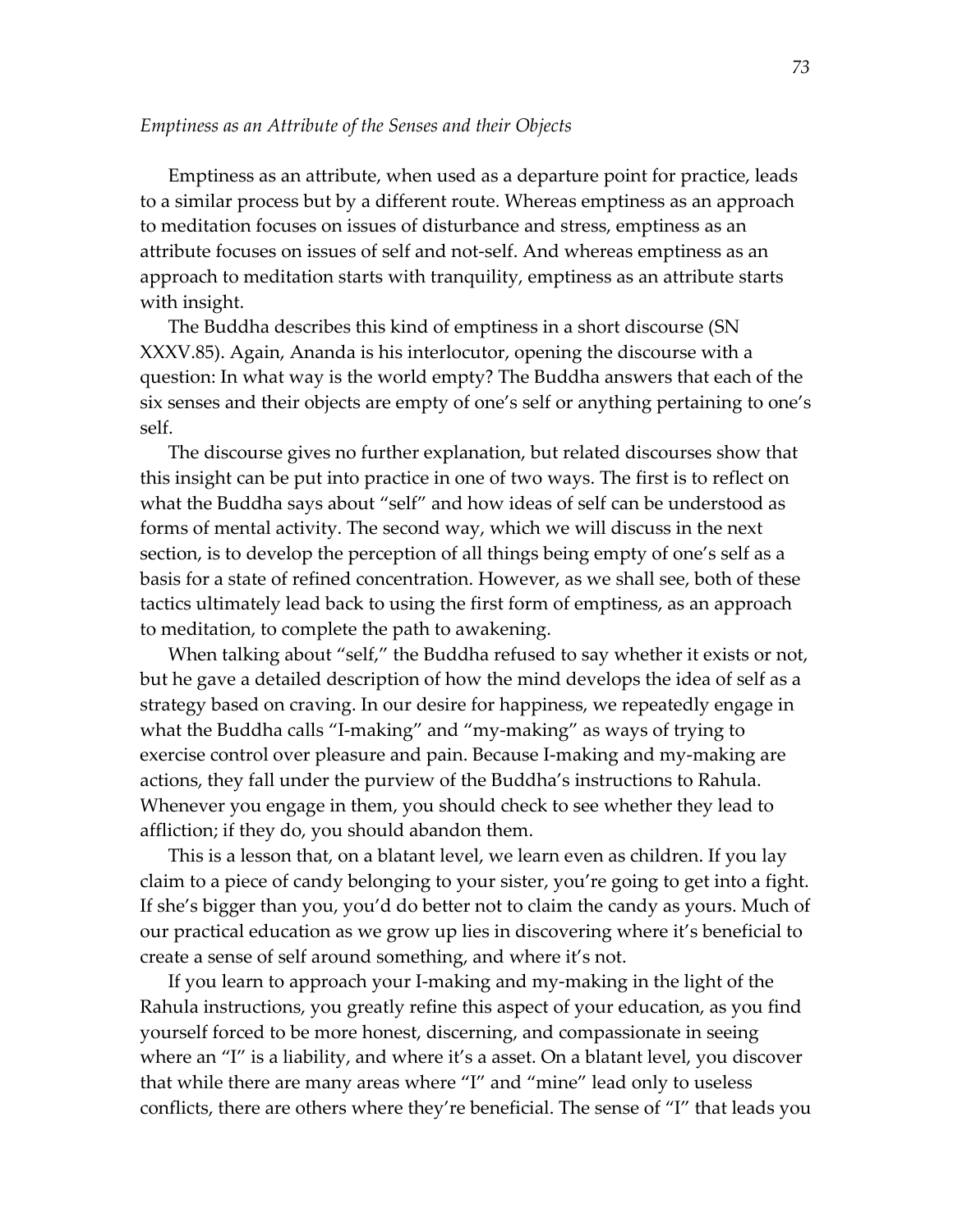to be generous and principled in your actions is an "I" worth making, worth mastering as a skill. So, too, is the sense of "I" that can assume responsibility for your actions, and can be willing to sacrifice a small pleasure in the present for a greater happiness in the future. This kind of "I," with practice, leads away from affliction and toward increasing levels of happiness. This is the "I" that will eventually lead you to practice meditation, for you see the long‐term benefits that come from training your powers of mindfulness, concentration, and discernment.

However, as meditation refines your sensitivity, you begin to notice the subtle levels of affliction and disturbance that I‐making and my‐making can create in the mind. They can get you attached to a state of calm, so that you resent any intrusions on "my" calm. They can get you attached to your insights, so that you develop pride around "my" insights. This can block further progress, for the sense of "I" and "mine" can blind you to the subtle stress on which the calm and insights are based. If you've had training in following the Rahula instructions, though, you'll come to appreciate the advantages of learning to see even the calm and the insights as empty of self or anything pertaining to self. That is the essence of this second type of emptiness. When you remove labels of "I" or "mine" even from your own insights and mental states, how do you see them? Simply as instances of stress arising and passing away—disturbance arising and passing away—with nothing else added or taken away. As you pursue this mode of perception, you're adopting the first form of emptiness, as an approach to meditation.

#### *Emptiness as a State of Concentration*

The third kind of emptiness taught by the Buddha—as a state of concentration—is essentially another way of using insight into emptiness as an attribute of the senses and their objects as a means to attain release. One discourse (MN 43) describes it as follows: A monk goes to sit in a quiet place and intentionally perceives the six senses and their objects as empty of self or anything pertaining to self. As he pursues this perception, it brings his mind not directly to release, but to the formless jhana of nothingness, which is accompanied by strong equanimity.

Another discourse (MN 106) pursues this topic further, noting that the monk relishes the equanimity. If he simply keeps on relishing it, his meditation goes no further than that. But if he learns to see that equanimity as an action—fabricated, willed—he can look for the subtle stress it engenders. If he can observe this stress as it arises and passes away simply on its own terms, neither adding any other perceptions to it nor taking anything away, he's again adopting emptiness as an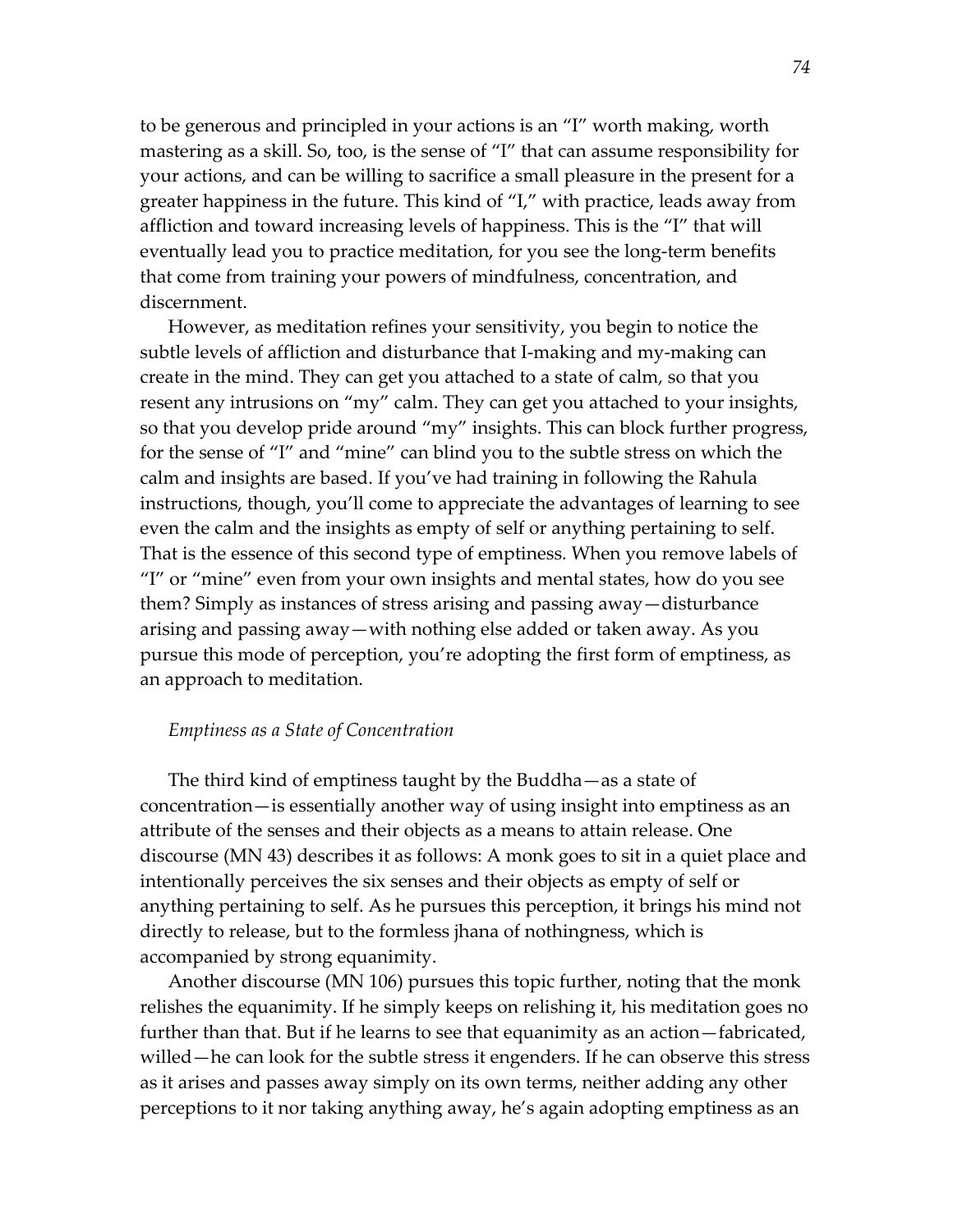approach to his meditation. By dropping the causes of stress wherever he finds them in his concentration, he ultimately reaches the highest form of emptiness, free from all mental fabrication.

### *The Wisdom of Emptiness*

Thus the last two types of emptiness ultimately lead back to the first emptiness as an approach to meditation—which means that all three types of emptiness ultimately lead to the same destination. Whether they interpret emptiness as meaning empty of disturbance (suffering/stress) or empty of self, whether they encourage fostering insight through tranquility or tranquility through insight, they all culminate in a practice that completes the tasks appropriate to the four noble truths: comprehending stress, abandoning its cause, realizing its cessation, and developing the path to that cessation. Completing these tasks leads to release.

What's distinctive about this process is the way it grows out of the principles of action‐purification that the Buddha taught to Rahula, applying these principles to every step of the practice from the most elementary to the most refined. As the Buddha told Rahula, these principles are the only possible means by which purity can be attained. Although most explanations of this statement define *purity* as purity of virtue, the Buddha's discussion of emptiness as an approach to meditation shows that purity here means purity of mind and purity of wisdom as well. Every aspect of the training is purified by viewing it in terms of actions and consequences, which helps to develop the integrity that's willing to admit to unskillful actions, and the mature goodwill that keeps aiming at consequences entailing ever less harm, disturbance, and stress.

This is where this sort of emptiness differs from the metaphysical definition of emptiness as "lack of inherent existence." Whereas that view of emptiness doesn't necessarily involve integrity—it's an attempt to describe the ultimate truth of the nature of things, rather than to evaluate actions—this approach to emptiness requires honestly evaluating your mental actions and their results. Integrity is thus integral to its mastery.

In this way, the highest levels of wisdom and discernment grow primarily not from the type of knowledge fostered by debate and logical analysis, nor from the type fostered by bare awareness or mere noting. They grow from the knowledge fostered by integrity, devoid of conceit, coupled with compassion and goodwill.

The reason for this is so obvious that it's often missed: if you're going to put an end to suffering, you need the compassion to see that this is a worthwhile goal, and the integrity to admit the suffering you've heedlessly and needlessly caused throughout the past. The ignorance that gives rise to suffering occurs not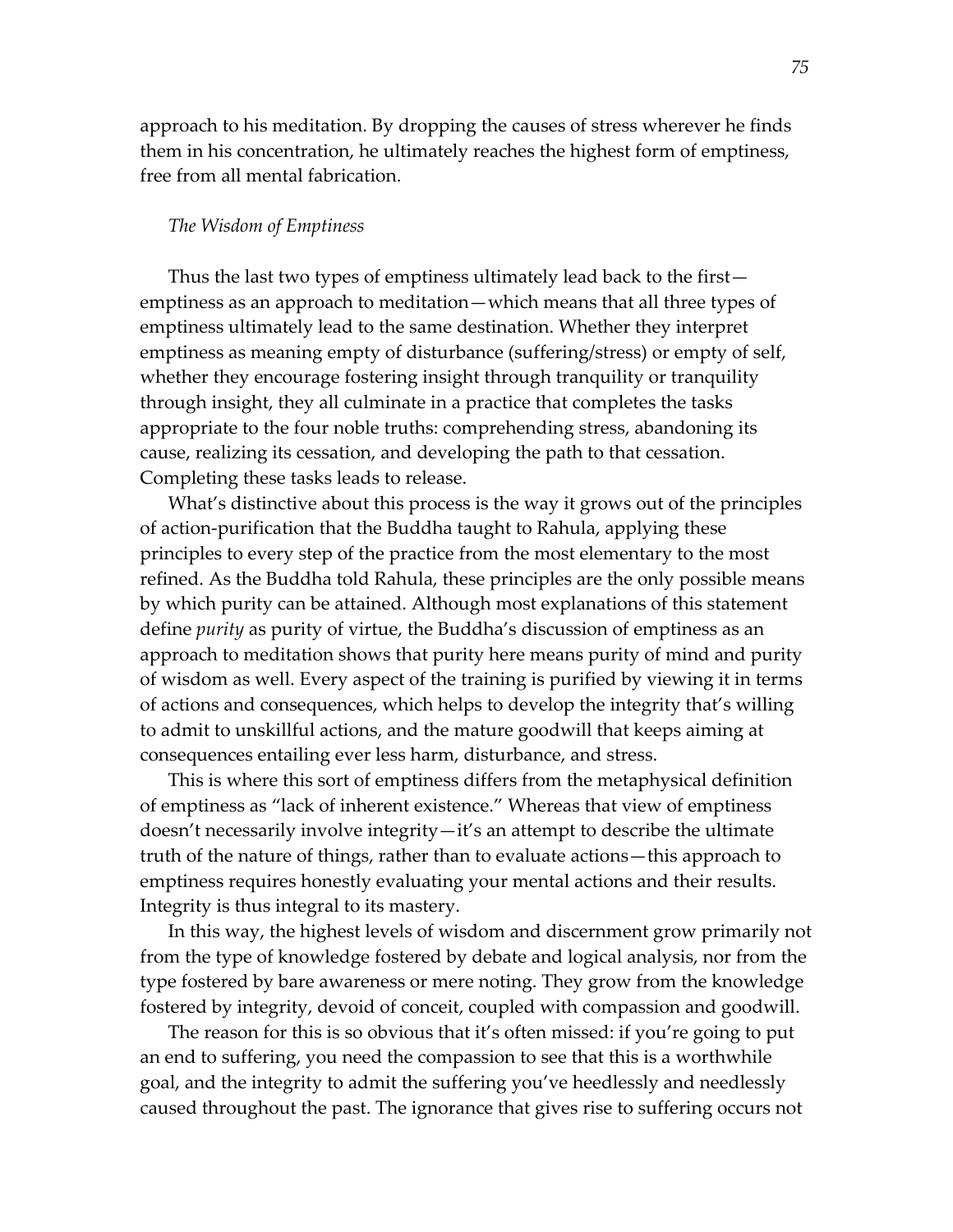because you don't know enough or are not philosophically sophisticated enough to understand the true meaning of emptiness. It comes from being unwilling to admit that what you're obviously doing right before your very eyes is causing suffering. This is why awakening destroys conceit: it awakens you to the full extent of the willful blindness that has kept you complicit in unskillful behavior all along. It's a chastening experience. The only honest thing to do in response to this experience is to open to release. That's the emptiness that's superior and unsurpassed.

In building the path to this emptiness on the same principles that underlie the more elementary levels of action‐purification, the Buddha managed to avoid creating artificial dichotomies between conventional and ultimate truths in the practice. For this reason, his approach to ultimate wisdom helps validate the more elementary levels as well. When you realize that an undistorted understanding of emptiness depends on the skills you develop in adopting a responsible, honest, and kind attitude toward all your actions, you're more likely to bring this attitude to everything you do—gross or subtle. You give more importance to all your actions and their consequences, you give more importance to your sense of integrity, for you realize that these things are directly related to the skills leading to total release. You can't develop a throwaway attitude to your actions and their consequences, for if you do you're throwing away your chances for a true and unconditional happiness. The skills you need to talk yourself into meditating on a cold, dark morning, or into resisting a drink on a lazy afternoon, are the same ones that will eventually guarantee an undistorted realization of the highest peace.

This is how the Buddha's teachings on emptiness encourage you to exercise wisdom in everything you do.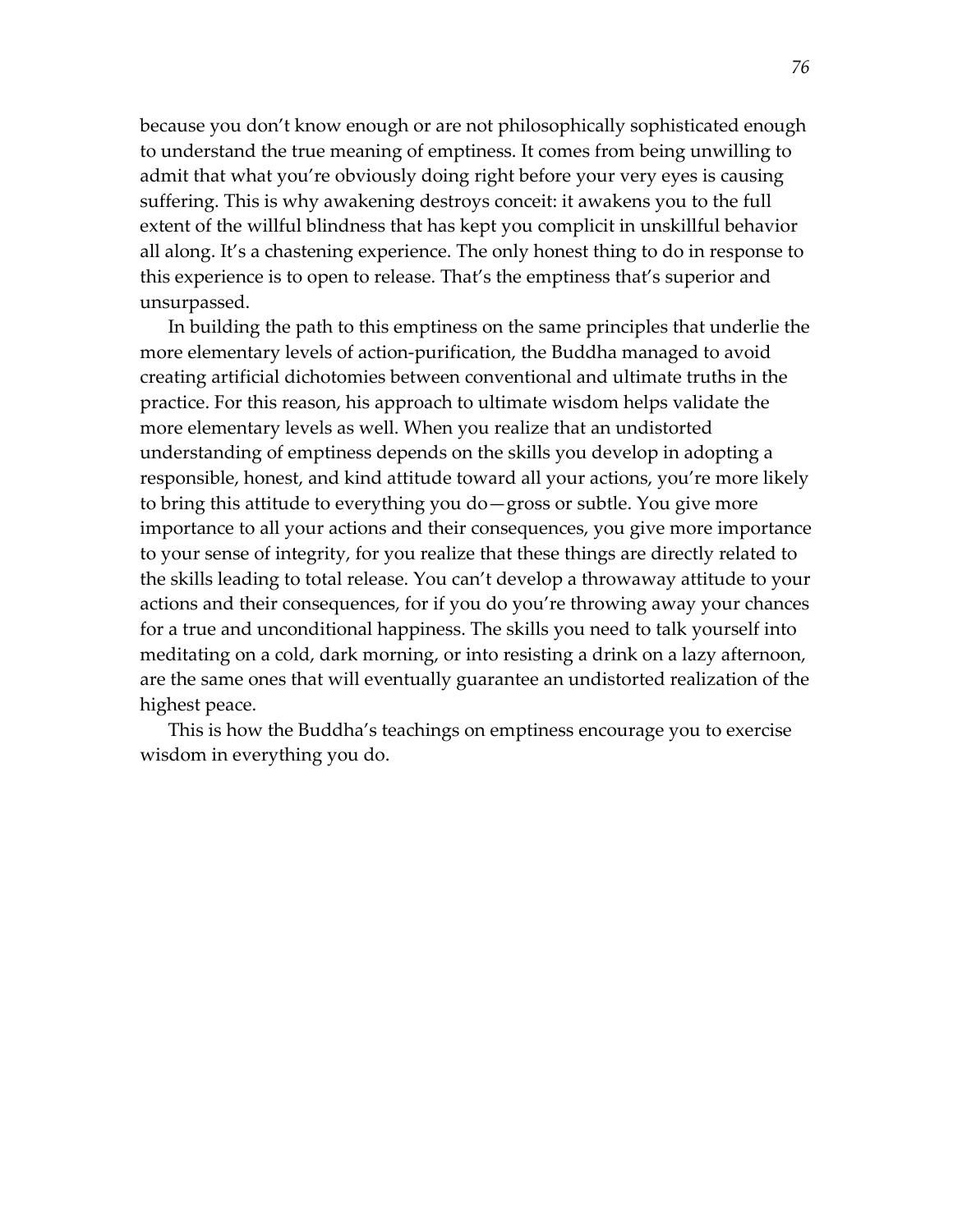# *A Verb for Nirvana*

Back in the days of the Buddha, nirvana *(nibbana)* had a verb of its own: *nibbuti.* It meant to "go out," like a flame. Because fire was thought to be in a state of entrapment as it burned—both clinging to and trapped by the fuel on which it fed—its going out was seen as an unbinding. To go out was to be unbound. Sometimes another verb was used—*parinibbuti*—with the *"pari‐"* meaning total or all‐around, to indicate that the person unbound, unlike fire unbound, would never again be trapped.

Now that nirvana has become an English word, it should have its own English verb to convey the sense of "being unbound" as well. At present, we say that a person "reaches" nirvana or "enters" nirvana, implying that nibbana is a place where you can go. But nirvana is most emphatically not a place. It's realized only when the mind stops defining itself in terms of place: of here, or there, or between the two.

This may seem like a word‐chopper's problem—what can a verb or two do to your practice?—but the idea of nirvana as a place has created severe misunderstandings in the past, and it could easily create misunderstandings now. There was a time when some philosophers in India reasoned that if nirvana is one place and samsara another, then entering into nirvana leaves you stuck: you've limited your range of movement, for you can't get back to samsara. Thus to solve this problem they invented what they thought was a new kind of nirvana: an unestablished nirvana, in which one could be in both places nirvana and samsara—at once.

However, these philosophers misunderstood two important points about the Buddha's teachings. The first was that neither samsara nor nirvana is a place. Samsara is a process of creating places, even whole worlds, (this is called *becoming)* and then wandering through them (this is called *birth).* Nirvana is the end of this process. You may be able to be in two places at once—if your sense of self is infinite enough, you can occupy the entirety of space all at once—but you can't feed a process and experience its end at the same time. You're either feeding samsara or you're not. If you feel the need to course freely through both samsara and nirvana, you're simply engaging in more samsara‐ing and keeping yourself trapped.

The second point is that nirvana, from the very beginning, was realized through unestablished consciousness—one that doesn't come or go or stay in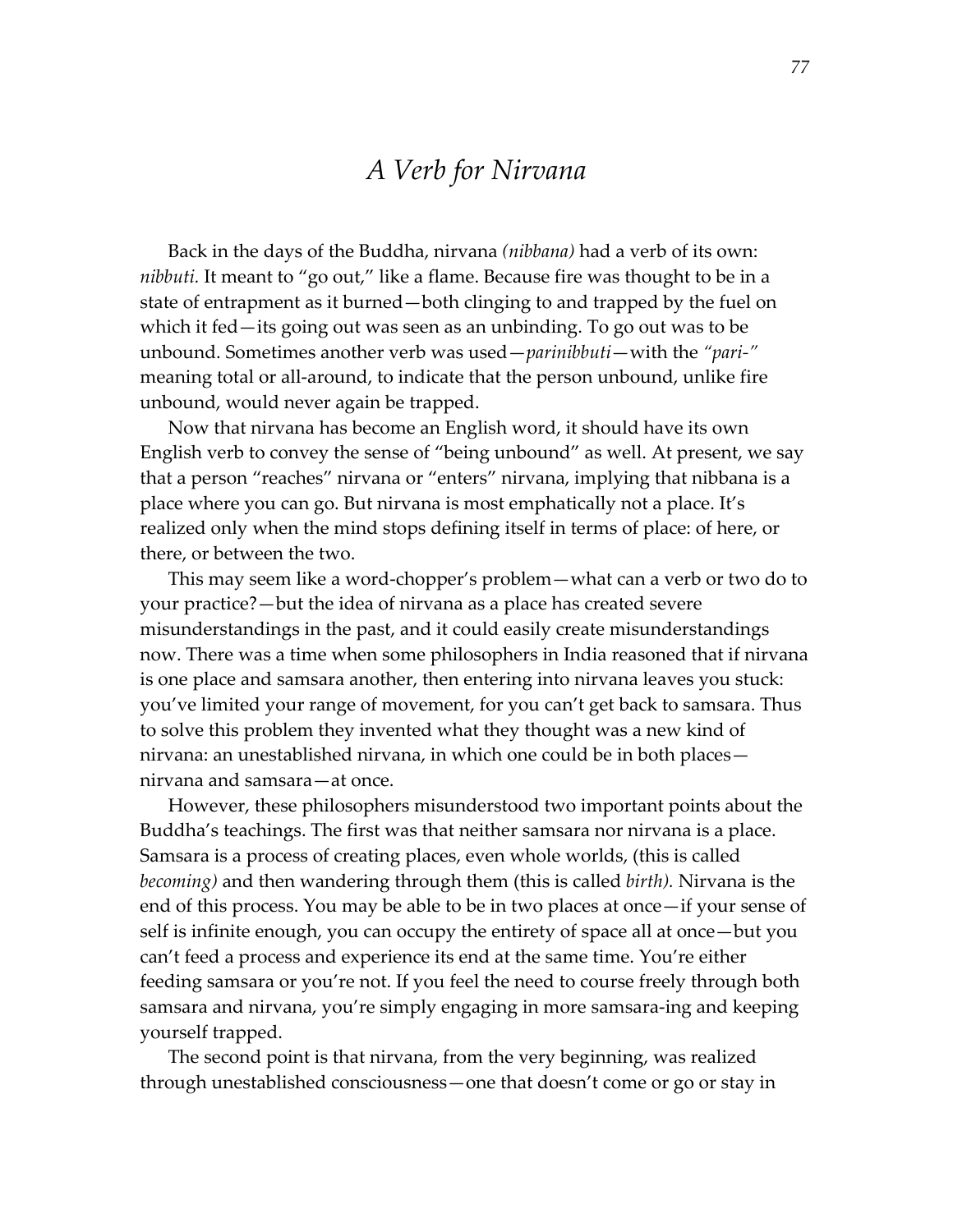place. There's no way that anything unestablished can get stuck anywhere at all, for it's not only non‐localized but also undefined.

The idea of a religious ideal as lying beyond space and definition is not exclusive to the Buddha's teachings, but issues of locality and definition, in the Buddha's eyes, had a specific psychological meaning. This is why the non‐ locality of nirvana is important to understand.

Just as all phenomena are rooted in desire, consciousness localizes itself through passion. Passion is what creates the "there" on which consciousness can land or get established, whether the "there" is a form, feeling, perception, thought‐construct, or a type of consciousness itself. Once consciousness gets established on any of these aggregates, it becomes attached and then proliferates, feeding on everything around it and creating all sorts of havoc. Wherever there's attachment, that's where you get defined as a being. You create an identity there, and in so doing you're limited there. Even if the "there" is an infinite sense of awareness grounding, surrounding, or permeating everything else, it's still limited, for "grounding" and so forth are aspects of place. Wherever there's place, no matter how subtle, passion lies latent, looking for more food to feed on.

If, however, the passion can be removed, there's no more "there" there. One sutta illustrates this with a simile: the sun shining through the eastern wall of a house and landing on the western wall. If the western wall, the ground beneath it, and the waters beneath the ground were all removed, the sunlight wouldn't land. In the same way, if passion for form, etc., could be removed, consciousness would have no "where" to land, and so would become unestablished. This doesn't mean that consciousness would be annihilated, simply that—like the sunlight—it would now have no locality. With no locality, it would no longer be defined.

This is why the consciousness of nirvana is said to be "without surface" *(anidassanam),* for it doesn't land. Because the consciousness‐aggregate covers only consciousness that is near or far, past, present, or future—i.e., in connection with space and time—consciousness without surface is not included in the aggregates. It's not eternal because eternity is a function of time. And because *non‐local* also means *undefined,* the Buddha insisted that an awakened person unlike ordinary people—can't be located or defined in any relation to the aggregates in this life; after death, he/she can't be described as existing, not existing, neither, or both, because descriptions can apply only to definable things.

The essential step toward this non‐local, undefined realization is to cut back on the proliferations of consciousness. This first involves contemplating the drawbacks of keeping consciousness trapped in the process of feeding. This contemplation gives urgency to the next steps: bringing the mind to oneness in concentration, gradually refining that oneness, and then dropping it to zero. The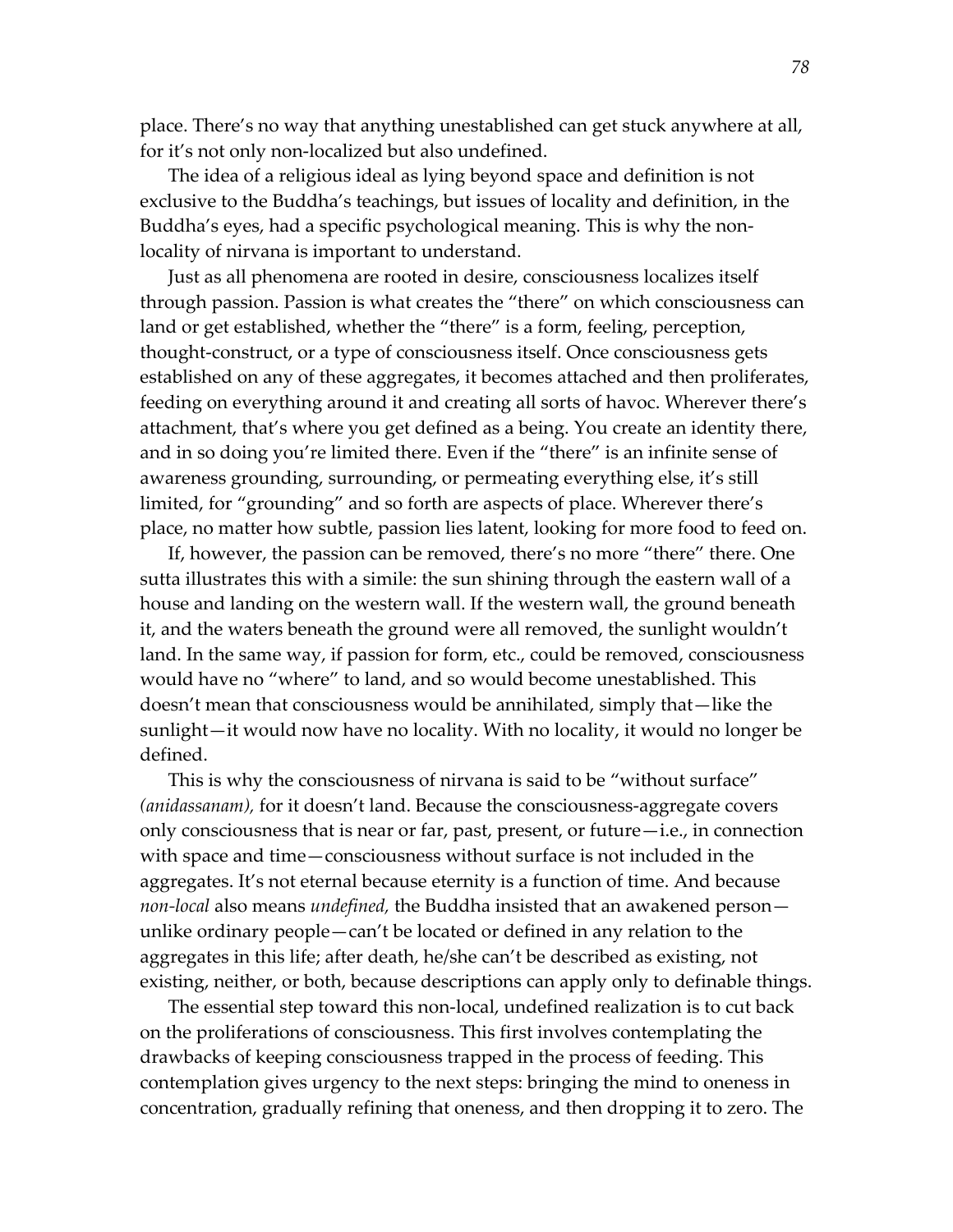drawbacks of feeding are most graphically described in SN XII.63, *A Son's Flesh.* The process of gradually refining oneness is probably best described in MN 121, *The Lesser Discourse on Emptiness,* while the drop to zero is best described in the Buddha's famous instructions to Bahiya: "'In reference to the seen, there will be only the seen. In reference to the heard, only the heard. In reference to the sensed, only the sensed. In reference to the cognized, only the cognized.' That is how you should train yourself. When for you there will be only the seen in reference to the seen, only the heard in reference to the heard, only the sensed in reference to the sensed, only the cognized in reference to the cognized, then, Bahiya, there is no you in connection with that. When there is no you in connection with that, there is no you there. When there is no you there, you are neither here nor yonder nor between the two. This, just this, is the end of stress."

With no here or there or between the two, you obviously can't use the verb "enter" or "reach" to describe this realization. Maybe we should make the word nirvana into a verb itself: "When there is no you in connection with that, you nirvana." That way we can indicate that unbinding is an action unlike any other, and we can head off any mistaken notion about getting "stuck" in total freedom.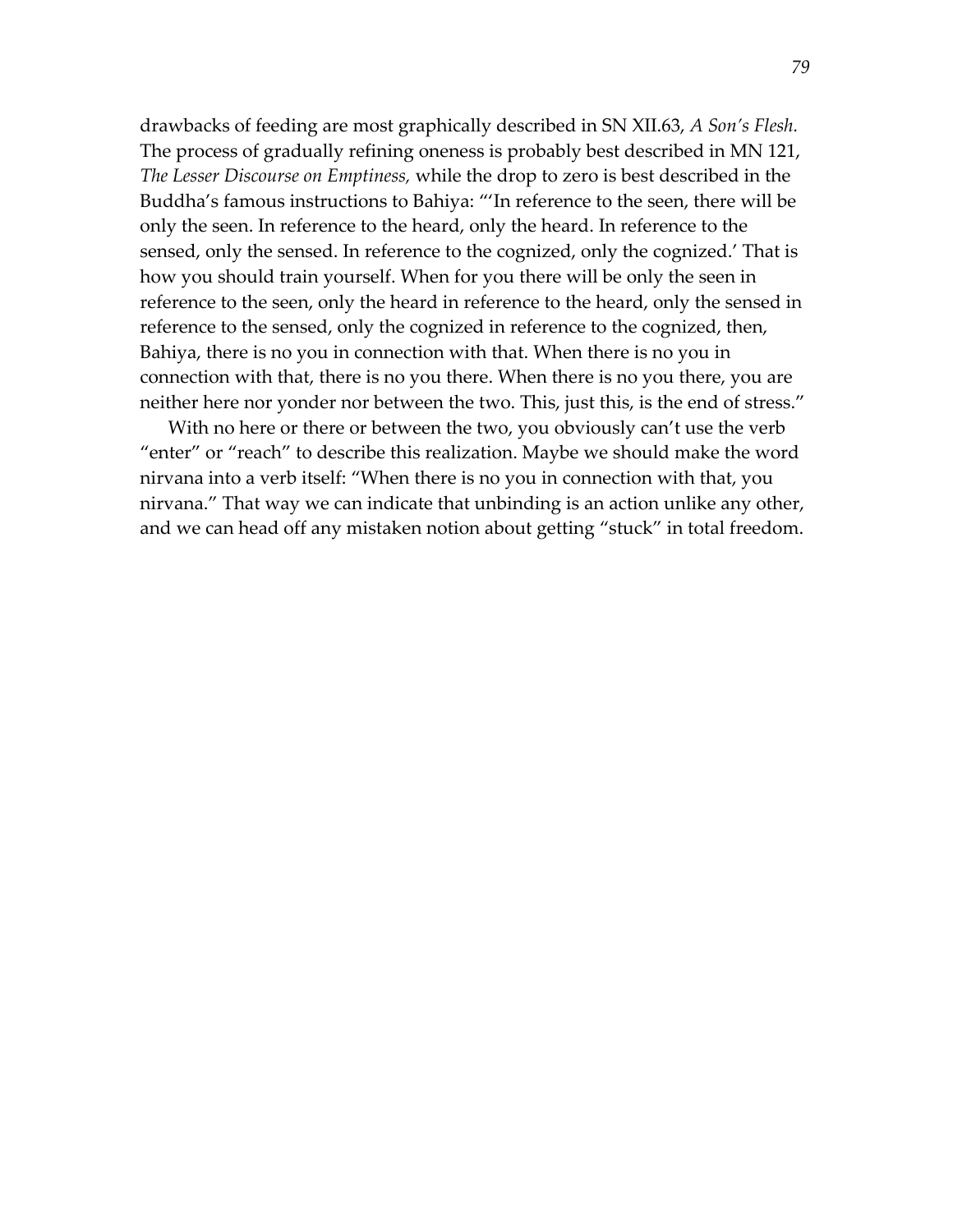## *The Practice in a Word*

The Buddha could have concluded his teaching career with some inspiring words on the bliss of nirvana or emptiness, but he didn't. He ended with this piece of advice: "Achieve completion through *appamada."* Common English translations of "through appamada"—such as "untiringly," "earnestly," "with diligence"—convey the notion of sustained, determined effort. These give the impression that the Buddha's last message was to stick with the practice. Translations of the phrase into various Asian languages, though, give it a different twist. Sri Lankan commentaries translate appamada as "unrelaxed mindfulness"; Thais interpret it as heedfulness, vigilance, wariness, care. In these interpretations, the Buddha wasn't simply saying to persevere. He was saying, "Don't be complacent. Watch out for danger. Don't get caught with your guard down."

These interpretations help make sense of other instances where the Buddha stressed the importance of appamada, as when he said that appamada is the path to the Deathless, or that all skillful qualities of mind are rooted in appamada, converge in appamada, and have appamada as the foremost among them. Mere sustained effort can't fill the role of appamada in these passages, for effort without wisdom can wreak all sorts of havoc. Vigilance and heedfulness, however, provide the perspective needed to keep effort on the right track: keeping us wary of our potential for causing pointless suffering for ourselves and others, and teaching us to trust in our ability—if we take the appropriate care—to bring those sufferings to an end.

This combined sense of wariness and trust is based on conviction of the principle of karma: that our actions really do make a difference, that the difference between causing and not causing suffering really does matter, and that the principles of skillful and unskillful action are patterned enough that we really can learn useful lessons from our mistakes. At the same time, this combination of wariness and trust is what allows appamada to play such an important role in the practice, providing the motivation to get on the path of skillful action in the first place, and the inner checks and balances that can keep us on the path all the way to the Deathless. Without a strong sense of trust in the path, it's hard to attempt it; without a strong sense of the dangers inherent in any conditioned happiness, it's easy to fall off.

The chief danger, of course, lies in the mind's creative capacity for self‐ deception. But—unlike many other religious figures—the Buddha didn't simply recommend that if we can't trust ourselves we should place our trust in him.